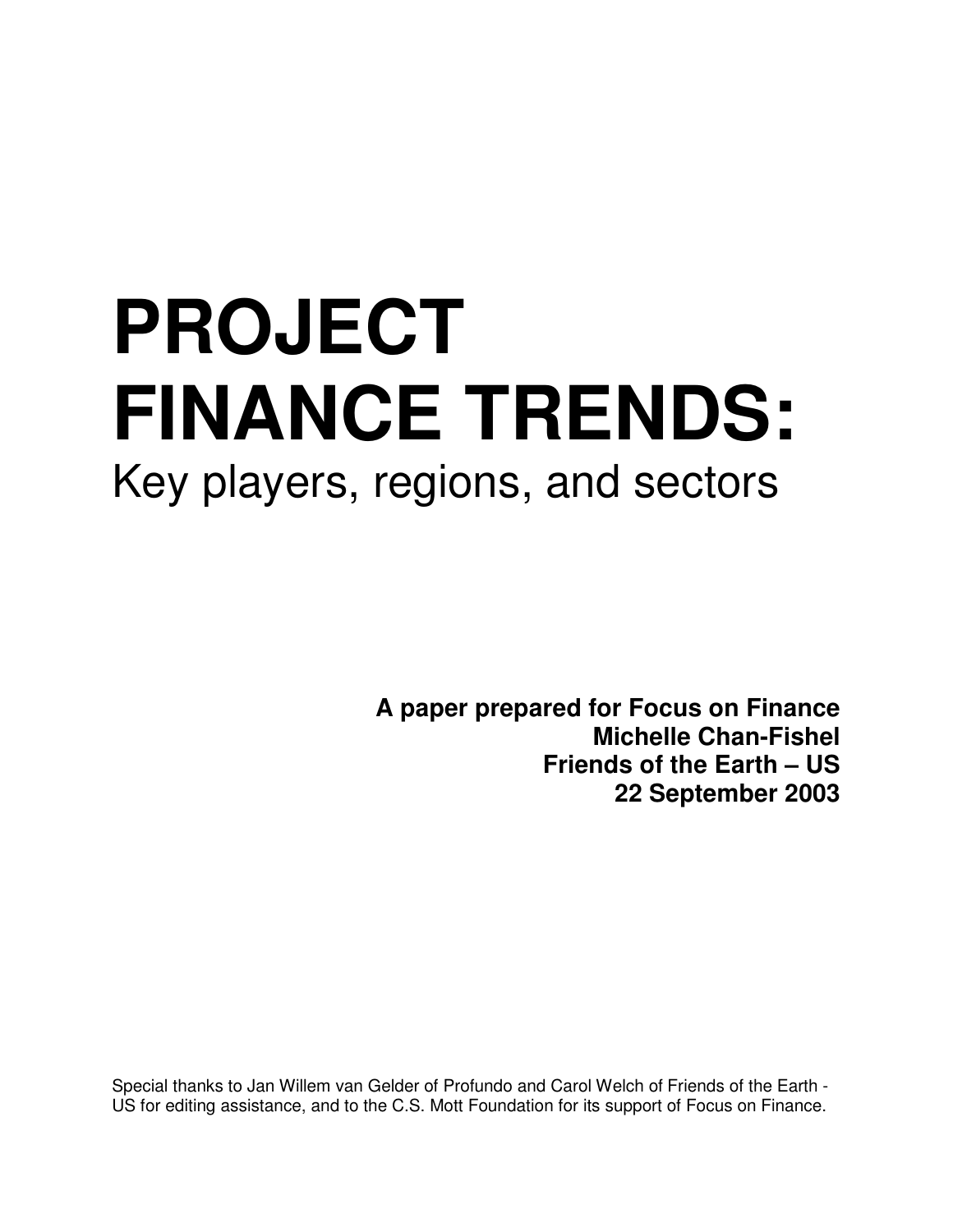# **TABLE OF CONTENTS**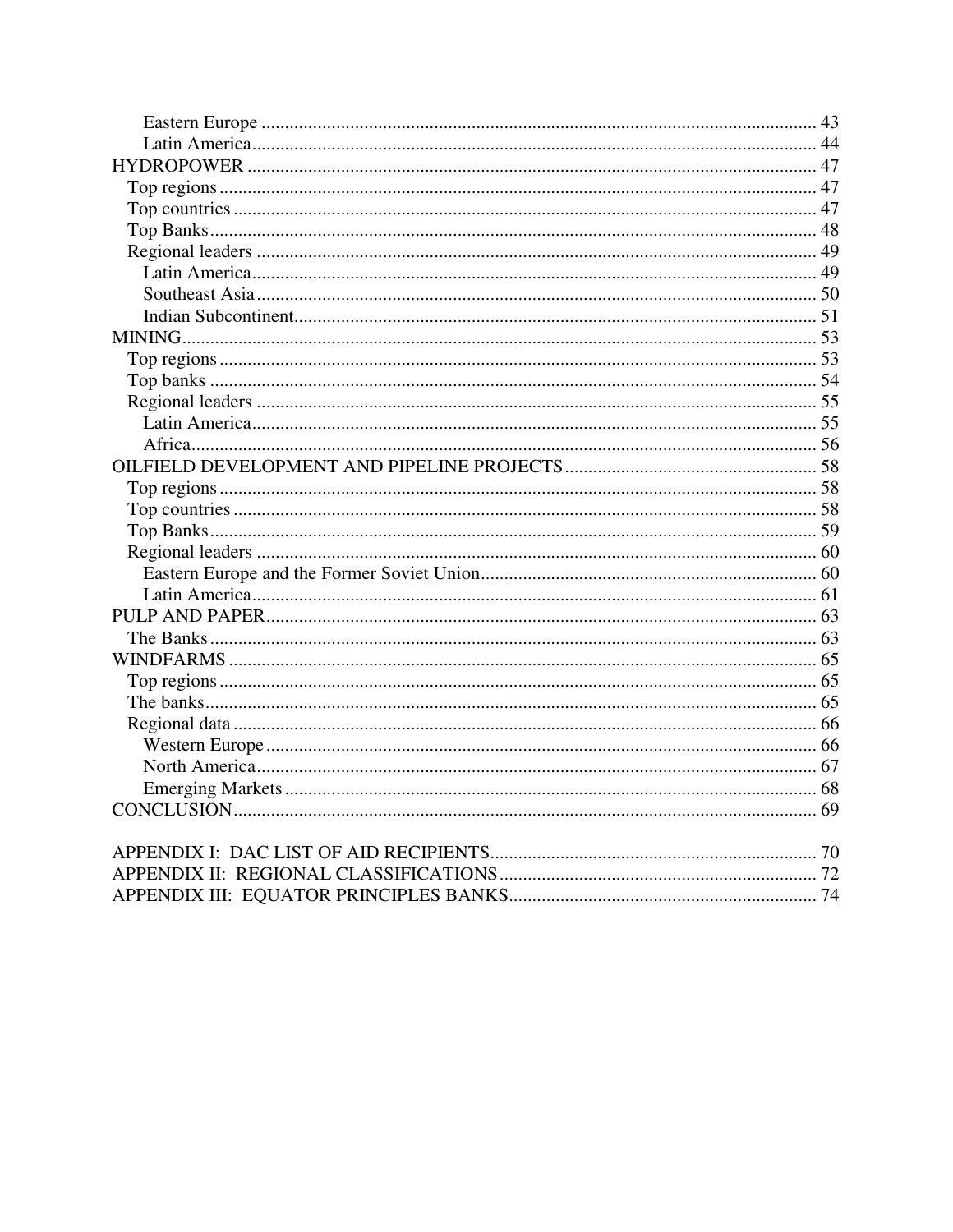# **1. INTRODUCTION**

Project finance, also known as limited- or non- recourse finance, is a method of funding projects in which repayment of debt (such as loans or bonds) is based on the revenue generated by that project. If the project fails to be viable, creditors do not have recourse to the sponsors' own funds for repayment of debt, and sponsors are not expected to spend extra money to cover shortfalls in revenue. (A sponsor is the party wishing to develop the project.) Most project finance transactions rely heavily on debt, with corporate sponsors typically providing only 20- 40% funds necessary (equity) to finance a project.

**This method of financing is mostly used for new construction projects such as hydroelectric dams, oil and gas pipelines, and telecommunications infrastructure**, as well as for large industrial complexes, such as (petro)chemical plants, electricity plants and pulp & paper mills. It became very popular in the middle and late 1990s as method of development finance that attracted private investment into viable projects in emerging and developing countries. Governments liked project finance because it allowed private money to fund particular development needs; corporations preferred it because it allowed them to finance projects off their balance sheets. Bankers and investors found the project finance structure appealing because it allowed them to diversify their portfolios while sharing risks between many participants. Finally, NGOs became interested in project finance because it was a common financing method for many controversial development projects.

# **1.1 The project finance cycle**

The cycle for project finance is often quite long; sometimes it takes years to consummate a project-financed deal. Therefore, there are several financial phases in a project: first may be a *pre-investment* period, where governments and/or potential investors perform feasibility studies. If a project is deemed to be feasible, a tender period typically follows; a project is *in tender* when the government authority has issued bidding or tender specifications, but has not yet awarded the contract to a sponsor. When the project is a private initiative, the tender phase is replaced by a phase in which the sponsor needs to obtain necessary governments permits, concessions, etc. Once a contract is awarded or all permits obtained, the sponsor then mandates a bank to put together a financial package that will allow the sponsor to draw down money from debt facilities such as loans or bonds. During this period, a project is considered to be *in finance*.

Two key steps during the financing phase are when the project reaches financial close, and when the project is signed. Transactions are *closed* when loan agreements between the borrower and the top-tier banks are finalized. After this, the top-tier banks will try to distribute part of the debt they have taken upon them to lower-tier banks. A deal is *signed* when all debt facilities, including those provided by lower-tier participating banks have been finalized and money is available for drawdown. As a result, during the financing cycle a deal can be closed but not yet signed.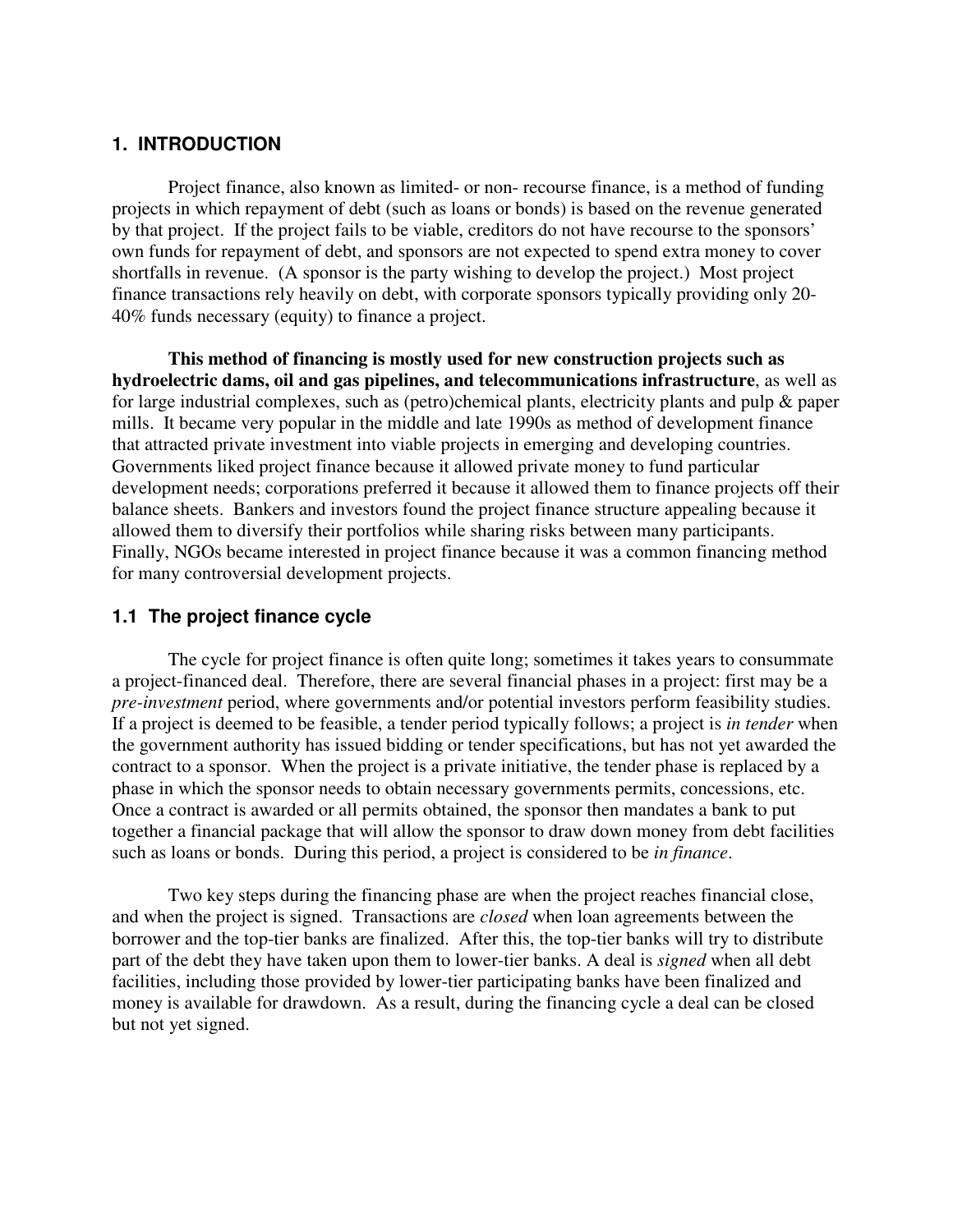#### **1.2 Purpose and use of this survey**

The purpose of this survey is to identify the key trends in project finance since 1998 on a regional and sectoral basis. The survey also identifies the financial institutions – both public and private – that are key players in these markets. Information provided in this report should be used for NGO strategy purposes only. **Because the analysis and league tables have not been verified by Dealogic, the report and its contents should not be widely re-published and disseminated.** If NGOs confront banks with this data, they should closely examine its limitations in terms of methodology as well as the context of the rankings. For example, the sectoral data only applies to closed and signed deals from 1998 – April 2003, so it is possible that a particular bank may not have any active project finance transactions currently. Similarly NGOs should be mindful that although ING bank, for example, ranked #3 in Eastern European gas project financing, it was actually only involved in one transaction.

#### **1.3 Structure of report**

The report begins with project finance trends on a geographical basis, beginning with a global perspective, then examining Emerging market countries, and the poorer Developing Countries. The report then examines project finance trends in various regions, and identifies the most popular types of transactions and the influential financial institutions for those regions.

The second half of the report examines key industrial sectors of interest to NGOs: gasfield development & pipelines, hydropower, mining, oilfield development & pipelines, pulp & paper, and finally wind farms. For each industrial sector, the leading banks are identified, along with the top regions. Additional information on the top banks in particular regions and sectors (e.g. top Latin America mining banks) are also provided.

#### **1.4 Methodology**

This information provided in this report relies on data from the ProjectWare, a product of Dealogic, a financial data gathering service based in London. Information provided in the ProjectWare database is imperfect, and is not always up-to-date. There are several assumptions and limitations that underpin the information provided in this report.

#### *Timeframe*

The bank rankings in this report cover deals from January 1998 to April 2003. Because of the long financing cycle (described above) as of January 1, 1998, there were 30 projects had reached financial close, but not been signed. These projects were not included in the datasets. Also, NGOs should note that 2003 data only applies to the first four months of the year.

#### *Rankings/ League Tables*

The rankings of "top banks" are based on ProjectWare league tables. ProjectWare uses various assumptions regarding how to calculate the value of various types of financial participation in transactions. For example, banks have been ranked on the basis of the total deal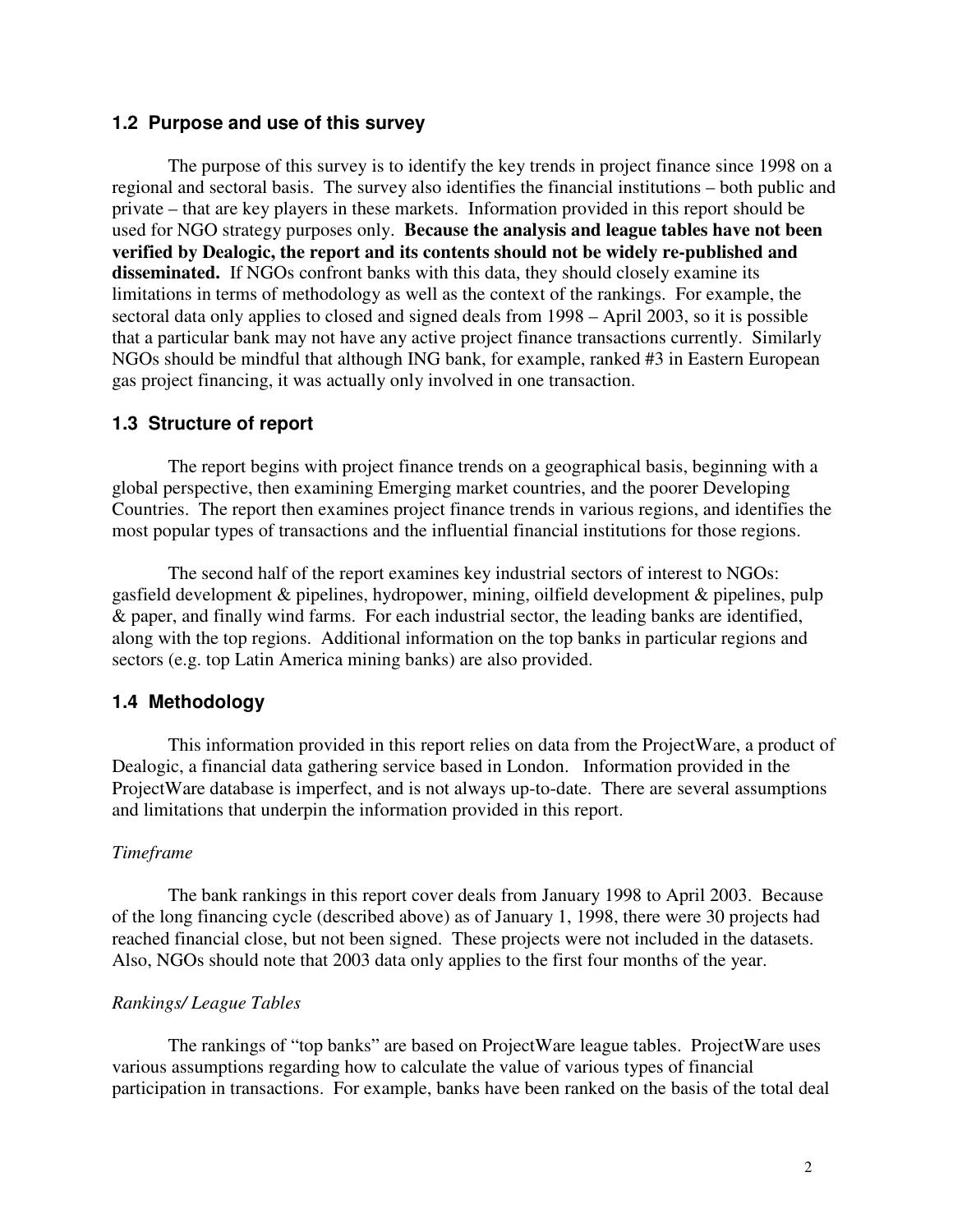value of the projects they finance, not necessarily only on the amount they directly lend. This approach allows banks to also be ranked on the basis of other financial contributions, including insurance and equity contributions. (Financial advising is not counted in the rankings.) Where dollar values have been specifically assigned among banks, those numbers are counted towards the bank's "total amount financed" figures; where they are not, the value of the tranche is split evenly among the syndicate. When a financial institution provides political risk insurance, ProjectWare calculates the institution's contribution as 10% of its potential exposure if it were to pay out on a policy.

With respect to financial arranging, the rankings may be confusing. First, the job of a financial arranger is to mobilize a debt package that often involves other banks; usually the arranger does not actually provide all the debt itself. But the ProjectWare league tables calculate rankings based on the entire amount of debt the bank arranged (or helped to arrange) in that tranche. In some cases, this has the effect of making a bank's financial arranging numbers higher than its "total amount financed" figure. Second, not all arrangers are equal: ProjectWare "gives more credit" to mandated arrangers than arrangers and co-arrangers. Finally, when figures are given for the number of financial arrangements, it refers to the number of projects arranged, not the number of tranches. (Often a bank may arranging several tranches for one project. The total project financing is sometimes divided up in separate tranches with each having a distinct interest rate, maturity, etc.)

Where banks are ranked in terms of their dominance, the rankings are based on closed and signed deals. In contrast, when countries and regions are ranked, it is calculated on basis of the total value of all projects, both in finance and those that have been signed.

#### *Country Classifications*

For purposes of this report, "Emerging Market" countries are defined as those listed on the 2003 OECD Development Assistance Committee (DAC) list of Official Aid Recipients. This category is relatively broad, encompassing very poor countries such as Chad, higher income countries such as Bahrain, central and eastern European countries, newly independent states of the former Soviet Union and more advanced developing countries such as Qatar. The DAC classifications can be found in Appendix I. When the term "Developing Countries" is used, it refers to the poorer countries listed in Part I of the DAC list.

A list of regional classifications can be found in Appendix II. It should be noted that for this survey the Western European countries of Gibraltar, Malta and Cyprus are included in Eastern Europe.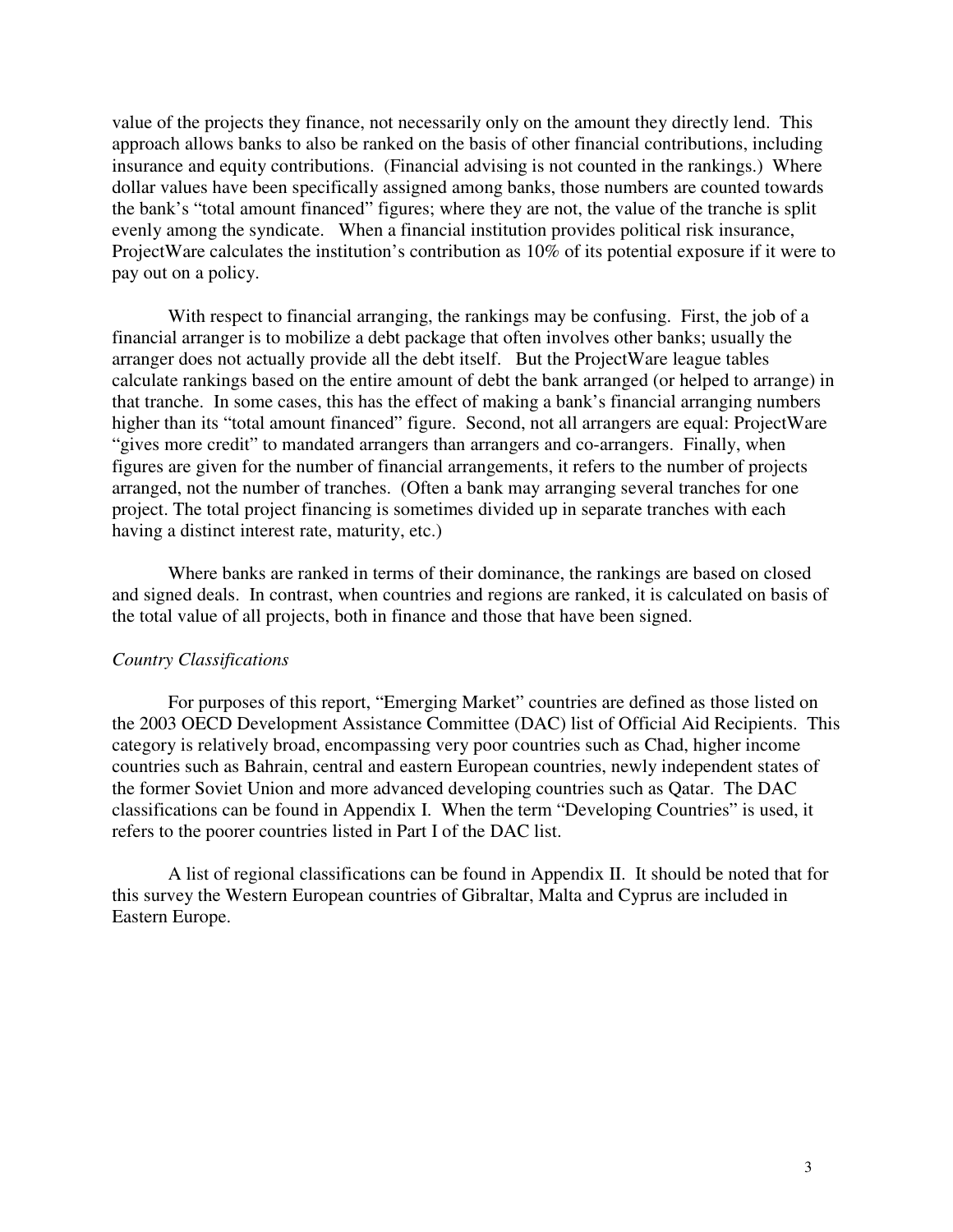# **2. GLOBAL PROJECT FINANCE**



\* Commercial/ industrial projects. Also note that in this chart, as with all charts in this report, 2003 data only covers four months from January – April 2003.

**The global project finance market has been steadily declining after reaching a 5 year peak in 2000**. In 2000, US \$378.7 billion worth of deals were signed and closed, with the majority of transactions occurring in the infrastructure sector -- in particular for telecommunications projects. But as the technology bubble burst in 2001, telecom deals declined sharply, dragging the entire project finance market down with it. However, it should be noted that the decline in project finance also has been consistent with the general downturn in global economic growth.

Investment banks are responding to this downturn in several ways: some have downsized their project finance teams, others starting to demand that project sponsors contribute more upfront equity, and finally banks are looking to financial advising contracts rather than increasing their lending exposure. 1 **Potential reforms posed by Basle II** (changing the way banks assess their risk and capital adequacy per the New Basle Capital Accord) **could further weaken the project finance market, particularly in higher-risk Emerging and Developing economies**. Basle II would require many banks to charge project finance transactions at a higher rate, which

<sup>&</sup>lt;sup>1</sup> "Energy Banking; Still Pretty Tough," Petroleum Economist, 10 June 2003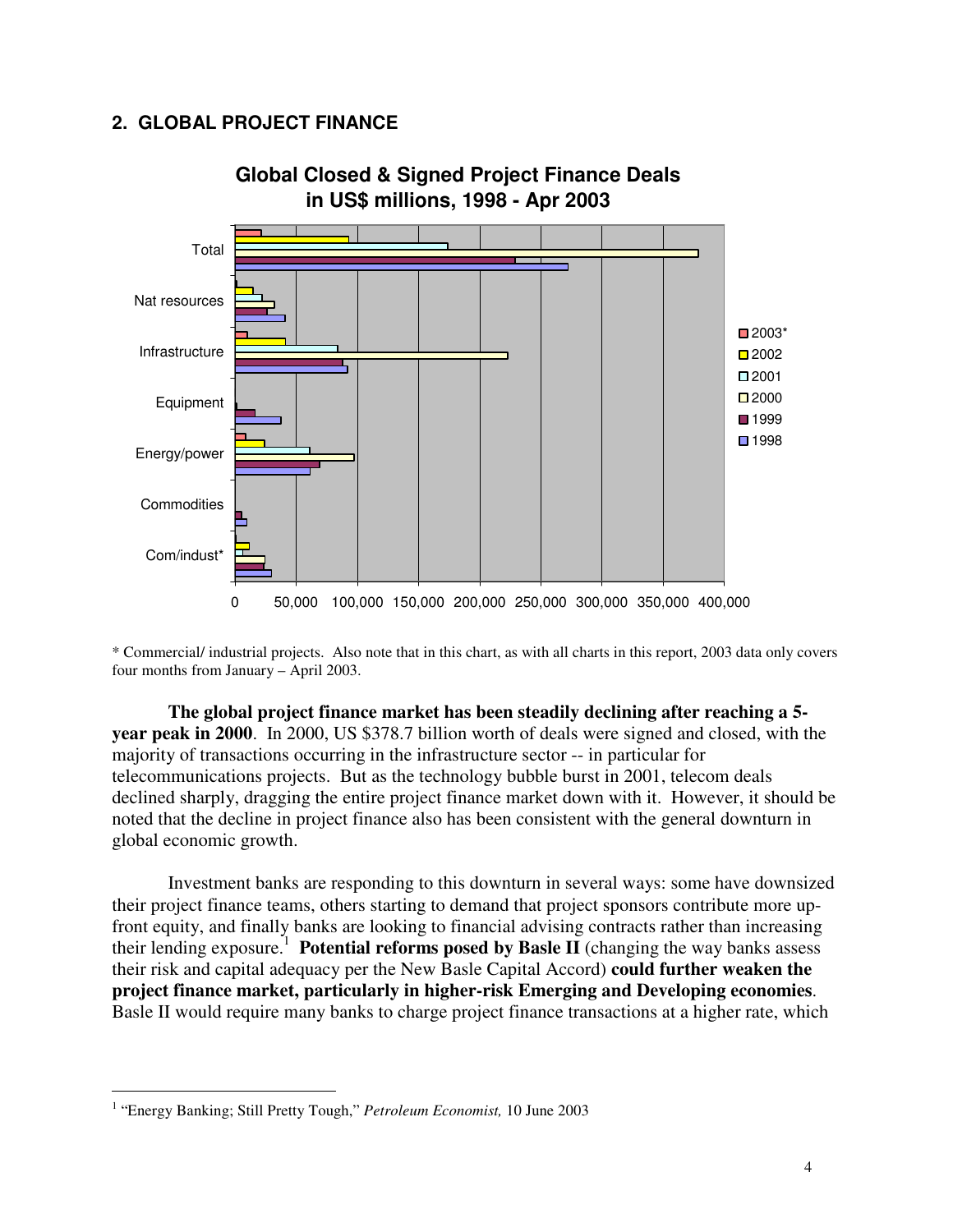would thus force banks to classify most project finance deals as uneconomic from a capital perspective. 2

As mentioned in the introduction, the project finance cycle is relatively long, with some projects languishing for years due to a variety of reasons – for example, economic or political conditions may force governments to put proposed projects on hold, or sponsors may take months gathering the equity needed to form the basis for a viable debt package. The graph below indicates that there was a total of US \$2.3 trillion worth of projects (in tender, in finance, or in the pre-approval stage) in the Dealogic database during 1998 – April 2003, although only about US \$1.1 trillion were been closed and signed.

# **2.1 Top Sectors**

**Among the various industries, the natural resource sector had a particularly high ratio of total v. closed and signed deals**, while equipment transactions were more successful. Equipment transactions probably have a high success rate because such deals may be embedded as parts of larger project finance deals that are successfully entering the construction phase.





As noted, **the sector drawing the most global project finance dollars during the past five years has been infrastructure**. Infrastructure particularly began dominating the project finance market in 1999, when it began being consistently ranked as the top sector both in terms of number of deals and dollars signed. Driven by the boom in the high technology business, telecoms represented anywhere from a quarter to a half of infrastructure financing from 1998- 2001. The second most popular sector was energy and power industry, which ranked as the

<sup>2</sup> Ashley, Paul, "Asset class under assault," *EuroMoney*, 1 Aug 2003.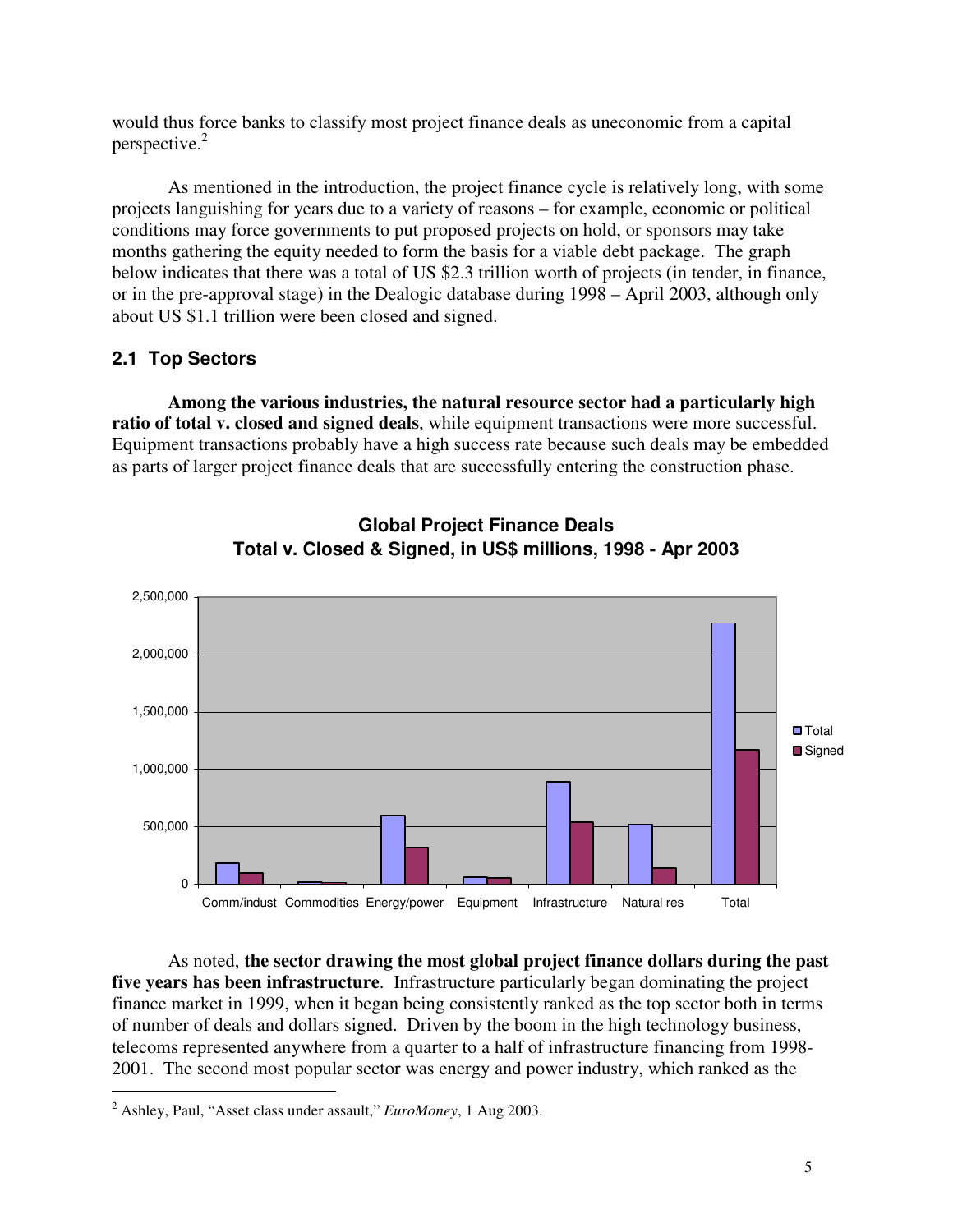second strongest sector both in terms of dollar value and deal numbers. Wind projects are included in this sector, and during the past five years the number of signed wind power deals has fluctuated.

For some sectors, such as pulp and paper (considered a part of the commercial/ industrial sector), and natural resource exploration, project finance has never been the most common financing method. Rather, these activities rely more heavily on reinvestment of corporate earnings or traditional forms of on-balance sheet debt, such as bank loans or corporate general obligation bonds. However, in developing countries mining companies often finance hardrocking mining operations in a non-recourse fashion, as do pulp and paper companies.

#### **2.2 Top regions**

In the mid- to late-1990s, project finance was touted as a way of bringing precious development dollars to the emerging markets. Although it became well-known as a vehicle for development finance, it also has been widely used in the developed world. **Western Europe has actually been the most popular region for project finance, followed by North America. The next most popular project finance destinations were Latin America/ Caribbean and Southeast Asia**. Although developed countries received the lion's share of project finance dollars in the past five years, NGOs have focused their attention on the project finance market because this type financing is commonly used for controversial mega-projects in the developing and emerging economies.



# Global Closed & Signed Project Finance Deals

\* The International category includes a signed US\$1.8 billion submarine cable project between several Latin American countries and another signed submarine cable network valued at US\$884 million.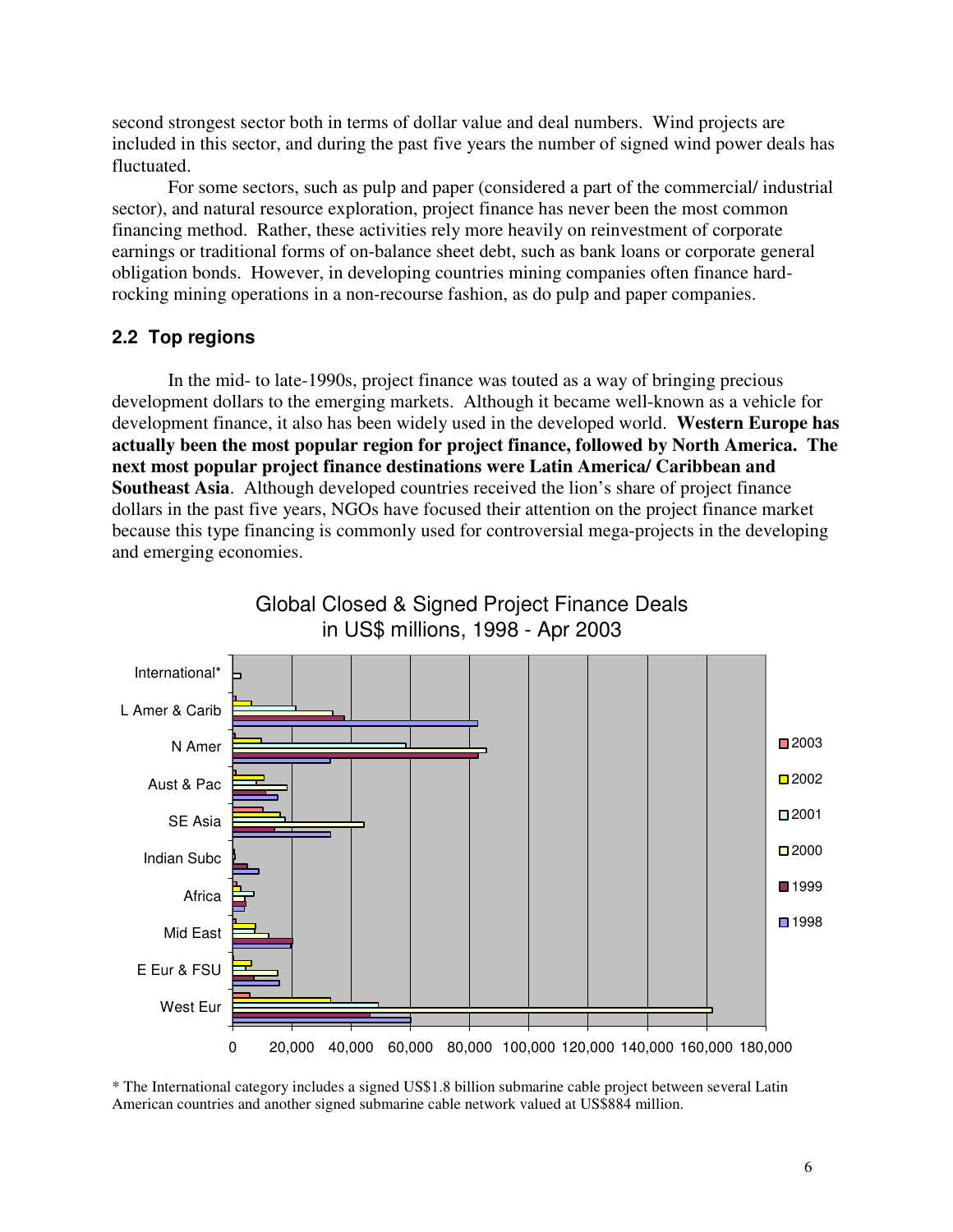Again, comparing total deals with those that were closed and signed between 1998 – April 2003, industrialized regions tended to have a higher ratio of successfully completed deals based on dollar value. Rates in Western Europe tended to be about 69%, and rates in North America were about 64%. Other regions with completion ratios of over 50% (again based on the dollar value of the transactions, not number of deals) included Latin America and the Australia/ Pacific regions. Signing and closing rates during this period were lowest in India, the Middle East and Eastern Europe.



# **Global Project Finance Deals Total v. Closed & Signed, in US\$ millions, 1998 - Apr 2003**

\* International includes both signed and in finance projects: a US\$645 million Australia-Asia submarine cable that was in finance, a signed US\$1.8 billion Latin America submarine fiber optic network, an in-tender US\$440 million gas pipeline in Latin America, an in-tender US\$1.2 billion satellite project in Africa, a signed US\$884 million Asian undersea cable, an in-tender US\$1.6 billion Asian cable, and a US\$7 billion Asian gas pipeline.

# **2.3 Top banks**

**Citigroup ranked as the world's top global project finance bank**, in terms of total amount of financing arranged and provided**.** The top 12 global project finance banks based on the dollar value of signed deals in the period January 1998 to April 2003 were:

| <b>Bank</b>                       | <b>Country</b>     | Amt. US\$ million | <b>Percent</b> |
|-----------------------------------|--------------------|-------------------|----------------|
| Citigroup Inc                     | <b>USA</b>         | 40,346.54         | 1.91           |
| JP Morgan Chase & Co              | <b>USA</b>         | 37,592.33         | 1.78           |
| <b>Bank of America Corp</b>       | <b>USA</b>         | 23,286.92         | 1.10           |
| ABN Amro Holding NV               | <b>Netherlands</b> | 19,261.80         | 0.91           |
| WestLB AG                         | Germany            | 18,970.00         | 0.90           |
| Deutsche Bank AG                  | Germany            | 18,590.89         | 0.88           |
| Mizuho Holdings Inc               | Japan              | 17,987.23         | 0.85           |
| <b>BNP Paribas SA</b>             | France             | 17,458.50         | 0.83           |
| Credit Suisse First Boston (CSFB) | Switzerland        | 17,258.51         | 0.82           |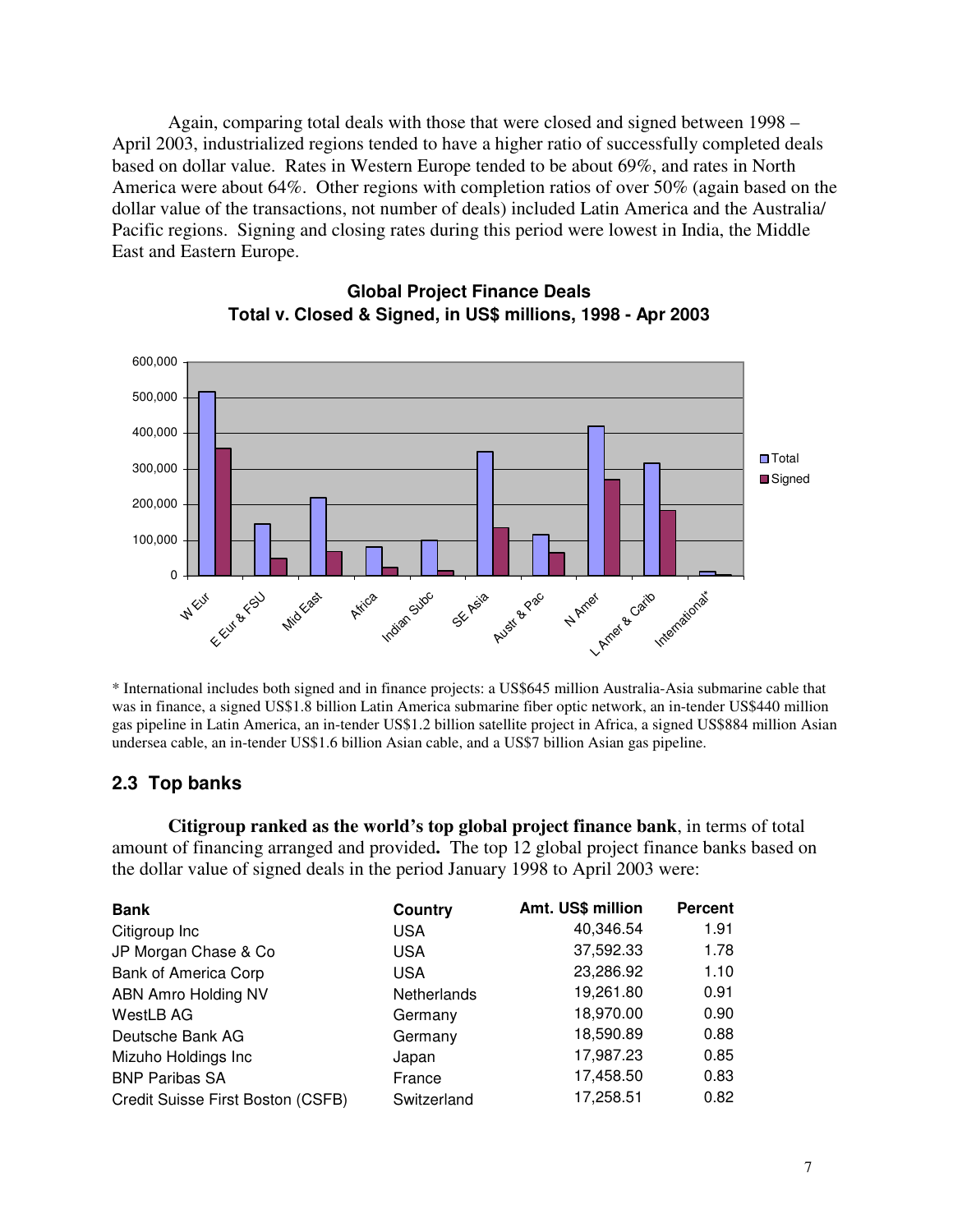| Société Générale                             | France | 17.180.94 | 0.81 |
|----------------------------------------------|--------|-----------|------|
| Barclays plc                                 | ПK     | 16.902.33 | 0.80 |
| Dresdner Kleinwort Wasserstein (DKW) Germany |        | 15.705.03 | 0.74 |
| Royal Bank of Scotland Group plc             | UK     | 14.924.39 | 0.71 |

However, this ranking changes if sorted by number of signed deals, which is an indicator of how active a bank is in the project finance market. Sorted in this manner, **HypoVereinsbank completed the highest number of transactions**, while Crédit Lyonnais and Royal Bank of Scotland join the list. JP Morgan Chase decreases in importance.

| <b>Bank</b>                          | Country     | No. deals |
|--------------------------------------|-------------|-----------|
| Bayerische Hypo- und Vereinsbank AG  |             | 491       |
| (HypoVereinsbank)                    | Germany     |           |
| Citigroup Inc                        | USA         | 475       |
| Crédit Lyonnais SA                   | France      | 390       |
| <b>BNP Paribas SA</b>                | France      | 388       |
| Mizuho Holdings Inc                  | Japan       | 384       |
| <b>ABN Amro Holding NV</b>           | Netherlands | 374       |
| <b>WestLB AG</b>                     | Germany     | 335       |
| Société Générale                     | France      | 324       |
| Dresdner Kleinwort Wasserstein (DKW) | Germany     | 322       |
| JP Morgan Chase & Co                 | USA         | 302       |
| Deutsche Bank AG                     | Germany     | 283       |
| Royal Bank of Scotland Group plc     | UK          | 277       |

Another key role in project financing is arranging. The financial arranger is the institution responsible for putting together the debt package. It may also be responsible for initiating the transaction with the borrower, and for organizing the underwriting and placing it in the primary market. The following league table is calculated by splitting the value of debt tranche between the arrangers, and assigning higher sums to the mandated (or lead) arranger. In many cases, the bank does not actually provide the debt, but rather is responsible for placing it. **JPMorgan Chase is the leading global arranger of project-financed transactions.** Note that although JPMorgan Chase led the way in financial arranging, Citigroup, based on its overall top ranking, provided more financing through other roles, such as participating in loan syndicates.

| <b>Bank</b>                          | Country     | Amt. US\$ m | No. deals |
|--------------------------------------|-------------|-------------|-----------|
| JP Morgan Chase & Co                 | <b>USA</b>  | 47,205.28   | 212       |
| Citigroup Inc                        | <b>USA</b>  | 39,686.89   | 306       |
| <b>Bank of America Corp</b>          | <b>USA</b>  | 27,345.56   | 175       |
| Société Generale                     | France      | 23,072.02   | 208       |
| ABN Amro Holding NV                  | Netherlands | 22,288.39   | 237       |
| Deutsche Bank AG                     | Germany     | 21,552.52   | 188       |
| WestLB AG                            | Germany     | 20,881.26   | 193       |
| <b>BNP Paribas SA</b>                | France      | 19,447.16   | 198       |
| Barclays plc                         | UK.         | 17,120.59   | 156       |
| Dresdner Kleinwort Wasserstein (DKW) | Germany     | 17,107.01   | 156       |
| Credit Suisse First Boston (CSFB)    | Switzerland | 15,950.52   | 79        |
| Crédit Lyonnais SA                   | France      | 13,409.59   | 200       |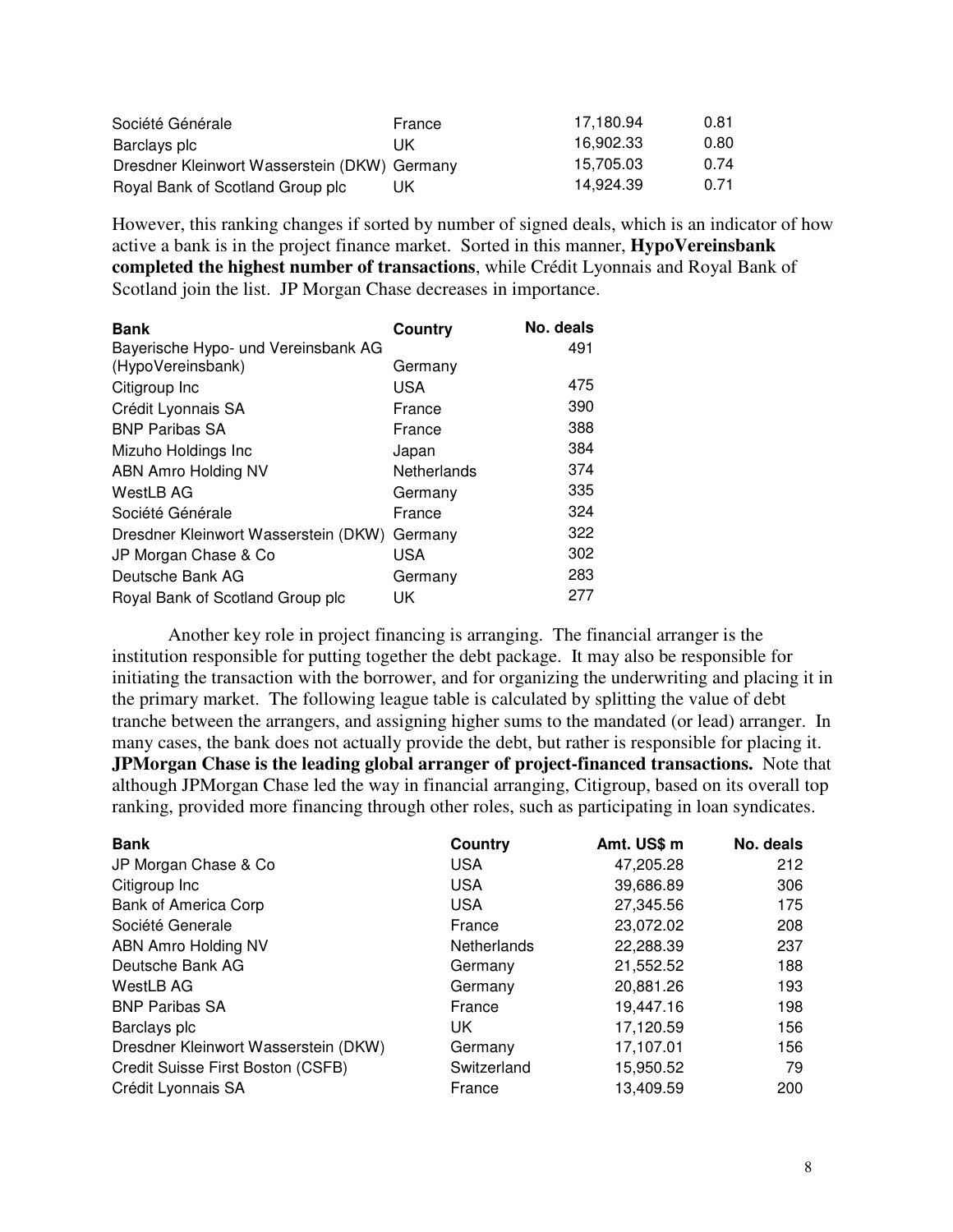# **3. EMERGING MARKET ECONOMIES**

In the 1990s, project finance was one of the most popular ways that private investment reached large-scale development projects in emerging markets. (See Appendix I for a list of Emerging Market Economies.) But by 2002, project finance flows were down, as were private capital flows to emerging markets generally. According to the Institute for International Finance, private capital flows to these countries were estimated at \$110.2 billion in 2002, the lowest figures in 10 years.

#### **Emerging Market Economies' External Financing (billions of dollars)**

*Forecasts, data for recent years and comparison with early and mid 1990s Source: Institute of International Finance (Sept 2002 for 1992 – 2001 data; May 2003 for 2002 – 2003 data)*

|                              | 1992    | 1996     | 1999     | 2000     | 2001        | 2002e    | 2003f   |
|------------------------------|---------|----------|----------|----------|-------------|----------|---------|
|                              |         |          |          |          |             |          |         |
| Current account balance      | $-51.0$ | $-95.5$  | 29.3     | 48.0     | 29.2        | 60.9     | 29.8    |
|                              |         |          |          |          |             |          |         |
| External financing, net:     |         |          |          |          |             |          |         |
| Private inflows, net         | 124.0   | 335.0    | 153.2    | 187.6    | 126.0       | 110.2    | 139.1   |
|                              |         |          |          |          |             |          |         |
| Equity investment, net       | 46.9    | 127.7    | 168.3    | 149.6    | 145.8       | 107.8    | 115.1   |
| Direct equity, net           | 31.1    | 92.3     | 148.9    | 135.3    | 134.6       | 111.0    | 108.8   |
| Portfolio equity, net        | 15.8    | 35.3     | 19.4     | 14.4     | 11.1        | $-3.2$   | 6.3     |
|                              |         |          |          |          |             |          |         |
| Private creditors, net       | 77.0    | 207.4    | $-15.1$  | 37.9     | $-19.7$     | 2.4      | 24.0    |
| Commercial banks             | 31.5    | 123.8    | $-51.5$  | $-0.3$   | $-26.4$     | $-10.1$  | $-1.1$  |
| Non-banks, net               | 45.6    | 83.6     | 36.4     | 38.2     | 6.7         | 12.4     | 25.1    |
|                              |         |          |          |          |             |          |         |
| <b>Official inflows, net</b> | 35.4    | 4.3      | 12.6     | $-4.0$   | <b>14.0</b> | 1.5      | 3.2     |
| <b>IFIs</b>                  | 7.4     | 7.0      | 2.3      | 2.3      | 23.7        | 12.6     | 12.5    |
| <b>Bilateral creditors</b>   | 28.0    | $-2.7$   | 10.2     | $-6.3$   | $-9.7$      | $-11.1$  | $-9.3$  |
|                              |         |          |          |          |             |          |         |
| Resident lending/other,      | $-60.1$ | $-158.1$ | $-140.2$ | $-161.2$ | $-84.1$     | $-30.5$  | $-35.8$ |
| net                          |         |          |          |          |             |          |         |
|                              |         |          |          |          |             |          |         |
| Reserves $( - = increase)$   | $-48.3$ | $-85.7$  | $-54.9$  | $-70.3$  | $-85.2$     | $-142.0$ | 136.4   |

 $F =$  forecast;  $E =$  estimate

**Consistent with these financial trends, project financing for emerging markets also hit a five-year high in 2000, and has been steadily decreasing ever since**. Comparative data for project finance are not available before 1998, because the quality of financial information gathered by Dealogic for these years is relatively poor.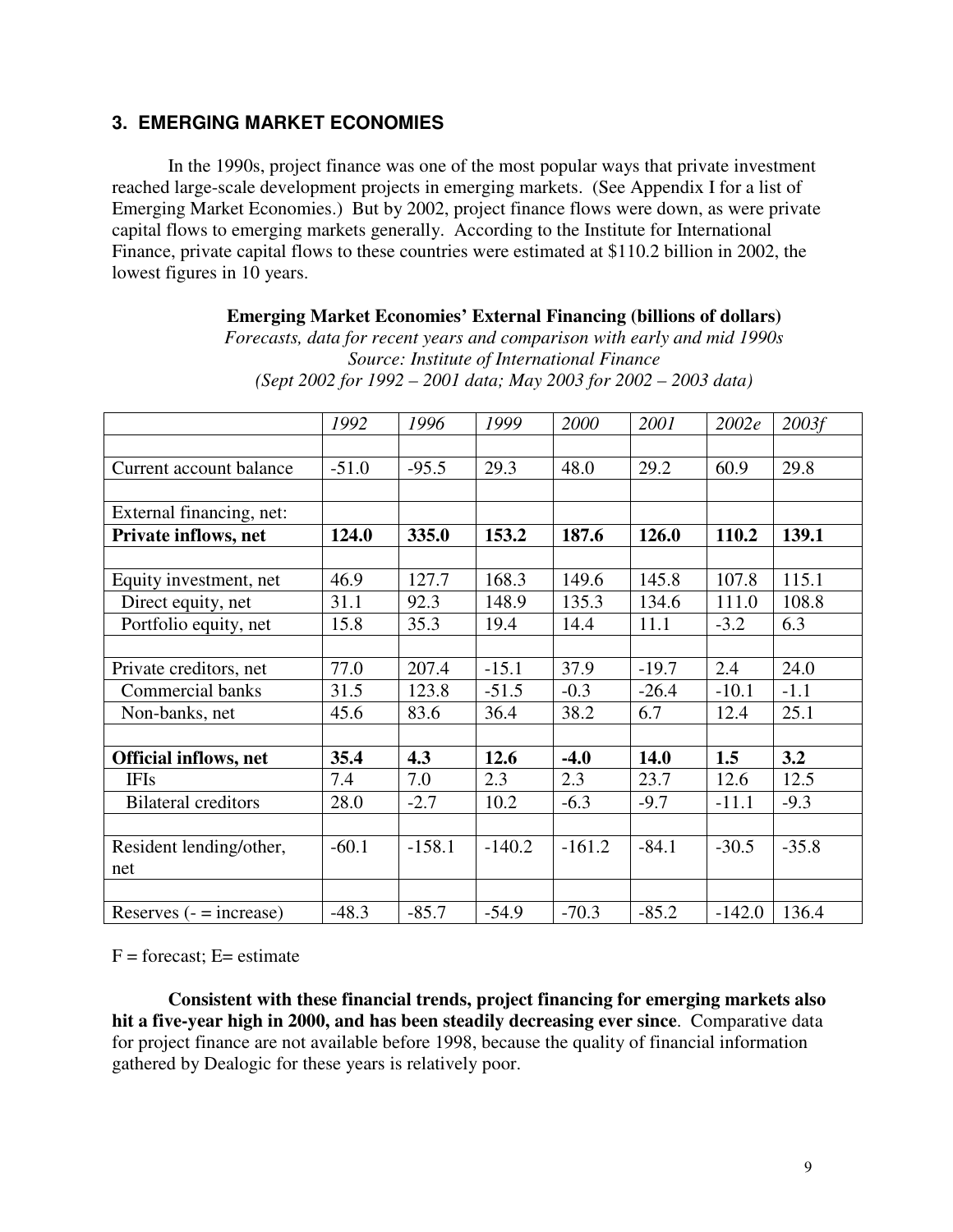But macroeconomic trends are only one reason for the downturn in project financing. In the past several years, political risks in Emerging Markets have also scared off potential investors. In well-known cases like the Dabhol power plant in India and the Meizhou Wan project in China, governments have refused to meet their payment obligations. "Severe foreign exchange crises in the host country, national political instability, changes in government, allegations of corruption in obtaining contracts, and economic problems resulting in overestimated need for power" are cited common reasons for non-commercial project failure. Exacerbating this problem is the fact that in some projects, the effectiveness of political risk insurance was undermined by broader political interests (e.g. interest in global "counterterrorism" caused the United States to not insist that the Indonesian government honor payments to US power companies and export credit agencies).<sup>3</sup>

# **3.1 Top sectors**

**In the emerging market economies, the sectors that attracted the most investment were infrastructure, natural resources and energy/power**. Telecom transactions dominated the infrastructure sector, accounting for 207 of the 388 signed deals since 1998. Telecom deals were so popular that they accounted for about 23% of all project finance dollars flowing into emerging markets in the past five years.



# **Emerging & Developing Country Project Finance Deals Closed & Signed, in US\$ millions**

In the natural resources sector, mining projects (57) were most common, followed by oil exploration/development (44) and oil/liquid natural gas refinery (38) deals. However, in terms

<sup>3</sup> Worenklein, Jacob J. "The global crises in power and infrastructure: lessons learned and new directions," *Journal of Structured and Project Finance,* 22 March 2003.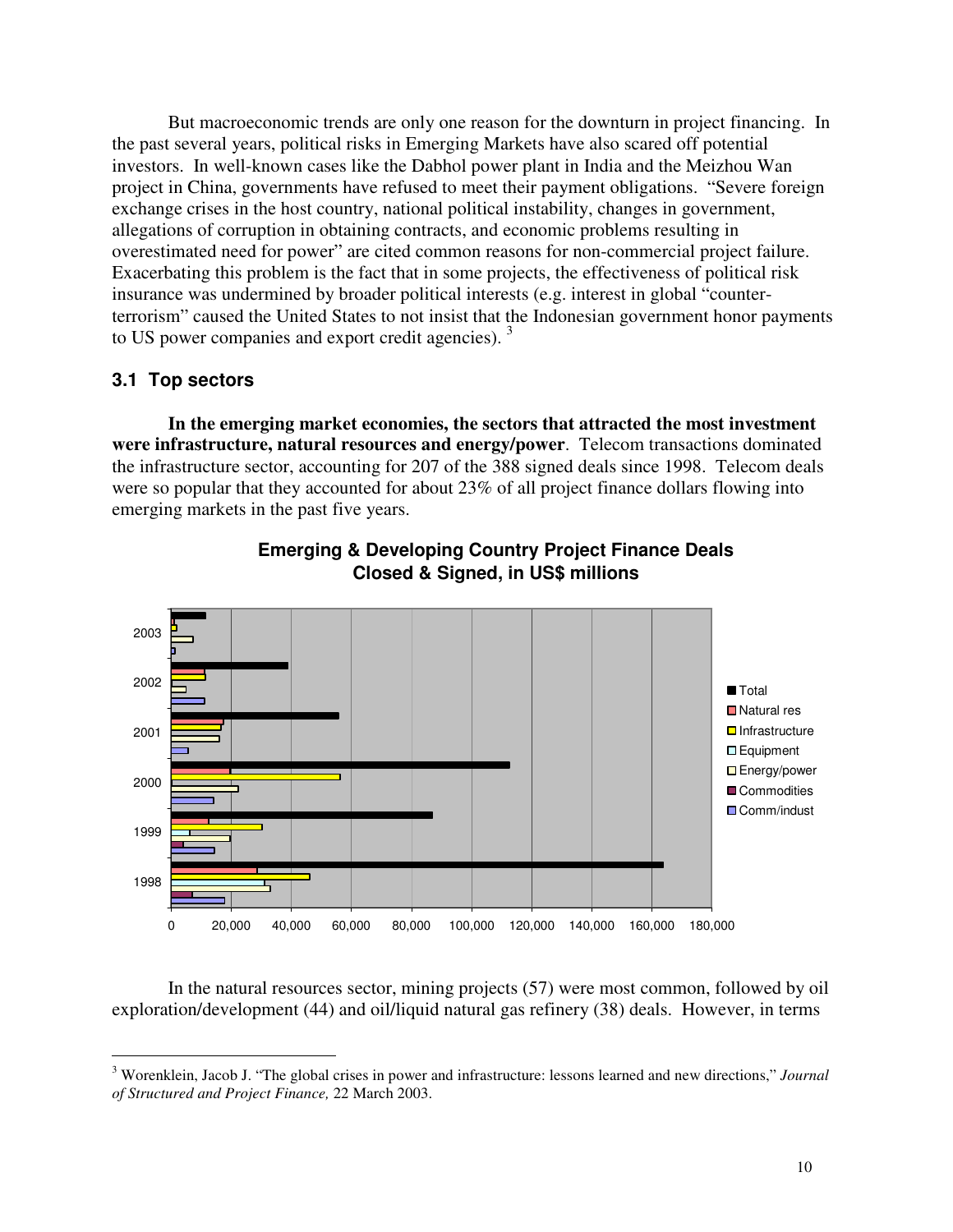of project finance dollars, oil field development attracted the most amount of money at about \$25.6 billion, followed by refineries (\$22 billion) and mines (\$15.2 billion).



**Emerging Market & Developing Country Project Finance Deals Total v. Closed & Signed, in US\$ millions, 1998 - Apr 2003**

Projects in the Global North tended to have higher completion rates than in the Global South. In the emerging markets, the proportion of deals that were closed and signed compared to total deals was about 38%, in dollar terms. Natural resources deals tended to have the lowest rate of signing and closure, at 23%; while energy deals fared better at about 36%. Almost half of all commercial/ industrial ventures and infrastructure projects (by dollar value) succeeded.

#### **3.2 Top regions**

**The emerging market countries that received the most project finance dollars were Latin America, followed by Southeast Asia**. Within Latin America and the Caribbean, Brazil was by far the dominant country, both in terms of number of deals signed and dollars invested. In fact, Brazil was the destination country for about 18% of all project finance investment flowing into all emerging markets combined. Coming in a distant second was Chile, which attracted almost \$18 billion in financing for 45 signed deals (compared to Brazil's \$85.8 billion for 156 deals).

In Southeast Asia, Taiwan attracted the largest amount of project finance (US\$30.1 b), followed by China (US\$27.1 billion) and Hong Kong (US\$23.3 billion). China had by far the greatest number of signed deals (105), accounting for about 30% of all the deals signed in Southeast Asia. Taiwan followed with 94 completed deals.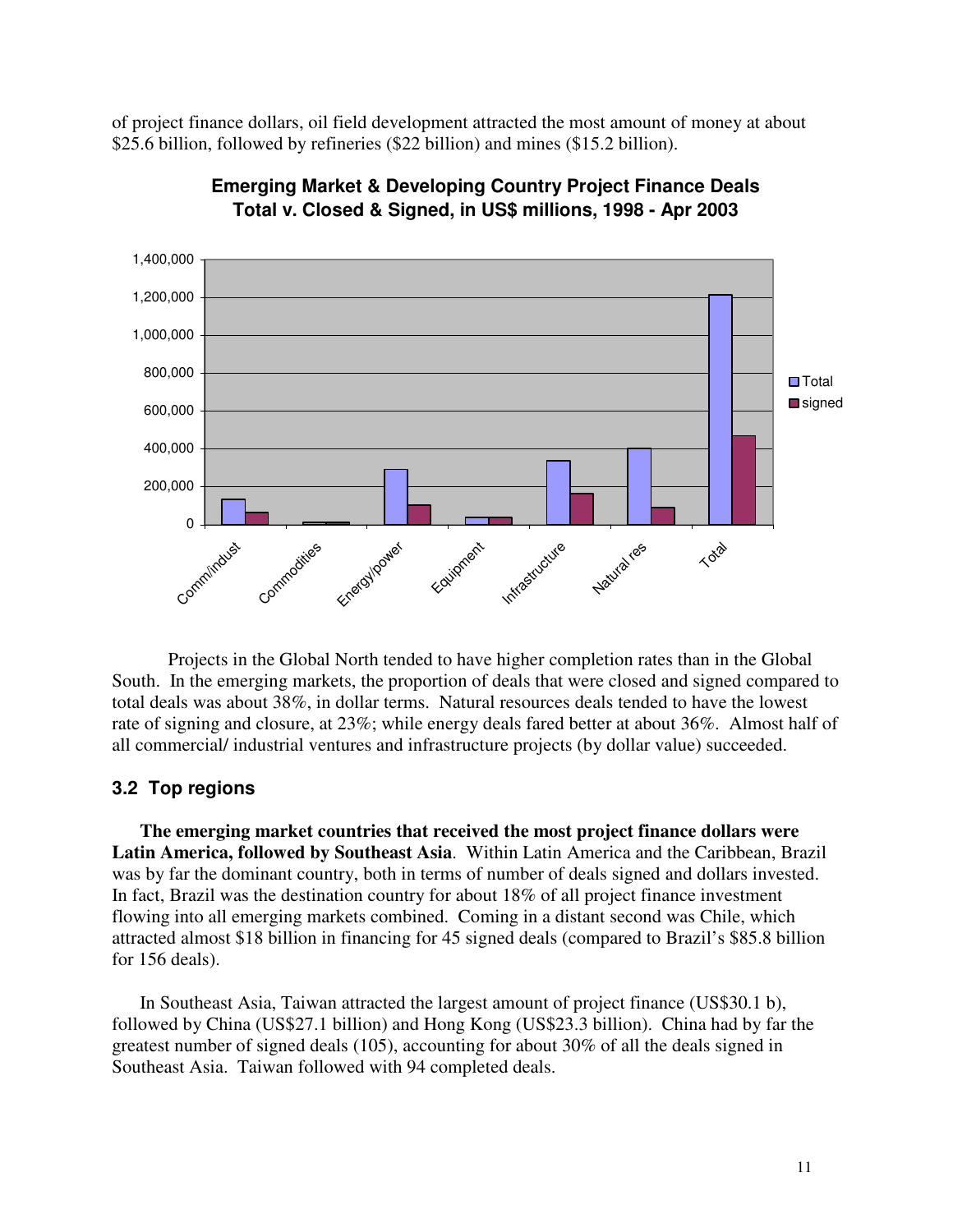

# **Emerging & Developing Country Project Finance Deals in US\$ millions, 1988 - Apr 2003**

\* Note that the Western European countries of Gibraltar, Cyprus and Malta are classified by the OECD DAC as Emerging Markets. This report classifies these three countries as a part of Eastern Europe. \* Latin America does not include the country of Guadalupe

As expressed in the chart, over the last five years project finance has generally decreased. In Latin America, this decrease has been quite steady, given the financial crises that have shaken the region. In Southeast Asia, the Asian financial crisis also contributed to a drop in project finance from 1998 to 1999, but investment rebounded in 2000. Project finance flows to Africa, which has never been attractive to private investors, remained at a steady and low rate.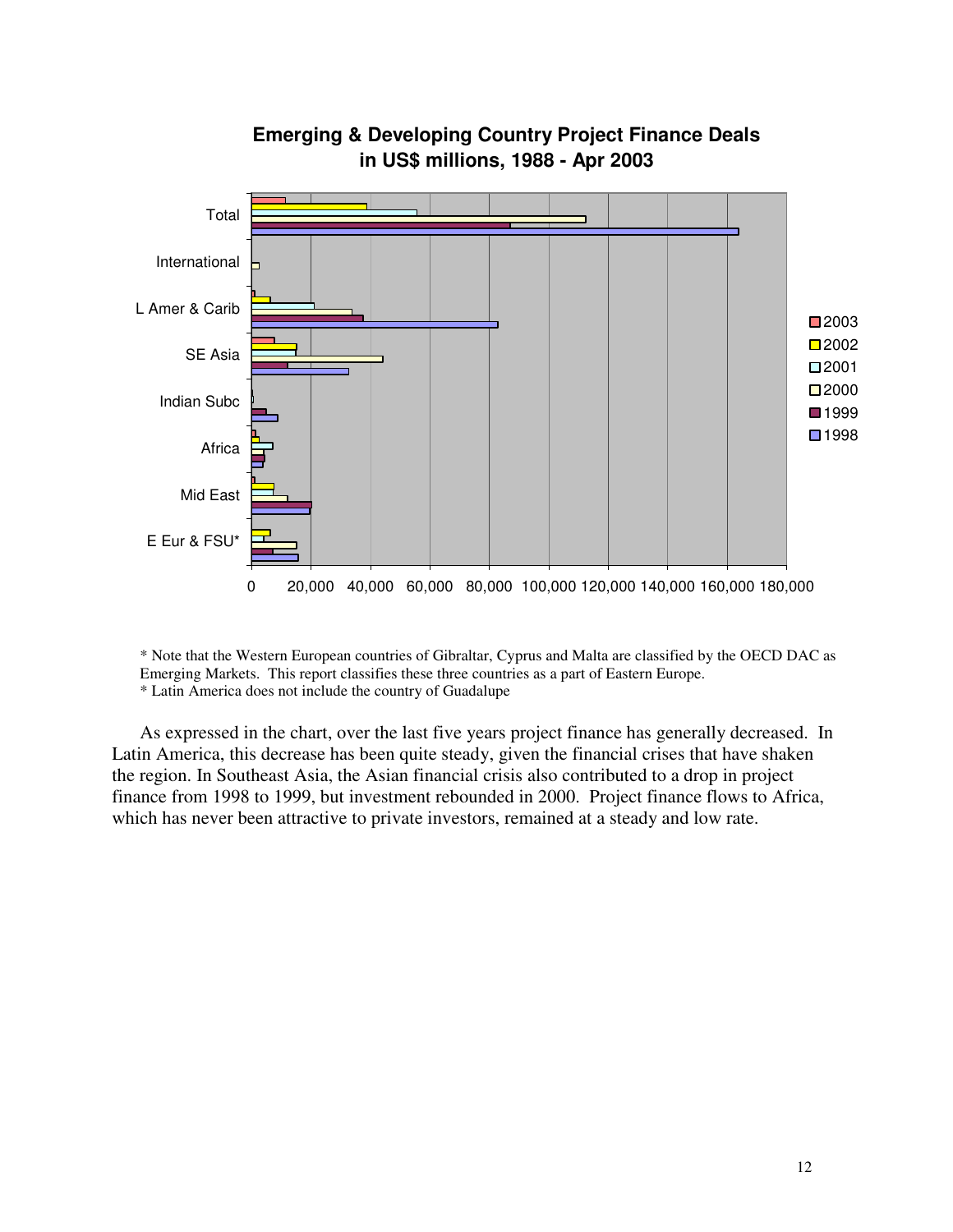

# **Emerging & Developing Country Project Finance Deals Total v. Closed & Signed, in US\$ millions**

\* International total deals include a signed \$1.8 billion fiber-optic network in Latin America, a \$440 in tender Latin American gas pipeline, an in tender \$1.2m satellite (telecom) in Africa, a signed \$884m undersea cable in Asia, an in tender \$1.06b underwater cable network in Asia, and an \$7b in tender gas pipeline in Asia.

As mentioned, in the emerging markets, the completion rate for projects has been about 38% in dollar terms. The regions with the highest rates of signing and closing for the last five years have been Latin America (58%) and Southeast Asia (38%). Eastern Europe, the Middle East, and Africa all had completion rates of 30-35%, while project finance investment had the lowest rate of signing and closing in the Indian Subcontinent (15%).

# **3.3 Top banks**

**In the past five years, Citigroup dominated project finance in the emerging markets**, closing and arranging the highest number of deals, and accounting for about 5% of the dollars flowing into the project finance market. Citigroup has been a longtime leader in project finance, and currently is one of the only active US banks in this market, after Bank of America reportedly exited this business in February 2002. Moreover, Citibank, along with Credit Suisse First Boston and Société Générale, are the only project finance banks with significant operations across the US, Europe, Latin America and Asia. 4

The Japanese government-affiliated JBIC ranked a distant second, but it provided only about 60% of the project dollars that Citigroup did. JPMorganChase came in third in terms of total dollars provided, and was the second most important in arranging deals in the emerging markets.

<sup>4</sup> "Euromoney Awards for Excellence 2002: The world's best project finance house" *EuroMoney*, July 2002.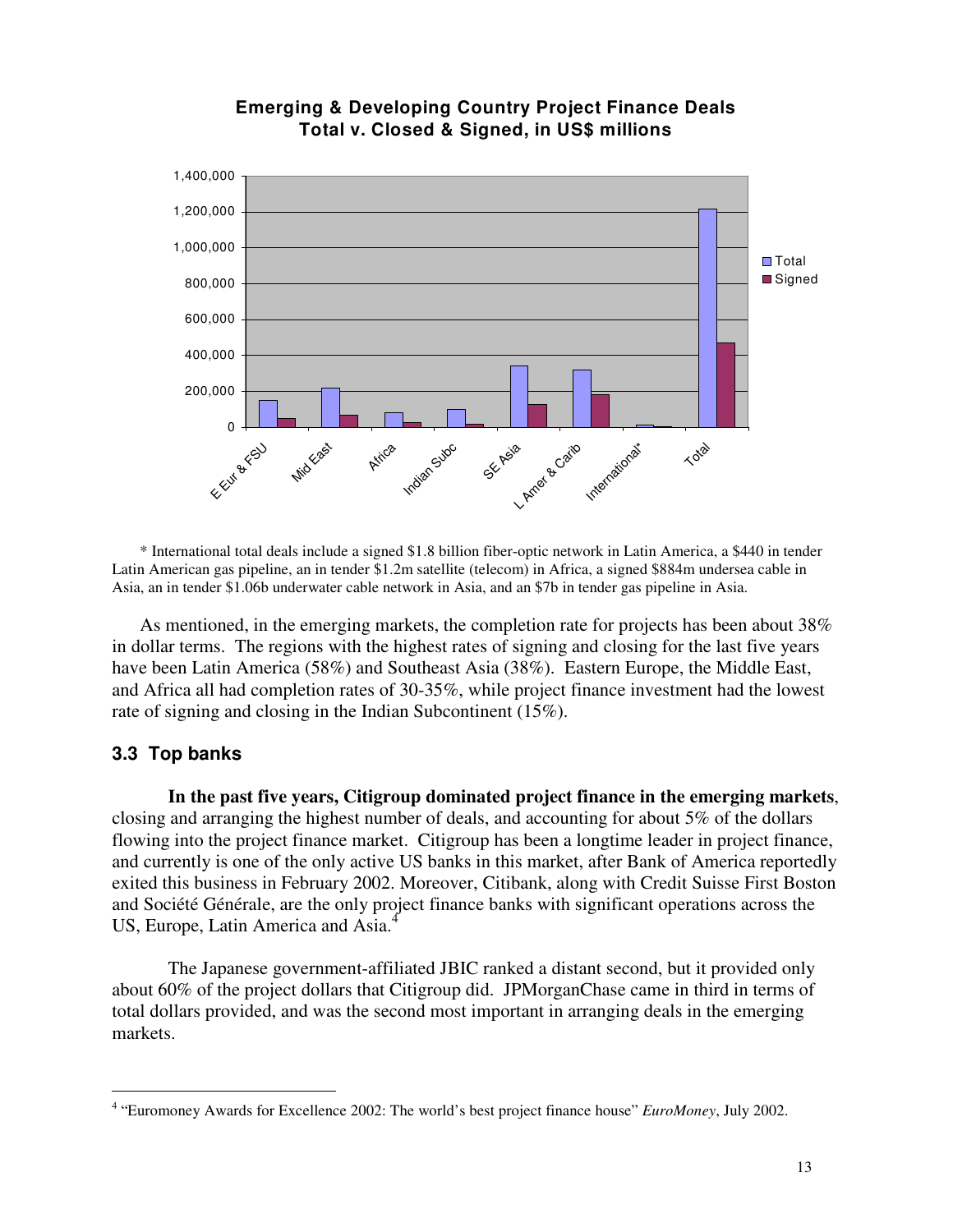The project finance bank rankings by total dollar amount of signed deals are:

| <b>Bank</b>                                                           | Country       | Amt. US\$ m | <b>Percent</b> |
|-----------------------------------------------------------------------|---------------|-------------|----------------|
| Citigroup Inc                                                         | <b>USA</b>    | 18,000.49   | 5.20           |
| Japan Bank for International Cooperation<br>$(JBIC)^*$                | Japan         | 10,772.64   | 3.11           |
| JP Morgan Chase & Co                                                  | <b>USA</b>    | 8,927.04    | 2.58           |
| <b>ABN Amro Holding NV</b>                                            | Netherlands   | 7,829.67    | 2.26           |
| WestLB AG                                                             | Germany       | 7,183.82    | 2.07           |
| Mizuho Holdings Inc                                                   | Japan         | 7,097.85    | 2.05           |
| <b>BNP Paribas SA</b>                                                 | France        | 7,052.19    | 2.04           |
| <b>BNDES- Banco Nacional de Desenvolvimento</b><br>Economico e Social | Brazil        | 6,533.23    | 1.89           |
| Deutsche Bank AG                                                      | Germany       | 6,147.57    | 1.77           |
| World Bank*                                                           | Supranational | 5,696.19    | 1.64           |
| <b>HSBC Holdings plc</b>                                              | UK            | 5,669.36    | 1.64           |
| Dresdner Kleinwort Wasserstein (DKW)                                  | Germany       | 5.362.51    | 1.55           |

\* JBIC includes the Japan Bank for International Cooperation and the Japan Export-Import Bank. The World Bank includes the International Bank for Reconstruction and Development, the International Development Association, the International Finance Corporation, and the Multilateral Investment Guarantee Agency.

The top project finance banks by number of signed transactions in emerging market countries were:

| <b>Bank</b>                                              | Country     | No. deals |
|----------------------------------------------------------|-------------|-----------|
| Citigroup Inc                                            | <b>USA</b>  | 279       |
| Bayerische Hypo- und Vereinsbank AG<br>(HypoVereinsbank) | Germany     | 239       |
| <b>BNP Paribas SA</b>                                    | France      | 198       |
| ABN Amro Holding NV                                      | Netherlands | 188       |
| Dresdner Kleinwort Wasserstein (DKW)                     | Germany     | 175       |
| Mizuho Holdings Inc                                      | Japan       | 167       |
| WestLB AG                                                | Germany     | 162       |
| Société Générale                                         | France      | 162       |
| <b>KBC Bank NV</b>                                       | Belgium     | 142       |
| Deutsche Bank AG                                         | Germany     | 136       |
| Crédit Lyonnais SA                                       | France      | 136       |
| Crédit Agricole Indosuez                                 | France      | 133       |
| Mitsubishi Tokyo Financial Group Inc                     | Japan       | 127       |

When accounting for the amount of financing that was mobilized through financial arranging, the top project finance banks in the emerging markets are: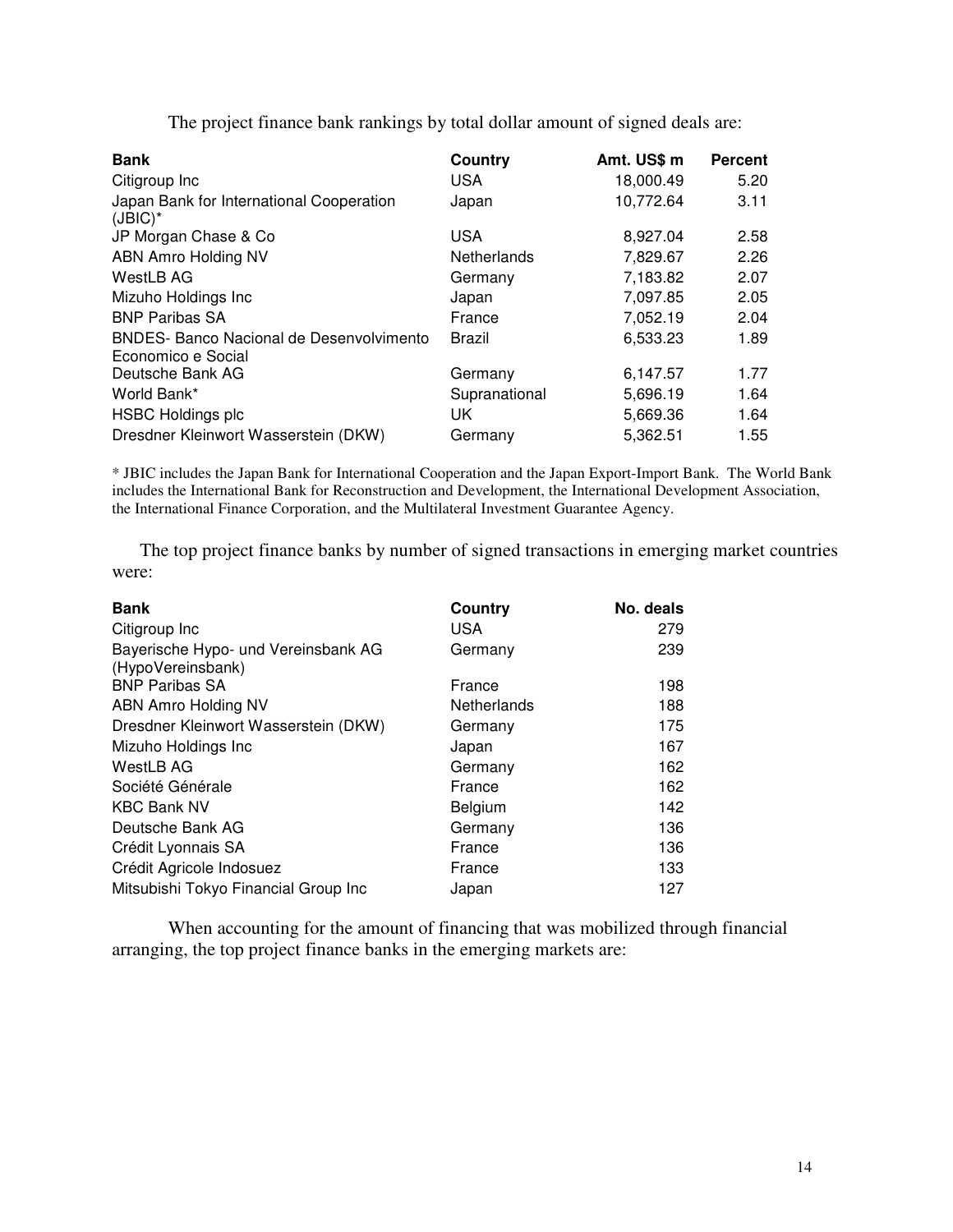| <b>Bank</b>                                                           | Country            | Amt. US\$ m | No. deals |
|-----------------------------------------------------------------------|--------------------|-------------|-----------|
| Citigroup Inc                                                         | <b>USA</b>         | 18,774.52   | 199       |
| JP Morgan Chase & Co                                                  | USA.               | 15,951.60   | 95        |
| Japan Bank for International<br>Cooperation (JBIC)                    | Japan              | 13,221.42   | 52        |
| ABN Amro Holding NV                                                   | <b>Netherlands</b> | 8,757.97    | 136       |
| <b>WestLB AG</b>                                                      | Germany            | 8,436.44    | 106       |
| Deutsche Bank AG                                                      | Germany            | 7.407.98    | 92        |
| <b>BNP Paribas SA</b>                                                 | France             | 6,814.68    | 111       |
| <b>BNDES- Banco Nacional de</b><br>Desenvolvimento Economico e Social | Brazil             | 6.496.18    | 45        |
| <b>World Bank</b>                                                     | Supranational      | 6,045.20    | 82        |
| Bank of Taiwan                                                        | Taiwan             | 5,877.22    | 17        |
| Dresdner Kleinwort Wasserstein<br>(DKW)                               | Germany            | 5,670.90    | 93        |

# **3.4 Public versus private financiers**

Historically, private financiers have played a more important role in Emerging Market project finance transactions compared with public financial institutions. For example, as indicated in the tables above, the World Bank Group did not play a relatively dominant role in Emerging Market project finance – it ranked  $10^{th}$  in terms of total financing,  $9^{th}$  in terms of signed deals arranged, and participated in fewer than 100 transactions over the last five years. In contrast banks like Citigroup and HypoVereinsbank participated in well over 200 deals.

Similarly, Export Credit Agencies (ECAs) were only involved in 143, or 11% of all signed project-financed transactions in the richer Emerging Market countries since 1998. On a dollar basis, ECAs provided about US\$26,448 million, or almost 6%, of the financing for these deals. In the poorer Developing Countries, ECAs were involved in almost 15% of the projects, and provided almost 7% of the financing for signed transactions.

**Despite the relatively less important role of public financial institutions in Emerging Market project finance, development bank and ECA involvement may increase in the future.** As noted, the Basle II capital adequacy requirements may deter private banks from the project finance market based on the (mistaken) notion that project finance is riskier than traditional corporate lending. If so, liquidity in this market will be reduced, potentially resulting in a greater role for development banks and export credit agencies in Emerging Market project finance.<sup>5</sup>

<sup>5</sup> Ashley, Paul, "Asset class under assault," *EuroMoney*, 1 Aug 2003.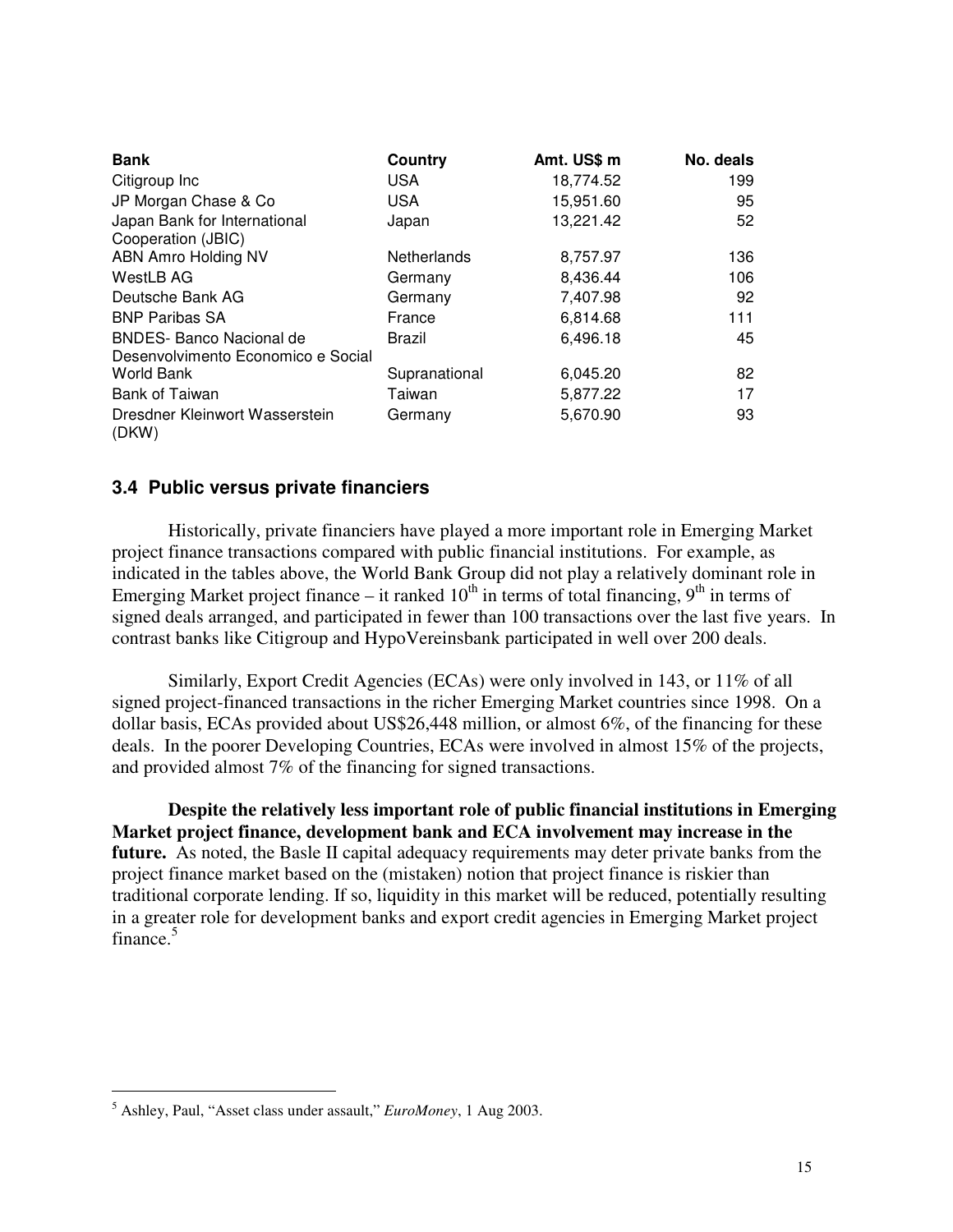# **4. THE DEVELOPING COUNTRIES**

The OECD's DAC list of "Part One" Developing Countries is relatively broad, encompassing very poor countries such as Chad and higher income countries such as Bahrain. (See Appendix I.) But project finance trends for Developing Countries mirrored that in the broader Developing and Emerging Market countries. The reason for this is because almost all of Latin America, which dominated Emerging Markets project finance generally, can be found on the DAC's Part One list.

# **4.1 Top Sectors**



# **Developing Country Closed & Signed Project Finance Deals in US\$ millions, 1998 - Apr 2003**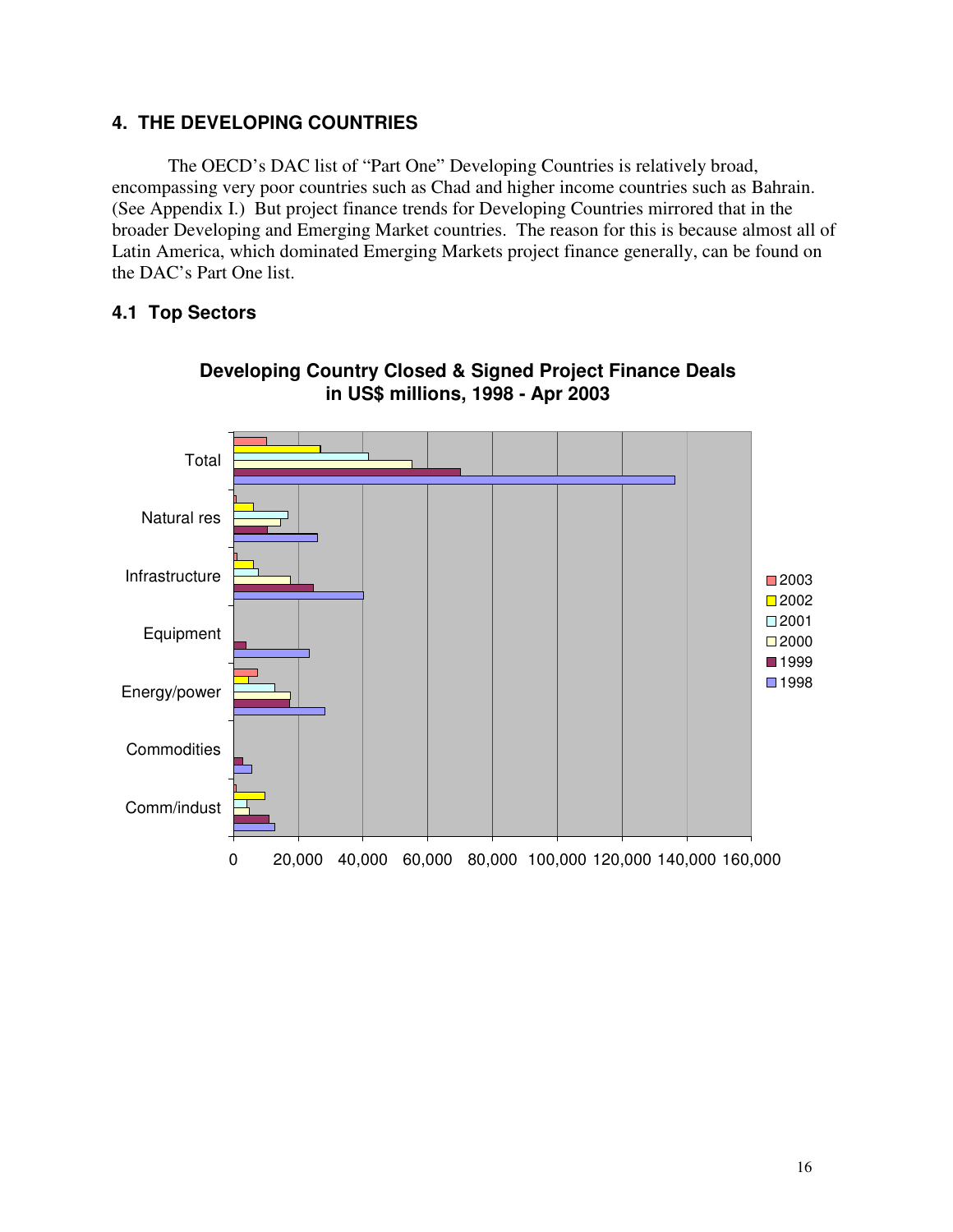

Developing Country Project Finance Deals Total v. Closed & Signed, in US\$ millions, 1998 - Apr 2003

**Developing Countries witnessed a steady decline in project finance dollars over the past five years. The most popular sector was infrastructure**, which waned steadily in keeping with the overall project finance trend. Energy/power represented the second most important sector in Developing Countries. This sector has also decreased steadily but it may make a comeback in 2003. The natural resource sector, which drew the third highest amount of project finance dollars, was bit more stable. This steadiness may be attributed to the fact that even amidst weak economics in developing countries, international investors continue to be interested natural resources such as oil, gas and gold.

In the infrastructure sector, telecom deals were by far the most important in terms of number of deals signed and volume of capital. In fact, telecom transactions accounted for about 21% of all project finance dollars in signed Developing Country project finance transactions. In the natural resources sector, oilfield development attracted US\$24.8 billion in financing; oil refinery/ liquid natural gas projects accounted for US\$17 billion in project finance dollars, followed by mining at US \$15 b. In terms of numbers of transactions, signed mining projects were most numerous (55), followed by oil exploration/development (39) and then refining (29).

# **4.2 Top regions**

The five-year project finance trend in the poorer Developing Countries looks very similar to that for the combined Emerging Markets (which combines both more advanced countries and less developed ones). Project finance in the poorer regions has generally decreased: in Latin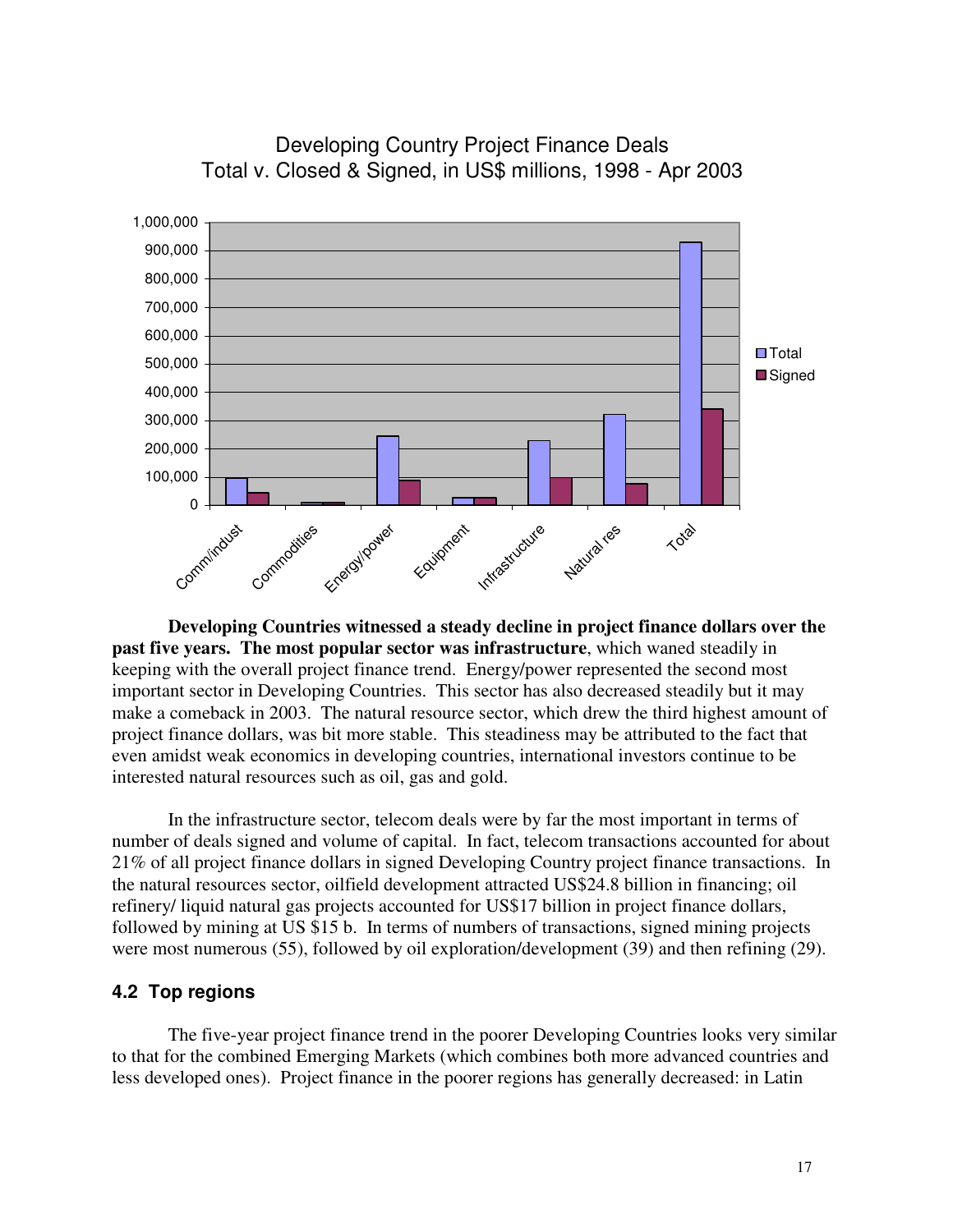

**Developing Country Project Finance Deals Total v. Closed & Signed, in US\$ millions, 1998 - Apr 2003**

\* International total deals include a signed US\$1.8 billion fiber-optic network in Latin America, a US\$440 million in-tender Latin American gas pipeline, an in-tender US\$1.2 million satellite (telecom) in Africa, a signed US\$884 million undersea cable in Asia, an in-tender US\$1.06 billion underwater cable network in Asia, and a US\$7 billion in-tender gas pipeline in Asia.



**Developing Country Signed & Closed Project Finance Deals in US\$ millions, 1998 - Apr 2003**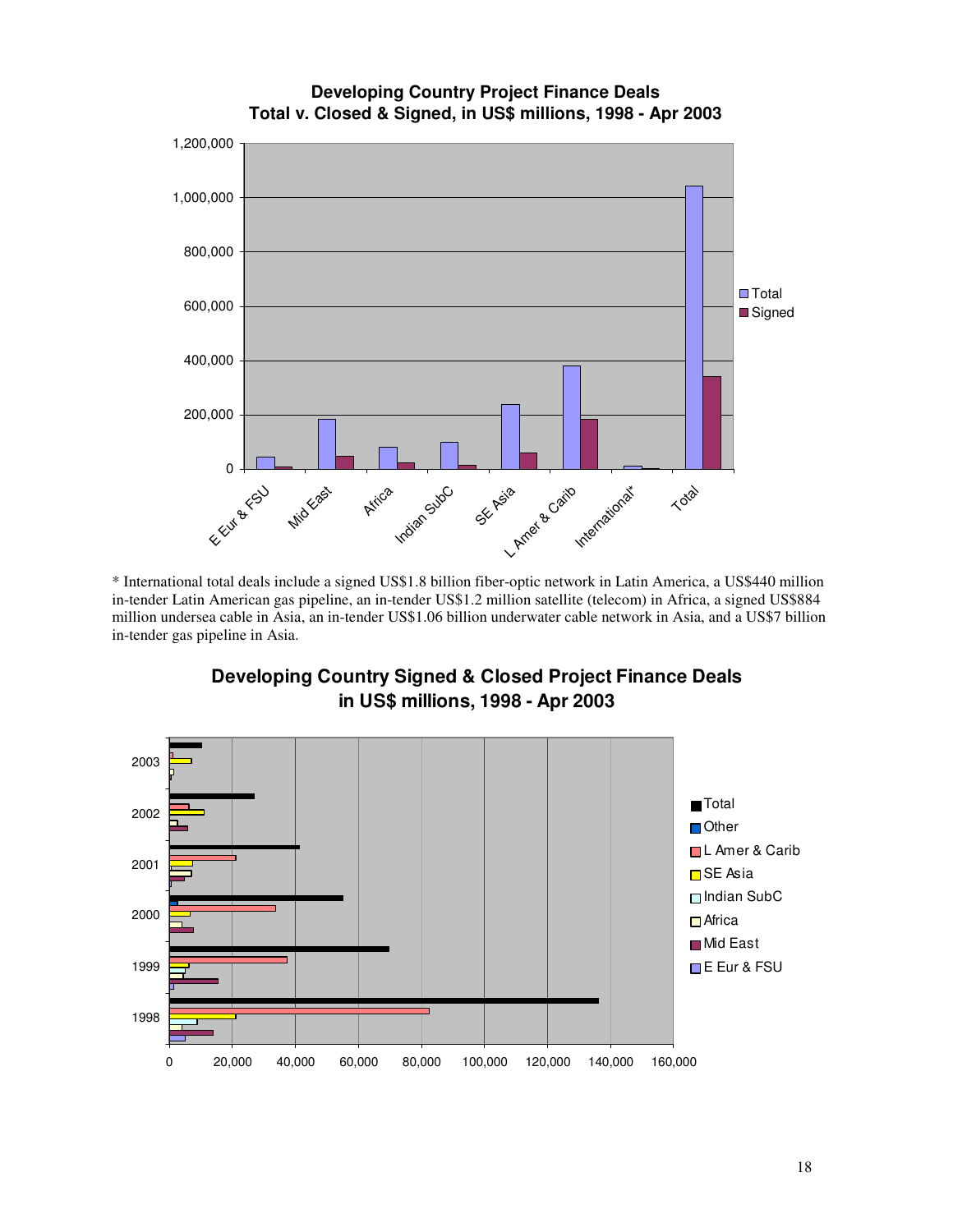America, which during the past several years suffered through financial crises, this decrease has been quite steady. In Southeast Asia, the Asian financial crisis dampened foreign investment flows in 1998 to 1999, but investment started picking up again in 2000. As always, the project finance trends in Africa, which has never been a hot destination for foreign investment, remained steady and low.

The completion rate for project finance deals in Developing Countries was 33%, a bit lower than the 38% signing and closing rate in the broader Emerging Markets category. Otherwise, the completion figures on a dollar value basis basically remain similar to that in the Emerging Markets rates – with Latin America as the region with the highest rates of signing and closing for the last five years, and the Indian Subcontinent as the region with the lowest.

# **4.3 Top banks**

**Citigroup again is a project finance leader in developing countries.** The leading developing country banks in terms of total financing for deals signed from 1998 are:

| <b>Bank</b>                                                           | Country            | <b>US\$ millions</b> | <b>Percent</b> |
|-----------------------------------------------------------------------|--------------------|----------------------|----------------|
| Citigroup Inc                                                         | <b>USA</b>         | 13,958.50            | 5.58           |
| Japan Bank for International Cooperation (JBIC) Japan                 |                    | 10,151.19            | 4.06           |
| JP Morgan Chase & Co                                                  | <b>USA</b>         | 7,346.65             | 2.94           |
| <b>ABN Amro Holding NV</b>                                            | <b>Netherlands</b> | 6,687.70             | 2.67           |
| <b>BNDES- Banco Nacional de Desenvolvimento</b><br>Economico e Social | Brazil             | 6,533.23             | 2.61           |
| Deutsche Bank AG                                                      | Germany            | 5,497.00             | 2.20           |
| World Bank                                                            | Supranational      | 5,486.57             | 2.19           |
| WestLB AG                                                             | Germany            | 5,408.12             | 2.16           |
| Mizuho Holdings Inc                                                   | Japan              | 4,954.65             | 1.98           |
| <b>BNP Paribas SA</b>                                                 | France             | 4,614.86             | 1.84           |
| Dresdner Kleinwort Wasserstein (DKW)                                  | Germany            | 4,356.85             | 1.74           |
| Société Generale                                                      | France             | 4,037.70             | 1.61           |

This ranking does represent a slight change from the top project finance banks for the broader Emerging Market countries. Although the top four rankings remain the same (Citigroup, JBIC, JPMorganChase, ABN Amro), some financial institutions such as BNDES, Deutsche Bank, the World Bank, and Société Generale moved up or onto the Developing Country list, reflecting their relatively stronger presence in poorer countries. In contrast, HSBC moved off the list, taking 20<sup>th</sup> place among banks active in developing countries.

The rankings also reveal how much of a bank's investments in Emerging Markets occur in poorer Part One countries: 76% of Citibank's transactions in these markets occur in the poorer countries, compared with 60% of HypoVereinsbank's, and 75% of BNP's. Banks with even higher rates of investing in the poorer countries include ABN-Amro and Dresdner Bank, which invests 82% of its Emerging Market project finance money in Part One countries; as well as Société Generale at 80%, and Mizuho at 78%.

When sorting by number of signed transactions, the rankings change considerably – **although public financial institutions such as the World Bank and JBIC may provide large**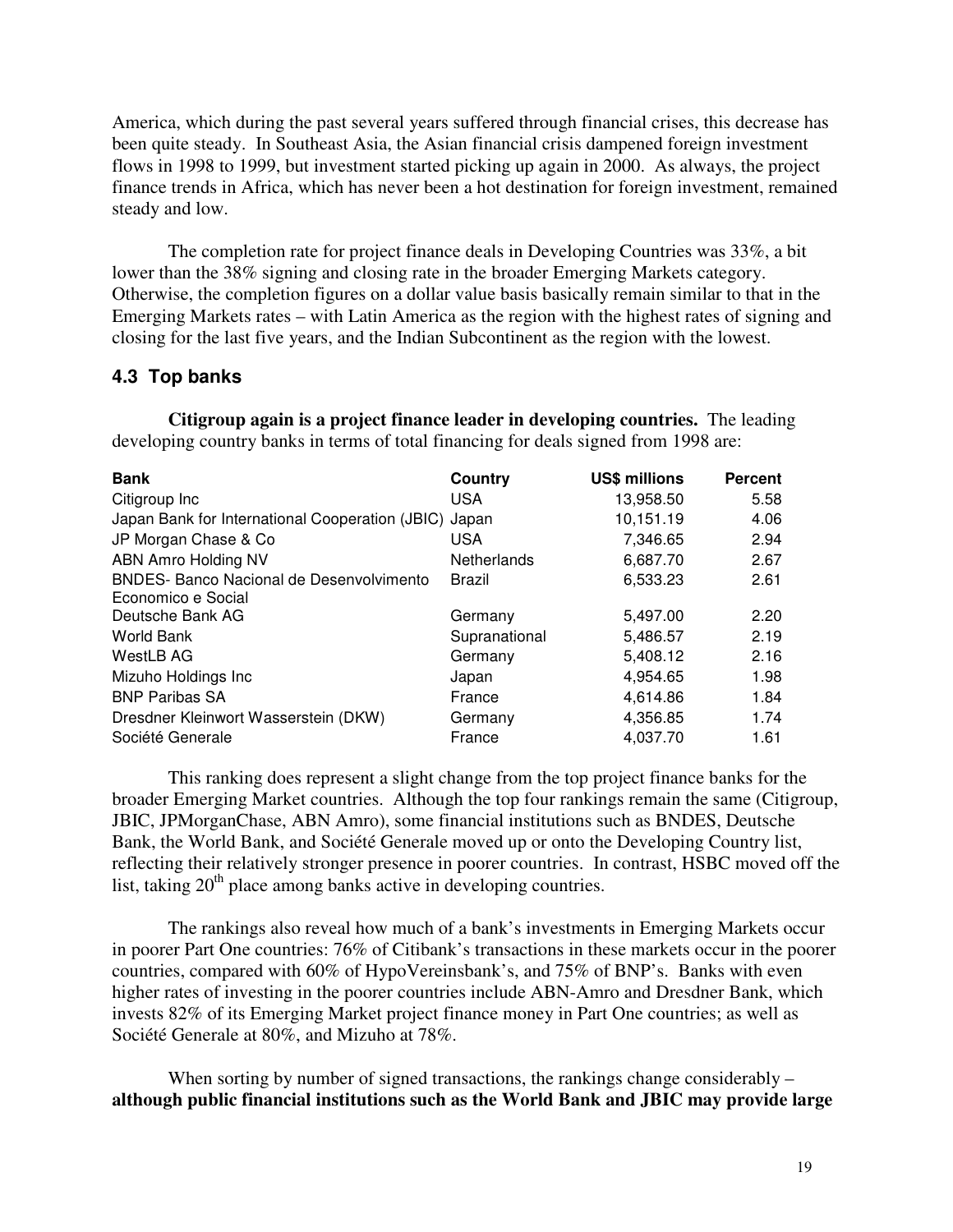**amounts of project finance money to developing countries, they actually are involved in far fewer transactions**. Banks that are very active in developing countries, but provide relatively smaller dollar amounts, include BNP Paribas, HypoVereinsbank and Société Generale.

| <b>Bank</b>                                              | Country     | No. deals |
|----------------------------------------------------------|-------------|-----------|
| Citigroup Inc                                            | <b>USA</b>  | 212       |
| ABN Amro Holding NV                                      | Netherlands | 154       |
| <b>BNP Paribas SA</b>                                    | France      | 149       |
| Dresdner Kleinwort Wasserstein (DKW)                     | Germany     | 144       |
| Bayerische Hypo- und Vereinsbank AG<br>(HypoVereinsbank) | Germany     | 141       |
| Société Generale                                         | France      | 131       |
| Mizuho Holdings Inc                                      | Japan       | 130       |
| WestLB AG                                                | Germany     | 117       |
| Deutsche Bank AG                                         | Germany     | 106       |
| Mitsubishi Tokyo Financial Group Inc                     | Japan       | 100       |
| Crédit Agricole Indosuez                                 | France      | 99        |
| JP Morgan Chase & Co                                     | <b>USA</b>  | 97        |

**When it comes to the important job of arranging deals in the developing countries, JPMorganChase moves to the top of the list**. Also, Bank of America joins the list of top twelve banks, although reportedly it closed its project finance operations in 2003.

| <b>Bank</b>                                           | Country       | Amt. US\$ m | No. deals |
|-------------------------------------------------------|---------------|-------------|-----------|
| JP Morgan Chase & Co                                  | <b>USA</b>    | 14,042.59   | 77        |
| Citigroup Inc                                         | <b>USA</b>    | 13,185.73   | 144       |
| Japan Bank for International Cooperation (JBIC) Japan |               | 12,375.42   | 48        |
| <b>ABN Amro Holding NV</b>                            | Netherlands   | 7.304.10    | 111       |
| <b>BNDES- Banco Nacional de Desenvolvimento</b>       | Brazil        | 6,496.18    | 45        |
| Economico e Social                                    |               |             |           |
| Deutsche Bank AG                                      | Germany       | 6,434.81    | 73        |
| WestLB AG                                             | Germany       | 5,953.26    | 81        |
| World Bank                                            | Supranational | 5,834.12    | 75        |
| Bank of America Corp                                  | <b>USA</b>    | 4,469.52    | 56        |
| Société Generale                                      | France        | 4,253.45    | 91        |
| <b>BNP Paribas SA</b>                                 | France        | 4,168.29    | 77        |
| Dresdner Kleinwort Wasserstein (DKW)                  | Germany       | 3,953.60    | 77        |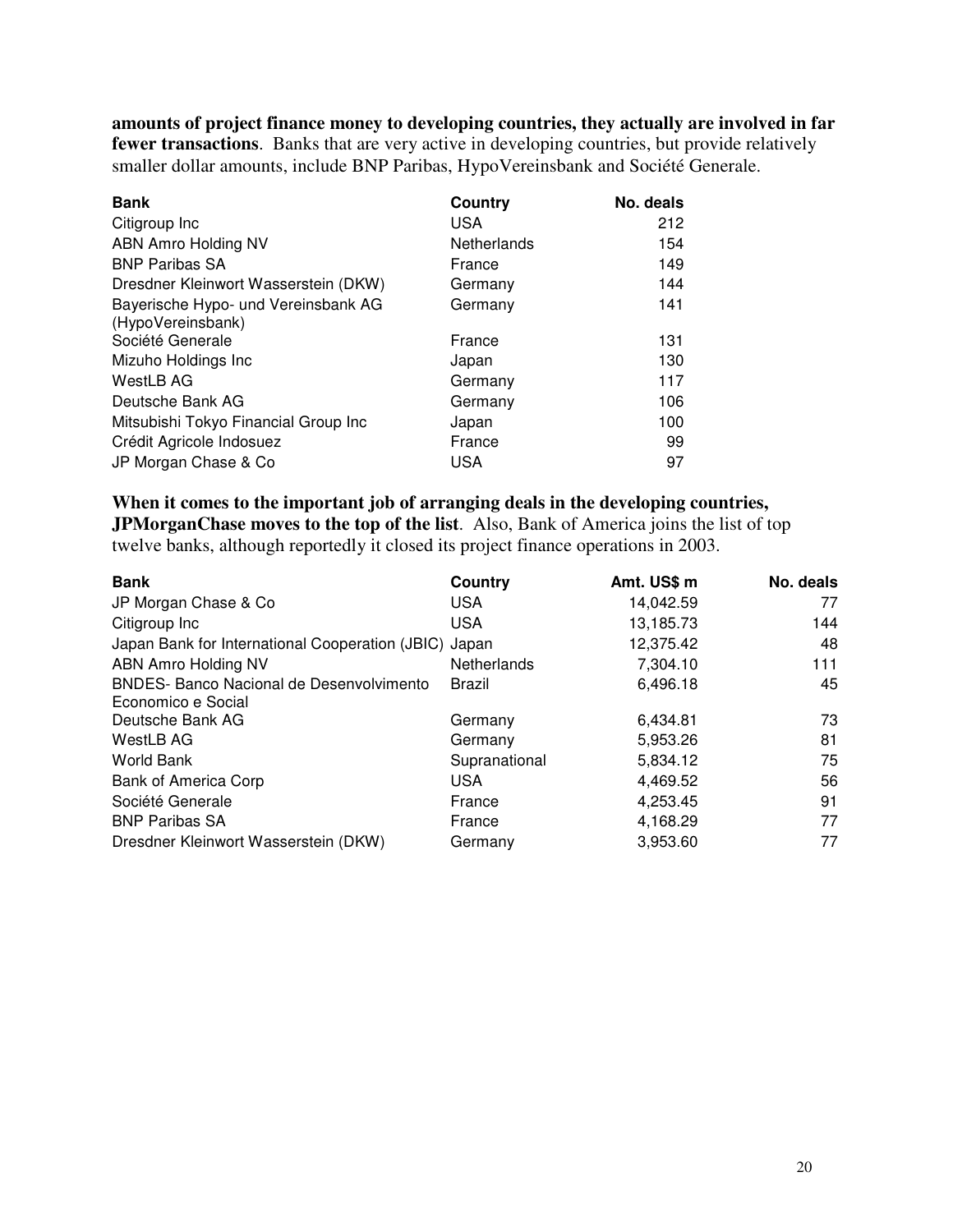# **5. SUB-SAHARAN AFRICA**

In Sub-Saharan Africa, where foreign investment is relatively scarce, the dollar value of project finance transactions peaked in 2001. (See Appendix II for a list of countries classified as Sub-Saharan Africa.) **Natural resources is the dominant sector in Africa**, accounting for 81% of project finance dollars in 2002, from a low of just 6% in 1998. A key reason for the strong dominance of natural resource deals in Africa is the fact that these transactions tended to be more expensive, averaging US\$332 million (for 41 projects). African infrastructure projects, by comparison, only averaged US\$128 million but accounted for 31 signed projects.

# **5.1 Top sectors**

**Among the natural resources sector, mining projects drew the highest numbers of project finance dollars** (US\$4.01 billion), followed closely by oil pipelines (US\$4 billion) and oil/liquid natural gas refining (US\$3.3 billion). In percentage terms, signed mining and oil pipeline deals together accounted for over a third of the value of African project finance deals since 1998. Extraction projects generate hard currency and top the list; those generating soft or domestic currency, such as power, attract markedly less interest from project financers.

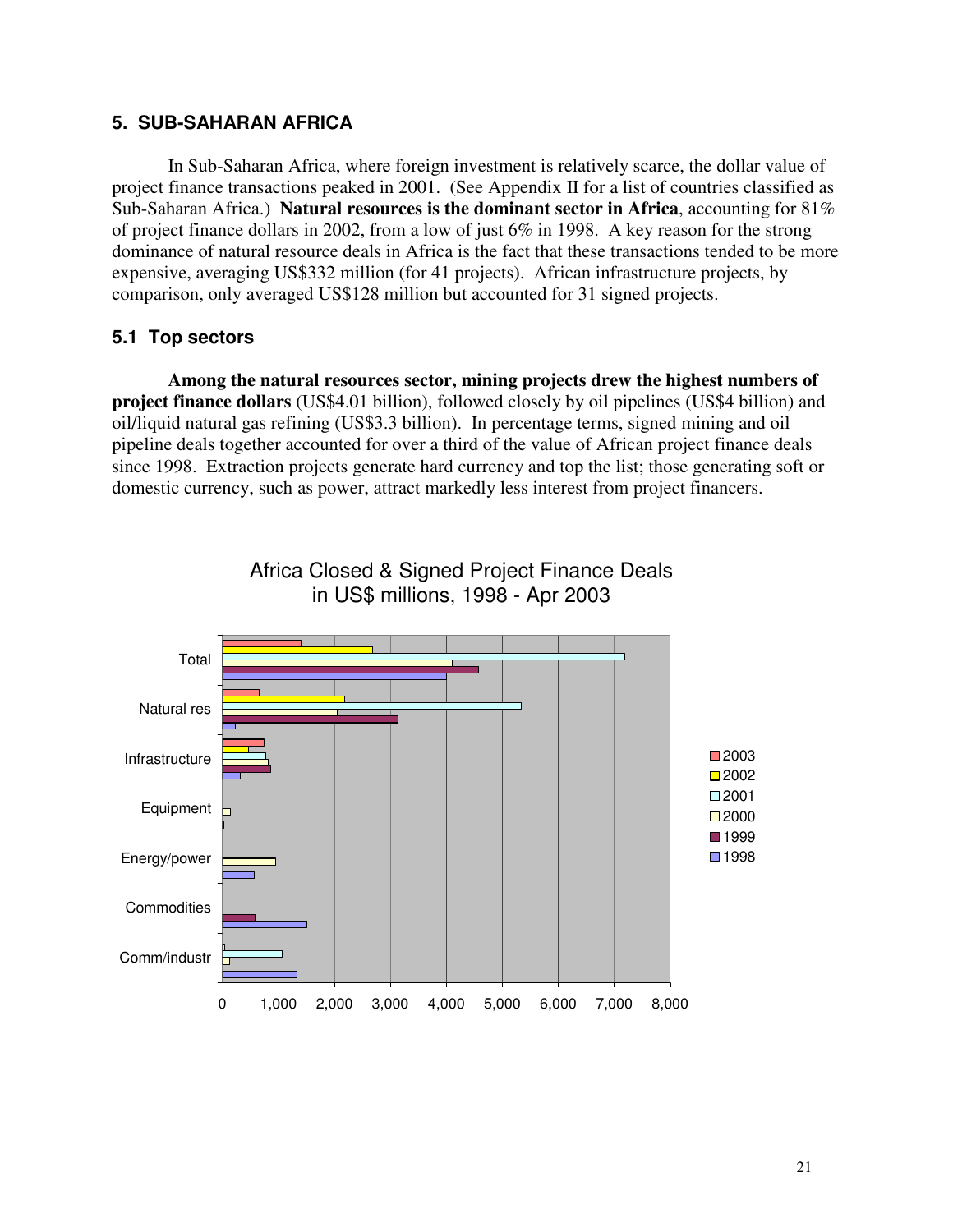

**Africa Project Finance Deals Total v. Closed & Signed, in US\$ millions, 1998 - Apr 2003**

In the last five years, 32% of natural resources projects in Africa (measured in terms of dollar value, not numbers of transactions) reached financial closure and signing.

#### **5.2 Top countries**

Since 1998, Sub-Saharan African countries signed 100 deals totaling US\$29 billion. **By far, South Africa received the largest share of project finance investment**, both in terms of dollars invested as well as numbers of projects. Nigeria attracted the second highest number of project finance dollars, with six relatively expensive oil-related projects.

| Amt. m   | Pcnt. | No. deals      |
|----------|-------|----------------|
| 5,091.42 | 21.24 | 28             |
| 4,090.00 | 17.06 | 6              |
| 4,000.00 | 16.68 | 1              |
| 2,550.00 | 10.64 | 7              |
| 2,410.00 | 10.05 | 3              |
| 1,182.10 | 4.93  | 7              |
| 1,179.50 | 4.92  | 7              |
| 936.00   | 3.90  | 5              |
| 486.00   | 2.03  | 4              |
| 305.00   | 1.27  | 4              |
| 239.77   | 1.00  | $\overline{2}$ |
| 198.00   | 0.83  | $\overline{2}$ |
|          |       |                |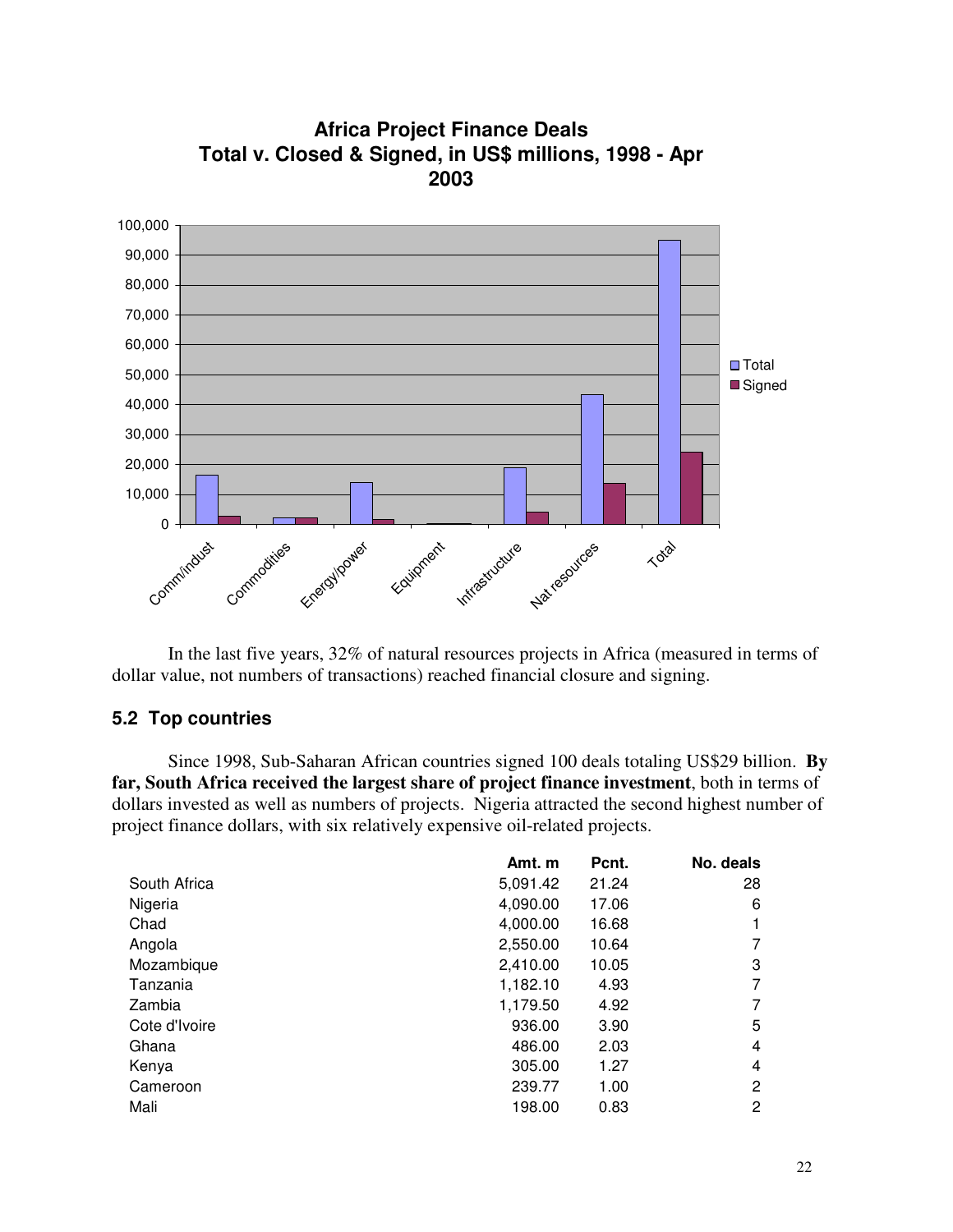| Namibia             | 187.50    | 0.78   | 2   |
|---------------------|-----------|--------|-----|
| Guinea              | 155.00    | 0.65   | 3   |
| Congo               | 133.40    | 0.56   | 3   |
| <b>Mauritius</b>    | 110.00    | 0.46   |     |
| Ethiopia            | 103.70    | 0.43   |     |
| Zimbabwe            | 102.93    | 0.43   | 3   |
| Uganda              | 102.00    | 0.43   | 2   |
| Senegal             | 97.96     | 0.41   | 2   |
| Libya               | 70.00     | 0.29   |     |
| <b>Botswana</b>     | 65.80     | 0.27   |     |
| Congo (Zaire)       | 60.00     | 0.25   | 2   |
| Benin               | 55.00     | 0.23   |     |
| <b>Burkina Faso</b> | 42.30     | 0.18   |     |
| Gabon               | 21.00     | 0.09   |     |
| Total               | 23,974.38 | 100.00 | 100 |
|                     |           |        |     |

# **5.3 Top banks**

Although the **First Rand Bank** provided the most financing to signed project finance deals since 1998, it should be noted that **in Africa, with its emphasis on resource extraction projects, corporations provide a critical source of capital for project finance transactions**. For example, ExxonMobil, Petronas, and ChevronTexaco have each committed US\$1 billion to the Chad-Cameroon oil pipeline (signed in 2001), which actually puts these oil companies ahead of all public and private banks in terms of project financing. Among the top banks in sub-Saharan Africa, two are public financial institutions: the World Bank and the European Investment Bank. The First Rand Bank, the World Bank and the CDC Group all contributed equity to deals, as well as debt, guarantees, and other financial products, boosting their participation in this sector.

| <b>Bank</b>                       | Country       | Amt. US\$ m | <b>Percent</b> |
|-----------------------------------|---------------|-------------|----------------|
| <b>First Rand Bank</b>            | South Africa  | 982.65      | 5.27           |
| <b>World Bank</b>                 | Supranational | 913.73      | 4.90           |
| ABN Amro Holding NV               | Netherlands   | 793.40      | 4.25           |
| <b>BNP Paribas SA</b>             | France        | 570.42      | 3.06           |
| Citigroup Inc                     | USA.          | 488.34      | 2.62           |
| Standard Bank Investment Corp Ltd | South Africa  | 427.12      | 2.29           |
| Société Generale                  | France        | 417.44      | 2.24           |
| Nedcor Investment Bank Ltd        | South Africa  | 375.78      | 2.02           |
| Crédit Lyonnais SA                | France        | 341.67      | 1.83           |
| CDC Group plc                     | UK.           | 340.99      | 1.83           |
| European Investment Bank          | Supranational | 320.59      | 1.72           |
| <b>ING Groep NV</b>               | Netherlands   | 311.78      | 1.67           |

When ranking banks by number of signed deals, First Rand Bank still is the front runner, but several private banks enter the top 12 field, including HypoVereinsbank, Barclays, and ABSA Bank of South Africa. The banks that drop out include the European Investment Bank and UK-based CDC Group; the World Bank drops in importance from #2 to #8, and Standard Bank Corporation shoots up to second from sixth place.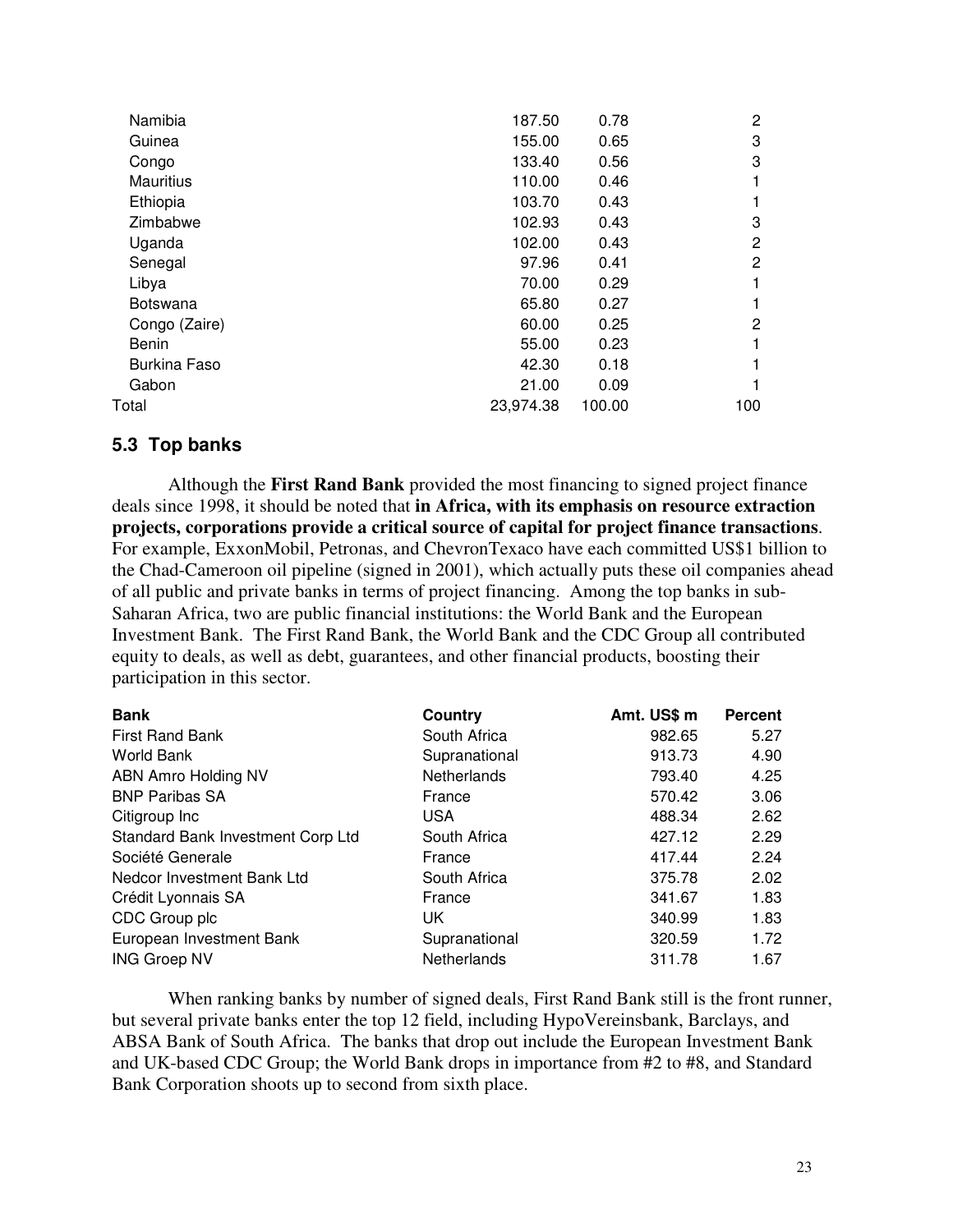| <b>Bank</b>                         | Country            | No. deals |
|-------------------------------------|--------------------|-----------|
| <b>First Rand Bank</b>              | South Africa       | 24        |
| Standard Bank Investment Corp Ltd   | South Africa       | 18        |
| <b>BNP Paribas SA</b>               | France             | 16        |
| Société Generale                    | France             | 16        |
| Crédit Lyonnais SA                  | France             | 16        |
| Bayerische Hypo- und Vereinsbank AG | Germany            | 16        |
| (HypoVereinsbank)                   |                    |           |
| Citigroup Inc                       | <b>USA</b>         | 15        |
| World Bank                          | Supranational      | 13        |
| ABN Amro Holding NV                 | Netherlands        | 12        |
| <b>ABSA Bank Ltd</b>                | South Africa       | 12        |
| Nedcor Investment Bank Ltd          | South Africa       | 10        |
| <b>ING Groep NV</b>                 | <b>Netherlands</b> | 10        |
| Barclays plc                        | UK.                | 10        |

**With respect to the important role of financial arranging, non-African banks become relatively less important**, because international banks have the advantage of using their relationships and connections with other banks to mobilize capital. Coming in at the top of the rankings is ABN-Amro, and Union Bank of Switzerland (UBS). It is important to note that UBS was not a top bank in terms of numbers of deals or total financing provided, so this bank played a particularly important role in catalyzing debt from other financiers.

| <b>Bank</b>                       | Country       | Amt. US\$ m | No. deals |
|-----------------------------------|---------------|-------------|-----------|
| ABN Amro Holding NV               | Netherlands   | 885.88      | 10        |
| <b>UBS AG</b>                     | Switzerland   | 862.08      | 5         |
| <b>First Rand Bank</b>            | South Africa  | 804.36      | 15        |
| World Bank                        | Supranational | 730.73      | 10        |
| <b>BNP Paribas SA</b>             | France        | 701.85      | 11        |
| Citigroup Inc                     | <b>USA</b>    | 620.33      | 10        |
| Banque Belgolaise SA (Fortis)     | Belgium       | 544.50      | 5         |
| Standard Bank Investment Corp Ltd | South Africa  | 452.62      | 12        |
| Deutsche Bank AG                  | Germany       | 407.55      | 7         |
| Nedcor Investment Bank Ltd        | South Africa  | 376.35      | 7         |
| Barclays plc                      | UK            | 357.13      | 6         |
| <b>ING Groep NV</b>               | Netherlands   | 314.50      | 7         |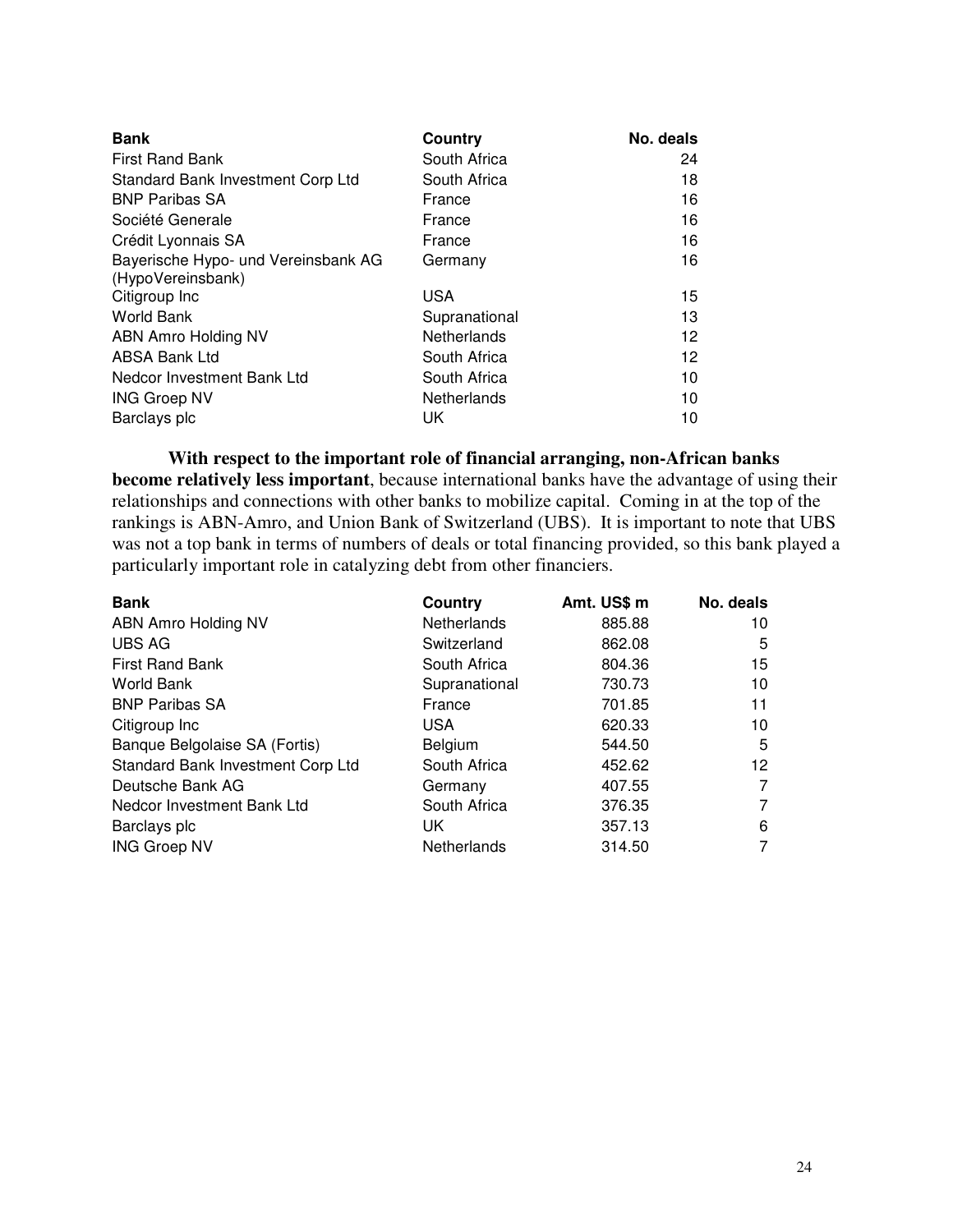# **6. EMERGING MARKET ASIA**

Asia was one of the most popular regions for project finance. Project finance investment reached a high in 2000, after a few thin years post-Asia financial crisis.

# **6.1 Top sectors**

**The leading sector in Emerging Markets Asia was infrastructure**, which since 1998 has accounted for 40% of the signed deals in the region. (See Appendix II for a list of countries classified as Emerging Markets Asia.) Within this sector, foreign investment mostly supported telecom and rail projects. The next leading sector was energy/power (about 25%) followed by commercial/ industrial projects (about 18%).



In Emerging Market Asia, about 34% of project financing was closed and signed in the last five years. For the popular infrastructure sector, the rate was 41%, while in the energy and power sector, it was about 30%.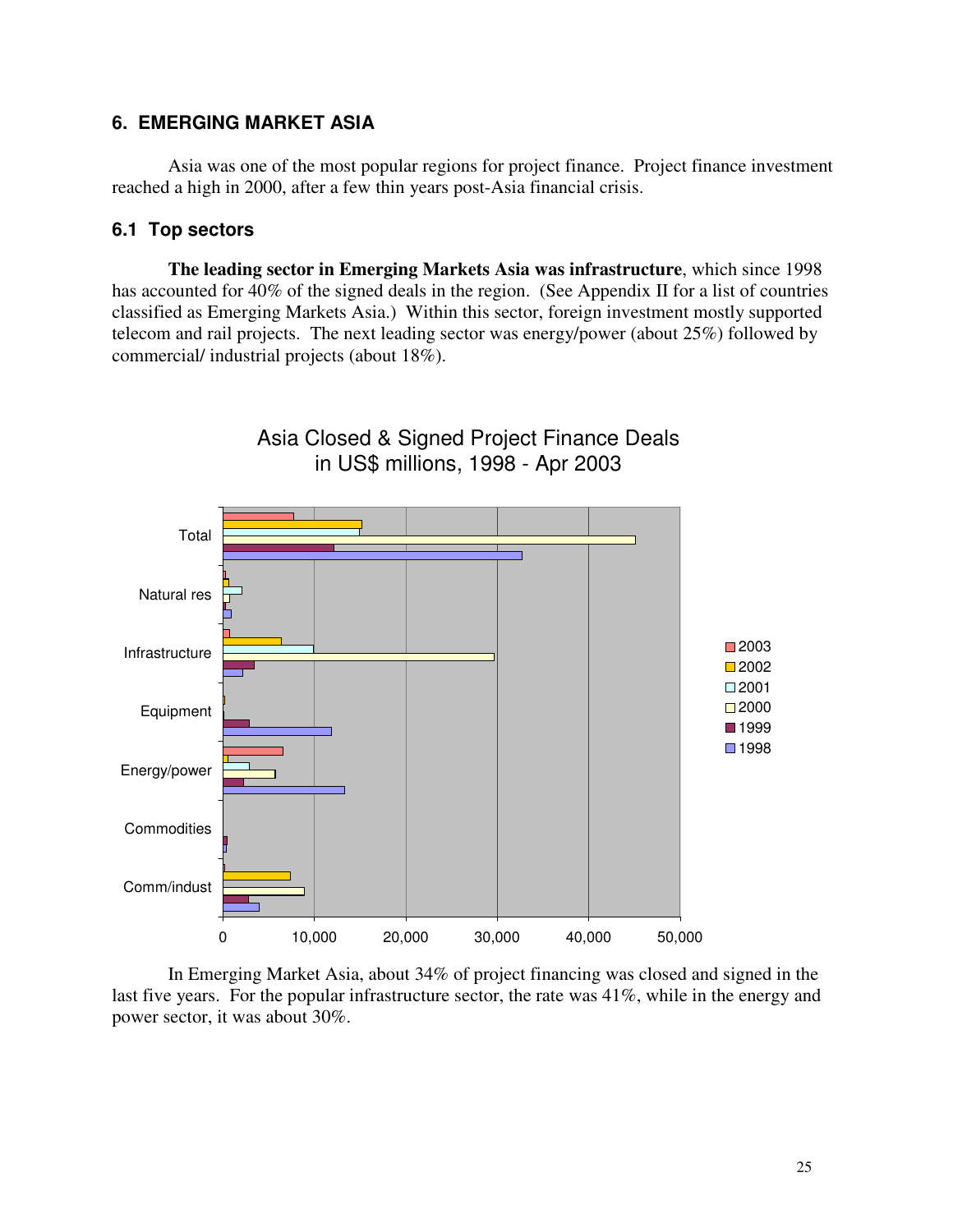

Asia Project Finance Deals Total v. Closed & Signed, in US\$ millions, 1998 - Apr 2003

# **6.2 Top countries**

15 countries in Southeast Asia were project finance destinations during the last five years. **China was host to about a third of the project finance deals, but only received about 21% of the project finance dollars**.

|                     | Amt. US\$ m | <b>Percent</b> | No. projects |
|---------------------|-------------|----------------|--------------|
| Taiwan              | 30,134.33   | 23.54          | 48           |
| China               | 27,105.56   | 21.17          | 105          |
| Hong Kong           | 23,333.43   | 18.23          | 29           |
| Malaysia            | 9,385.99    | 7.33           | 26           |
| Thailand            | 8,528.94    | 6.66           | 29           |
| South Korea         | 7,445.92    | 5.82           | 30           |
| Philippines         | 7,444.30    | 5.81           | 22           |
| Singapore           | 6,623.54    | 5.17           | 27           |
| Indonesia           | 5,435.42    | 4.25           | 13           |
| International Asia* | 884.00      | 0.69           | 1            |
| Papua New Guinea    | 790.00      | 0.62           | 4            |
| Vietnam             | 497.85      | 0.39           | 7            |
| Laos                | 199.00      | 0.16           | 2            |
| Brunei              | 190.00      | 0.15           | 1            |
| Fiji                | 23.80       | 0.02           |              |
| Total               | 128,022.07  | 100.00         | 345          |
|                     |             |                |              |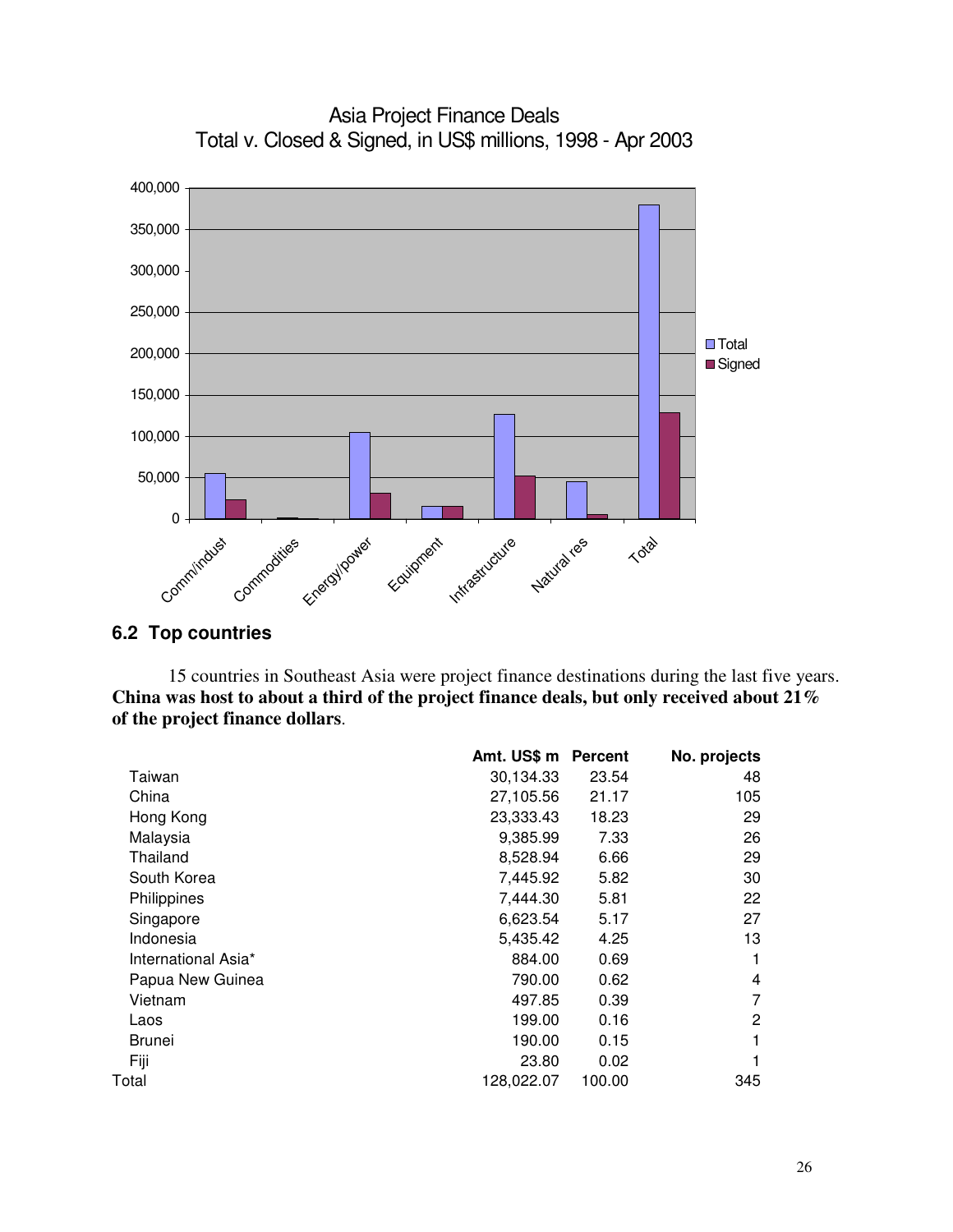The International deal was an undersea fiber optic cable, which traversed eight Asian countries.

# **6.3 Top banks**

**The leading project finance banks in Emerging Market Asia were led by Citigroup, which ranked first in dollars as well as numbers of deals, followed by Hong Kong Shanghai Bank**. JBIC ranks third in terms of dollar amounts, but it is the only public bank based in the industrialized world that made the Top 12 ranking. Three Chinese banks were included in the list of top Asian banks, but they all financed relatively small number of expensive projects. Analysts predict that Chinese banks may become more influential players in the regional project finance market. Their foreign currency capabilities already make it relatively difficult for international banks to gain a share of the project financing market within China. 6

| <b>Bank</b>                                     | Country    | Amt. US\$ m | <b>Percent</b> |
|-------------------------------------------------|------------|-------------|----------------|
| Citigroup Inc                                   | <b>USA</b> | 5.197.76    | 4.90           |
| <b>HSBC Holdings plc</b>                        | UK.        | 3,998.04    | 3.77           |
| Japan Bank for International Cooperation (JBIC) | Japan      | 3,370.02    | 3.18           |
| Industrial & Commercial Bank of China           | China      | 2,825.00    | 2.66           |
| Mizuho Holdings Inc                             | Japan      | 2,803.31    | 2.64           |
| <b>Bank of Taiwan</b>                           | Taiwan     | 2,454.33    | 2.31           |
| <b>BNP Paribas SA</b>                           | France     | 2,453.04    | 2.31           |
| Bank of China                                   | China      | 2,063.20    | 1.94           |
| <b>China Construction Bank</b>                  | China      | 1.862.24    | 1.76           |
| Mitsubishi Tokyo Financial Group Inc            | Japan      | 1,729.55    | 1.63           |
| JP Morgan Chase & Co                            | <b>USA</b> | 1,569.96    | 1.48           |
| Crédit Agricole Indosuez                        | France     | 1,555.18    | 1.47           |

When ranking by number of deals, Citigroup still tops the list, and Hong Kong Shanghai Bank moves down. BNP makes a dramatic jump in importance, and new banks like Sumitomo, KBC, Crédit Lyonnais, Commerzbank, Société Generale, and HypoVereinsbank replace the Chinese banks, as well as JBIC and JPMorganChase.

| <b>Bank</b>                                              | Country    | <b>No. Deals</b> |
|----------------------------------------------------------|------------|------------------|
| Citigroup Inc                                            | <b>USA</b> | 65               |
| <b>BNP Paribas SA</b>                                    | France     | 56               |
| Mizuho Holdings Inc                                      | Japan      | 55               |
| Mitsubishi Tokyo Financial Group Inc                     | Japan      | 47               |
| Crédit Agricole Indosuez                                 | France     | 44               |
| Sumitomo Mitsui Banking Corp                             | Japan      | 43               |
| <b>HSBC Holdings plc</b>                                 | UK         | 42               |
| <b>KBC Bank NV</b>                                       | Belgium    | 39               |
| Crédit Lyonnais SA                                       | France     | 38               |
| Commerzbank AG                                           | Germany    | 38               |
| Société Generale                                         | France     | 37               |
| Bayerische Hypo- und Vereinsbank AG<br>(HypoVereinsbank) | Germany    | 37               |

<sup>&</sup>lt;sup>6</sup> Jones, Dominic, "Greenback glories: Chinese banks could become the new powerhouses of the Asian project market," *Project Finance*, 1 October 2002.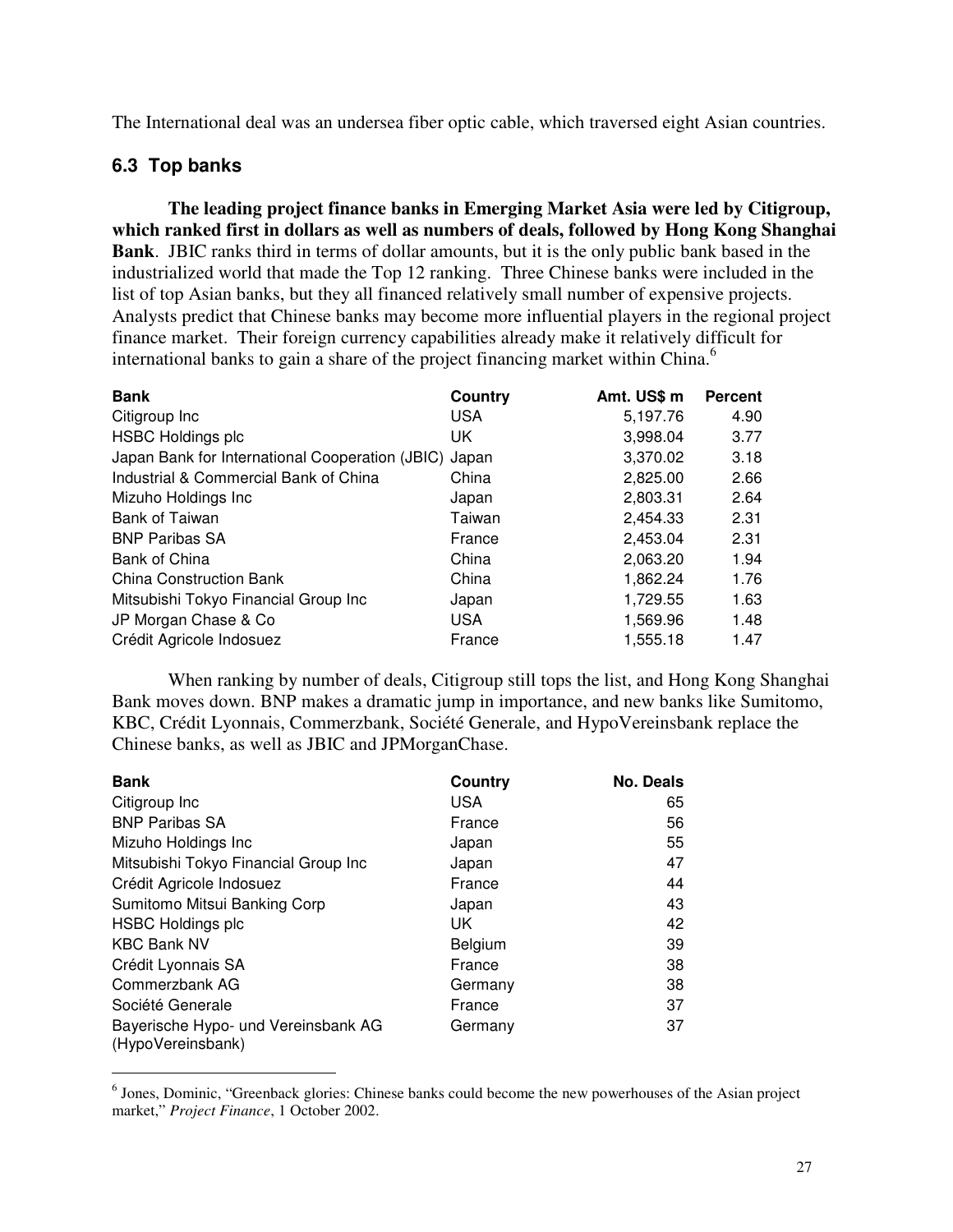**When examining the critical job of arranging, a completely new player tops the list of leading Emerging Market Asia banks: Bank of Taiwan**. Also new to the top arrangers list is Taiwan-based Chiao Tung Bank, and West LB. Again, note that the ranking is based on amount of financing mobilized rather than the amount of money actually contributed.

| <b>Bank</b>                                           | Country    | US\$ million | No. deals |
|-------------------------------------------------------|------------|--------------|-----------|
| <b>Bank of Taiwan</b>                                 | Taiwan     | 5,877.22     | 17        |
| Citigroup Inc                                         | <b>USA</b> | 5,861.40     | 60        |
| International Commercial Bank of China                | Taiwan     | 4,697.58     | 11        |
| <b>HSBC Holdings plc</b>                              | UK.        | 4,341.90     | 38        |
| Japan Bank for International Cooperation (JBIC) Japan |            | 4,021.30     | 17        |
| Chiao Tung Bank                                       | Taiwan     | 3,974.97     | 3         |
| Industrial & Commercial Bank of China                 | China      | 2,922.74     | 12        |
| Mizuho Holdings Inc                                   | Japan      | 2,593.95     | 38        |
| <b>BNP Paribas SA</b>                                 | France     | 2,406.36     | 34        |
| Crédit Agricole Indosuez                              | France     | 2,299.34     | 32        |
| WestLB AG                                             | Germany    | 1,959.79     | 22        |
| Bank of China                                         | China      | 1,912.88     | 16        |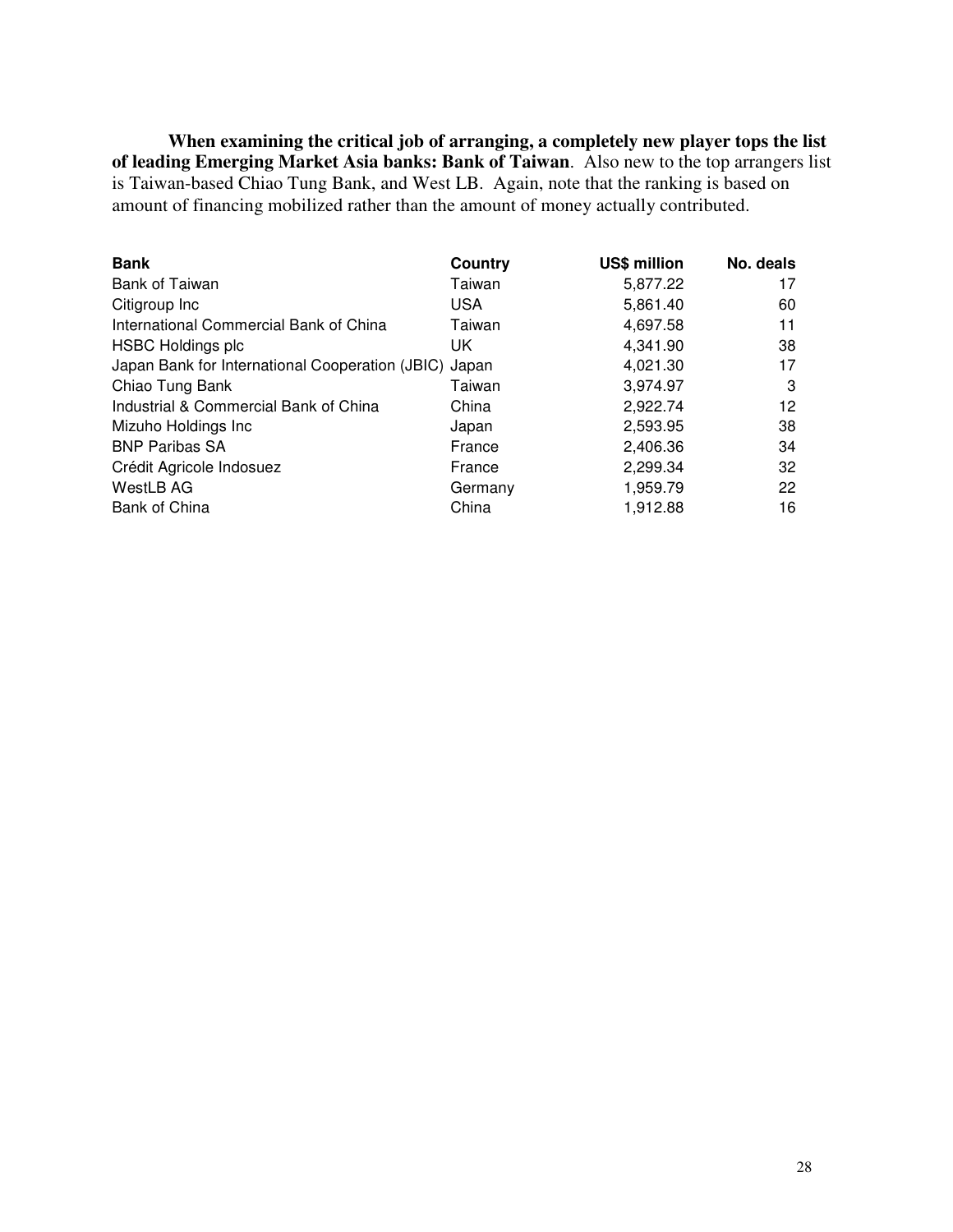# **7. LATIN AMERICA AND CARRIBBEAN**

In Latin America and the Caribbean, project finance developments were very similar to overall project finance trends for the overall Emerging Markets. (See Appendix II for a classification of Latin American & Caribbean countries.)

## **7.1 Top sectors**

**Project finance steadily declined during the past five years, with infrastructure as the most popular investment sector**. Energy/power, the second most important sector, attracted US\$47.2 billion for 136 signed deals. Natural resources came in a close third measured by dollars (US\$45.5 billion), although it claimed fewer projects (83).



Telecom deals attracted the lion's share of project finance dollars and accounted for 90 of the 145 infrastructure deals signed in Latin America. In the natural resources sector, oilfield exploration and development projects dominated the sector, and these alone accounted for 12% of all project finance dollars invested in Latin America and the Caribbean in the past five years. One notable oil development deal was the massive US\$4.6 billion Sincor project in Venezuela, one of the country's largest four heavy crude deals.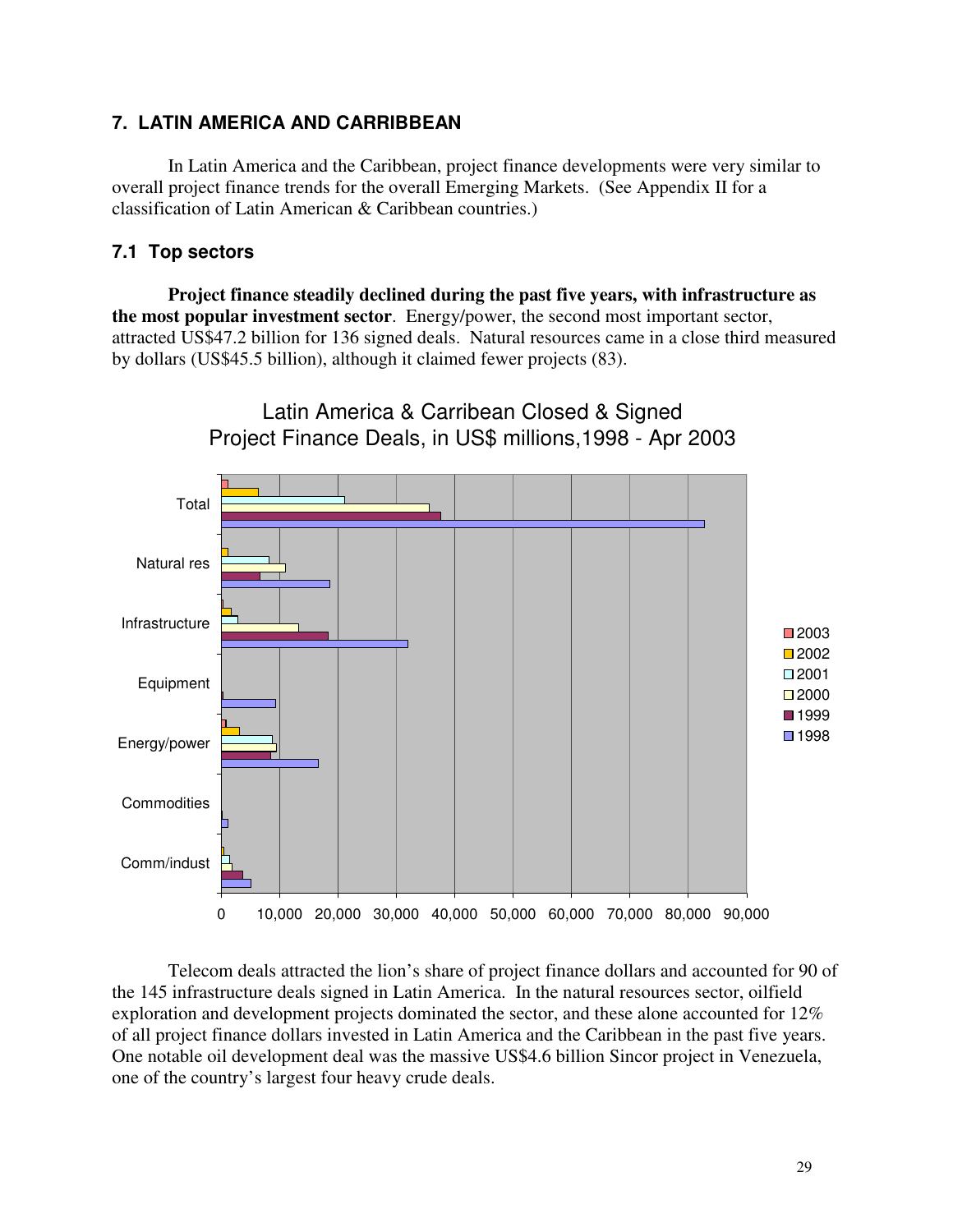The completion rate of project finance deals in Latin America & the Caribbean was relatively high, with about 58% of the total value of project finance deals reaching financial closed and signing. The completion rate was even higher for infrastructure deals, but slightly lower for energy/power and natural resources transactions.



# **Latin America & Carribean Project Finance Deals Total v. Closed & Signed, in US\$ millions, 1998 - Apr 2003**

# **7.2 Top countries**

**Brazil was the clear leader among Latin American countries for project finance**; it attracted most of the deals and investment dollars. In fact globally, deals in Brazil accounted for an impressive 7% of the project finance transactions and 18% of investment among Emerging Market economies. The following Latin American & Caribbean countries were project finance destinations during the past five years:

|        | Amt US\$ m Percent |       | No. deals |
|--------|--------------------|-------|-----------|
| Brazil | 85.827.57          | 46.46 | 156       |
| Mexico | 23.411.25          | 12.67 | 65        |
| Chile  | 17.924.82          | 9.70  | 45        |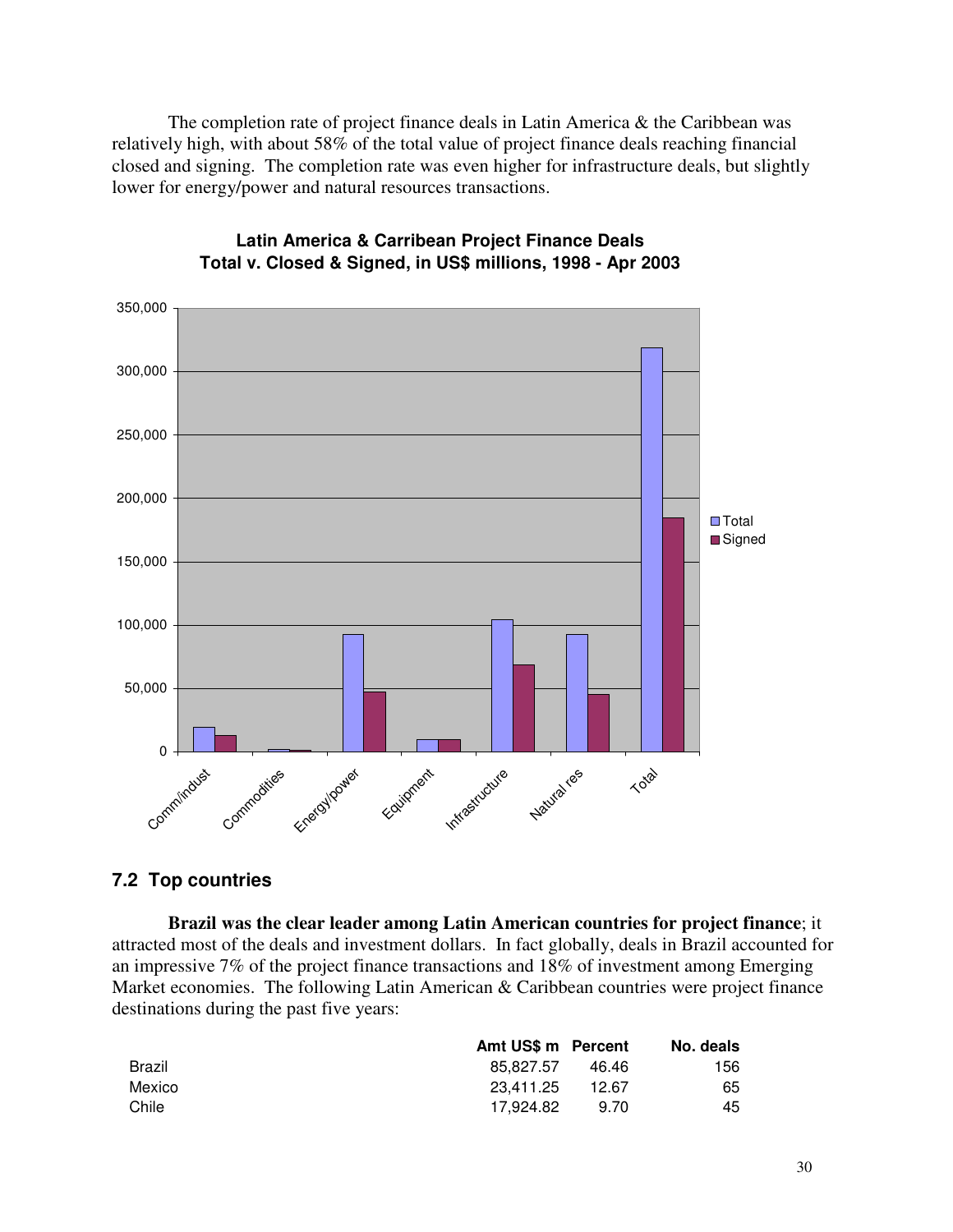| Venezuela                   | 16,764.00  | 9.07   | 19             |
|-----------------------------|------------|--------|----------------|
| Argentina                   | 14,849.02  | 8.04   | 54             |
| Colombia                    | 4,977.17   | 2.69   | 24             |
| Peru                        | 3,828.30   | 2.07   | 10             |
| Puerto Rico                 | 2,997.00   | 1.62   | 3              |
| <b>Bolivia</b>              | 2,445.00   | 1.32   | 6              |
| Guatemala                   | 2,336.20   | 1.26   | 9              |
| Trinidad and Tobago         | 2,159.80   | 1.17   | 6              |
| Other                       | 1,800.00   | 0.97   | 1              |
| Dominican Republic          | 1,421.60   | 0.77   | 7              |
| Ecuador                     | 1,266.30   | 0.69   | $\overline{c}$ |
| Panama                      | 998.40     | 0.54   | 8              |
| El Salvador                 | 455.00     | 0.25   | 3              |
| <b>Netherlands Antilles</b> | 435.00     | 0.24   | 2              |
| Costa Rica                  | 314.00     | 0.17   | 5              |
| Jamaica                     | 210.33     | 0.11   | 2              |
| Paraguay                    | 110.00     | 0.06   | 1              |
| Honduras                    | 93.83      | 0.05   | 1              |
| Nicaragua                   | 48.30      | 0.03   | $\overline{c}$ |
| Cayman Islands              | 35.00      | 0.02   | 1              |
| Guyana                      | 23.50      | 0.01   | 1              |
| <b>Belize</b>               | 6.00       | 0.00   | 1              |
| Total                       | 184,737.40 | 100.00 | 434            |
|                             |            |        |                |

# **7.3 Top banks**

**The dominant banks in this region were Citigroup, BNDES, and JBIC.** Citibank was the clear front-runner in terms of total project finance investment, providing 7.5% of all dollars flowing into signed deals over the last five years. However, it should be noted that because of the popularity of infrastructure deals, there were some non-bank actors that played a big role in project finance, namely Nortel Networks and Ericsson Radio Systems (which each contributed over US\$2 billion for eight signed deals). Were these companies ranked, they would have ranked 11<sup>th</sup> and 12<sup>th</sup>, beating out BNP Paribas and Banco Santander Central Hispano.

|                                          | Country       | Amt. US\$ m | <b>Percent</b> |
|------------------------------------------|---------------|-------------|----------------|
| Citigroup Inc                            | USA.          | 8,820.77    | 7.52           |
| <b>BNDES- Banco Nacional de</b>          | Brazil        | 6,533.23    | 5.57           |
| Desenvolvimento Economico e Social       |               |             |                |
| Japan Bank for International Cooperation | Japan         | 4,361.74    | 3.72           |
| JBIC                                     |               |             |                |
| <b>WestLB AG</b>                         | Germany       | 4,121.12    | 3.51           |
| JP Morgan Chase & Co                     | <b>USA</b>    | 3,802.39    | 3.24           |
| Deutsche Bank AG                         | Germany       | 3,775.86    | 3.22           |
| ABN Amro Holding NV                      | Netherlands   | 3,611.94    | 3.08           |
| Inter-American Development Bank          | Supranational | 3,225.50    | 2.75           |
| Dresdner Kleinwort Wasserstein (DKW)     | Germany       | 2,739.75    | 2.34           |
| <b>Bank of America Corp</b>              | <b>USA</b>    | 2,627.07    | 2.24           |
| <b>BNP Paribas SA</b>                    | France        | 2,202.16    | 1.88           |
| Banco Santander Central Hispano (BSCH)   | Spain         | 2,142.18    | 1.83           |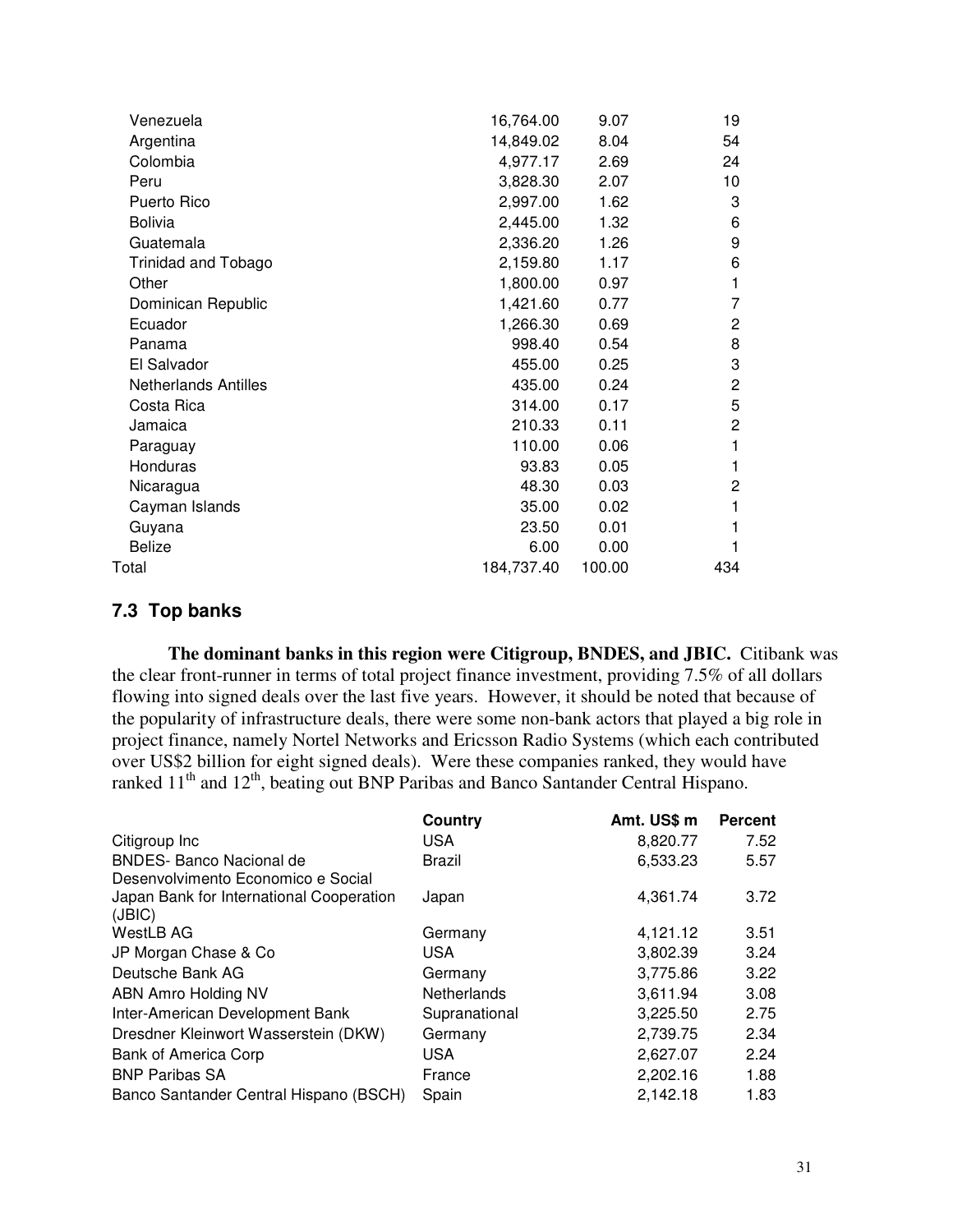When ranking by number of deals, Citibank still tops the list, while Dresdner Bank ranks second. Notably, Dresdner did not even show up on the previous chart, suggesting that this bank contributes relatively small amounts of financing to a relatively large number of projects. When sorting by this level of activity, ABN-Amro also moves up the list, and new banks appear such as Spain-based Banco Bilbao Vizcaya Argentaria, the World Bank, and HypoVereinsbank. Banks that decline in importance include the Inter-American Development Bank, and Bank of America.

|                                                                       | Country            | No. deals |
|-----------------------------------------------------------------------|--------------------|-----------|
| Citigroup Inc                                                         | <b>USA</b>         | 119       |
| Dresdner Kleinwort Wasserstein (DKW)                                  | Germany            | 84        |
| ABN Amro Holding NV                                                   | <b>Netherlands</b> | 77        |
| WestLB AG                                                             | Germany            | 69        |
| Deutsche Bank AG                                                      | Germany            | 65        |
| <b>BNP Paribas SA</b>                                                 | France             | 63        |
| Banco Bilbao Vizcaya Argentaria SA<br>(BBVA)                          | Spain              | 61        |
| Banco Santander Central Hispano (BSCH)                                | Spain              | 54        |
| JP Morgan Chase & Co                                                  | <b>USA</b>         | 49        |
| <b>BNDES- Banco Nacional de</b><br>Desenvolvimento Economico e Social | Brazil             | 47        |
| <b>World Bank</b>                                                     | Supranational      | 46        |
| Bayerische Hypo- und Vereinsbank AG<br>(HypoVereinsbank)              | Germany            | 45        |

The important role of financial arranging was dominated again by Citibank, and the financial arranging rankings closely match those for total amount financed. Again, it should be noted that if Ericsson and Nortel were ranked, they would have made the list: Ericsson actually arranged 8 telecom deals, and Nortel arranged 5 (which would have placed them in  $11<sup>th</sup>$  and  $12<sup>th</sup>$ place).

|                                          | Country            | Amt US\$ m | No. deals |
|------------------------------------------|--------------------|------------|-----------|
| Citigroup Inc                            | USA.               | 7,889.92   | 82        |
| <b>BNDES- Banco Nacional de</b>          | Brazil             | 6,496.18   | 45        |
| Desenvolvimento Economico e Social       |                    |            |           |
| Japan Bank for International Cooperation | Japan              | 5,071.48   | 18        |
| (JBIC)                                   |                    |            |           |
| JP Morgan Chase & Co                     | <b>USA</b>         | 4,950.48   | 37        |
| WestLB AG                                | Germany            | 4,451.29   | 48        |
| Deutsche Bank AG                         | Germany            | 4,421.47   | 43        |
| ABN Amro Holding NV                      | <b>Netherlands</b> | 3,933.24   | 54        |
| Inter-American Development Bank          | Supranational      | 3,212.24   | 37        |
| Bank of America Corp                     | <b>USA</b>         | 2,887.26   | 31        |
| Dresdner Kleinwort Wasserstein (DKW)     | Germany            | 2,588.04   | 49        |
| Kreditanstalt fur Wiederaufbau (KFW)     | Germany            | 1,904.70   | 10        |
| Société Generale                         | France             | 1,839.87   | 26        |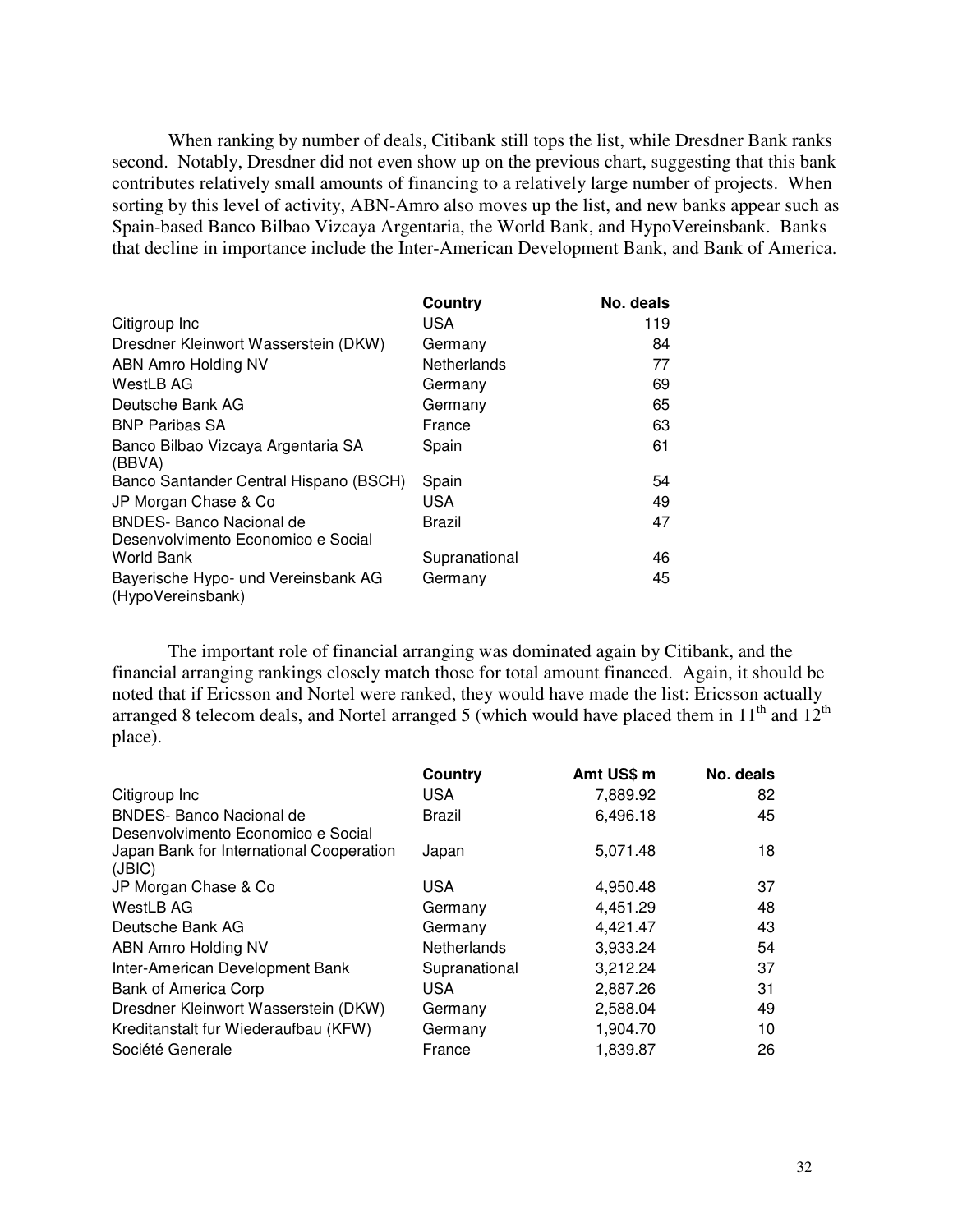# **8. MIDDLE EAST AND NORTH AFRICA**

**Overall project financings have gone down in the Middle East and North Africa, but the trend has not been as dramatic as other regions**. (See Appendix II for a classification of countries in the Middle East & North Africa.)

# **8.1 Top sectors**

In this region project finance dollars are more evenly shared among sectors, with commercial/ industrial, infrastructure, and energy deals drawing the majority of deals and financing. Certainly oil investments are popular in the Middle East and Northern Africa, but this sector does not necessarily draw a lot of project financing, as the investments are relatively mature and project finance is most commonly used for new ventures.



# **Middle East Closed & Signed Project Finance Deals in US\$ millions, 1998 - Apr 2003**

In 1998 and 1999, it appeared that equipment financing (especially for aircraft transactions), were significant, with several Middle Eastern countries signing 6 and 12 transactions respectively. Among the commercial/industrial sector, chemical and petrochemical plant deals were most common, and alone they accounted for 22% of all signed project finance dollars in the region. The infrastructure sector predictably was dominated by telecom deals; and among the 31 power deals that were signed, only one was for a wind farm.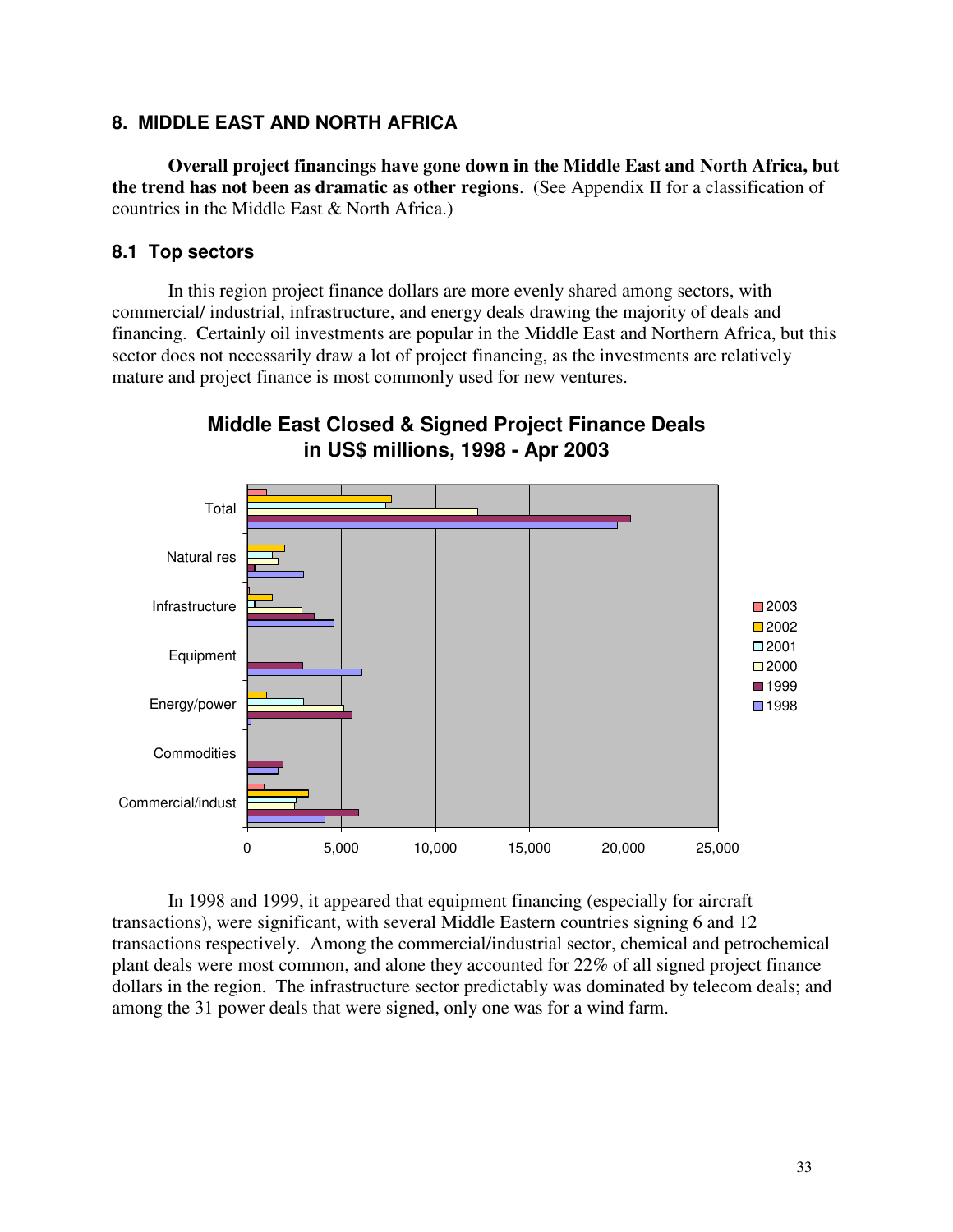### **8.2 Top countries**

**The country in this region that attracted almost 30% of the project finance dollars was Saudi Arabia**. However Turkey, which ranked second in terms of project finance-related investments, attracted the highest number of deals (53). United Arab Emerates ranked third.

|                      | Amt. US\$ m | Pcnt.  | No. deals |
|----------------------|-------------|--------|-----------|
| Saudi Arabia         | 20,243.21   | 29.62  | 24        |
| Turkey               | 11,188.66   | 16.37  | 53        |
| United Arab Emirates | 6,942.80    | 10.16  | 12        |
| Qatar                | 5,936.70    | 8.69   | 12        |
| Egypt                | 4,405.88    | 6.45   | 13        |
| Israel               | 4,370.00    | 6.39   | 6         |
| Oman                 | 4,182.16    | 6.12   | 10        |
| Iran                 | 3,961.94    | 5.80   | 7         |
| Kuwait               | 2,085.00    | 3.05   | 5         |
| Morocco              | 1,550.89    | 2.27   | 5         |
| Jordan               | 860.00      | 1.26   | 5         |
| Algeria              | 817.00      | 1.20   | 4         |
| Bahrain              | 792.00      | 1.16   | 4         |
| Tunisia              | 645.00      | 0.94   | 4         |
| Lebanon              | 216.00      | 0.32   | 3         |
| Palestine            | 150.00      | 0.22   | 1         |
| Total                | 68.347.24   | 100.00 | 168       |
|                      |             |        |           |

### **8.3 Top banks**

In terms of total financing for signed projects, the top banks in this region were American and British (**JPMorgan Chase, Citigroup, Barclays ranked as the top providers of project finance**); but Bahrain-based Gulf International Bank and Saudi Arabia-based Al Rajhi Bank took 5<sup>th</sup> and 6<sup>th</sup> place respectively; while Bahrain's Arab Banking Corp and Israel's Bank Hapoalim ranked 8th and 9th. Middle East regional banks, buoyed by recent high oil prices and lower interest rates, are starting to become more interested in project finance However, it is unlikely that these smaller regional institutions will be able to effectively crowd out large global banks, which have the appetite and ability to finance large, long-term oil projects.<sup>7</sup>

|                                      | Country        | Amt. US\$ m | <b>Percent</b> |
|--------------------------------------|----------------|-------------|----------------|
| JP Morgan Chase & Co                 | USA            | 2,153.90    | 3.65           |
| Citigroup Inc                        | <b>USA</b>     | 1,958.11    | 3.32           |
| Barclays plc                         | UK             | 1,780.52    | 3.02           |
| Mizuho Holdings Inc                  | Japan          | 1,621.66    | 2.75           |
| <b>Gulf International Bank BSC</b>   | <b>Bahrain</b> | 1,579.58    | 2.68           |
| Al Rajhi Banking & Investment Corp   | Saudi Arabia   | 1,579.00    | 2.68           |
| Mitsubishi Tokyo Financial Group Inc | Japan          | 1,325.36    | 2.25           |
| Arab Banking Corp (ABC)              | <b>Bahrain</b> | 1,266.08    | 2.15           |
| Bank Hapoalim BM                     | Israel         | 1,262.59    | 2.14           |
| <b>HSBC Holdings plc</b>             | UK             | 1,187.12    | 2.01           |

<sup>7</sup> "Energy Banking; Still Pretty Tough," *Petroleum Economist,* 10 June 2003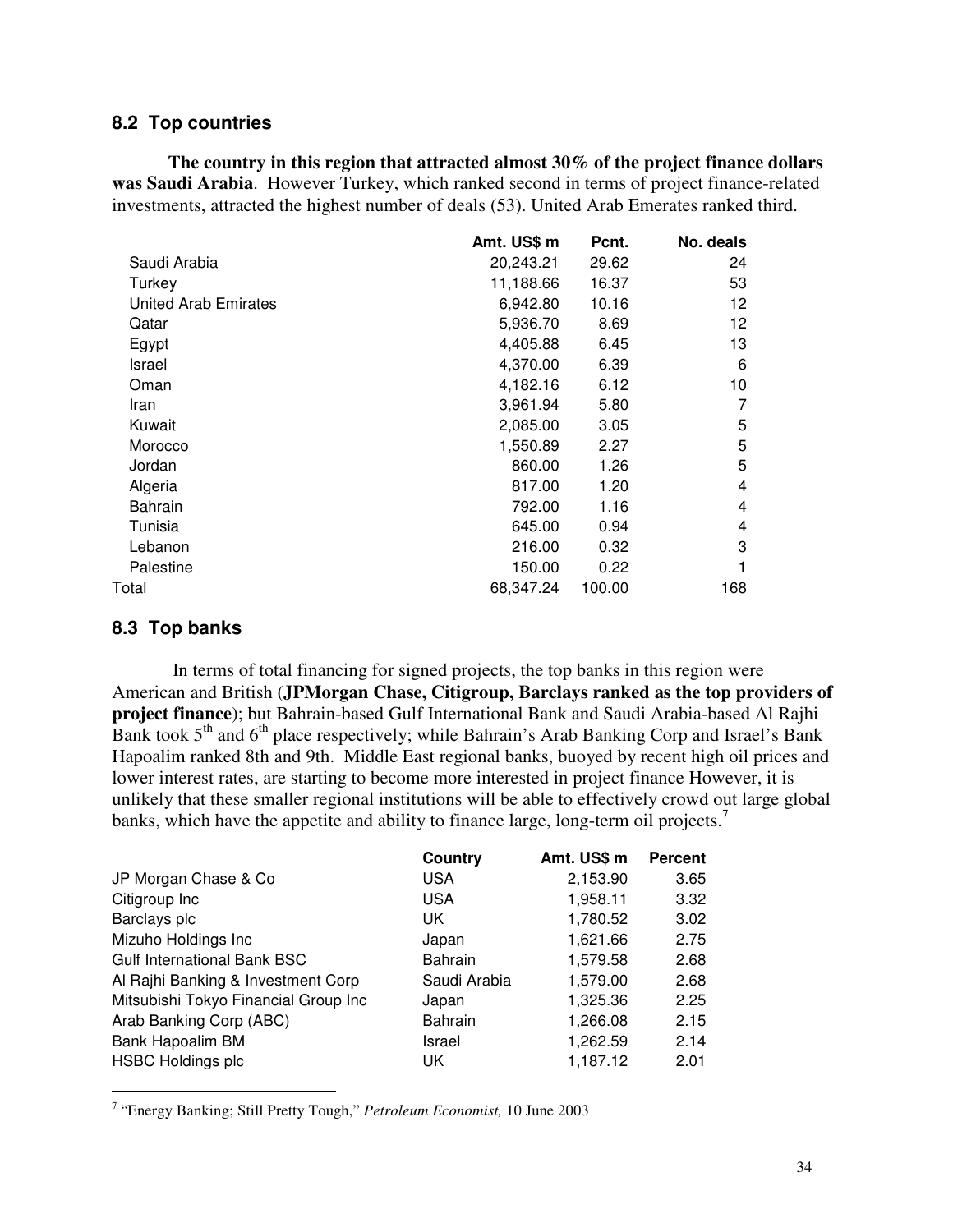| Bayerische Hypo- und Vereinsbank AG | Germany | 1.184.99 | 2.01 |
|-------------------------------------|---------|----------|------|
| (HypoVereinsbank)                   |         |          |      |
| Société Generale                    | France  | 1.183.70 | 2.01 |

**However, Bahrain-based banks are most active in the region, followed by HypoVereinsbank**. The US and UK banks drop down or off the Top 12 list completely, while the French banks move up. US and UK banks provide large sums of financing, but they are limited to a relatively small number of transactions.

|                                                          | Country        | No. deals |
|----------------------------------------------------------|----------------|-----------|
| Arab Banking Corp (ABC)                                  | <b>Bahrain</b> | 50        |
| <b>Gulf International Bank BSC</b>                       | <b>Bahrain</b> | 46        |
| Bayerische Hypo- und Vereinsbank AG<br>(HypoVereinsbank) | Germany        | 45        |
| Mizuho Holdings Inc                                      | Japan          | 42        |
| Citigroup Inc                                            | <b>USA</b>     | 41        |
| Barclays plc                                             | UK             | 39        |
| Mitsubishi Tokyo Financial Group Inc                     | Japan          | 37        |
| Société Generale                                         | France         | 35        |
| <b>BNP Paribas SA</b>                                    | France         | 35        |
| Natexis Banque-BFCE                                      | France         | 34        |
| Crédit Agricole Indosuez                                 | France         | 32        |
| Arab Bank plc                                            | Jordan         | 32        |

**The list of top arrangers is similar to that of the top financiers** generally, but some banks such as ABN Amro and Riyad Bank become more dominant, while Mitsubishi drops off the list. In this region, arrangers tend to be international banks rather than regional banks, because most of the regional banks have relatively limited capacity for underwriting. However, in many transactions most of the securities are sold to investors in region. 8

|                                    | Country            | Amt. US\$ m | No. deals |
|------------------------------------|--------------------|-------------|-----------|
| JP Morgan Chase & Co               | <b>USA</b>         | 7,382.53    | 15        |
| Citigroup Inc                      | <b>USA</b>         | 3,011.27    | 24        |
| Barclays plc                       | UK                 | 2,321.62    | 27        |
| <b>Gulf International Bank BSC</b> | <b>Bahrain</b>     | 1,854.55    | 30        |
| Al Rajhi Banking & Investment Corp | Saudi Arabia       | 1,579.00    | 3         |
| Mizuho Holdings Inc                | Japan              | 1,446.73    | 29        |
| <b>BNP Paribas SA</b>              | France             | 1,421.35    | 24        |
| Deutsche Bank AG                   | Germany            | 1,291.56    | 13        |
| Société Generale                   | France             | 1,255.16    | 27        |
| ABN Amro Holding NV                | <b>Netherlands</b> | 1,238.14    | 22        |
| Bank Hapoalim BM                   | Israel             | 1,133.33    | 3         |
| Riyad Bank                         | Saudi Arabia       | 1,090.27    | 13        |
|                                    |                    |             |           |

<sup>8</sup> Marray, Michael. "Indian Givers," *Project Finance*, September 2002.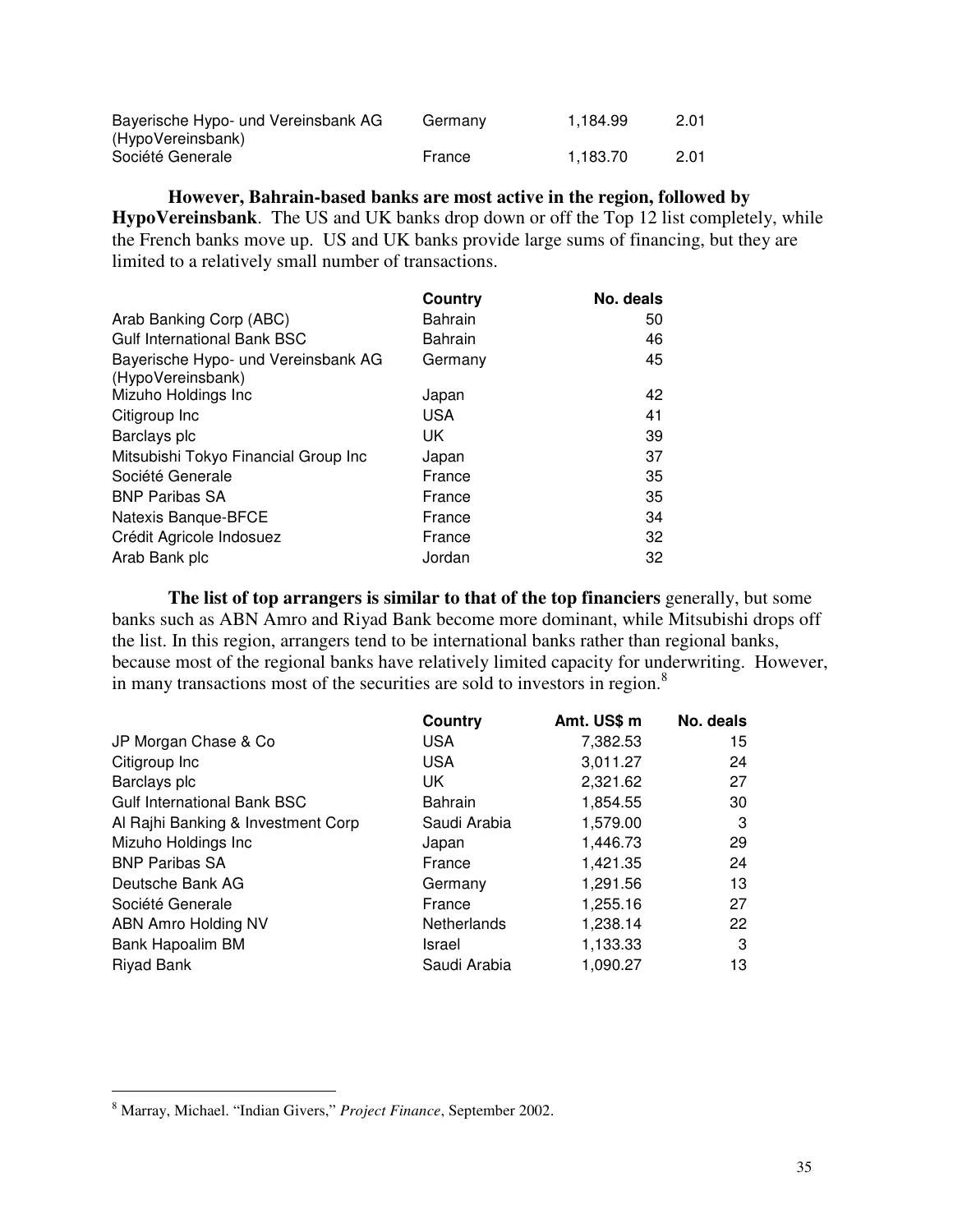## **9. EASTERN EUROPE**

In Eastern Europe, project finance trends did not decline as steadily as they did in other Emerging Markets. (See Appendix II for a classification of Eastern European countries.)

### **9.1 Top sectors**

A few expensive telecom deals broke an otherwise downward trend in 2000. Notably Poland's US\$3.9 billion Telekomunicacja Polska privatization deal and its Universal Mobile Telecommunications Systems license auction gave a boost to the infrastructure and overall project finance numbers. Project finance generally dropped in 2001, although investment in the power sector remained stable. The leap in natural resource projects in 2002 boosted the project finance numbers that year; natural resource deals, particularly gas distribution and oil refinery/LNG (liquid natural gas) plants, accounted for 80% of all project finance investments in 2002.



Eastern Europe Closed & Signed Project Finance Deals in US\$ millions, 1998 - Apr 2003

As the chart on the next page indicates, many natural resource investments have not reached their financial close and signing, including US\$38.6 billion in oilfield development projects, US\$34.5 billion in gas pipelines, almost US\$19.5 billion in oil pipelines, and almost US\$16.6 billion in gasfield development deals.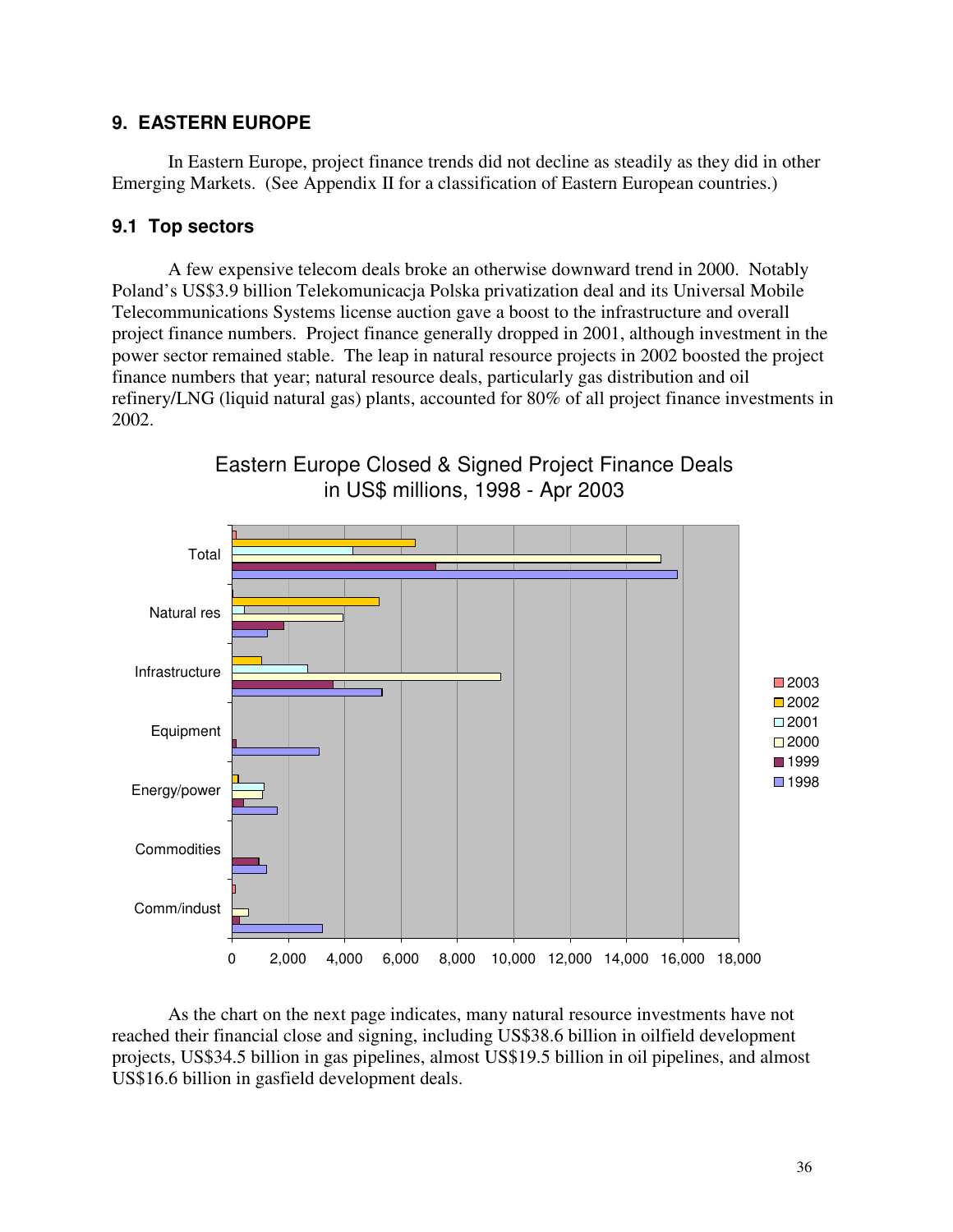

# Eastern Europe Project Finance Deals Total v. Closed & Signed, 1998 - Apr 2003

## **9.2 Top countries**

26 Eastern European countries were project finance destinations since 1998**. Poland, Russia, the Slovak Republic, and Hungary were the countries that attracted the most project finance investment.**

|                   | Amt. US\$ m | Pcnt. | No. deals |
|-------------------|-------------|-------|-----------|
| Poland            | 13,678.16   | 27.78 | 40        |
| Russia Federation | 9,154.83    | 18.59 | 45        |
| Slovak Republic   | 5,177.26    | 10.51 | 16        |
| Hungary           | 4,440.12    | 9.02  | 29        |
| Czech Republic    | 3,423.13    | 6.95  | 19        |
| Romania           | 2,523.26    | 5.12  | 13        |
| Croatia           | 2,252.75    | 4.58  | 17        |
| Uzbekistan        | 1,990.00    | 4.04  | 10        |
| Kazakhstan        | 1,133.00    | 2.30  | 6         |
| Turkmenistan      | 1,040.89    | 2.11  | 5         |
| Slovenia          | 832.16      | 1.69  | 8         |
| <b>Bulgaria</b>   | 811.66      | 1.65  | 7         |
| Azerbaijan        | 692.62      | 1.41  | 5         |
| Macedonia         | 518.39      | 1.05  | 3         |
| Ukraine           | 388.82      | 0.79  | 6         |
| Estonia           | 375.67      | 0.76  | 5         |
| Lithuania         | 174.75      | 0.35  | 3         |
| Latvia            | 106.97      | 0.22  | 2         |
| Malta             | 100.43      | 0.20  | 1         |
| Kyrgyz Republic   | 95.00       | 0.19  | 1         |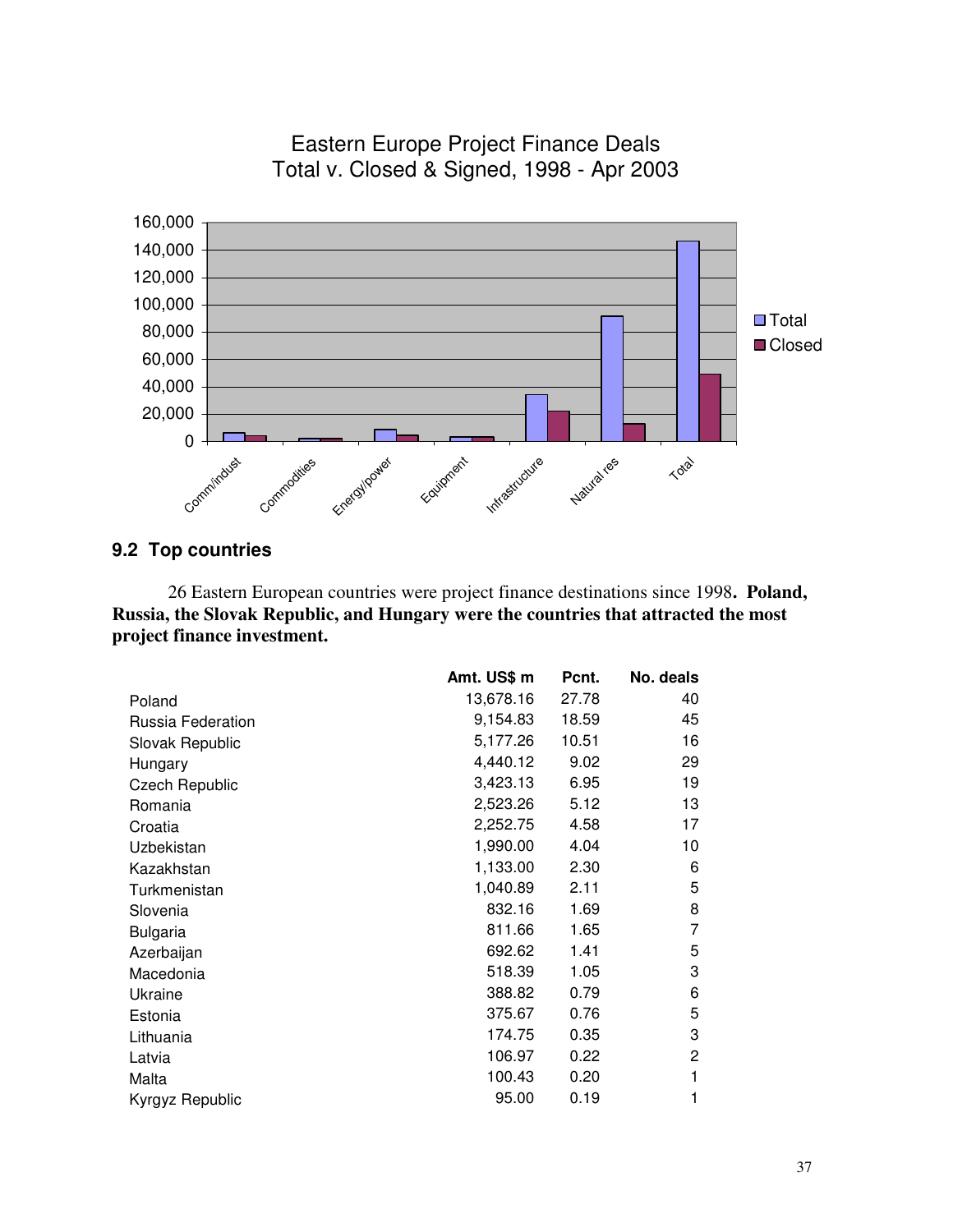| Gibraltar          | 77.00     | 0.16   | 3   |
|--------------------|-----------|--------|-----|
| Moldova            | 77.00     | 0.16   | 2   |
| Yugoslavia         | 54.73     | 0.11   |     |
| Albania            | 46.82     | 0.10   | 2   |
| Bosnia-Herzegovina | 42.27     | 0.09   |     |
| Cyprus             | 32.65     | 0.07   | 1   |
| Total              | 49,240.34 | 100.00 | 251 |
|                    |           |        |     |

### **9.3 Top banks**

On the basis of total financing provided**, the most influential Eastern European project finance banks are supranationals**. The European Investment Bank tops the list with almost US\$ 2 billion in investments, but they were limited to a relatively small number of projects. **EBRD and HypoVereinsbank were more consistently influential in terms of dollars financed, activity level, and financial arranging**.

|                                          | Country        | Amt. US\$ m | <b>Percent</b> |
|------------------------------------------|----------------|-------------|----------------|
| European Investment Bank                 | Supranational  | 1,953.26    | 5.56           |
| European Bank for Reconstruction &       |                | 1,844.88    | 5.26           |
| Development (EBRD)                       | Supranational  |             |                |
| Bayerische Hypo- und Vereinsbank AG      |                | 1,563.78    | 4.45           |
| (HypoVereinsbank)                        | Germany        |             |                |
| Citigroup Inc                            | <b>USA</b>     | 1,311.42    | 3.74           |
| JP Morgan Chase & Co                     | <b>USA</b>     | 1,296.72    | 3.69           |
| Société Generale                         | France         | 915.60      | 2.61           |
| <b>KBC Bank NV</b>                       | <b>Belgium</b> | 843.61      | 2.40           |
| Dresdner Kleinwort Wasserstein (DKW)     | Germany        | 828.32      | 2.36           |
| Japan Bank for International Cooperation |                | 818.50      | 2.33           |
| (JBIC)                                   | Japan          |             |                |
| ABN Amro Holding NV                      | Netherlands    | 709.87      | 2.02           |

However, it should be noted that non-bank actors are also important sources of project finance investment in Eastern Europe. For example, if Gasprom's equity contributions were to be ranked, it would come in  $3<sup>rd</sup>$  because of the company's US\$1.6 billion in investments in signed deals since 1998.

**In terms of activity level, the public financial institutions become less dominant. HypoVereinsbank tops the list as by far the most active bank**, and a few public financial institutions such as the European Investment Bank and JBIC drop off the list altogether.

|                                     | Country       | No. deals |
|-------------------------------------|---------------|-----------|
| Bayerische Hypo- und Vereinsbank AG |               | 88        |
| (HypoVereinsbank)                   | Germany       |           |
| European Bank for Reconstruction &  |               | 45        |
| Development (EBRD)                  | Supranational |           |
| <b>KBC Bank NV</b>                  | Belgium       | 42        |
| <b>ING Groep NV</b>                 | Netherlands   | 35        |
| Bayerische Landesbank Girozentrale  | Germany       | 35        |
| Citigroup Inc                       | USA           | 34        |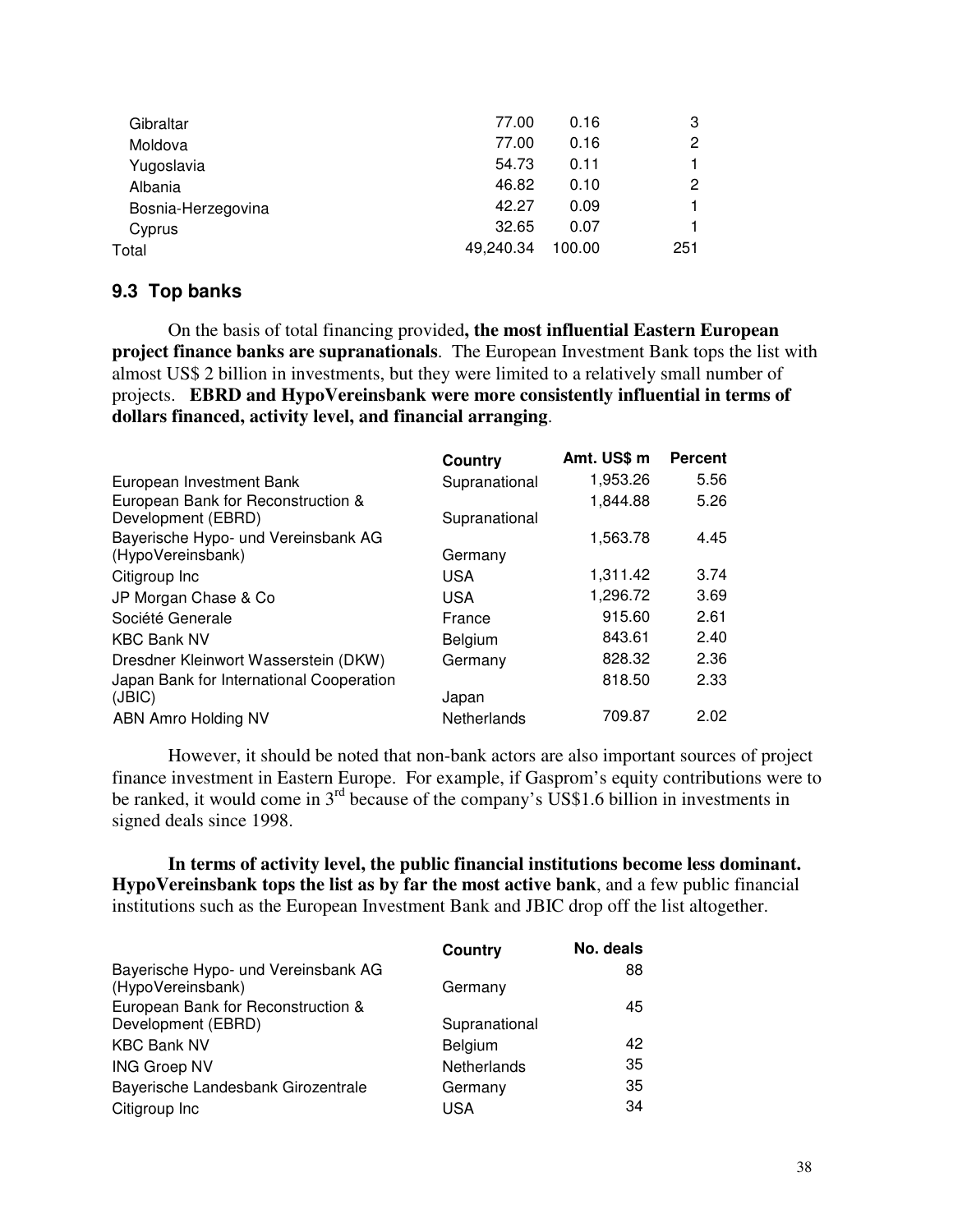| WestLB AG                                  | Germany | 33 |
|--------------------------------------------|---------|----|
| Société Generale                           | France  | 32 |
| Raiffeisen Zentralbank Osterreich AG (RZB) | Austria | 29 |
| Dresdner Kleinwort Wasserstein (DKW)       | Germany | 28 |

When ranking banks in terms of financial arranging, there new banks which make it onto the Top 10 list – including the National Bank of Greece, which was involved with Romania's \$1 billion OTE Romtelecom privatization. Meanwhile, some banks like Belgium's KBC become less dominant.

|                                          | Country       | Amt. US\$ m | No. deals |
|------------------------------------------|---------------|-------------|-----------|
| European Bank for Reconstruction &       |               | 2,375.65    | 45        |
| Development (EBRD)                       | Supranational |             |           |
| European Investment Bank                 | Supranational | 1,878.39    | 19        |
| JP Morgan Chase & Co                     | <b>USA</b>    | 1,581.72    | 14        |
| Bayerische Hypo- und Vereinsbank AG      |               | 1,483.05    | 43        |
| (HypoVereinsbank)                        | Germany       |             |           |
| Dresdner Kleinwort Wasserstein (DKW)     | Germany       | 1,425.44    | 13        |
| Citigroup Inc                            | <b>USA</b>    | 1,189.34    | 20        |
| Japan Bank for International Cooperation |               | 1,139.05    | 7         |
| (JBIC)                                   | Japan         |             |           |
| National Bank of Greece SA               | Greece        | 1,048.78    | 2         |
| Société Generale                         | France        | 865.70      | 21        |
| Commerzbank AG                           | Germany       | 865.11      | 13        |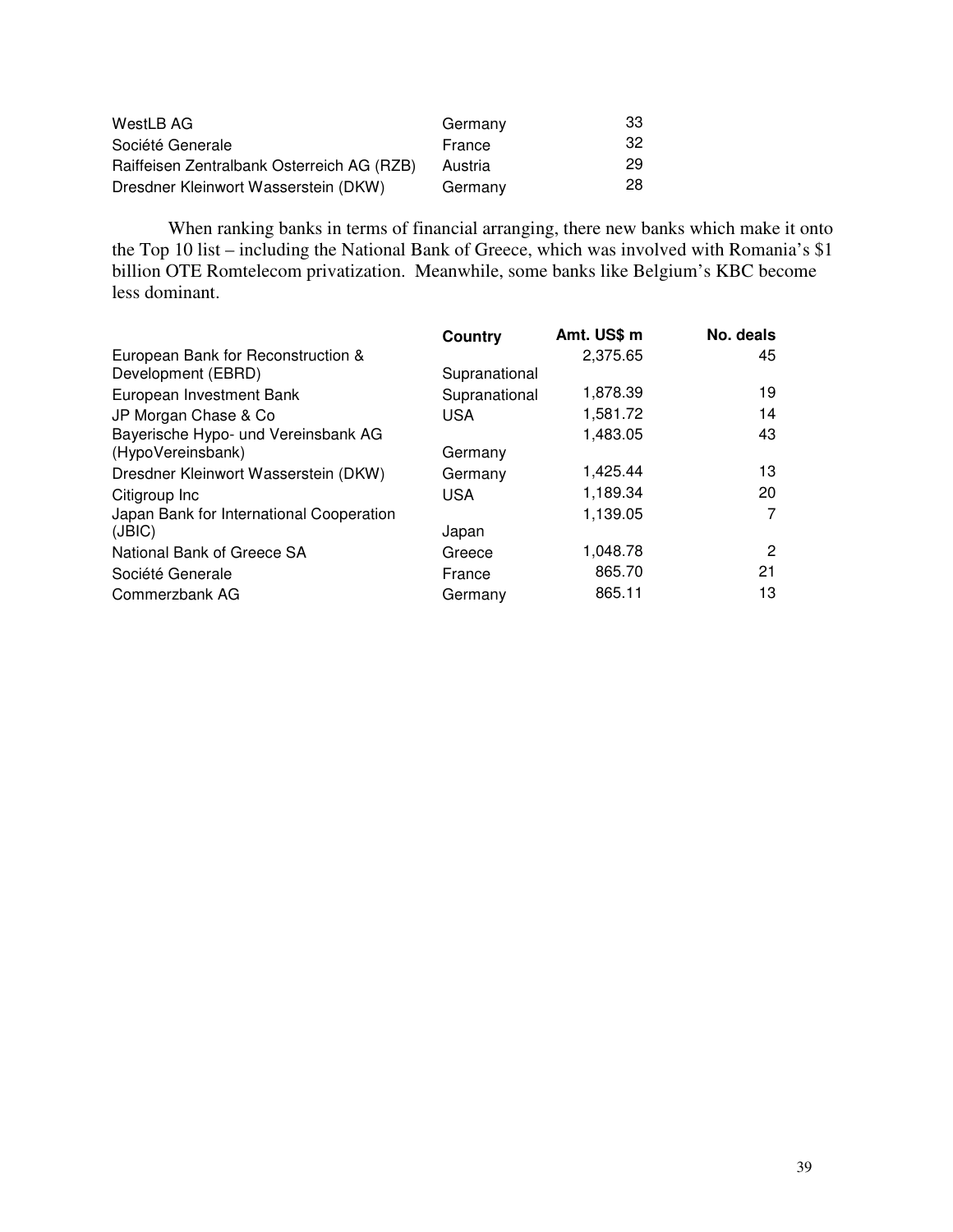## **10. GASFIELD DEVELOPMENT AND PIPELINES**

**Project finance is a common method of financing gas projects, particularly pipelines.** There are 102 active gas-related deals in Emerging Market countries, valued at about US\$187.7 billion. However, only 27 projects have been closed and signed since 1998.

## **10.1 Top regions**

**Countries in the Middle East and North African region are popular destinations for proposed and completed gas projects, followed by Eastern Europe and the former Soviet Union**. Southeast Asia and Latin America follow.



**Emerging Markets Total Gasfield & Pipeline Deals in US\$ millions, 1998 - Apr 2003**

\*International was a US\$440 million pipeline through Argentina, Chile and Brazil; and a US\$7 billion pipeline through several Asian countries.

## **10.2 Top countries**

Ranked by total value of proposed and completed deals, the top countries for projectfinanced gasfield development and pipeline projects are:

|                           | Amt US\$ m | <b>Percent</b> | No. deals |
|---------------------------|------------|----------------|-----------|
| Saudi Arabia              | 25,000.00  | 15.98          |           |
| China                     | 14,500.00  | 9.27           |           |
| Russia Federation         | 14,205.22  | 9.08           | 6         |
| Iran                      | 13,500.00  | 8.63           | 9         |
| Algeria                   | 11,600.00  | 7.41           | 4         |
| <b>Bolivia</b>            | 8,283.00   | 5.29           | 6         |
| <b>International Asia</b> | 7,000.00   | 4.47           |           |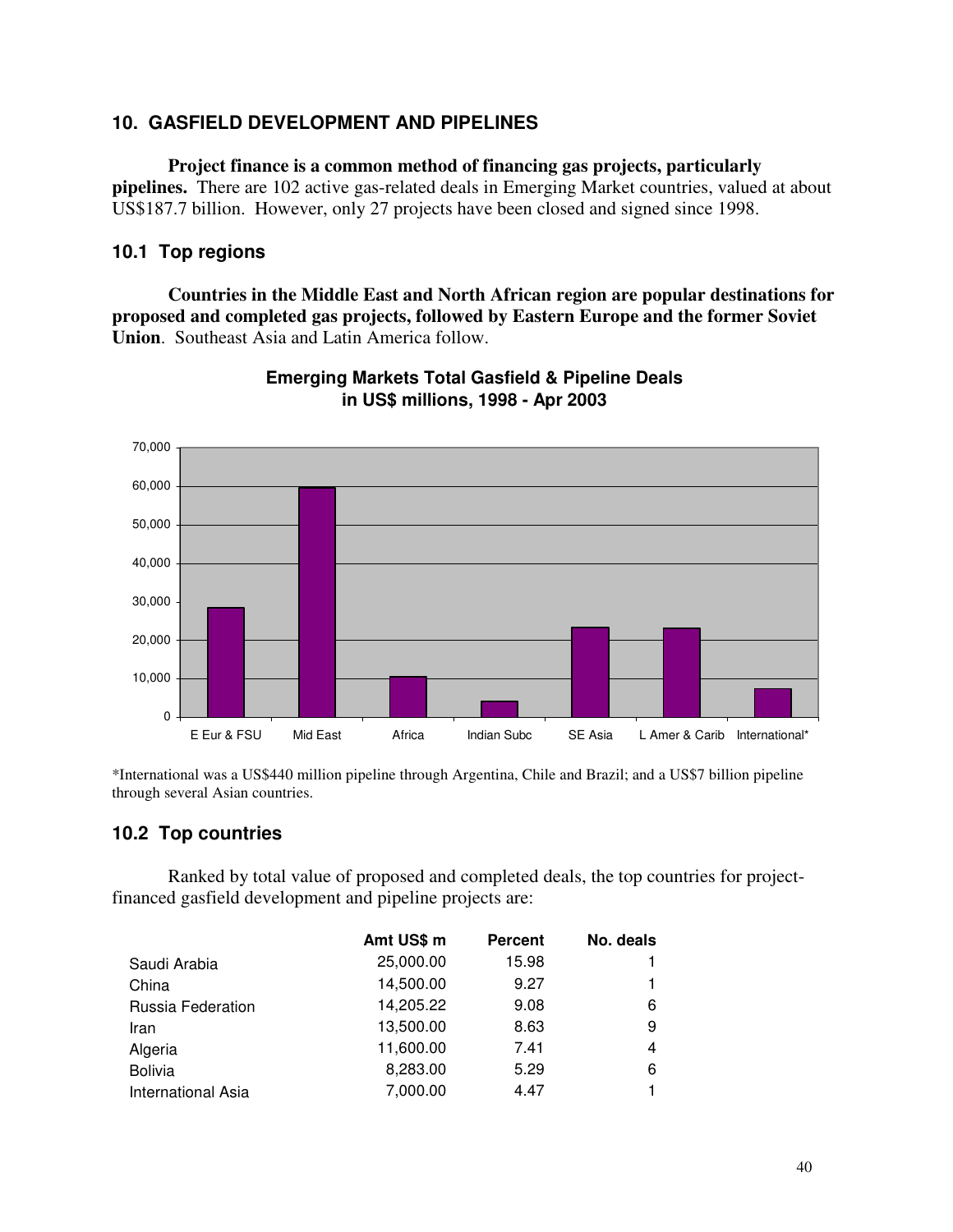| Libya     | 5.629.16 | 3.60 |   |
|-----------|----------|------|---|
| Qatar     | 5.100.00 | 3.26 |   |
| Venezuela | 4,888.00 | 3.12 | 5 |

**Note that Saudi Arabia and China top the list, although they each have only one project**. Saudi Arabia's massive US\$25 billion Gas-Based Core Ventures (CV) Development project entails the development of three multibillion-dollar gas based core ventures in the southeastern, western and northwestern parts of the country. China's ambitious US\$14.5 billion West-East natural gas pipeline is in tender and would entail the construction of a 4 pipeline from north-west China, to Shanghai. Iran is the country with the most number of gas deals: 9 projects valued at US\$13.5 billion.

## **10.3 Top banks**

Based on the 27 signed deals, **the top three Emerging Markets gasfield development and pipeline banks are the Inter-American Development Bank, the World Bank, and Crédit Agricole**.

|                                                 | Country       | Amt. US\$ m | <b>Percent</b> |
|-------------------------------------------------|---------------|-------------|----------------|
| Inter-American Development Bank                 | Supranational | 650.60      | 5.32           |
| <b>World Bank</b>                               | Supranational | 452.00      | 3.70           |
| Crédit Agricole Indosuez                        | France        | 375.70      | 3.07           |
| <b>BNDES- Banco Nacional de Desenvolvimento</b> |               | 333.00      | 2.73           |
| Economico e Social                              | Brazil        |             |                |
| Standard Bank Investment Corp Ltd               | South Africa  | 257.24      | 2.11           |
| European Investment Bank                        | Supranational | 245.79      | 2.01           |
| JP Morgan Chase & Co                            | USA           | 225.00      | 1.84           |
| Credit Suisse First Boston (CSFB)               | Switzerland   | 225.00      | 1.84           |
| Bayerische Hypo- und Vereinsbank AG             |               | 219.41      | 1.80           |
| (HypoVereinsbank)                               | Germany       |             |                |
| <b>ING Groep NV</b>                             | Netherlands   | 216.66      | 1.77           |

It should be noted that in the gas sector, companies occasionally provide more financing than banks do. For example, if Gasprom's project finance deals were to be counted, the company would come in first, providing twice the amount of money that the Inter-American Development Bank and the World Bank does for just two of the company's projects.

**When ranking Emerging Markets gas banks by number of project finance deals, the public banks become relatively less important:** the World Bank (which was only involved in three projects) and BNDES (which was just involved in the in Bolivia-Brazil gas pipeline) become less important, and the Inter-American Development Bank ties with HypoVereinsbank, ABN-Amro and Crédit Lyonnais for first place. Each of these top-ranked banks were involved with six gasfield development and pipeline deals.

|                                     | Bank          | No. deals |
|-------------------------------------|---------------|-----------|
| Inter-American Development Bank     | Supranational |           |
| Bayerische Hypo- und Vereinsbank AG |               |           |
| (HypoVereinsbank)                   | Germany       |           |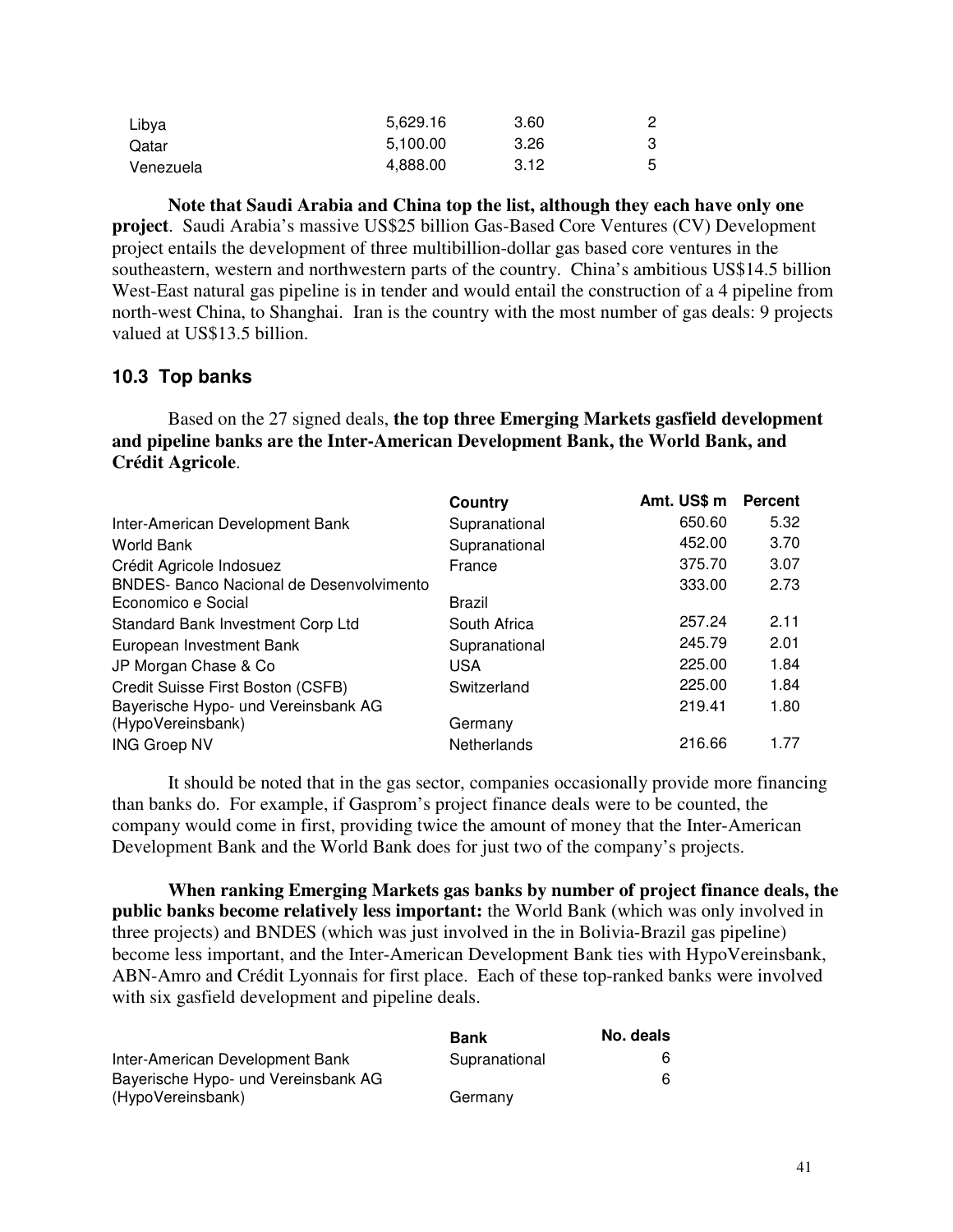| ABN Amro Holding NV                                   | Netherlands | 6 |
|-------------------------------------------------------|-------------|---|
| Crédit Lyonnais SA                                    | France      | 6 |
| <b>KBC Bank NV</b>                                    | Belgium     | 5 |
| <b>WestLB AG</b>                                      | Germany     | 5 |
| Société Generale                                      | France      | 5 |
| Banco Bilbao Vizcaya Argentaria SA (BBVA)             | Spain       | 5 |
| Crédit Agricole Indosuez                              | France      | 4 |
| <b>ING Groep NV</b>                                   | Netherlands | 4 |
| <b>BNP Paribas SA</b>                                 | France      | 4 |
| Japan Bank for International Cooperation (JBIC) Japan |             | 4 |
| Bayerische Landesbank Girozentrale                    | Germany     | 4 |
| Dresdner Kleinwort Wasserstein (DKW)                  | Germany     | 4 |
| Natexis Banque-BFCE                                   | France      | 4 |

When ranking financial arrangers based on the number of completed gas projects in the Emerging Markets, the Inter-American Development Bank is still the front-runner, but Crédit Agricole dramatically increases in importance.

|                                                 | Country       | Amt. US\$ m | No. deals |
|-------------------------------------------------|---------------|-------------|-----------|
| Inter-American Development Bank                 | Supranational | 625.00      | 6         |
| Crédit Agricole Indosuez                        | France        | 454.58      | 3         |
| World Bank                                      | Supranational | 452.00      | 3         |
| <b>BNDES- Banco Nacional de Desenvolvimento</b> |               | 333.00      |           |
| Economico e Social                              | Brazil        |             |           |
| ABN Amro Holding NV                             | Netherlands   | 324.71      | 5         |
| Crédit Lyonnais SA                              | France        | 270.54      | 3         |
| Standard Bank Investment Corp Ltd               | South Africa  | 257.24      |           |
| European Investment Bank                        | Supranational | 245.79      | 3         |
| Bayerische Hypo- und Vereinsbank AG             |               | 236.70      | 4         |
| (HypoVereinsbank)                               | Germany       |             |           |
| <b>ING Groep NV</b>                             | Netherlands   | 225.86      | 2         |

#### **10.4 Regional leaders**

**Dominant regions for project financed gas deals in the Emerging Markets include the Middle East, Eastern Europe, Latin America and Southeast Asia**. However, all 11 of the Southeast Asian gas projects are in finance or in tender, so this survey will not attempt to name the most banks in this region. Similarly, in Africa there were 10 gas development and pipeline projects between 1998 – Apr 2003, but only two were signed. On the Indian subcontinent, there were four active gas projects, with only one that has been signed in the last five years.

#### 10.4.1 Middle East

Between 1998 – Apr 2003, there were 25 gasfield or pipeline projects in the Middle East, but four had been signed. Of these, three were exploration deals, and one was a gas pipeline. The list below lists the number and value of project-financed oil deals in the Middle East, based on all projects at various stages of development. Saudi Arabia's \$25 billion Gas-based Core Ventures Development project single-handedly accounted for 41% of the value of the Middle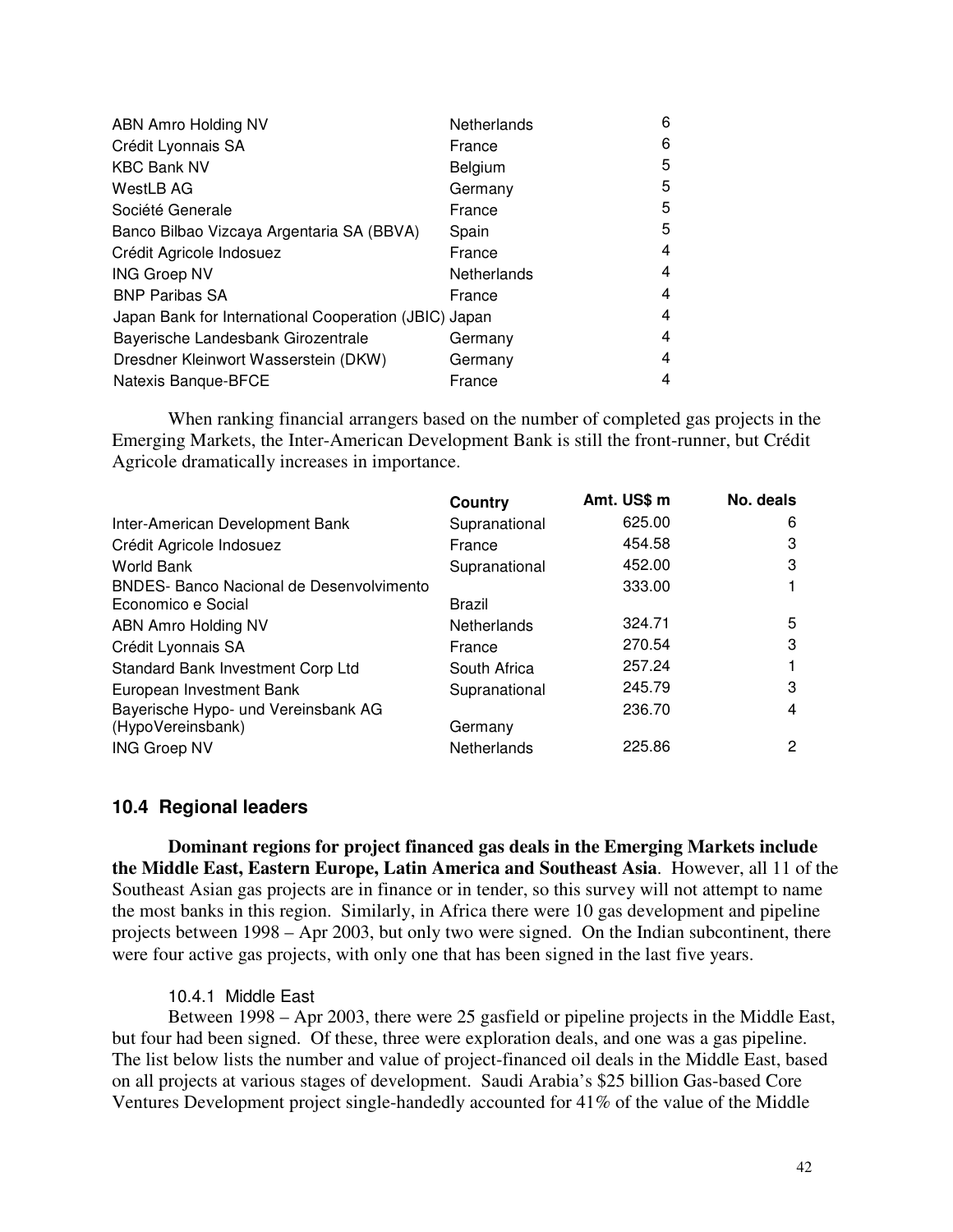East's non-recourse financed gasfield development and pipeline projects. However Iran has the largest number of deals, with 9 projects (2 of which were signed).

|                      | Amt. US\$ m | Pcnt.  | No. deals |
|----------------------|-------------|--------|-----------|
| Saudi Arabia         | 25,000.00   | 41.98  |           |
| Iran                 | 13,500.00   | 22.67  | 9         |
| Algeria              | 11,600.00   | 19.48  | 4         |
| Qatar                | 5,100.00    | 8.56   | 3         |
| United Arab Emirates | 2,500.00    | 4.20   | 2         |
| Egypt                | 700.00      | 1.18   | 2         |
| Oman                 | 455.00      | 0.76   |           |
| Israel               | 400.00      | 0.67   |           |
| Jordan               | 300.00      | 0.50   | 2         |
| Total                | 59,555.00   | 100.00 | 25        |
|                      |             |        |           |

**In the Middle East/ North Africa gas market, Crédit Agricole provided 26% financing for closed project-financed deals**. As the only financial institution to be involved in more than one deal, it dominated, while export credit agencies (ECAs) played a very small role. Many deals are now going forward without ECA involvement, reflecting investors' increasing level of comfort with regional risks.<sup>9</sup> The top five banks were:

|                                      | Country        | Amt. US\$ m |       | Percent No. deals |
|--------------------------------------|----------------|-------------|-------|-------------------|
| Crédit Agricole Indosuez             | France         | 242.65      | 26.55 | 2                 |
| DG Bank Deutsche Genossenschaftsbank | Germany        | 116.67      | 12.76 | $\mathbf{1}$      |
| ABB Ltd                              | Sweden         | 55.00       | 6.02  | $\mathbf{1}$      |
| Mizuho Holdings Inc                  | Japan          | 46.59       | 5.10  | 1.                |
| <b>BNP Paribas SA</b>                | France         | 27.95       | 3.06  | $\mathbf{1}$      |
| Arab Banking Corp (ABC)              | <b>Bahrain</b> | 27.95       | 3.06  | 1                 |

Ranking by arranger, Crédit Agricole is even more dominant, while Arab Banking Corp and Arab Petroleum Investments also make it onto the list:

|                                           | Country        | Amt. US\$ m | No deals |
|-------------------------------------------|----------------|-------------|----------|
| Crédit Agricole Indosuez                  | France         | 350.00      |          |
| Mizuho Holdings Inc                       | Japan          | 58.57       |          |
| <b>BNP Paribas SA</b>                     | France         | 58.57       |          |
| Arab Banking Corp (ABC)                   | <b>Bahrain</b> | 58.57       |          |
| Arab Petroleum Investments Corp (APICORP) | Saudi Arabia   | 58.57       |          |

#### 10.4.2 Eastern Europe

In Eastern Europe, Russia attracted the most number of deals, which represent almost half of the value of the region's gasfield development and pipelines projects. In particular, the second phase of Russia's Sakhalin II project is valued at a staggering US\$10 billion; without this project, the value of Russia's project finance deals would be more in line with the other Eastern European countries.

<sup>9</sup> Marray, Michael. "Indian Givers," *Project Finance,* September 2002.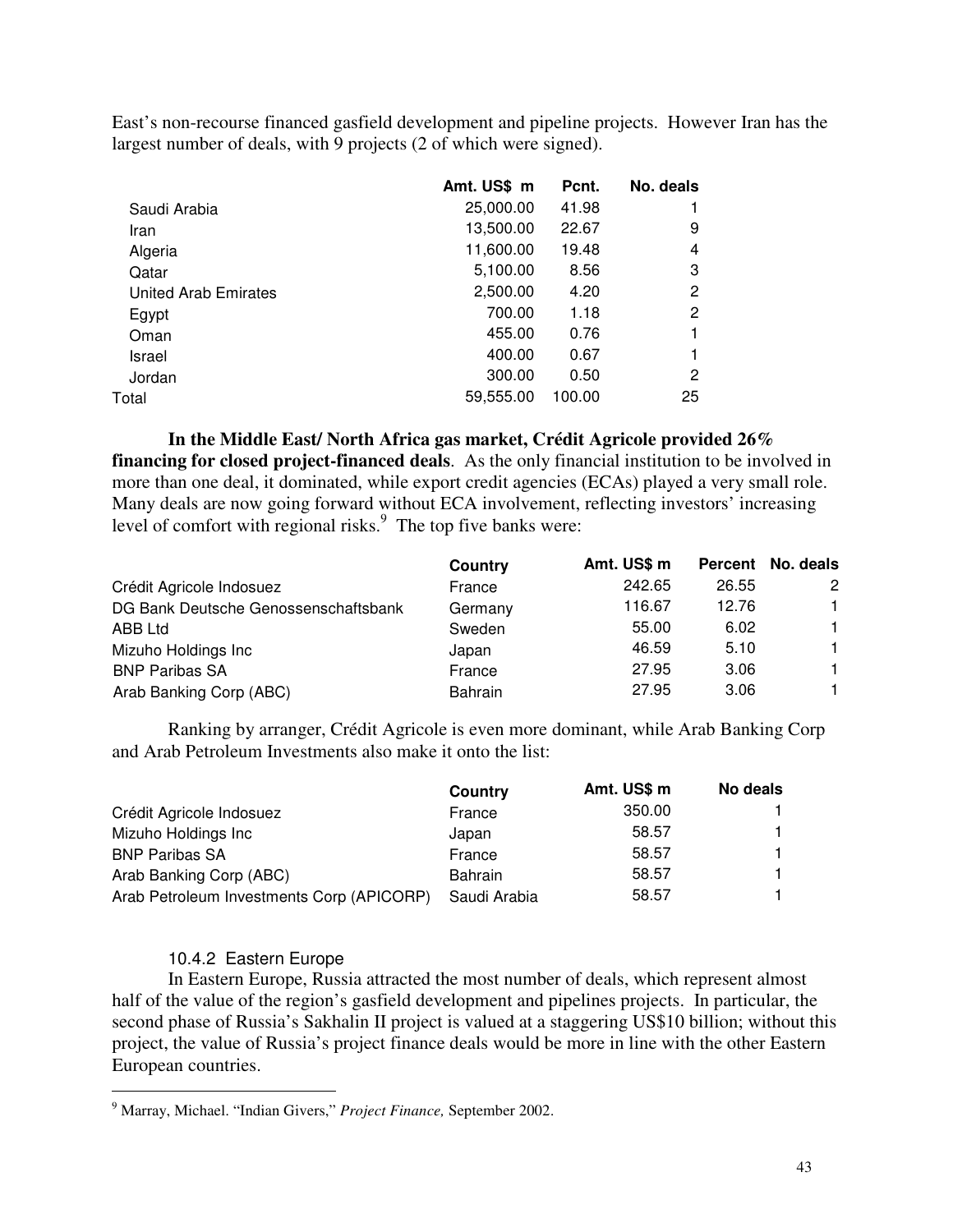|                   | Amt. US\$ m | Pcnt.  | No. deals |
|-------------------|-------------|--------|-----------|
| Russia Federation | 14,205.22   | 49.97  | 6         |
| Turkmenistan      | 4,400.00    | 15.48  | 2         |
| Kazakhstan        | 3,500.00    | 12.31  |           |
| Azerbaijan        | 2,300.00    | 8.09   | 2         |
| Yugoslavia        | 2,000.00    | 7.03   |           |
| Poland            | 1,400.00    | 4.92   |           |
| Croatia           | 550.00      | 1.93   |           |
| <b>Bulgaria</b>   | 75.00       | 0.26   |           |
| Total             | 28,430.22   | 100.00 | 15        |
|                   |             |        |           |

In Eastern Europe, there were fifteen gas development or pipeline deals, but only three were signed (Poland's Yamal gas pipeline, the Blue Stream – Black Sea pipeline from Russia to Turkey, and the Russian section of the same project). All others are still in financing or in tender, so bank participation is not settled. **No single bank was involved in more than two deals, so it is difficult to genuinely rank banks in terms of importance in this region and sector**. Nonetheless, the top five in terms of financing provided to signed deals are:

|                                      | Country     | Amt. US\$ m | <b>Percent</b> |
|--------------------------------------|-------------|-------------|----------------|
| Bayerische Hypo- und Vereinsbank AG  |             | 142.57      | 3.06           |
| (HypoVereinsbank)                    | Germany     |             |                |
| Crédit Agricole Indosuez             | France      | 133.04      | 2.85           |
| <b>ING Groep NV</b>                  | Netherlands | 113.99      | 2.44           |
| Banca Intesa SpA (IntesaBci)         | Italy       | 113.99      | 2.44           |
| <b>BNP Paribas SA</b>                | France      | 113.99      | 2.44           |
| DG Bank Deutsche Genossenschaftsbank | Germany     | 73.38       | 1.57           |

In Eastern Europe, companies have played a significant financing role in project financed gas deals. For example, the money Gasprom invested in two of its Eastern European deals represents seven times more financing than HypoVereinsbank, which is ranked first.

By arranger, the top Eastern European project finance banks in the gasfield development & pipelines sectors are:

|                                      | Country     | Amt. US\$ m | No. deals |
|--------------------------------------|-------------|-------------|-----------|
| Bayerische Hypo- und Vereinsbank AG  |             | 179.79      |           |
| (HypoVereinsbank)                    | Germany     |             |           |
| <b>ING Groep NV</b>                  | Netherlands | 137.86      |           |
| Banca Intesa SpA                     | Italy       | 137.86      |           |
| <b>BNP Paribas SA</b>                | France      | 137.86      |           |
| DG Bank Deutsche Genossenschaftsbank | Germany     | 117.14      | 2         |
| WestLB AG                            | Germany     | 117.14      | 2         |

#### 10.4.3 Latin America

In Latin America and the Caribbean, there were 37 gasfield development and pipeline project finance deals. Of these 17 were signed, and all were pipelines. Argentina, with six pipelines, attracted the most signed deals; while the Brazil-Bolivia pipeline project was the most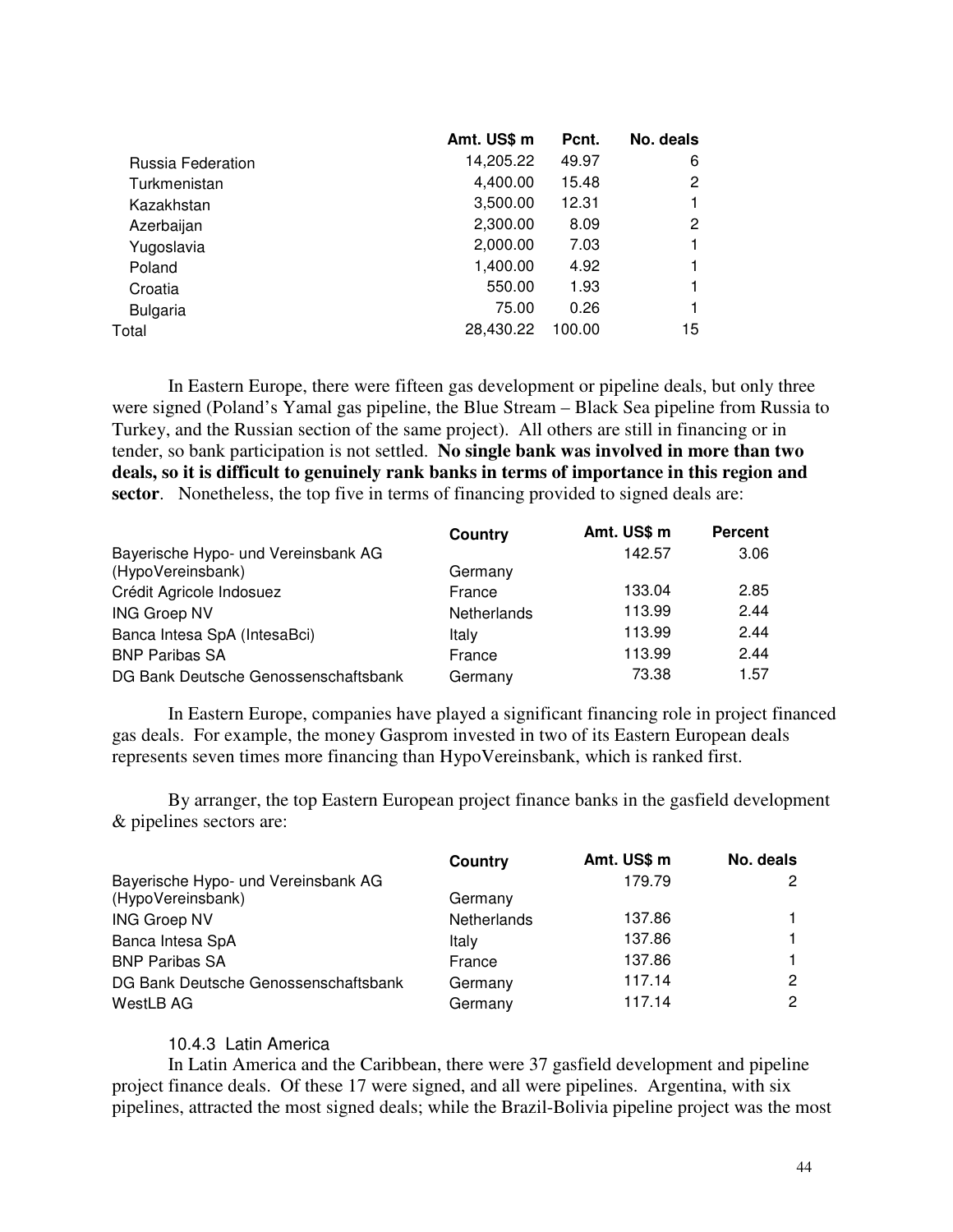|                | Amt. US\$ m | Pcnt.  | No. deals |
|----------------|-------------|--------|-----------|
| <b>Bolivia</b> | 8,283.00    | 35.15  | 6         |
| Venezuela      | 4,888.00    | 20.74  | 5         |
| Peru           | 3,920.00    | 16.63  | 3         |
| Argentina      | 2,099.70    | 8.91   |           |
| Brazil         | 1,655.00    | 7.02   | 4         |
| Chile          | 1,332.00    | 5.65   | 5         |
| Mexico         | 508.16      | 2.16   | 3         |
| International  | 440.00      | 1.87   |           |
| Panama         | 360.00      | 1.53   |           |
| Ecuador        | 80.00       | 0.34   |           |
| Colombia       | 0.00        | 0.00   |           |
| Total          | 23.565.86   | 100.00 | 37        |
|                |             |        |           |

expensive at US\$2.2 billion. There was one international project, a pipeline through Argentina, Chile and Brazil.

**The top bank in Latin American gasfield development and pipelines was clearly the Inter-American Development Bank**; the IADB was the only bank to provide a large amount of financing as well as participate in multiple deals. It again should be noted that project sponsors provide a significant amount of equity for gas deals. For example, if Petrobras were included in this list, the company would rank second.

|                                                 | Country       | Amt. US\$ m | <b>Percent</b> |
|-------------------------------------------------|---------------|-------------|----------------|
| Inter-American Development Bank                 | Supranational | 650.60      | 11.69          |
| <b>BNDES- Banco Nacional de Desenvolvimento</b> |               | 333.00      | 5.98           |
| Economico e Social                              | Brazil        |             |                |
| World Bank                                      | Supranational | 310.00      | 5.57           |
| JP Morgan Chase & Co                            | <b>USA</b>    | 225.00      | 4.04           |
| Credit Suisse First Boston (CSFB)               | Switzerland   | 225.00      | 4.04           |

When ranking financial institutions by level of activity (i.e. number of deals), a new set of banks become important. Banks such as BNDES, the World Bank, JPMorgan Chase and CSFB provided large sums of money, but only to one project.

|                                           | Country       | No. deals |
|-------------------------------------------|---------------|-----------|
| Inter-American Development Bank           | Supranational | 6         |
| Banco Bilbao Vizcaya Argentaria SA (BBVA) | Spain         | 4         |
| Société Generale                          | France        | 4         |
| Crédit Lyonnais SA                        | France        | 4         |
| ABN Amro Holding NV                       | Netherlands   | 4         |
| Bayerische Hypo- und Vereinsbank AG       |               | З         |
| (HypoVereinsbank)                         | Germany       |           |
| <b>WestLB AG</b>                          | Germany       | 3         |
| Dresdner Kleinwort Wasserstein (DKW)      | Germany       | 3         |
| <b>ING Groep NV</b>                       | Netherlands   | 3         |
| Citigroup Inc                             | USA           | З         |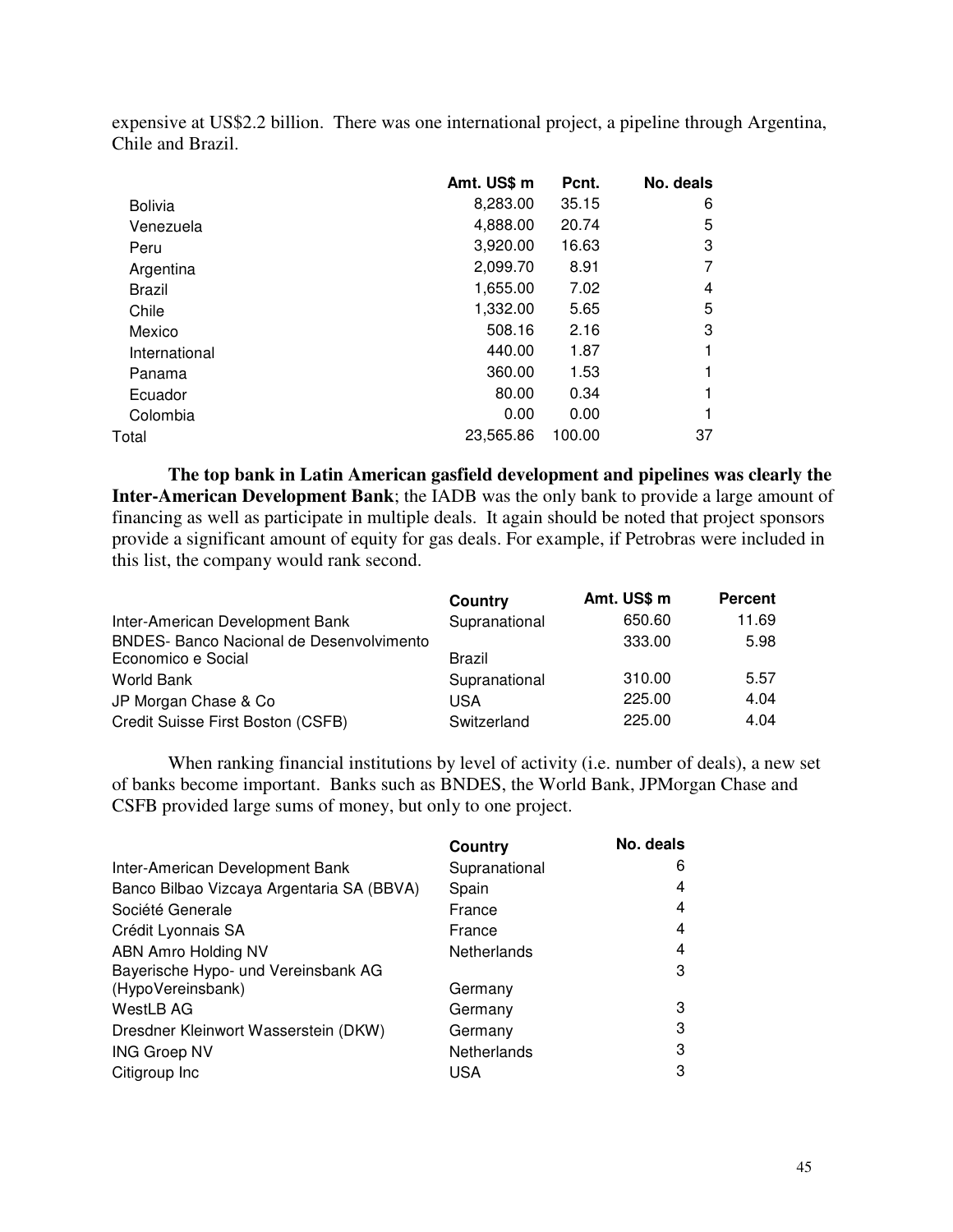When sorting by arrangers, the top six Latin American project finance banks for the gas sector are:

|                                                 | Country       | Amt. US\$ m | No. deals |
|-------------------------------------------------|---------------|-------------|-----------|
| Inter-American Development Bank                 | Supranational | 625.00      | 6         |
| <b>BNDES- Banco Nacional de Desenvolvimento</b> |               | 333.00      |           |
| Economico e Social                              | Brazil        |             |           |
| World Bank                                      | Supranational | 310.00      |           |
| JP Morgan Chase & Co                            | USA           | 225.00      |           |
| Credit Suisse First Boston (CSFB)               | Switzerland   | 225.00      |           |
| Crédit Lyonnais SA                              | France        | 195.33      |           |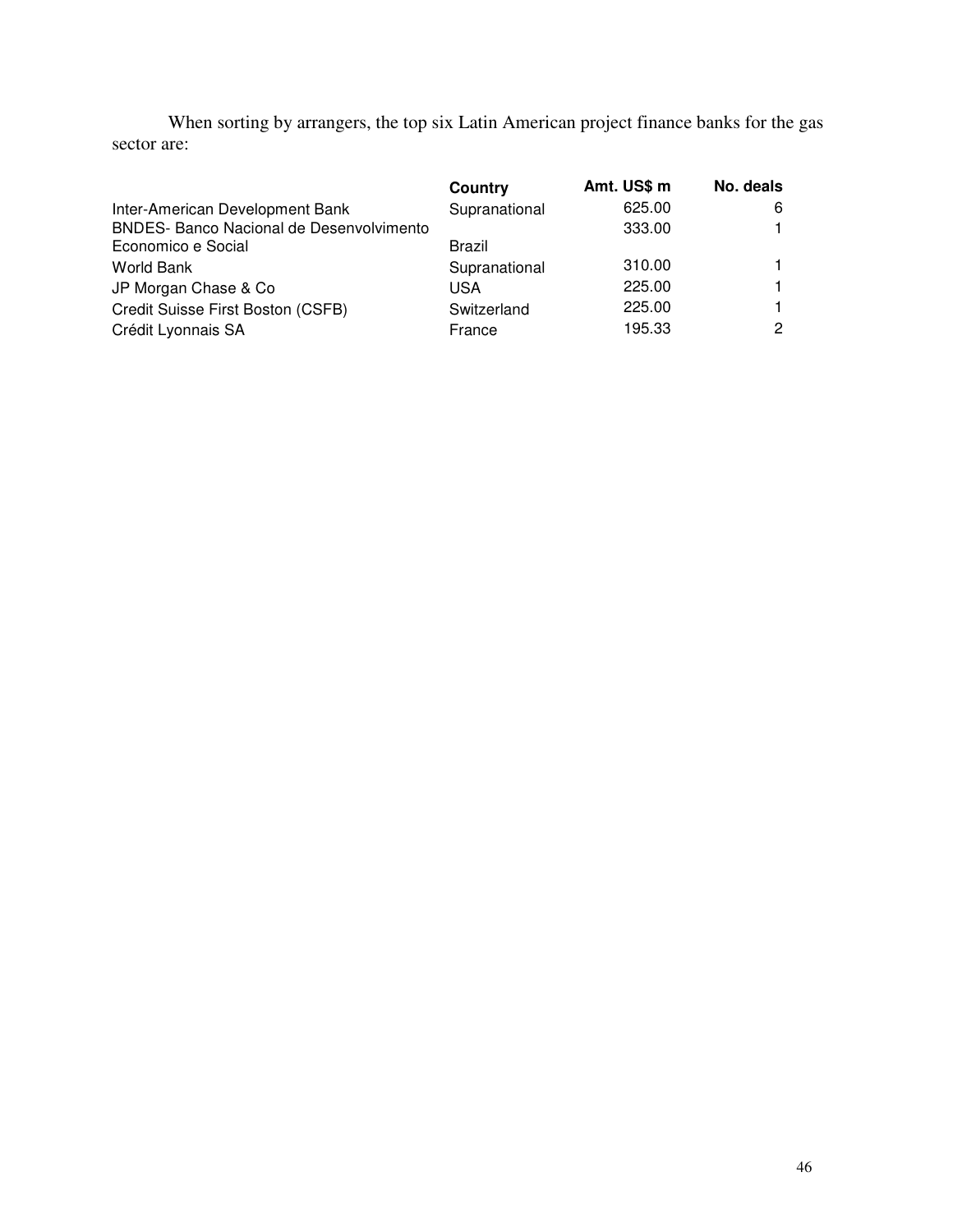### **11. HYDROPOWER**

**Project finance is the most popular way of financing hydropower projects.** In the last five years there have been 91 dams in tender, in finance, and signed around the world**.**

### **11.1 Top regions**

**The leading regions for dam building have been Latin America** (43 dams in various stages of development)**, Southeast Asia** (12 dams), **the Indian Subcontinent** (16 dams)**, and Africa** (4 dams). 5 dams are also in tender in the Middle East. As evidenced, there is very little new dam building in Europe, Australia & the Pacific, and North America.



Global Closed and Signed Hydropower Deals in US\$ millions, 1998 - Apr 2003

### **11.2 Top countries**

Since 1998, **Brazil has topped the list in terms of the dollar value of proposed and financed dams**:

|               | Amt. US\$ m | <b>Percent</b> | No. deals |
|---------------|-------------|----------------|-----------|
| <b>Brazil</b> | 9,492.00    | 19.96          | 22        |
| China         | 6,926.28    | 14.56          | 4         |
| India         | 5,618.59    | 11.81          | 11        |
| Nigeria       | 4,000.00    | 8.41           |           |
| Pakistan      | 3,760.00    | 7.91           | 2         |
| Malaysia      | 2,367.30    | 4.98           |           |
| Turkey        | 2,260.00    | 4.75           | 3         |
| Laos          | 2,179.00    | 4.58           | 4         |
| Argentina     | 1,891.00    | 3.98           | 5         |
| Philippines   | 1,679.50    | 3.53           | 3         |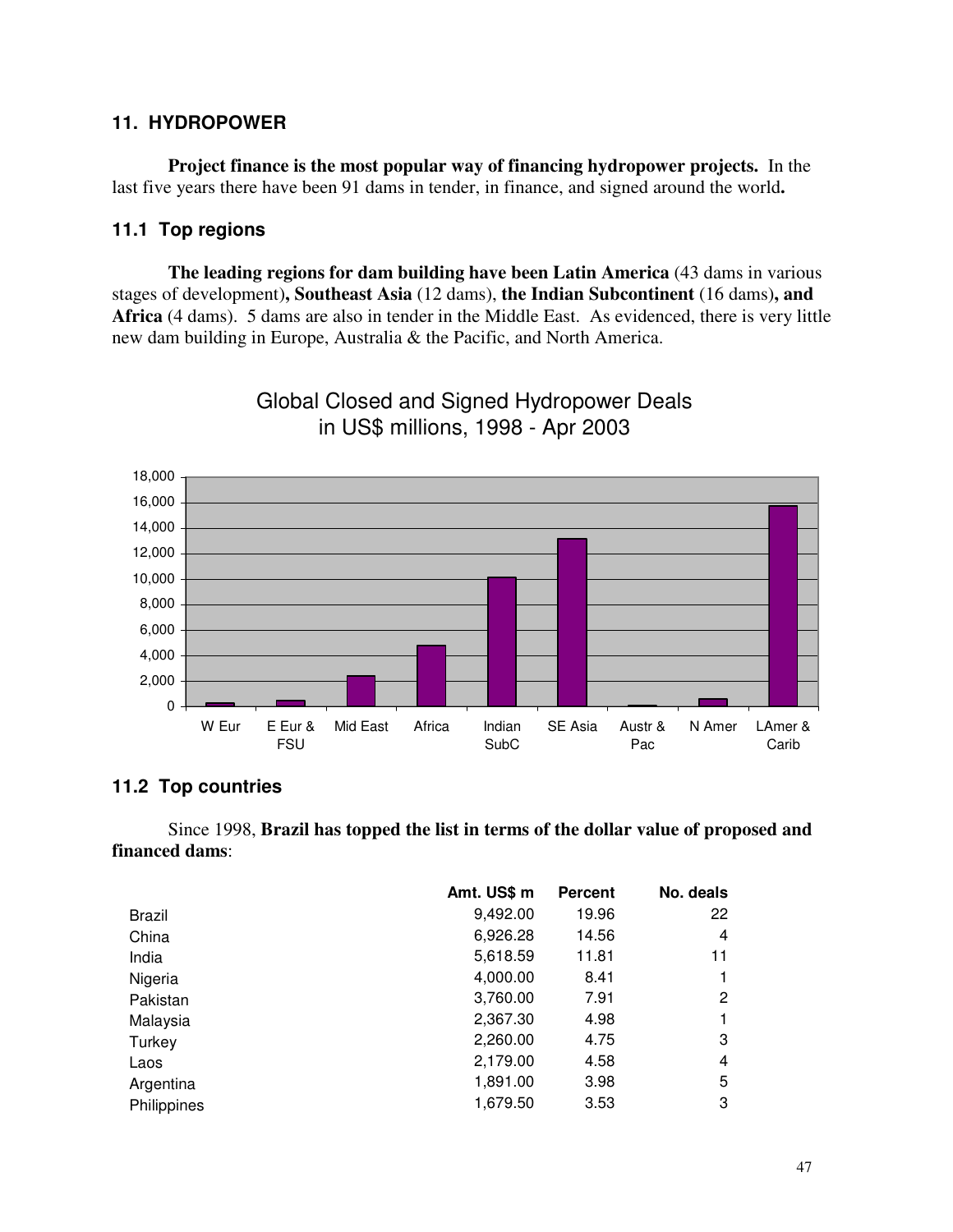### **11.3 Top Banks**

**The combined Japanese bilateral agencies (JBIC, JEXIM and Japan's Overseas Economic Cooperation Fund) led the way in terms of global dam financing**. Chinese banks also ranked among the Top 10 dam financiers because of their participation in the very expensive US\$3 billion Xiaowan dam in China. Notably, if ranked the Pakistan Water & Power Authority would have ranked among the Top 10 dam financiers because of its role as both an arranger and participant in the Ghazi Barotha power project which they helped finance to the tune of US\$ 1 billion. The top global dam financiers, ranked by the value of signed deals, are:

|                                          | Country       | Amt. US\$ m | <b>Percent</b> |
|------------------------------------------|---------------|-------------|----------------|
| Japan Bank for International Cooperation |               | 1,326.14    | 9.92           |
| (JBIC)                                   | Japan         |             |                |
| <b>China Construction Bank</b>           | China         | 1,005.53    | 7.52           |
| Industrial & Commercial Bank of China    | China         | 1,005.53    | 7.52           |
| China Development Industrial Bank        | China         | 1,005.53    | 7.52           |
| <b>BNDES- Banco Nacional de</b>          |               | 760.19      | 5.68           |
| Desenvolvimento Economico e Social       | Brazil        |             |                |
| World Bank                               | Supranational | 685.04      | 5.12           |
| Inter-American Development Bank          | Supranational | 554.83      | 4.15           |
| Citigroup Inc                            | USA           | 498.81      | 3.73           |
| Asian Development Bank                   | Supranational | 495.33      | 3.70           |
| China International Trust & Investment   |               | 362.35      | 2.71           |
| Corp Ltd (CITIC)                         | China         |             |                |

**However, measured by number of hydro deals, other financial institutions are much more active in the hydropower sector, including BNDES, the World Bank and Citigroup**. The hydropower industry is the one sector examined in this survey where public financial institutions play a very important role compared with private banks.

|                                                       | <b>Country</b> | No. deals |
|-------------------------------------------------------|----------------|-----------|
| <b>BNDES- Banco Nacional de Desenvolvimento</b>       |                | 8         |
| Economico e Social                                    | Brazil         |           |
| <b>World Bank</b>                                     | Supranational  |           |
| Citigroup Inc                                         | USA            |           |
| Dresdner Kleinwort Wasserstein (DKW)                  | Germany        | 6         |
| Bayerische Hypo- und Vereinsbank AG                   |                | 5         |
| (HypoVereinsbank)                                     | Germany        |           |
| Japan Bank for International Cooperation (JBIC) Japan |                | 4         |
| Inter-American Development Bank                       | Supranational  | 4         |
| WestLB AG                                             | Germany        | 4         |
| Australia & New Zealand Banking Group Ltd             | Australia      | 4         |
| Asian Development Bank                                | Supranational  | 3         |

When sorted by financial arrangers, the list of top hydro banks does not change much in composition, although rankings are different. "Numbers of projects arranged" is included because of the prominent arranging role the three Chinese banks have due to one transaction.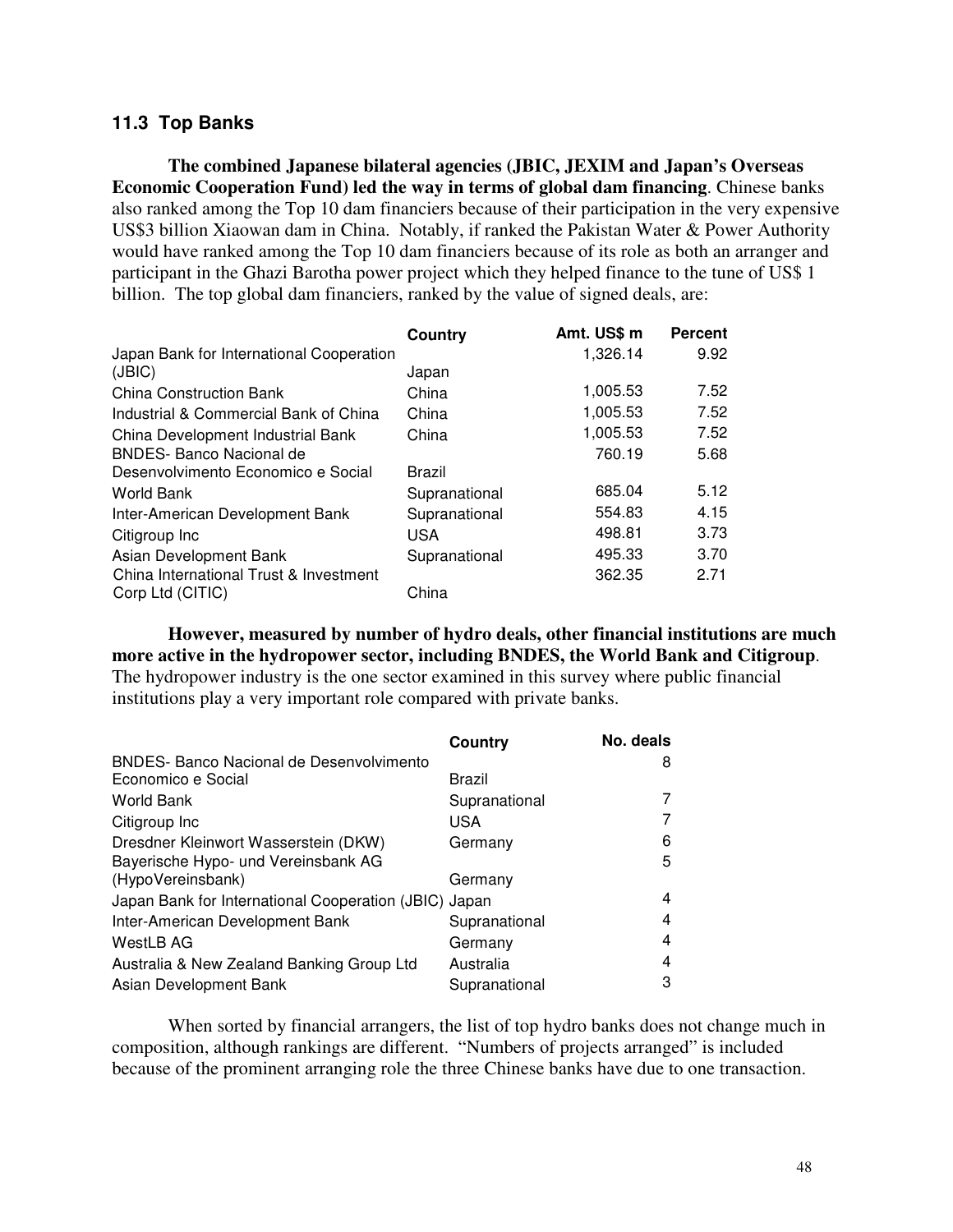|                                                       | Country       | Amt. US\$ m | No. deals |
|-------------------------------------------------------|---------------|-------------|-----------|
| Japan Bank for International Cooperation (JBIC) Japan |               | 1,393.41    | 4         |
| <b>China Construction Bank</b>                        | China         | 1,005.53    |           |
| Industrial & Commercial Bank of China                 | China         | 1,005.53    |           |
| China Development Industrial Bank                     | China         | 1,005.53    |           |
| <b>BNDES- Banco Nacional de Desenvolvimento</b>       |               | 723.72      | 8         |
| Economico e Social                                    | <b>Brazil</b> |             |           |
| Asian Development Bank                                | Supranational | 485.00      | 3         |
| <b>Bank of America Corp</b>                           | <b>USA</b>    | 335.50      |           |
| WestLB AG                                             | Germany       | 238.94      | 3         |
| Inter-American Development Bank                       | Supranational | 226.83      | 3         |
| <b>World Bank</b>                                     | Supranational | 212.50      | 4         |
| Citigroup Inc                                         | <b>USA</b>    | 195.00      | 4         |
| Eksportfinans                                         | Norway        | 105.00      |           |
| Swedish Export Credit Corp - SEK                      | Sweden        | 105.00      |           |

#### **11.4 Regional leaders**

As mentioned, the leading regions for dam building are Latin America, Southeast Asia, the Indian Subcontinent, and Africa. Relatively little new dam building is occurring in Europe, Australia & the Pacific, and North America.

#### 11.4.1 Latin America

Latin America with its 43 dams in various stages of development, represented the most popular region for dam building. Brazil clearly dominated the region, accounting for over 60% of the value of dam investments in this region. Among Latin America's 43 hydro projects, 12 reached financial close (7 of which were in Brazil), and bank rankings were based upon these 12 deals.

|                | Amt. US\$ m | Pcnt.  | No. deals      |
|----------------|-------------|--------|----------------|
| <b>Brazil</b>  | 9,492.00    | 60.33  | 22             |
| Argentina      | 1,891.00    | 12.02  | 5              |
| Colombia       | 1,440.90    | 9.16   | 3              |
| Peru           | 1,012.00    | 6.43   | 3              |
| Mexico         | 748.00      | 4.75   | 1              |
| Panama         | 666.00      | 4.23   | $\overline{2}$ |
| Ecuador        | 200.00      | 1.27   | 1              |
| Costa Rica     | 112.00      | 0.71   | 2              |
| Guatemala      | 96.60       | 0.61   | 2              |
| Honduras       | 75.00       | 0.48   | 1              |
| <b>Bolivia</b> | 0.00        | 0.00   |                |
| Total          | 15,733.50   | 100.00 | 43             |
|                |             |        |                |

Because Latin America is by far the top region for dam building, it is little wonder that **BNDES, the world's is the top global dam financier, also tops the list of key Latin American hydro banks.** However, it should be noted that occasionally multinational corporations take a large equity stake in project-financed dams. For example, were Suez, with its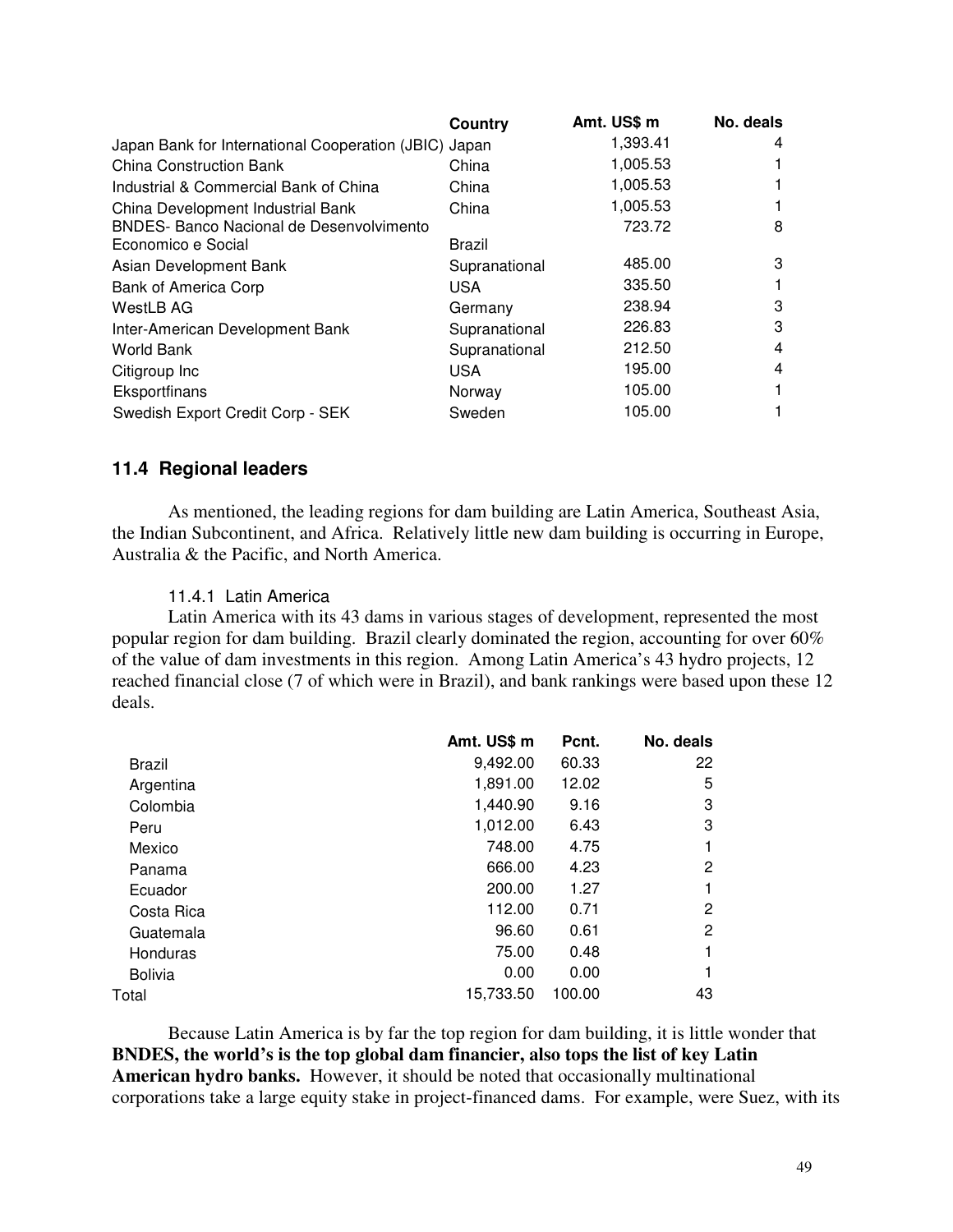US\$261 million investment in two dam projects, included on this list, it would be ranked fifth, ahead of WestLB.

|                                                                       | Country       | No. deals | Amt. US\$ m | <b>Percent</b> |
|-----------------------------------------------------------------------|---------------|-----------|-------------|----------------|
| <b>BNDES- Banco Nacional de Desenvolvimento</b><br>Economico e Social | Brazil        | 8         | 760.19      | 50.00          |
| Dresdner Kleinwort Wasserstein (DKW)                                  | Germany       | 5         | 50.77       | 31.25          |
| Inter-American Development Bank                                       | Supranational | 4         | 554.83      | 25.00          |
| Citigroup Inc                                                         | USA           | 4         | 196.75      | 25.00          |
| WestLB AG                                                             | Germany       | 2         | 106.50      | 12.50          |

The ranking of the Latin America's top hydro banks remains the same, whether based on total financing or number of deals. However, nine banks tie with WestLB for fifth place (Unibanco, Banco Safria, the World Bank, Banco Itau-BBA, ABN Amro, Australia & New Zealand Banking Group, Banco Bilbao Vizcaya Argentaria, and Société Generale), as they each financed two dams.

When sorted by financial arranging, the top Latin American hydro banks are:

|                                                 | Country       | Amt US\$ m | No. deals    |
|-------------------------------------------------|---------------|------------|--------------|
| <b>BNDES- Banco Nacional de Desenvolvimento</b> |               | 723.72     | 8            |
| Economico e Social                              | <b>Brazil</b> |            |              |
| <b>Bank of America Corp</b>                     | USA           | 335.50     |              |
| Inter-American Development Bank                 | Supranational | 226.83     | 3            |
| Citigroup Inc                                   | USA           | 130.00     | $\mathbf{2}$ |
| WestLB AG                                       | Germany       | 100.00     |              |

#### 11.4.2 Southeast Asia

From 1998- April 2003, there were 12 dams in Southeast Asia in various stages of development. Of these projects, 7 were signed.

|             | Amt. US\$ m | Pcnt.  | No. deals |
|-------------|-------------|--------|-----------|
| China       | 6,926.28    | 52.66  | 4         |
| Laos        | 2,179.00    | 16.57  | 4         |
| Malaysia    | 2.367.30    | 18.00  | 1.        |
| Philippines | 1,679.50    | 12.77  | 3         |
| Total       | 13,152.08   | 100.00 | 12        |

**Mitsubishi and Mizuho Holdings top the list of leading hydropower project finance banks in Southeast Asia** (in terms of signed dam projects):

|                                      | Country  | No. deals | Amt. US\$ m | <b>Percent</b> |
|--------------------------------------|----------|-----------|-------------|----------------|
| Mitsubishi Tokyo Financial Group Inc | Japan    |           | 112.24      | 25.00          |
| Mizuho Holdings Inc                  | Japan    | 2         | 82.69       | 25.00          |
| Bangkok Bank pcl                     | Thailand | 2         | 50.04       | 25.00          |
| Crédit Agricole Indosuez             | France   | 2         | 43.23       | 25.00          |
| Norinchukin Bank                     | Japan    | 2         | 31.55       | 25.00          |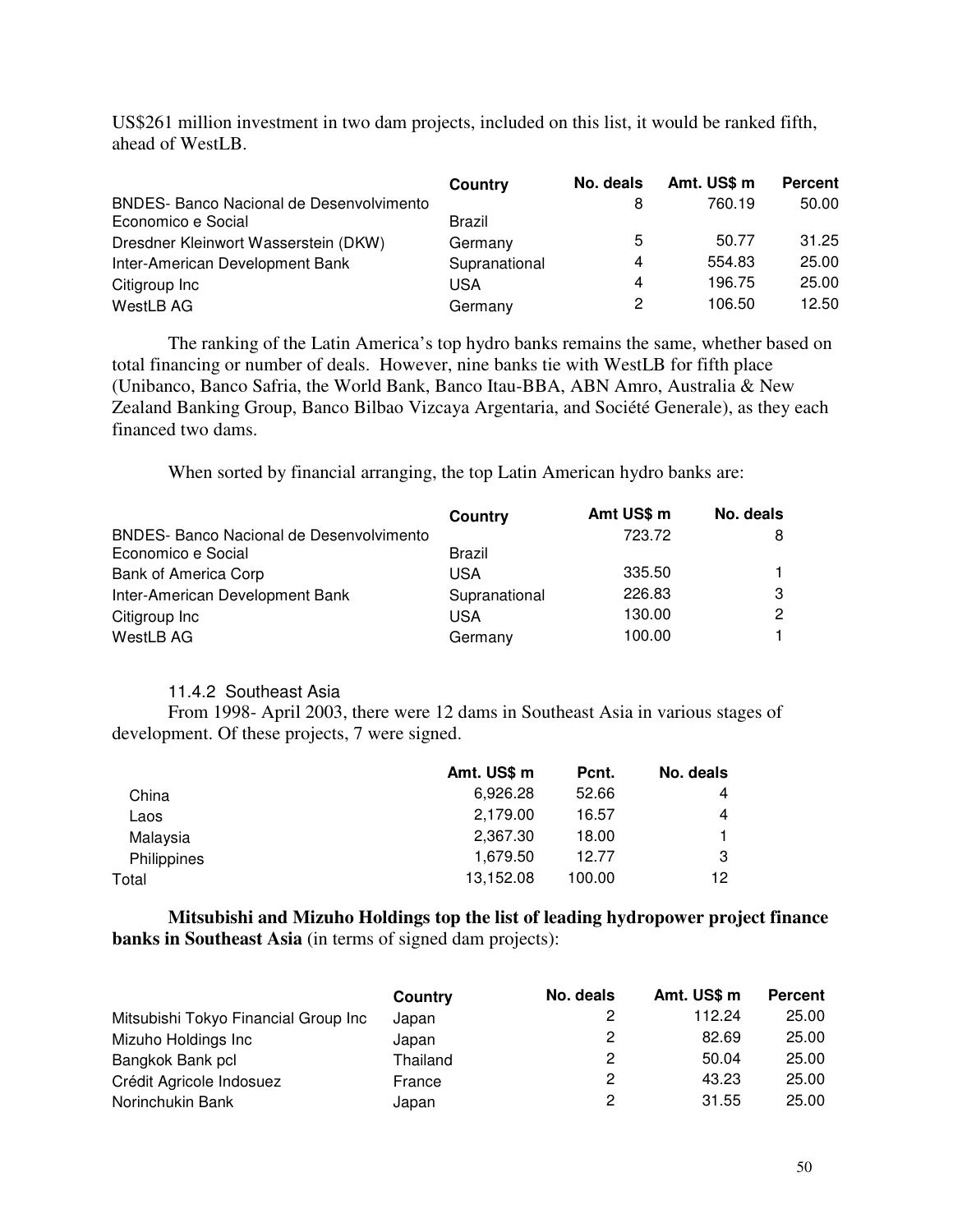#### **Because no banks were involved in more than two deals, it is misleading to rank banks' importance by number of transactions.**

Among the financial arrangers for dams in Asia, the top five banks were Mizuho, Bangkok Bank, Mitsubishi, and China's Construction, Industrial & Commercial and Development Industrial banks. Three Chinese banks tied for 4<sup>th</sup> place, and they were all involved in Xiaowan hydropower station.

|                                       | Country  | Amt. US\$ m | No. deals |   |
|---------------------------------------|----------|-------------|-----------|---|
| <b>China Construction Bank</b>        | China    | 1,005.53    |           | 1 |
| Industrial & Commercial Bank of China | China    | 1,005.53    |           | 1 |
| China Development Industrial Bank     | China    | 1,005.53    |           | 1 |
| Japan Bank for International          |          | 702.00      |           | 1 |
| Cooperation (JBIC)                    | Japan    |             |           |   |
| Mizuho Holdings Inc                   | Japan    | 95.71       |           | 2 |
| Bangkok Bank pcl                      | Thailand | 88.34       |           | 2 |

#### 11.4.3 Indian Subcontinent

Since 1998, there have been 16 new dams in various stages of financing on the Indian subcontinent. Only one, the Upper Bhote Koshi project in India, has been signed. Two others, the Kelanitissa dam in Sri Lanka and stage 2 of the Baspa dam, have reached financial closure.

|           | Amt. US\$ m | Pcnt.  | No. deals            |
|-----------|-------------|--------|----------------------|
| India     | 5,618.59    | 55.50  | 11                   |
| Nepal     | 641.20      | 6.33   | 2                    |
| Pakistan  | 3,760.00    | 37.14  | $\mathbf{2}^{\circ}$ |
| Sri Lanka | 104.00      | 1.03   |                      |
| Total     | 10.123.79   | 100.00 | 16                   |

**Only one bank, JBIC, was involved in all three projects**. Other banks that were involved these three deals were:

|                                                       | Country       | No. deals | Amt. US\$ m Percent |       |
|-------------------------------------------------------|---------------|-----------|---------------------|-------|
| Japan Bank for International Cooperation (JBIC) Japan |               |           | 744.94              | 33.33 |
| Asian Development Bank                                | Supranational | З         | 495.33              | 33.33 |
| World Bank                                            | Supranational | 2         | 379.04              | 22.22 |
| Power Finance Corp                                    | India         |           | 82.25               | 11.11 |
| Australia & New Zealand Banking Group Ltd             | Australia     |           | 34.67               | 11.11 |

It should be noted that dam building companies often provide some financing themselves through equity contributions; for example if Argentina-based Synergics were to be ranked, it would rank  $5<sup>th</sup>$  for its US\$117 million equity participation in the Srinagar dam, which is in finance and has not yet secured any bank involvement. Also, governments sometimes take equity stakes in hydroprojects, and can be another significant source of financing.

**With respect to financial arrangers, only JBIC and the ADB played any consistent role**: they helped arrange financing for all three dams, while the other arrangers only participated in one deal. It should also be noted that non-bank actors, including the Water & Power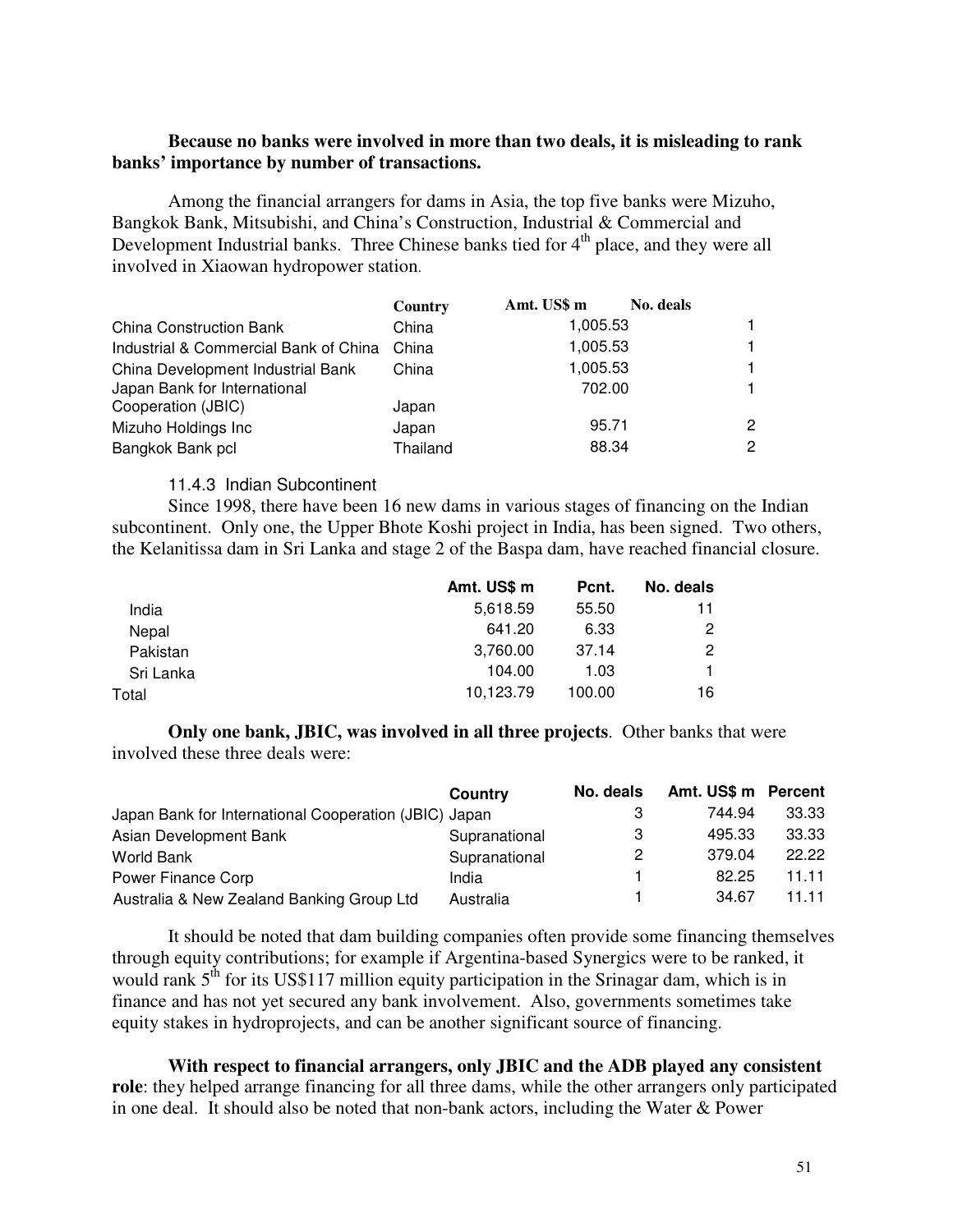Development Authority of Pakistan and the Government of India, helped arrange financing for the Indian dams.

|                                                       | Country       | No. deals | Amt. US\$ m |
|-------------------------------------------------------|---------------|-----------|-------------|
| Japan Bank for International Cooperation (JBIC) Japan |               |           | 691.41      |
| Asian Development Bank                                | Supranational | З         | 485.00      |
| Power Finance Corp                                    | India         |           | 82.25       |
| World Bank                                            | Supranational |           | 57.00       |
| Australia & New Zealand Banking Group Ltd             | Australia     |           | 52.00       |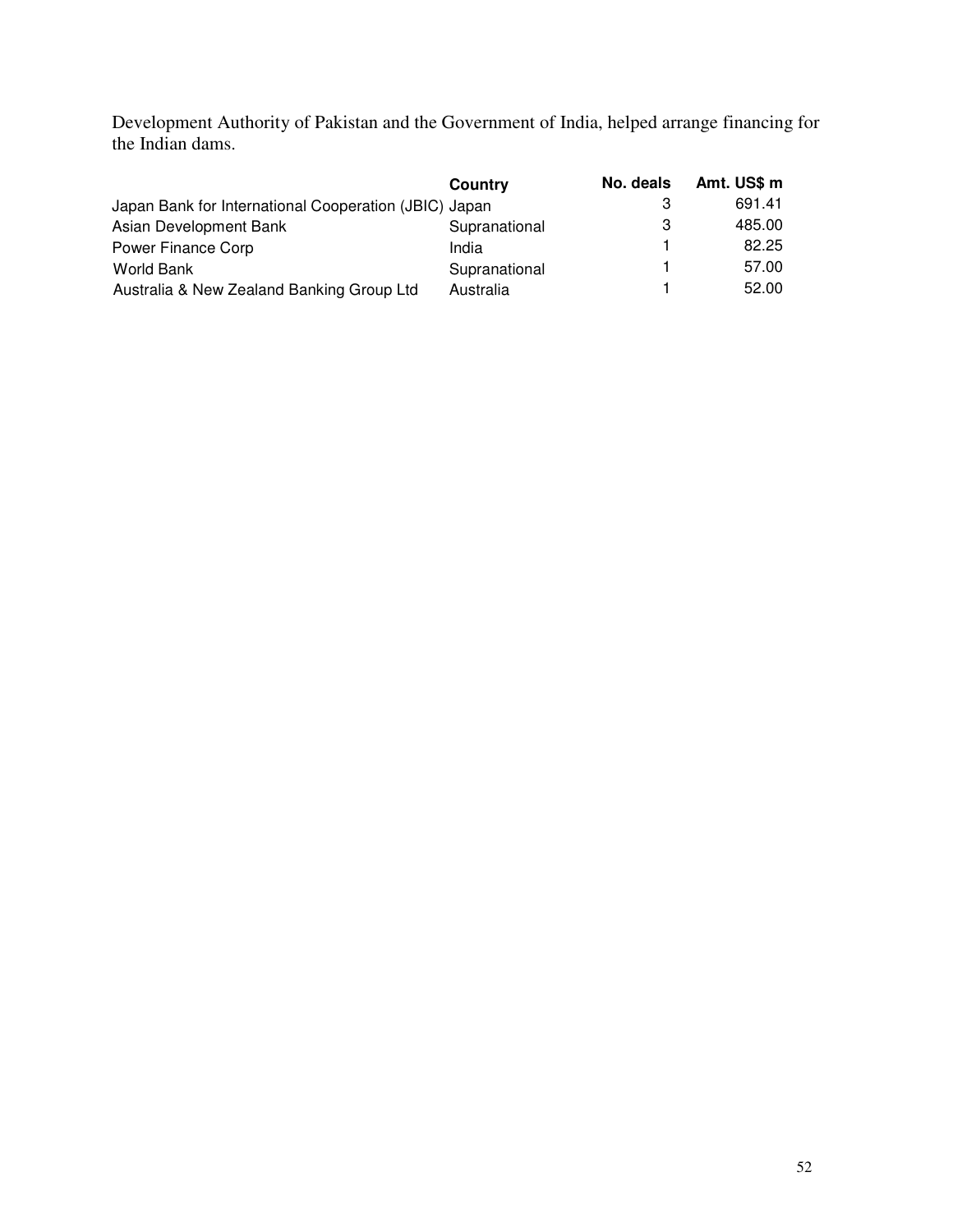### **12. MINING**

**Project finance is not the leading method of financing mines**, but nevertheless, this survey includes the mining sector because of its interest to NGOs. Mining is more typically financed by corporations themselves, and stock exchanges provide major sources of new financing. Canada, in particular, is the leading center for mining financing: in 1997, Canadian financial institutions underwrote almost 50% of the US\$10.1 billion (US\$4.8 million) of equity that was raised for exploration and mining on major international stock exchanges, and also raised US\$1.9 billion in debt. The next most influential exchanges are London (24%) and Australia (22%). The United States and South Africa accounted for 4% and 2.7%, respectively.<sup>10</sup>

### **12.1 Top regions**

In the Emerging Markets, there have been 107 project finance deals since 1998 in the mining sector, most of which were signed**. Latin America was the leading region in terms of the value of its project-financed mines, followed by Africa**. However it should be noted that Africa actually had more deals – 46 as opposed to Latin America's 33. The third most attractive project finance destination for the mining sector was the Middle East



## **Emerging Market Closed & Signed Mining Deals in US\$ m, 1998 - Apr 2003**

<sup>&</sup>lt;sup>10</sup> Keith Brewer, "Mining: Canada's Competitive Advantage," Economic and Financial Analysis Branch, Minerals and Metals Sector, Natural Resources Canada. www.nrcan.gc.ca/mms/efab/invest/advantage/index.htm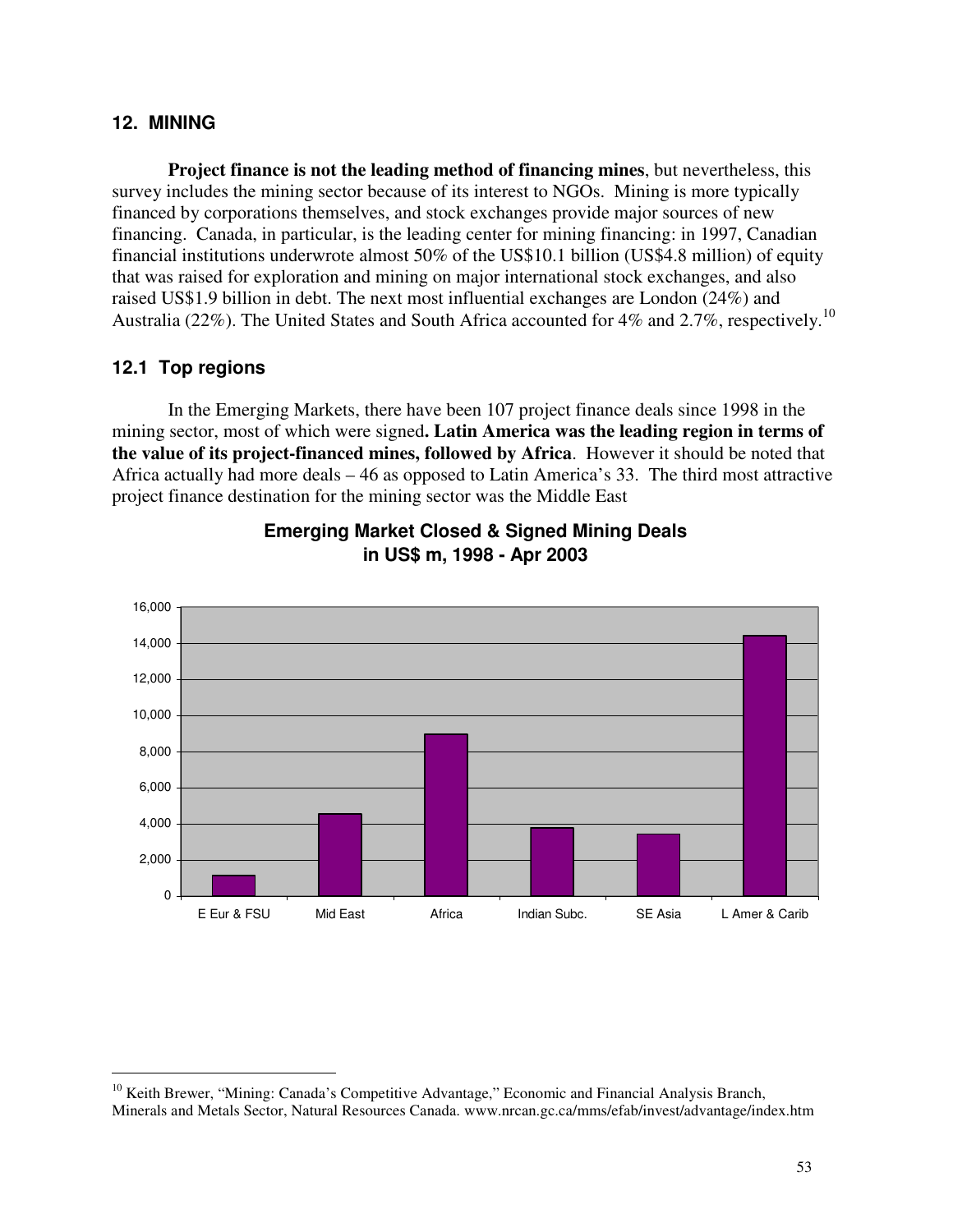#### **12.2 Top Countries**

Chile, Peru and Saudi Arabia were the countries attracting the most project finance dollars for mining projects. Note that South Africa attracted a high number of deals, although they were for less expensive projects.

|                  | Amt. US\$ m | Pcnt. | No.                   |
|------------------|-------------|-------|-----------------------|
| Chile            | 6,013.00    | 16.58 | 13                    |
| Peru             | 5,374.00    | 14.81 | 9                     |
| Saudi Arabia     | 4,400.00    | 12.13 | 1                     |
| India            | 3,800.00    | 10.48 | $\mathbf{2}^{\prime}$ |
| Mozambique       | 2,300.00    | 6.34  | 3                     |
| Zambia           | 2,116.00    | 5.83  | 5                     |
| South Africa     | 2,069.70    | 5.71  | 12                    |
| Papua New Guinea | 1,013.00    | 2.79  | 3                     |
| Vietnam          | 930.00      | 2.56  | 1                     |
| <b>Brazil</b>    | 882.00      | 2.43  | 3                     |

#### **12.3 Top banks**

**Public banks such as JBIC and the World Bank provided large sums of project financing for mines, but they were involved in a relatively small number of deals**. The top mining project finance banks in terms of total amount of financing for signed deals are:

|                                                       | Country       | Amt. US\$ m | <b>Percent</b> |
|-------------------------------------------------------|---------------|-------------|----------------|
| Japan Bank for International Cooperation (JBIC) Japan |               | 1,670.62    | 12.61          |
| <b>World Bank</b>                                     | Supranational | 1,475.16    | 11.14          |
| Barclays plc                                          | UK            | 693.96      | 5.24           |
| Deutsche Bank AG                                      | Germany       | 417.82      | 3.15           |
| Mizuho Holdings Inc                                   | Japan         | 389.89      | 2.94           |
| Standard Bank Investment Corp Ltd                     | South Africa  | 376.02      | 2.84           |
| Luksic Group                                          | Chile         | 365.00      | 2.76           |
| Dresdner Kleinwort Wasserstein (DKW)                  | Germany       | 356.33      | 2.69           |
| Kreditanstalt fur Wiederaufbau (KFW)                  | Germany       | 347.43      | 2.62           |
| Bayerische Hypo- und Vereinsbank AG                   |               | 302.57      | 2.28           |
| (HypoVereinsbank)                                     | Germany       |             |                |

As noted, public banks tended to contribute significant amounts of capital to a relatively small number of projects. For example, JBIC/JEXIM was involved in five projects and the World Bank was involved in 9 mines – relatively few compared to financial institutions such as HypoVereinsbank and Standard Bank Investment Corporation. **When ranking mining banks in terms of number of deals, private banks like HypoVerinsbank, Standard Bank Investment Corporations and Dresdner Bank top list**, which dramatically changes:

|                                     | Country | No. deals |
|-------------------------------------|---------|-----------|
| Bayerische Hypo- und Vereinsbank AG |         | 19        |
| (HypoVereinsbank)                   | Germany |           |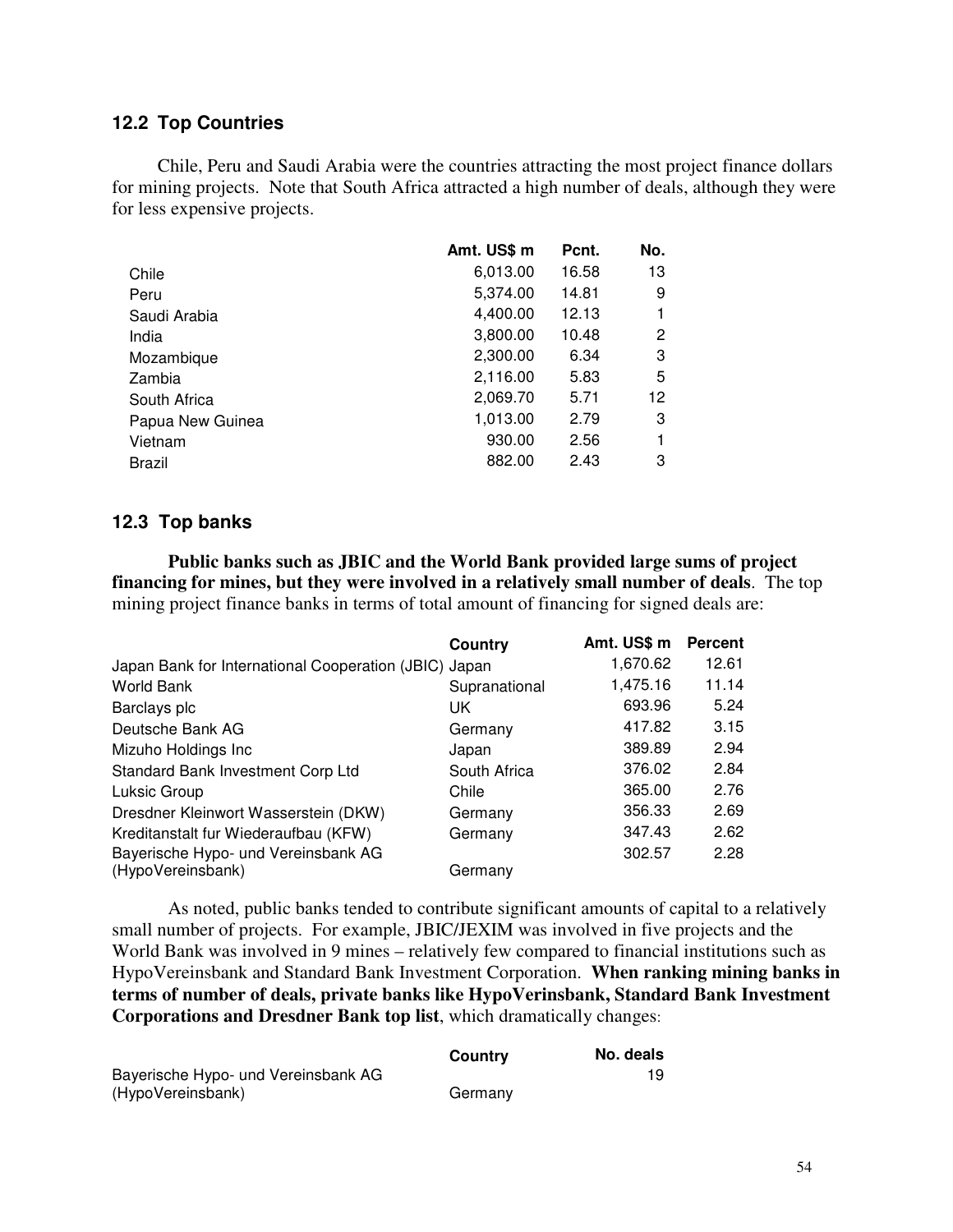| Standard Bank Investment Corp Ltd    | South Africa | 14 |
|--------------------------------------|--------------|----|
| Dresdner Kleinwort Wasserstein (DKW) | Germany      | 13 |
| Barclays plc                         | UK           | 13 |
| Royal Bank of Scotland Group plc     | UK.          | 11 |
| Rothschild                           | <b>USA</b>   | 11 |
| Mizuho Holdings Inc                  | Japan        | 11 |
| WestLB AG                            | Germany      | 10 |
| Société Generale                     | France       | 10 |
| Crédit Lyonnais SA                   | France       | 10 |

**The top financial arrangers in the mining sector are JBIC, the World Bank and Barclays**. When sorting for top financial arrangers, note that Mizuho Holdings and Rothschild become much less important. One of JBIC/JEXIM's largest arrangements was a US\$429 million co-financing facility for Coal India Ltd, for which 8 Japanese banks provided the capital.

|                                                       | Country       | Amt. US\$ m | No. deals |
|-------------------------------------------------------|---------------|-------------|-----------|
| Japan Bank for International Cooperation (JBIC) Japan |               | 2,147.20    | 5         |
| World Bank                                            | Supranational | 1,262.50    | 6         |
| Barclays plc                                          | UK.           | 884.95      | 13        |
| Deutsche Bank AG                                      | Germany       | 625.21      | 9         |
| Standard Bank Investment Corp Ltd                     | South Africa  | 441.72      | 11        |
| Dresdner Kleinwort Wasserstein (DKW)                  | Germany       | 378.17      |           |
| <b>UBS AG</b>                                         | Switzerland   | 356.58      | 4         |
| Mizuho Holdings Inc                                   | Japan         | 346.60      | 5         |
| Kreditanstalt fur Wiederaufbau (KFW)                  | Germany       | 336.90      | 3         |

#### **12.4 Regional leaders**

#### 12.4.1 Latin America

In Latin America, there were 33 mining deals, 18 of which were signed. Chile and Peru were the top destinations: Chile's 13 mines and Peru's 9 mining projects represent 80% of the total value of project-financed mine deals in the region.

|                | Amt. US\$ m | Pcnt.  | No. deals |
|----------------|-------------|--------|-----------|
| Chile          | 6,013.00    | 41.67  | 13        |
| Peru           | 5,374.00    | 37.24  | 9         |
| <b>Brazil</b>  | 882.00      | 6.11   | 3         |
| Colombia       | 827.00      | 5.73   | 2         |
| <b>Bolivia</b> | 815.00      | 5.65   | 3         |
| Venezuela      | 520.00      | 3.60   | 2         |
| Argentina      | 0.00        | 0.00   |           |
| Total          | 14.431.00   | 100.00 | 33        |

Based on 18 signed deals, **the top three Latin American project finance banks for the mining sector are JBIC, Barclays and KFW**: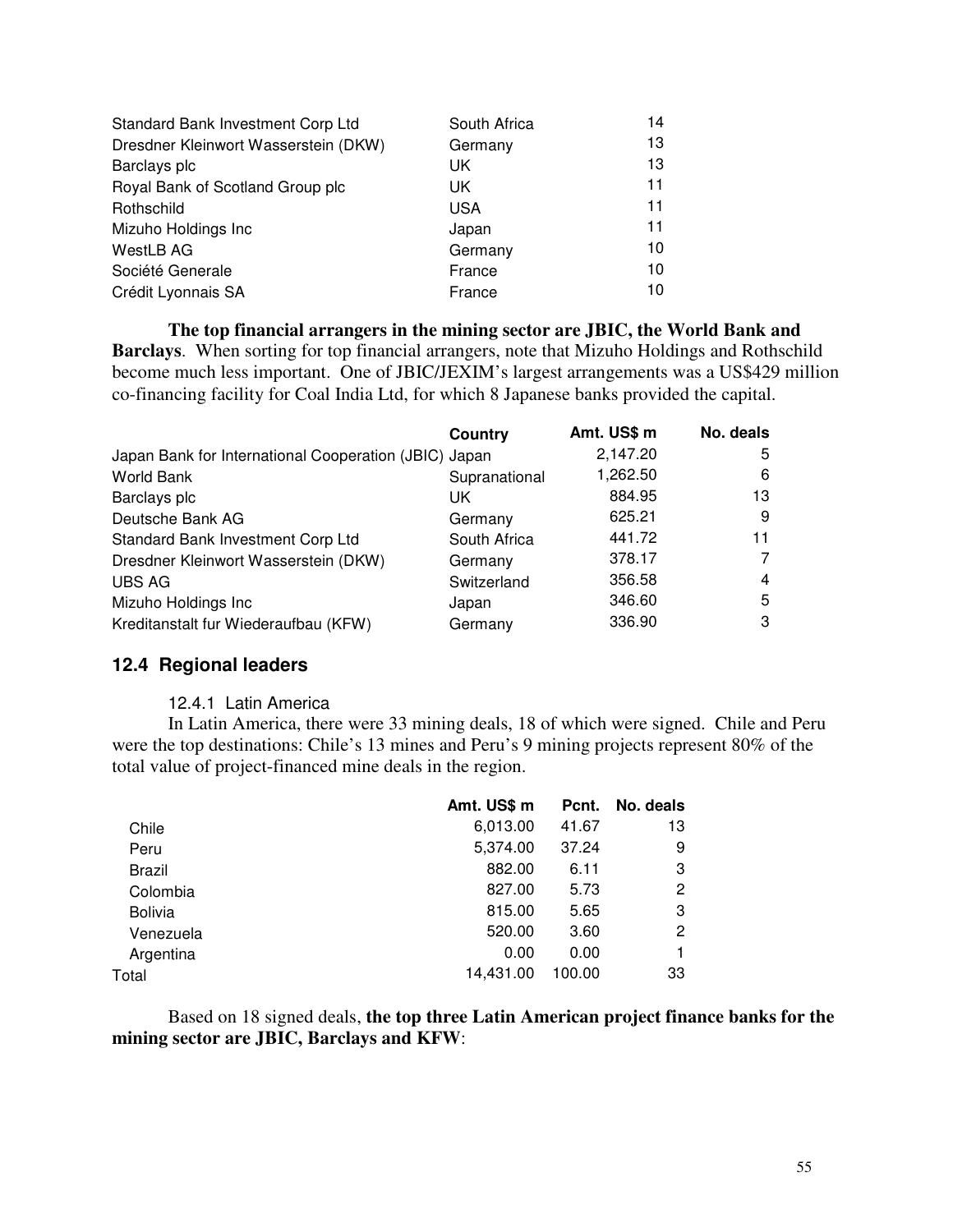|                                                       | Country       | Amt. US\$ m | <b>Percent</b> |
|-------------------------------------------------------|---------------|-------------|----------------|
| Japan Bank for International Cooperation (JBIC) Japan |               | 971.14      | 15.90          |
| Barclays plc                                          | UK            | 492.52      | 8.06           |
| Kreditanstalt fur Wiederaufbau (KFW)                  | Germany       | 336.90      | 5.51           |
| Deutsche Bank AG                                      | Germany       | 241.90      | 3.96           |
| <b>BNDES- Banco Nacional de Desenvolvimento</b>       |               | 232.00      | 3.80           |
| Economico e Social                                    | <b>Brazil</b> |             |                |

Each of these top banks were involved in about three or four projects, except for BNDES, which provided US\$232 billion of financing for an aluminum refinery expansion. Ranking banks based on numbers of mining deals in Lain America changes the list quite a bit. **The most active banks in non-recourse mining deals are Barclays, HypoVereinsbank, and Royal Bank of Scotland:**

|                                     | Country | No. deals |
|-------------------------------------|---------|-----------|
| Barclays plc                        | UK      | 8         |
| Bayerische Hypo- und Vereinsbank AG |         | 8         |
| (HypoVereinsbank)                   | Germany |           |
| Royal Bank of Scotland Group plc    | UK.     |           |
| Mizuho Holdings Inc                 | Japan   | 6         |
| Crédit Lyonnais SA                  | France  | 6         |

In terms of financial arranging, two Japanese banks ranked among the top for Latin America mining deals:

|                                                       | Country | Amt. US\$ m No. deals |    |
|-------------------------------------------------------|---------|-----------------------|----|
| Japan Bank for International Cooperation (JBIC) Japan |         | 962.50                | 3  |
| Barclays plc                                          | UK      | 533.62                | 8  |
| Kreditanstalt fur Wiederaufbau (KFW)                  | Germany | 336.90                | -3 |
| Mizuho Holdings Inc                                   | Japan   | 333.67                | 4  |
| Deutsche Bank AG                                      | Germany | 313.54                | 4  |

#### 12.4.2 Africa

In Africa, there were 46 project financed mining deals during the last five years, 27 of which were signed. Mozambique, Zambia, and South Africa accounting for 70% of the dollar value of project-financed mines in the region. Although new Mozambique-based mines are valued at over US\$2.3 billion, the country has only three large mines. In contrast, South Africa has 12 active deals that are collectively valued for only US\$2 billion.

|               | Amt. US\$ m | Pcnt. | No. deals |
|---------------|-------------|-------|-----------|
| Mozambique    | 2,300.00    | 25.70 | 3         |
| Zambia        | 2,116.00    | 23.64 | 5         |
| South Africa  | 2,069.70    | 23.12 | 12.       |
| Congo (Zaire) | 830.00      | 9.27  | 3         |
| Tanzania      | 775.10      | 8.66  | 7         |
| Mauritania    | 200.00      | 2.23  |           |
| Ghana         | 180.00      | 2.01  | 3         |
| Zimbabwe      | 140.00      | 1.56  | 2         |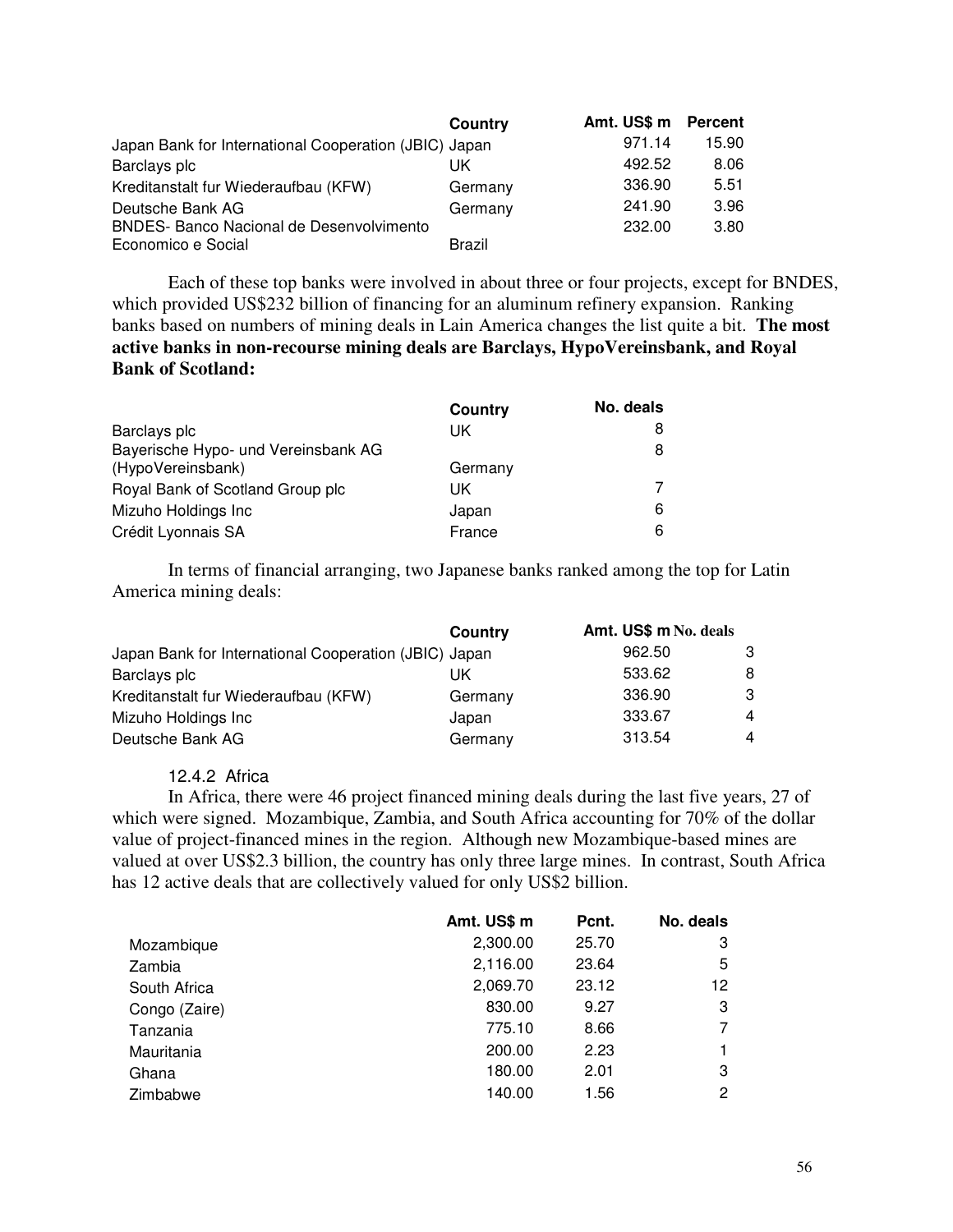| Guinea   | 115.00   | 1.28   | $\overline{c}$ |
|----------|----------|--------|----------------|
| Mali     | 100.00   | 1.12   | 3              |
| Botswana | 65.80    | 0.74   | 1.             |
| Namibia  | 53.00    | 0.59   | $\overline{c}$ |
| Congo    | 5.70     | 0.06   | 1.             |
| Angola   | 0.00     | 0.00   |                |
| Total    | 8,950.30 | 100.00 | 46             |
|          |          |        |                |

**Based on value of signed deals, the most powerful banks in African non-recourse mining projects were Standard Bank, CDC Group and the World Bank**:

|                                      | Country       | Amt. US\$ m | <b>Percent</b> |
|--------------------------------------|---------------|-------------|----------------|
| Standard Bank Investment Corp Ltd    | South Africa  | 246.39      | 6.38           |
| CDC Group plc                        | UK            | 227.50      | 5.89           |
| World Bank                           | Supranational | 217.76      | 5.64           |
| Barclays plc                         | UK            | 201.45      | 5.22           |
| Dresdner Kleinwort Wasserstein (DKW) | Germany       | 189.64      | 4.91           |

CDC Group and the World Bank were only involved in two project financed mines, but they were expensive. Also as noted, mining projects often rely on corporate money for development; if mining companies were ranked in terms of their equity contribution to project financed mines, Zambia Consolidated Copper Mines would rank in the top five. This company provided a US\$212 million equity contribution to the Konkola copper mine.

**Ranked banks by number of mining deals, First Rand Bank, Standard Bank, and Dresdner top the list:**

|                                      | Country      | No. deals |
|--------------------------------------|--------------|-----------|
| <b>First Rand Bank</b>               | South Africa |           |
| Standard Bank Investment Corp Ltd    | South Africa |           |
| Dresdner Kleinwort Wasserstein (DKW) | Germany      |           |
| Bayerische Hypo- und Vereinsbank AG  |              | 6         |
| (HypoVereinsbank)                    | Germany      |           |
| Barclays plc                         | ΠK           | 5         |

In terms of financial arrangers for mining projects, familiar names stay on the list. However, the World Bank drops out because it did not do any financial arranging for the past five years. Rather, the International Finance Corporation actually provided a US\$850m equity contribution to the Konkola Copper mine in Zambia, and the Multilateral Investment Guarantee Agency guaranteed a US\$200 million loan led by Barclays and others for the Bulyanhulu project in Tanzania.

|                                      | Country      | Amt. US\$ m | No. deals |
|--------------------------------------|--------------|-------------|-----------|
| Barclays plc                         | UK           | 351.33      | 5         |
| Standard Bank Investment Corp Ltd    | South Africa | 327.22      | 6         |
| Dresdner Kleinwort Wasserstein (DKW) | Germany      | 238.33      | 4         |
| Deutsche Bank AG                     | Germany      | 203.33      | 3         |
| <b>First Rand Bank</b>               | South Africa | 193.20      | 5         |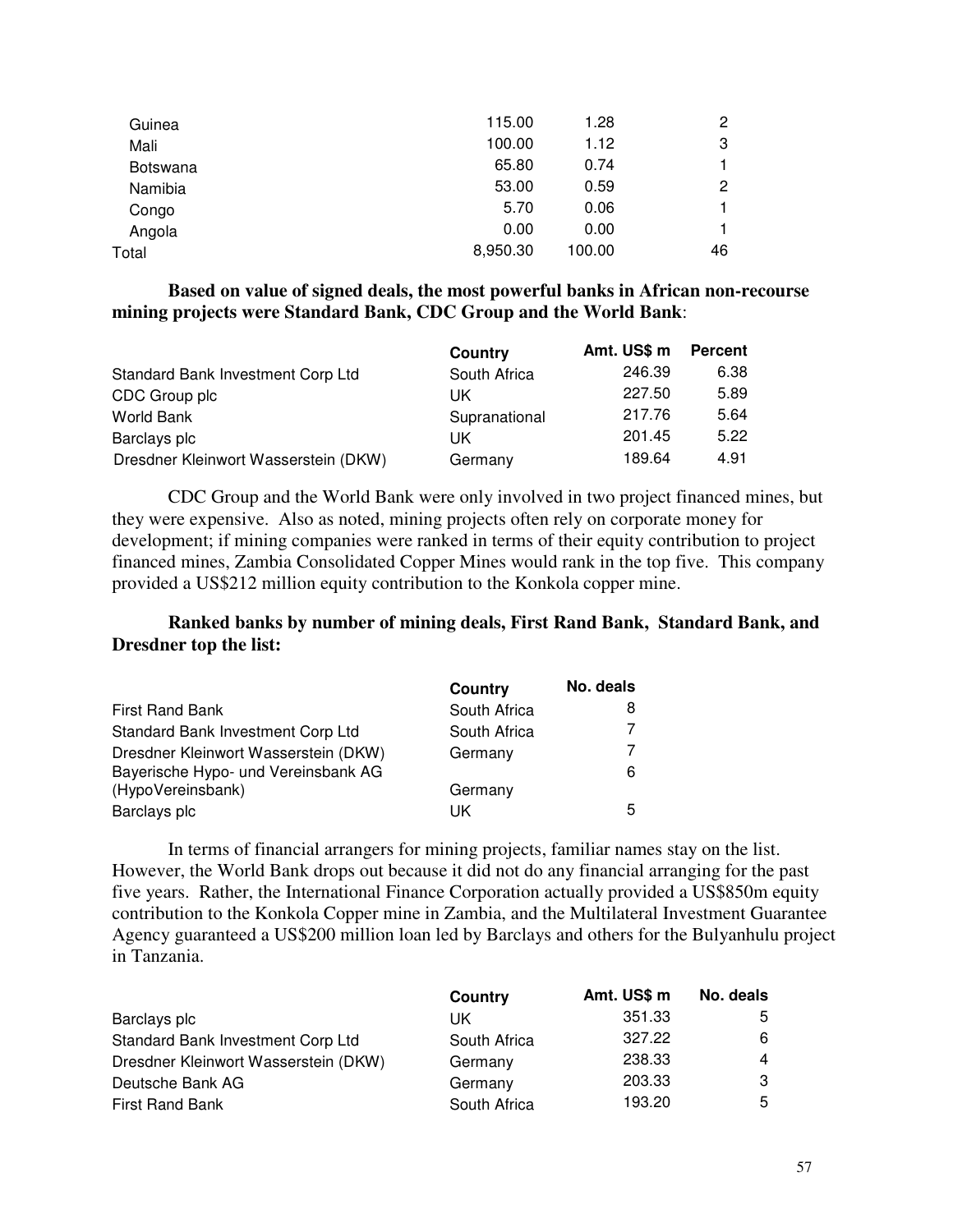## **13. OILFIELD DEVELOPMENT AND PIPELINE PROJECTS**

**Project finance is a common way of financing oil projects, particularly pipelines.** In the last five years, there have been 138 oil development and pipeline projects in tender, in finance or signed in the Emerging Markets. Of these, 51 have been signed (6 of which were oil pipelines).

## **13.1 Top regions**

**Eastern Europe and the Former Soviet Union, with 46 deals worth US\$51.6 billion, accounted for over 47% of the value of all Emerging Markets oil development and pipeline projects** in finance, in tender, or signed in the past five years. Latin America's 47 projects accounted for about 30% of the value of all oil development and pipeline projects in the Emerging Markets.



#### **Oilfield Development & Pipelines Project Finance Deals, in US\$ millions, 1998 - Apr 2003**

### **13.2 Top countries**

In the last five years, 38 countries have attracted new oil-related project finance deals that are planned or have been successfully financed. Russia, Azerbaijan, Brazil and Venezuela top the list of Top 16 countries for oil-related project investment (deals in various stages of development):

|                   | Amt. US\$ m | No. deals Percent |       |
|-------------------|-------------|-------------------|-------|
| Russia Federation | 28.865.39   | 20                | 26.67 |
| Azerbaijan        | 16,000.00   | 12                | 14.78 |
| Brazil            | 13.911.34   | 24                | 12.85 |
| Venezuela         | 11.290.00   | 5                 | 10.43 |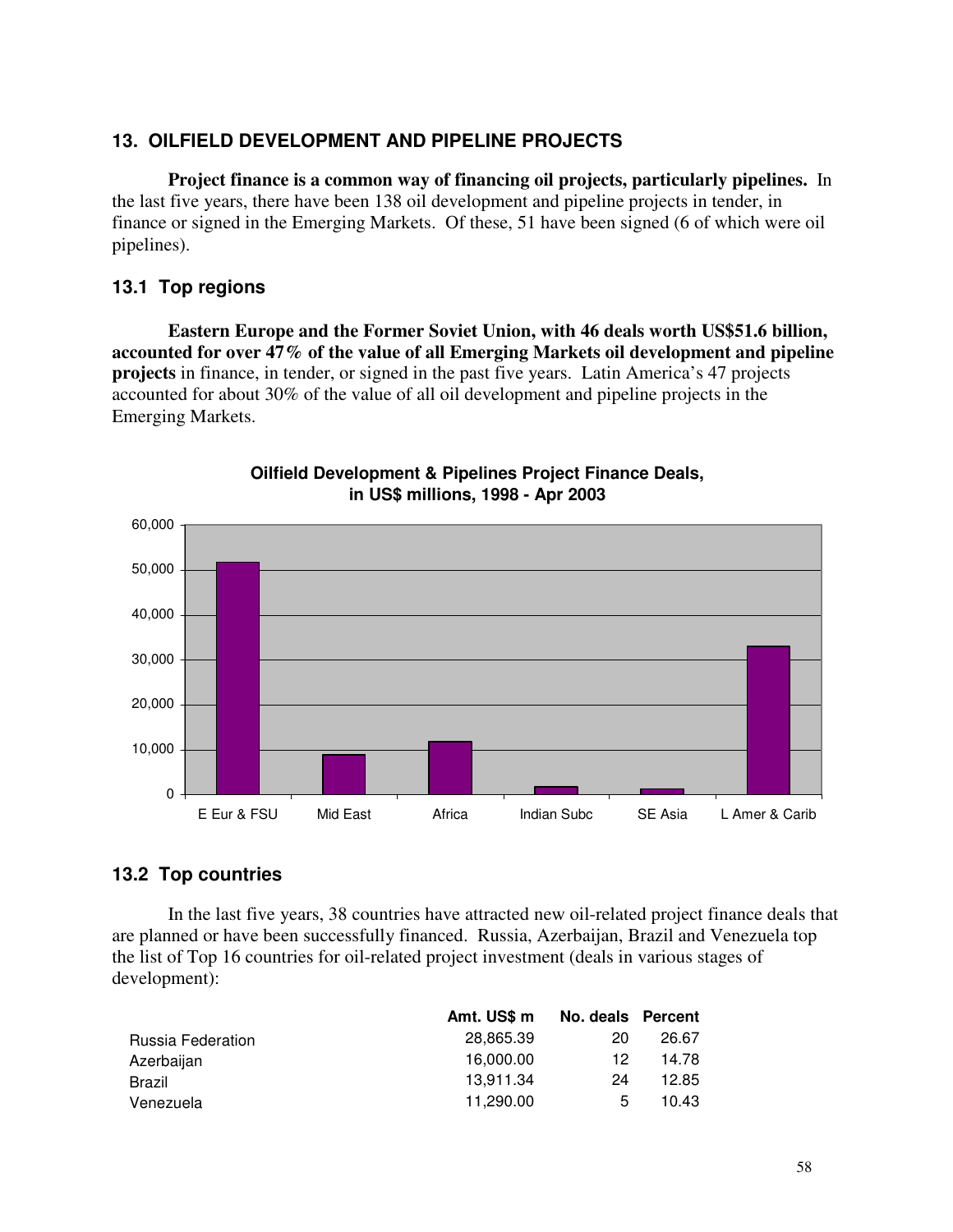| Ecuador                     | 5,260.00 | 6 | 4.86 |
|-----------------------------|----------|---|------|
| Kazakhstan                  | 4,150.00 | 6 | 3.83 |
| Chad                        | 4,000.00 | 1 | 3.70 |
| Iran                        | 3,860.00 | 6 | 3.57 |
| Angola                      | 3,373.00 | 5 | 3.12 |
| Algeria                     | 2,285.00 | 5 | 2.11 |
| Nigeria                     | 2,260.00 | 3 | 2.09 |
| <b>Bulgaria</b>             | 1,830.00 | 2 | 1.69 |
| Sudan                       | 1,638.70 | 2 | 1.51 |
| Argentina                   | 1,550.00 | 4 | 1.43 |
| <b>United Arab Emirates</b> | 1,450.00 | 2 | 1.34 |
| Myanmar                     | 1,160.00 | 1 | 1.07 |

#### **13.3 Top Banks**

Although banks provided billions in project financing, oil companies contribute so much equity to oil projects that if they were to be ranked, Petroleos de Venezuela, TotalFinaElf, and Statoil would have ranked in a 3-way tie for  $4<sup>th</sup>$  place with their US\$1.1 billion equity contribution (each) in the US\$4.6 billion Sincor project in Venzuela. Similarly, ExxonMobil, Petronas, and Chevron Texaco each provided US\$1 billion to the Chad-Cameroon oil project, which would have put them in a 3-way tie for 5<sup>th</sup> place. **BNDES, JBIC and Citigroup provided the most money for Emerging Market oil projects** (based on signed deals):

|                                                       | Country       | Amt US\$ m Percent |      |
|-------------------------------------------------------|---------------|--------------------|------|
| <b>BNDES- Banco Nacional de Desenvolvimento</b>       |               | 2,454.57           | 8.97 |
| Economico e Social                                    | Brazil        |                    |      |
| Japan Bank for International Cooperation (JBIC) Japan |               | 2,297.50           | 8.40 |
| Citigroup Inc                                         | <b>USA</b>    | 1,913.50           | 7.00 |
| ABN Amro Holding NV                                   | Netherlands   | 1,290.94           | 4.72 |
| Export Import Bank of the United States (US           |               | 832.04             | 3.04 |
| EXIM)                                                 | <b>USA</b>    |                    |      |
| WestLB AG                                             | Germany       | 747.93             | 2.73 |
| World Bank                                            | Supranational | 558.54             | 2.04 |
| <b>BNP Paribas SA</b>                                 | France        | 548.64             | 2.01 |
| European Bank for Reconstruction &                    |               | 415.14             | 1.52 |
| Development (EBRD)                                    | Supranational |                    |      |
| Mizuho Holdings Inc                                   | Japan         | 389.43             | 1.42 |

Among the top oil banks in the Emerging Market countries, ECAs and public financial institutions participated in fewer deals but tended to provide larger sums of financing. **In terms of numbers of deals, ABN Amro, Citigroup and ING topped the list of leading oil sector banks.**

|                     | Country     | No. deals |
|---------------------|-------------|-----------|
| ABN Amro Holding NV | Netherlands | 16        |
| Citigroup Inc       | USA         | 14        |
| <b>ING Groep NV</b> | Netherlands | 12        |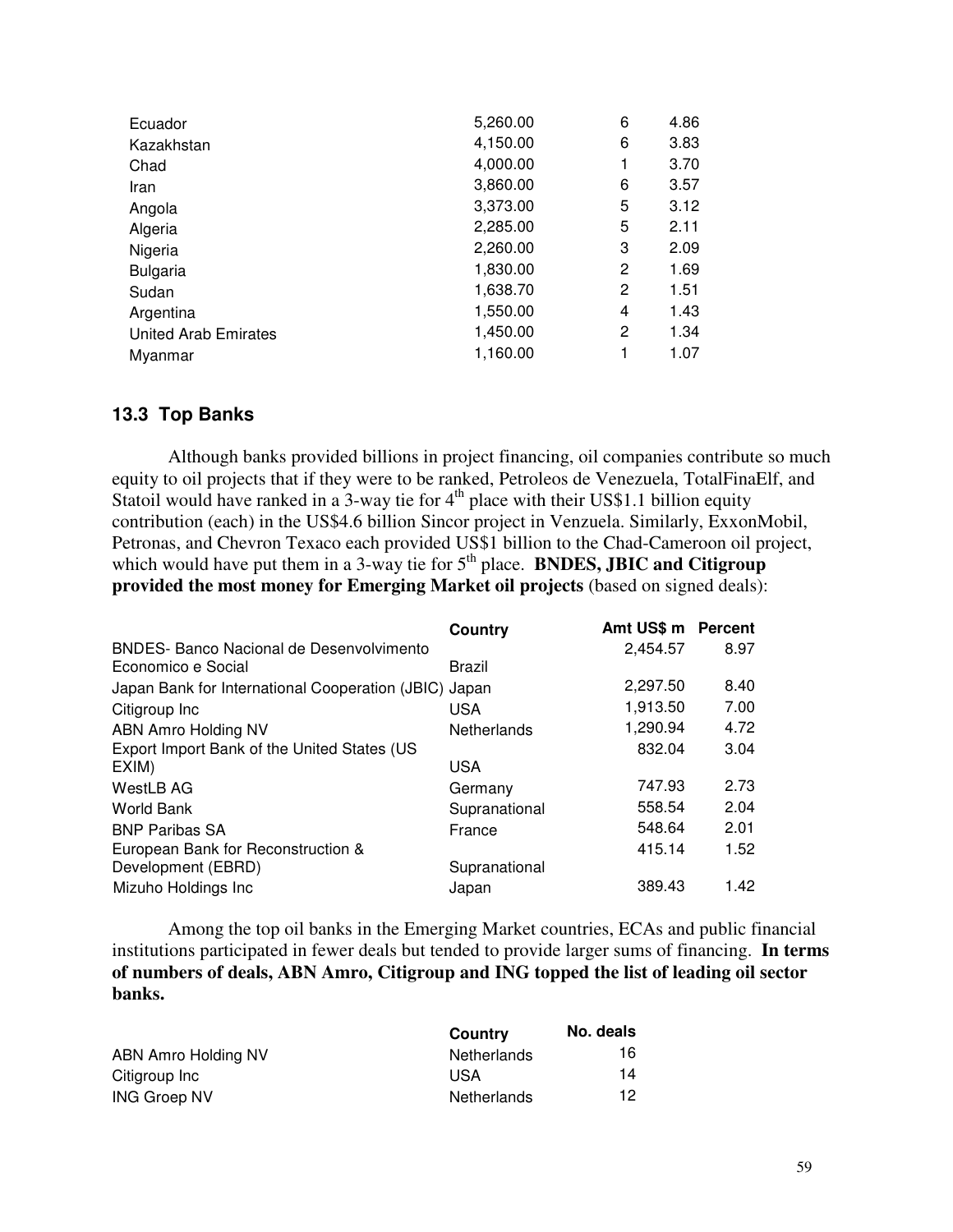| WestLB AG                            | Germany       | 10 |
|--------------------------------------|---------------|----|
| Dresdner Kleinwort Wasserstein (DKW) | Germany       | 10 |
| <b>BNP Paribas SA</b>                | France        | 9  |
| Mizuho Holdings Inc                  | Japan         | 9  |
| Bayerische Hypo- und Vereinsbank AG  |               | 9  |
| (HypoVereinsbank)                    | Germany       |    |
| <b>World Bank</b>                    | Supranational | 8  |
| Société Generale                     | France        |    |

**Financial arrangers for oil development and pipeline projects in the Emerging Markets are dominated by BNDES and JBIC**, although ABN-Amro arranges the most number of deals.

|                                                       | Country            | Amt. US\$ m | No. deals |
|-------------------------------------------------------|--------------------|-------------|-----------|
| <b>BNDES- Banco Nacional de Desenvolvimento</b>       |                    | 2,423.00    | 4         |
| Economico e Social                                    | Brazil             |             |           |
| Japan Bank for International Cooperation (JBIC) Japan |                    | 2,297.50    | 5         |
| ABN Amro Holding NV                                   | <b>Netherlands</b> | 1,144.03    | 11        |
| Citigroup Inc                                         | <b>USA</b>         | 945.32      | 8         |
| WestLB AG                                             | Germany            | 874.71      |           |
| <b>BNP Paribas SA</b>                                 | France             | 775.48      | 9         |
| World Bank                                            | Supranational      | 703.86      | 6         |
| Export Import Bank of the United States (US           |                    | 628.00      |           |
| EXIM)                                                 | USA                |             |           |
| European Bank for Reconstruction &                    |                    | 481.00      | 5         |
| Development (EBRD)                                    | Supranational      |             |           |
| Banco Bilbao Vizcaya Argentaria SA (BBVA)             | Spain              | 450.00      |           |

## **13.4 Regional leaders**

13.4.1 Eastern Europe and the Former Soviet Union

Among Eastern Europe's 46 oil development and pipeline projects, 11 have been signed in the past five years. Russia's 20 oil-related projects are valued at US\$28 billion, or almost 56%, of the region's total.

|                   | Amt. US\$ m | Pcnt.  | No. deals |
|-------------------|-------------|--------|-----------|
| Russia Federation | 28,865.39   | 55.87  | 20        |
| Azerbaijan        | 16,000.00   | 30.97  | 12        |
| Kazakhstan        | 4,150.00    | 8.03   | 6         |
| <b>Bulgaria</b>   | 1,830.00    | 3.54   | 2         |
| Poland            | 500.00      | 0.97   |           |
| Latvia            | 150.00      | 0.29   | 2         |
| Turkmenistan      | 100.00      | 0.19   | 2         |
| Slovak Republic   | 74.00       | 0.14   |           |
| Total             | 51,669.39   | 100.00 | 46        |
|                   |             |        |           |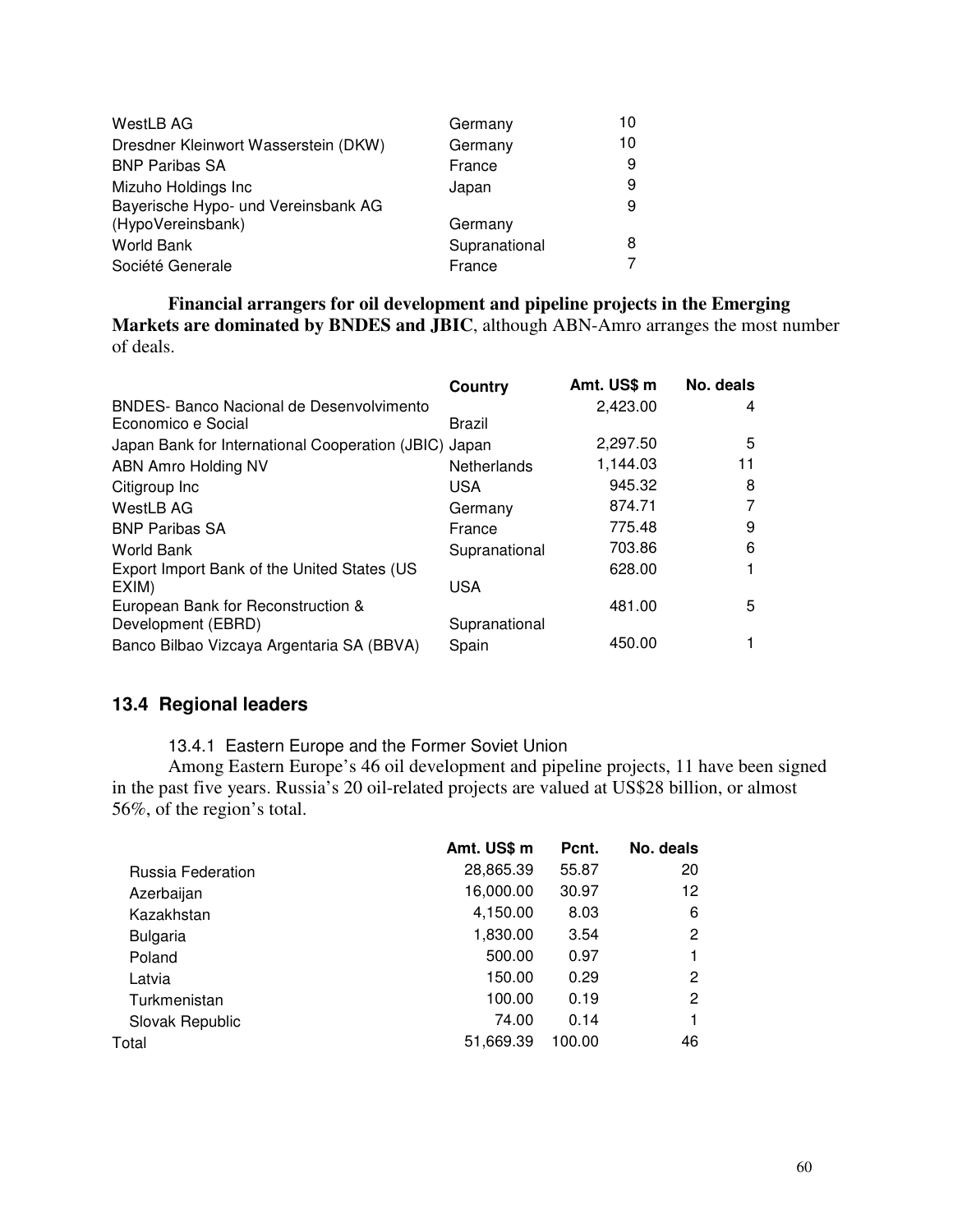**The only bank to really dominate the Eastern European oil project market was the EBRD**. However, if Transnef's US\$300 million equity contribution for the Baltic pipeline system had been counted, the company would have ranked second.

|                                                          | Country       | Amt. US\$ m | <b>Percent</b> |
|----------------------------------------------------------|---------------|-------------|----------------|
| European Bank for Reconstruction &<br>Development (EBRD) | Supranational | 415.14      | 18.76          |
| Commerzbank AG                                           | Germany       | 297.11      | 13.42          |
| World Bank                                               | Supranational | 231.22      | 10.45          |
| Citigroup Inc                                            | USA           | 142.07      | 6.42           |
| Japan Bank for International<br>Cooperation (JBIC)       | Japan         | 116.00      | 5.24           |

It should be noted that although JBIC ranked among the Top Five oil project banks in Eastern Europe, it was only involved in one project, Sakhalin. Sorting banks on the basis of activity level, ABN-Amro and Dresdner are added onto the list. Solidifying EBRD's dominance, the bank was involved in almost half of the signed oil projects in this region.

|                                              | Country       | No. deals |
|----------------------------------------------|---------------|-----------|
| European Bank for Reconstruction &           |               | 5         |
| Development (EBRD)                           | Supranational |           |
| Citigroup Inc                                | USA           | 4         |
| <b>World Bank</b>                            | Supranational | 3         |
| ABN Amro Holding NV                          | Netherlands   | 3         |
| Dresdner Kleinwort Wasserstein (DKW) Germany |               | 3         |

The only banks to arrange more than one oil project in Eastern Europe were the EBRD and the World Bank:

| Country       |        |                       |
|---------------|--------|-----------------------|
|               | 481.00 | 5                     |
| Supranational |        |                       |
| Supranational | 350.00 | 3                     |
| Germany       | 333.89 |                       |
|               | 116.00 |                       |
| Japan         |        |                       |
| <b>USA</b>    | 116.00 |                       |
|               |        | Amt. US\$ m No. deals |

#### 13.4.2 Latin America

There are 47 oil development and pipeline projects in Latin America & Carribean, and 27 have been signed. Brazil's 24 active new oil development & pipeline projects are valued at about 42% of the total in the Latin America. Venezuela, the second country in this regional ranking, only has five projects but they are very expensive (including the US\$3.5 billion Hamaca oilfield project, the US\$4.6 billion Sincor project, and the US\$2.7 billion Cerro Negro project).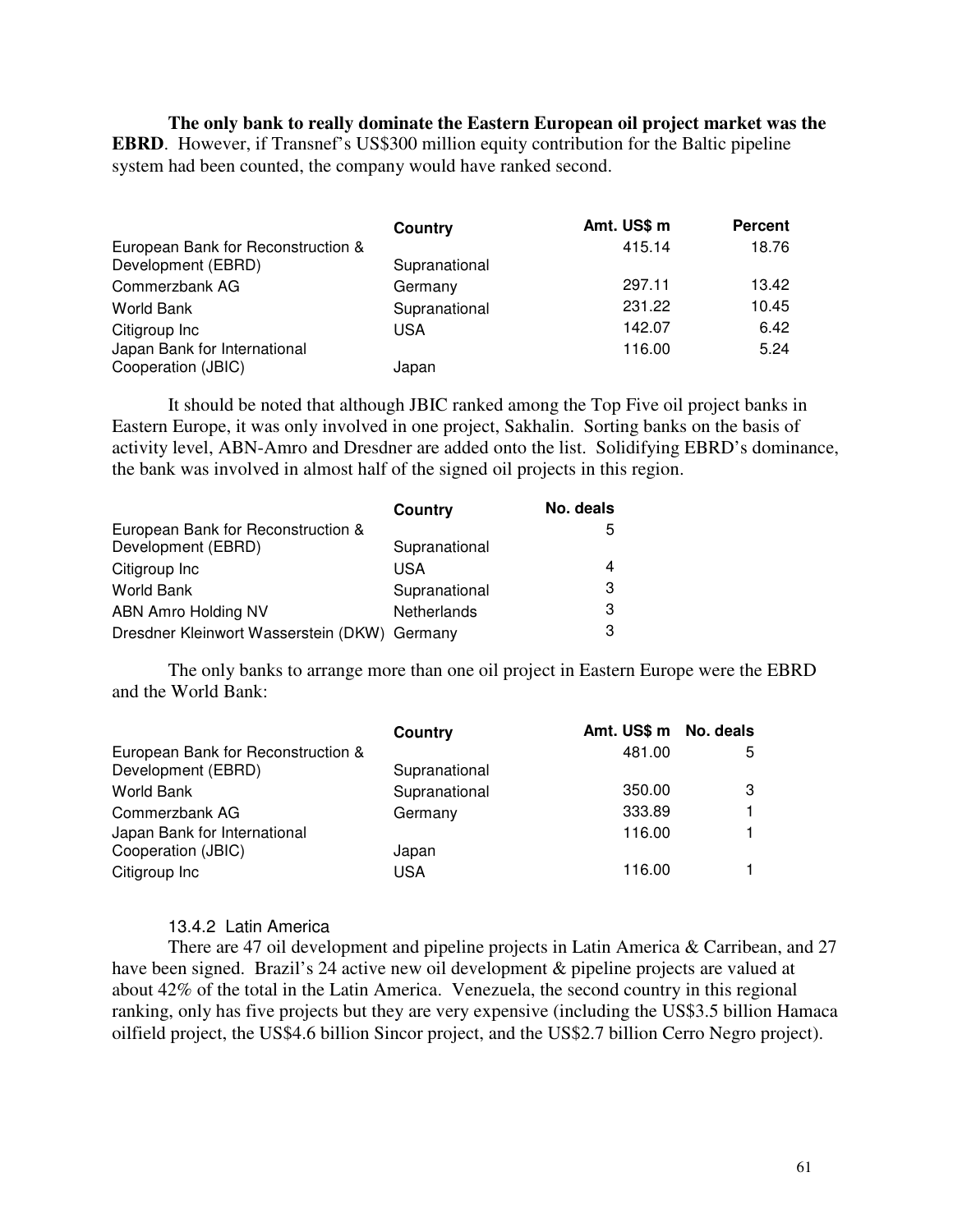|                     | Amt. US\$ m | Pcnt.  | No. deals |
|---------------------|-------------|--------|-----------|
| Brazil              | 13,911.34   | 42.20  | 24        |
| Venezuela           | 11,290.00   | 34.25  | 5         |
| Ecuador             | 5,260.00    | 15.96  | 6         |
| Argentina           | 1,550.00    | 4.70   | 4         |
| Colombia            | 441.10      | 1.34   | 3         |
| Mexico              | 424.00      | 1.29   | 3         |
| Chile               | 90.00       | 0.27   |           |
| Trinidad and Tobago | 0.00        | 0.00   |           |
| Total               | 32,966.44   | 100.00 | 47        |
|                     |             |        |           |

**The key oil banks in Latin America, in terms of total financing for signed project finance deals, tend to be public financial institutions such as BNDES and JBIC.** Citigroup and ABN-Amro followed.

|                                         | Country     | Amt. US\$ m | <b>Percent</b> |
|-----------------------------------------|-------------|-------------|----------------|
| <b>BNDES- Banco Nacional de</b>         |             | 2.454.57    | 12.98          |
| Desenvolvimento Economico e Social      | Brazil      |             |                |
| Japan Bank for International            |             | 2,181.50    | 11.53          |
| Cooperation (JBIC)                      | Japan       |             |                |
| Citigroup Inc                           | USA         | 1,654.97    | 8.75           |
| <b>ABN Amro Holding NV</b>              | Netherlands | 694.74      | 3.67           |
| Export Import Bank of the United States |             | 628.00      | 3.32           |
| (US EXIM)                               | USA         |             |                |

However, private banks are more active in the Latin American oil project sector, participating in a higher number of signed deals. **ABN-Amro was involved in the highest number of signed oil deals in Latin America:**

|                                              | Country     | No. deals |
|----------------------------------------------|-------------|-----------|
| ABN Amro Holding NV                          | Netherlands | 10        |
| Citigroup Inc                                | USA         |           |
| Mizuho Holdings Inc                          | Japan       |           |
| <b>ING Groep NV</b>                          | Netherlands |           |
| Dresdner Kleinwort Wasserstein (DKW) Germany |             |           |

#### **Financial arranging was dominated by quazi-public BNDES, followed by JBIC**.

WestLB, Citigroup came in second, although they arranged more deals:

|                                         | Country | Amt. US\$ m No. deals |   |
|-----------------------------------------|---------|-----------------------|---|
| <b>BNDES- Banco Nacional de</b>         |         | 2,423.00              | 4 |
| Desenvolvimento Economico e Social      | Brazil  |                       |   |
| Japan Bank for International            |         | 2,181.50              | 4 |
| Cooperation (JBIC)                      | Japan   |                       |   |
| WestLB AG                               | Germany | 836.25                | 6 |
| Citigroup Inc                           | USA     | 694.32                | 6 |
| Export Import Bank of the United States |         | 628.00                |   |
| (US EXIM)                               | USA     |                       |   |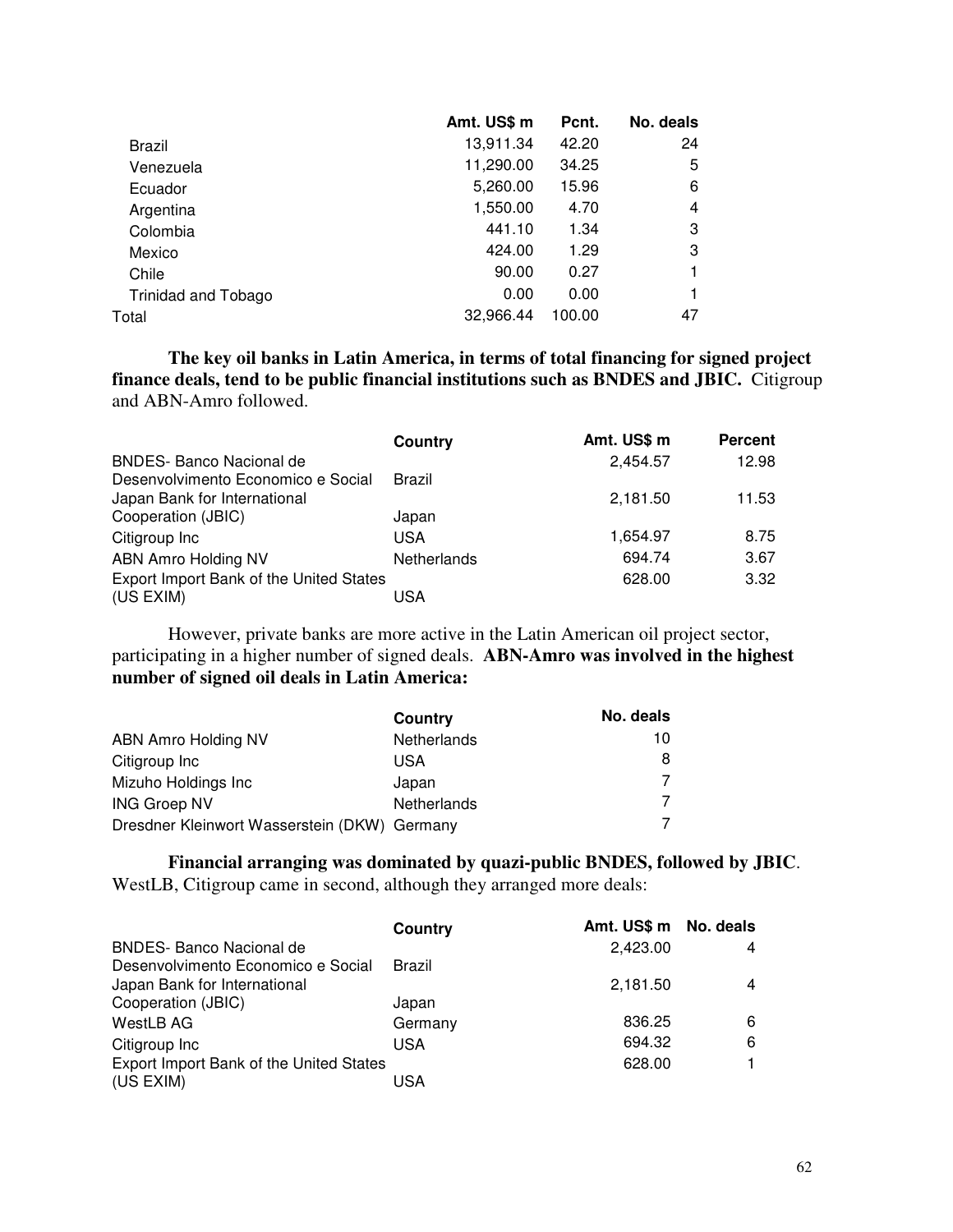### **14. PULP AND PAPER**

**Timber operations are typically not project financed**. Logging operations are mostly corporate financed, which means that corporations finance new ventures by relying on traditional bank loans and lines of credit, as well as issuing stocks and bonds. However, timber companies sometimes use project-based bond offerings, where repayment is linked to the harvesting and sale of logs. For example, in 1993, Scotia Limited issued (and in 1998 refinanced) 15.5-year timber-collateralized notes. The notes were to be repaid based on logging the company's controversial redwood timberland assets in California. Pacific Lumber, Scotia's parent company, had sold its subsidiary the acreage and also agreed to purchase the redwood logs at a set price.<sup>11</sup> This arrangement allowed Pacific Lumber to separate its valuable timber assets from the financial troubles facing the rest of the company.

**However, in the Global South, pulp and paper mills are commonly project financed**. From 1994-1997 no less than five giant pulp mills were built in Indonesia alone on a project finance basis. Although project finance is a popular for Southern pulp and paper mills, there have not been many new project-finance pulp mills because since1998 the paper market has been struggling with overcapacity. Therefore, **in the Dealogic database, there were only six pulp and paper deals since 1998.** Five have been signed, and one is in tender. As the chart indicates, project-financed pulp and paper projects are not predominantly located in any one region or country, although Malaysia and Brazil each have two projects.

|                                |                       | Value, US \$ |                 |               |
|--------------------------------|-----------------------|--------------|-----------------|---------------|
| Project                        | <b>Borrower</b>       | millions     | Country         | <b>Status</b> |
|                                | Malaysian Newsprint   | 500.000      |                 |               |
| Newsprint Mill                 | Industries Sdn Bhd    |              | Malaysia        | Signed        |
| SCP Paper Machine Upgrade      | <b>SCP Ruzemberic</b> | 262.259      | Slovak Republic | Signed        |
|                                | Asia Pacific Products | 250,000      |                 |               |
| Suzhou Asia Pacific Paper Mill | (Suzhou) Pte Ltd      |              | China           | Signed        |
|                                | Malaysian Newsprint   | 152.783      |                 |               |
| Newsprint Mill Refinancing     | Industries Sdn Bhd    |              | Malaysia        | Signed        |
| Klabin Riocell Expansion       |                       | 221.000      |                 |               |
| Project                        | Klabin Riocell        |              | Brazil          | Signed        |
| Veracruz Florestal Pulp Mill   |                       | 1,000.000    |                 |               |
| Project                        | Veracruz Florestal    |              | Brazil          | In Tender     |
|                                |                       |              |                 |               |

### **14.1 The Banks**

Eight banks participated in these transactions, **although it cannot be said that there a clear dominant project finance bank for the global pulp and paper sector**.

- Citigroup provided US\$140 million for the SCP and Suzou projects in the Slovak Republic and China.
- Bank of America provided US\$115 million for the Newsprint Mill and Newsprint Mill Refinancing in Malaysia
- JPM Chase provided US\$93 million for the Suzhou and Newsprint Mill projects in China and Malaysia

<sup>&</sup>lt;sup>11</sup> Global Timber Property Securitizations, Standard & Poor's 01 May 2003.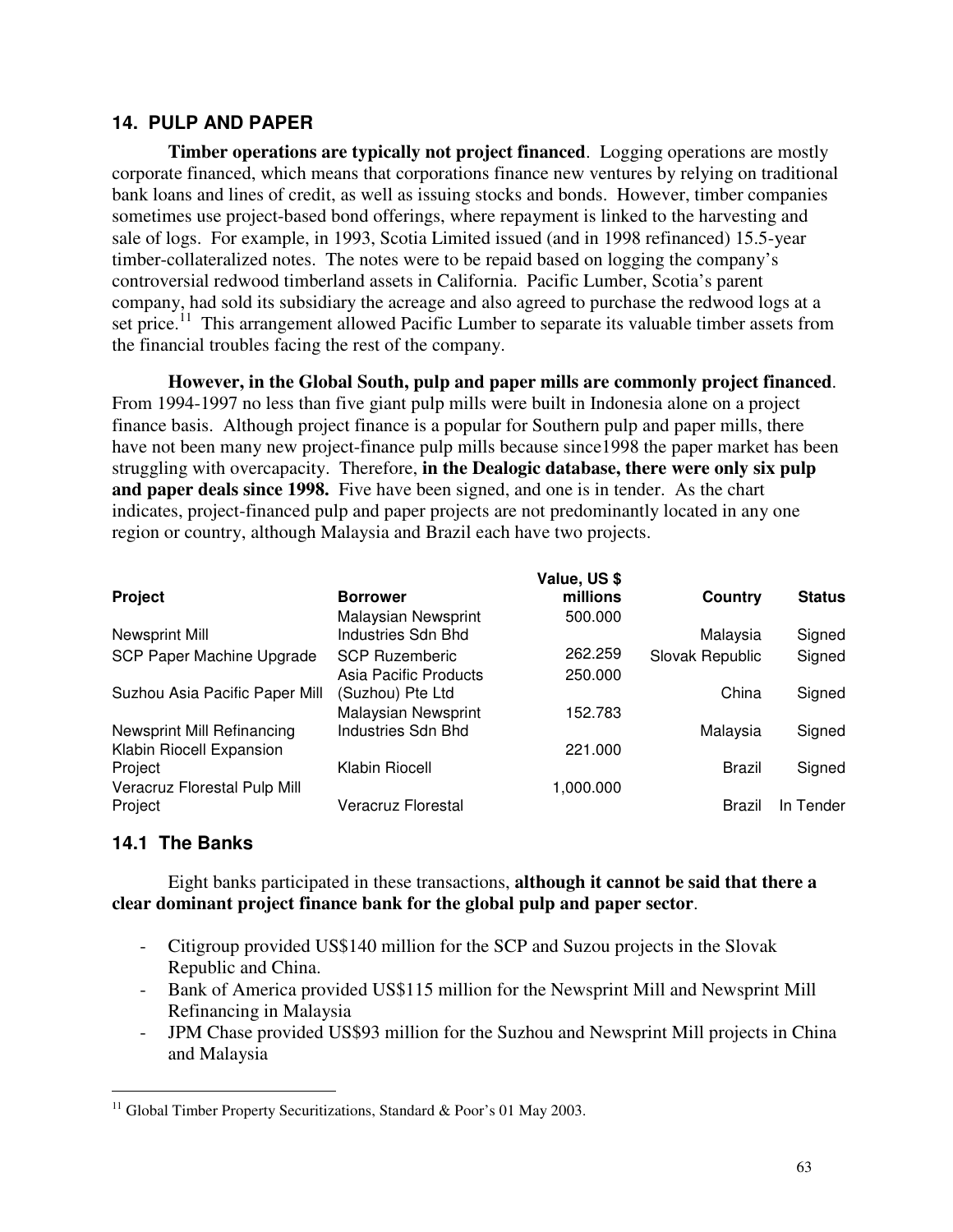- Standard Charter put in US\$78.5 million for the Newsprint Mill and Newsprint Mill Refinancing in Malaysia
- ING provided US\$73 million for the SCP and Newsprint projects.
- Hong Leong Bank provided US\$66.23 million for the Newsprint Mill and Newsprint Mill Refinancing in Malaysia
- Credit Agrocole provided US\$47.55 million for the Suzhou and Newsprint Mill projects in China and Malaysia
- Royal Bank of Canada put in US\$37.65 million for the Suzhou and Newsprint Mill projects in China and Malaysia.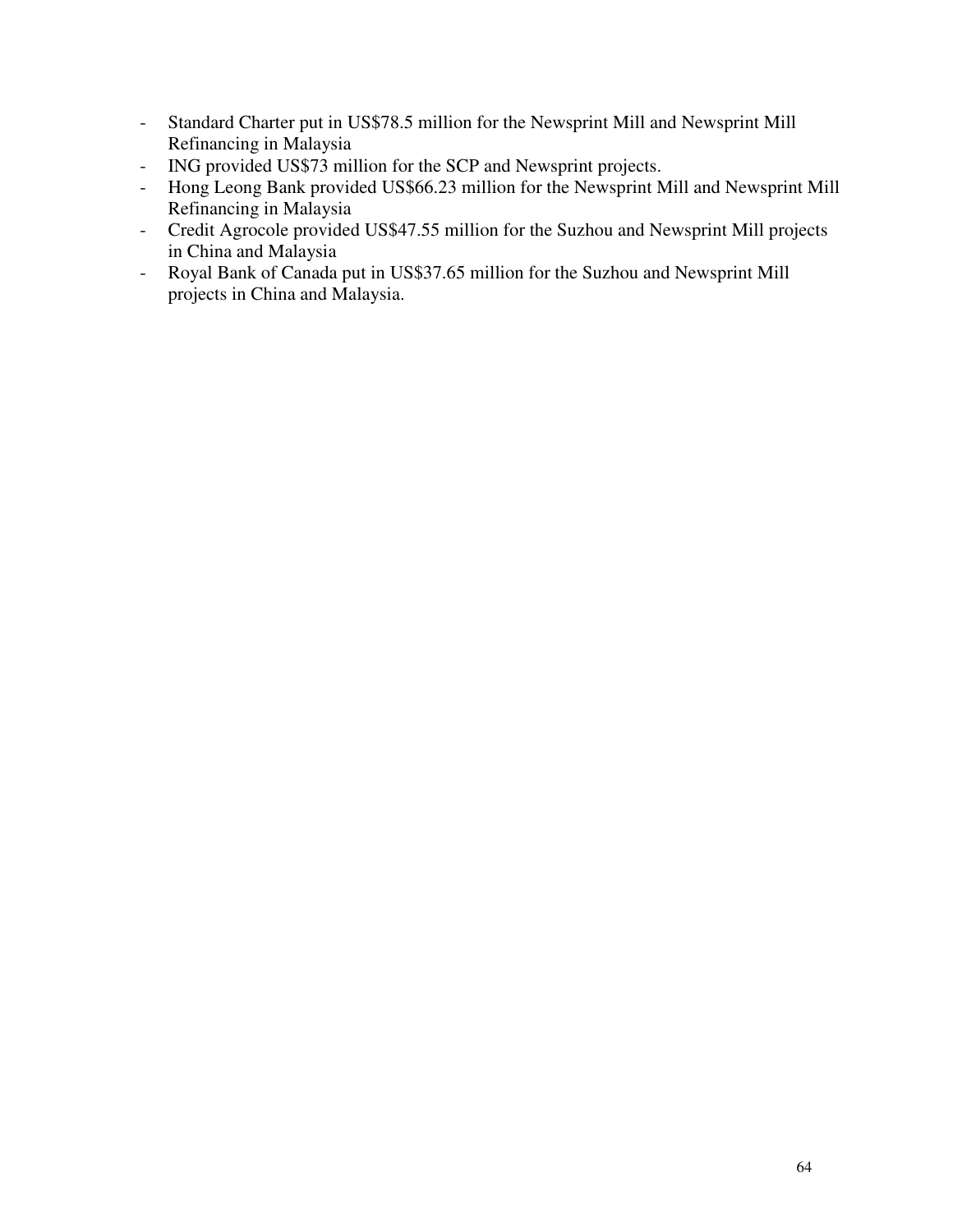### **15. WINDFARMS**

**Project finance is a relatively popular way of financing windfarms.** Globally, there were 78 project finance wind deals during the last five years, with 46 signed projects.

### **15.1 Top regions**

Since 1998, **almost 75% of project financed wind transactions occurred in Western Europe** (56 deals in tender, in finance and signed), and 15% in North America. Two project financed wind transactions are located the Middle East, 1 in Australia and the Pacific, and 3 in Latin America. Spain and the United States accounted for the most project financed wind deals, measured both in terms of numbers of projects and dollars.



Global Project Finance Wind Deals, in US\$ millions, 1998 - Apr 2003

### **15.2 The banks**

**On a global basis, the top banks involved in signed wind projects are MeesPierson (Fortis Bank), Banco Santander Central Hispano and HypoVereinsbank**. Two Spanish banks, Caja Madrid and BBVA complete the top five list:

|                                           | Country     | Amt. US\$ m | <b>Percent</b> |
|-------------------------------------------|-------------|-------------|----------------|
| MeesPierson NV (Fortis Bank)              | Netherlands | 377.05      | 8.45           |
| Banco Santander Central Hispano (BSCH)    | Spain       | 272.10      | 6.10           |
| Bayerische Hypo- und Vereinsbank AG       |             | 238.16      | 5.34           |
| (HypoVereinsbank)                         | Germany     |             |                |
| Caja Madrid                               | Spain       | 177.28      | 3.97           |
| Banco Bilbao Vizcaya Argentaria SA (BBVA) | Spain       | 156.02      | 3.50           |
| Dexia                                     | Belgium     | 109.44      | 2.45           |
| Mizuho Holdings Inc                       | Japan       | 102.10      | 2.29           |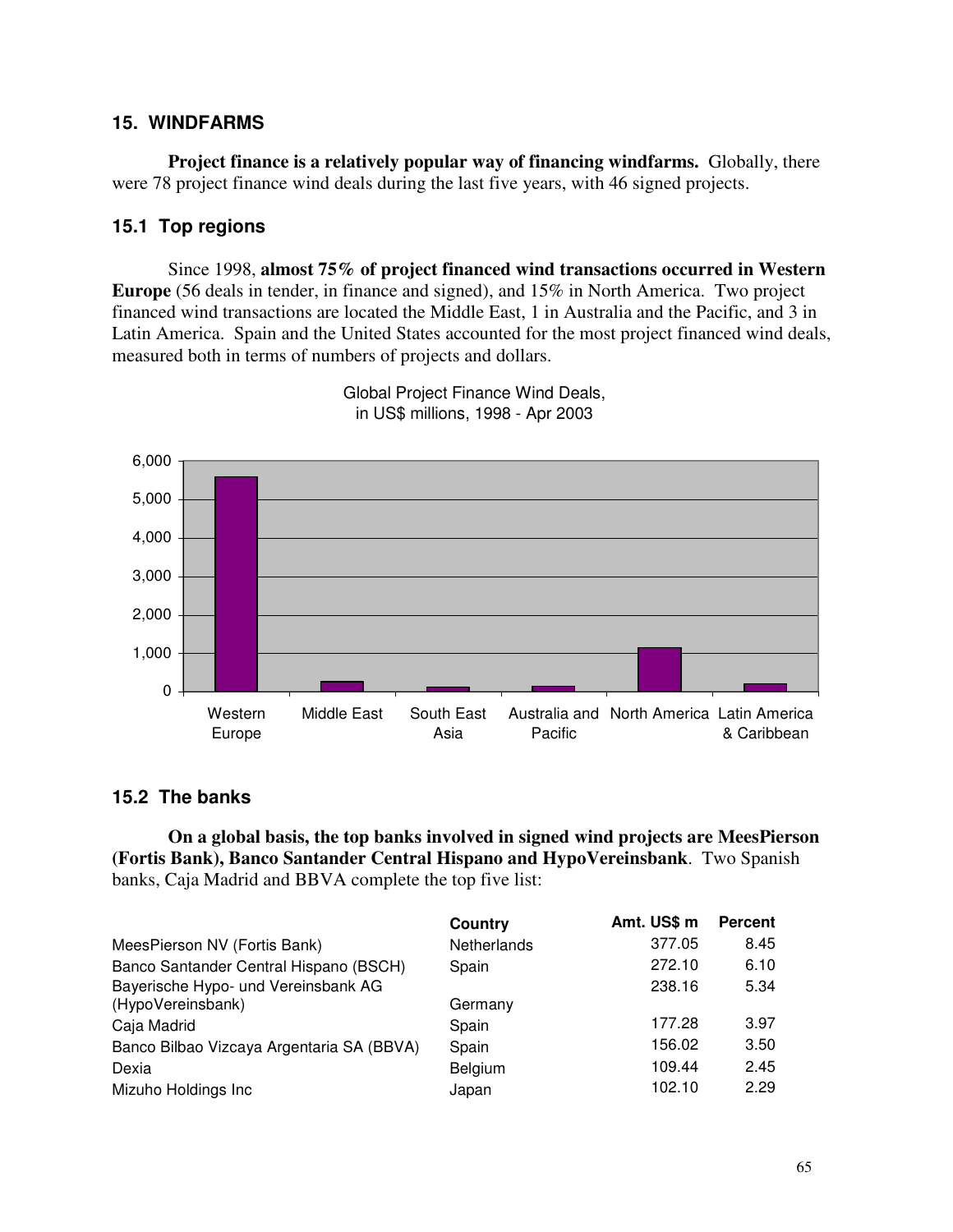| Royal Bank of Scotland Group plc   | UK             | 99.83 | 2.24 |
|------------------------------------|----------------|-------|------|
| Fortis Bank SA/NV                  | <b>Belgium</b> | 93.71 | 2.10 |
| Instituto de Credito Oficial (ICO) | Spain          | 81.91 | 1.84 |

**Banco Santander Central Hispano and HypoVereinsbank participated in the highest number of signed wind deals**, while Caja Madrid and Dexia were also quite active in the sector:

|                                        | Country     | No. deals |
|----------------------------------------|-------------|-----------|
| Banco Santander Central Hispano (BSCH) | Spain       | 14        |
| Bayerische Hypo- und Vereinsbank AG    |             | 12        |
| (HypoVereinsbank)                      | Germany     |           |
| Caja Madrid                            | Spain       | 10        |
| Dexia                                  | Belgium     | 9         |
| MeesPierson NV (Fortis)                | Netherlands | 6         |
| Mizuho Holdings Inc                    | Japan       | 6         |
| La Caixa                               | Spain       | 6         |
| Barclays plc                           | UK          | 6         |
| Instituto de Credito Oficial (ICO)     | Spain       | 5         |
| Banca Nazionale del Lavoro SpA         | Italy       | 5         |

European banks dominated the financial arranging of windfarms. In particular, **Banco Santander was the top financial arranger of signed global wind projects**.

|                                           | Country     | Amt. US\$ m No. deals |    |
|-------------------------------------------|-------------|-----------------------|----|
| Banco Santander Central Hispano (BSCH)    | Spain       | 431.55                | 13 |
| MeesPierson NV (Fortis)                   | Netherlands | 380.13                | 6  |
| Royal Bank of Scotland Group plc          | UK          | 326.24                | 3  |
| Caja Madrid                               | Spain       | 274.71                | 6  |
| Banco Bilbao Vizcaya Argentaria SA (BBVA) | Spain       | 256.06                | 3  |
| Bayerische Hypo- und Vereinsbank AG       |             | 199.24                | 8  |
| (HypoVereinsbank)                         | Germany     |                       |    |
| Fortis Bank SA/NV                         | Belgium     | 191.53                | 4  |
| Crédit Agricole Indosuez                  | France      | 189.79                | 4  |
| Ahorro Corporacion Financiera SA          | Spain       | 158.18                |    |
| WestLB AG                                 | Germany     | 158.18                |    |

## **15.3 Regional data**

#### 15.3.1 Western Europe

Of Europe's 56 project financed wind deals, 35 were signed since 1998. Spain's 33 projects (in various stages of development) represent more than half the value of wind investments in Western Europe

|         | Amt. US\$ m Pcnt. |              | No. deals |
|---------|-------------------|--------------|-----------|
| Spain   | 2.809.54 50.27    |              | -33       |
| Ireland |                   | 649.35 11.62 |           |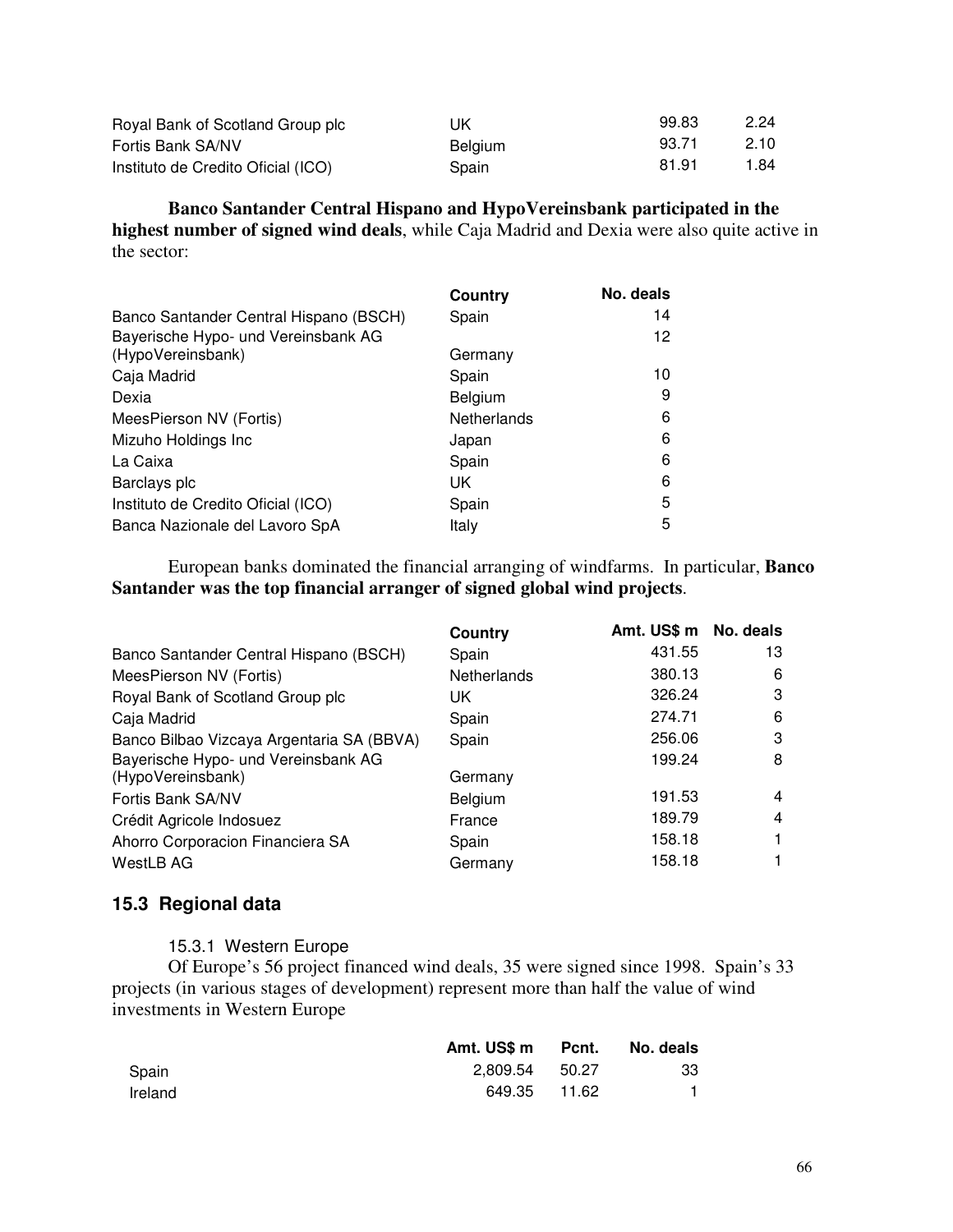| Italy       | 647.88   | 11.59  | 4              |
|-------------|----------|--------|----------------|
| Germany     | 640.61   | 11.46  | 5              |
| Greece      | 235.79   | 4.22   | $\overline{4}$ |
| Denmark     | 198.00   | 3.54   | 1              |
| Netherlands | 175.55   | 3.14   |                |
| UK          | 164.66   | 2.95   | 4              |
| Portugal    | 44.41    | 0.79   | 2              |
| France      | 23.44    | 0.42   | 1              |
| Total       | 5,589.24 | 100.00 | 56             |
|             |          |        |                |

**Banco Santander, HypoVereinsbank, and Caja Madrid dominated the Western European wind market.** Based on completed project financed wind transactions, the top banks were:

|                                           | Country | Amt. US\$ m | <b>Percent</b> |
|-------------------------------------------|---------|-------------|----------------|
| Banco Santander Central Hispano (BSCH)    | Spain   | 272.10      | 7.57           |
| Bayerische Hypo- und Vereinsbank AG       |         | 238.16      | 6.62           |
| (HypoVereinsbank)                         | Germany |             |                |
| Caja Madrid                               | Spain   | 177.28      | 4.93           |
| Banco Bilbao Vizcaya Argentaria SA (BBVA) | Spain   | 156.02      | 4.34           |
| Royal Bank of Scotland Group plc          | UK      | 99.83       | 2.78           |

BSCH, HypoVereinsbank and Caja Madrid continued to top the most active project finance banks for this region and sector:

|                                        | Country | No. deals |
|----------------------------------------|---------|-----------|
| Banco Santander Central Hispano (BSCH) | Spain   | 14        |
| Bayerische Hypo- und Vereinsbank AG    |         | 12        |
| (HypoVereinsbank)                      | Germany |           |
| Caja Madrid                            | Spain   | 10        |
| Dexia                                  | Belgium |           |
| La Caixa                               | Spain   | 6         |
| Barclays plc                           | UK      | 6         |

The rankings for financial arrangers involve the same key players:

|                                           | Country | Amt. US\$ m | No. deals |
|-------------------------------------------|---------|-------------|-----------|
| Banco Santander Central Hispano (BSCH)    | Spain   | 431.55      | 13        |
| Royal Bank of Scotland Group plc          | UK      | 326.24      | 3         |
| Caja Madrid                               | Spain   | 274.71      | 6         |
| Banco Bilbao Vizcaya Argentaria SA (BBVA) | Spain   | 256.06      | 3         |
| Bayerische Hypo- und Vereinsbank AG       |         | 199.24      | 8         |
| (HypoVereinsbank)                         | Germany |             |           |

#### 15.3.2 North America

In North America, there were 13 windfarms financed through non-recourse means, 8 of which were signed. **All the windfarms in North America were based in the United States, but the leading banks were all non-US**. The only US-based financier to actually finance a US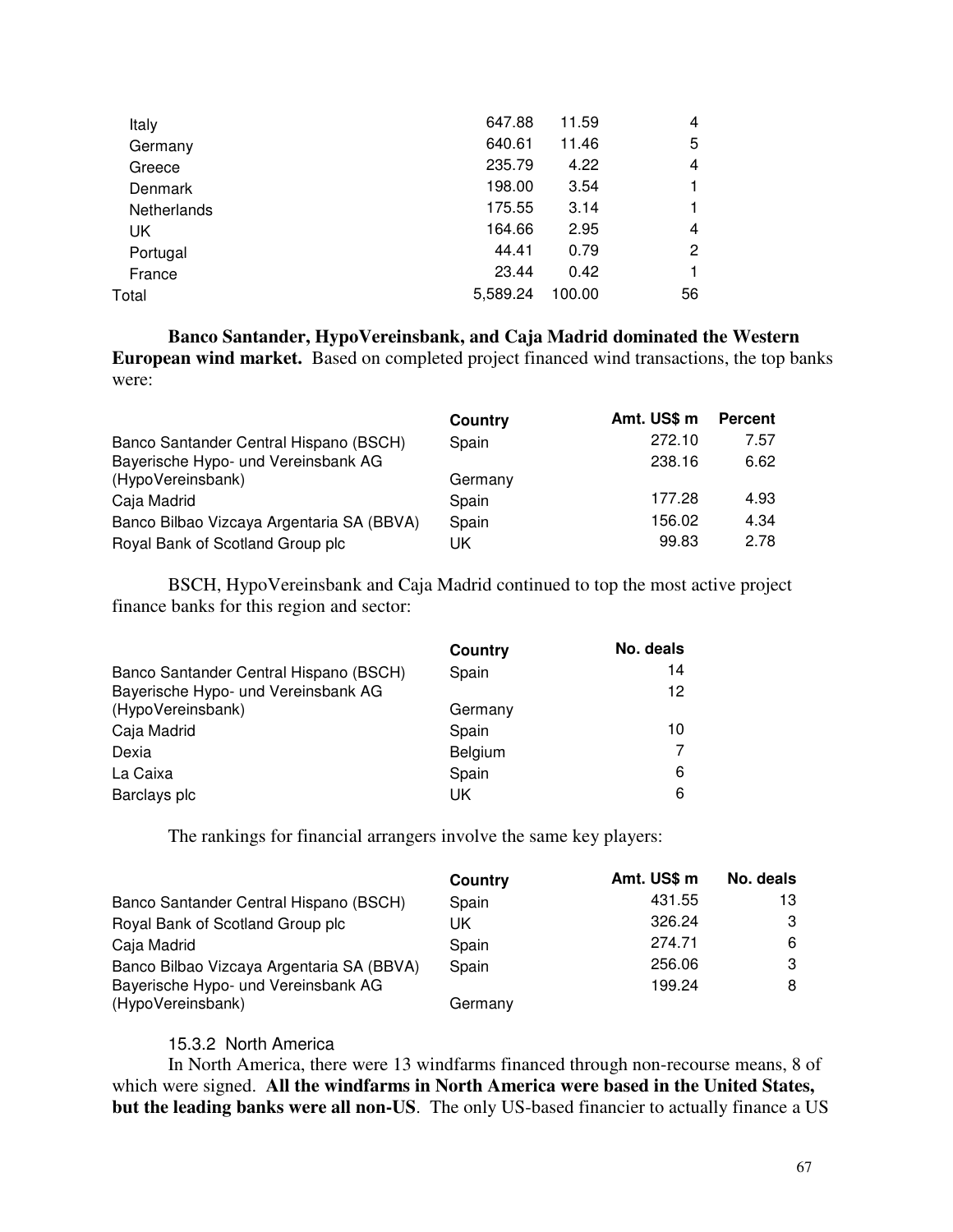windfarm is the Clean Energy Trust, which arranged a US\$6.8m loan for the Peetz Table wind project in Colorado.

**MeesPierson (Fortis Bank) was clearly the dominant bank for US wind projects**. It was the only bank to be involved in financial arranging and was the only financier to be involved in more than one deal in this country and sector. However, it should be noted that JPMChase provided one US\$28 million loan for the Xistral wind project in Spain.

|                                    | Country     | Amt. US\$ m No. deals |   | <b>Percent</b> |
|------------------------------------|-------------|-----------------------|---|----------------|
| MeesPierson NV (Fortis Bank)       | Netherlands | 353.75                | 4 | 57.14          |
| Bayerische Landesbank Girozentrale | Germany     | 54.50                 |   | 14.29          |
| Rabobank Ireland plc               | Ireland     | 22.00                 |   | 14.29          |
| Fortis Bank SA/NV                  | Belgium     | 22.00                 |   | 14.29          |
| Royal Bank of Canada               | Canada      | 22.00                 |   | 14.29          |
| Dexia                              | Belgium     | 22.00                 |   | 14.29          |
| <b>ABB Energy Capital</b>          | <b>USA</b>  | 21.00                 |   | 14.29          |

#### 15.3.3 Emerging Markets

**Since 1998, there were only five project financed wind farms in the Emerging Markets**; the only one that was signed was the Tetouan wind power plant in Morocco. The others, -- the Coelce wind farms project in Brazil (in finance), the first phase of the La Ventoss wind park in Mexico, the Tangiers & Tarfaya wind farms in Morocco and the Parqe Eolico de Salinas wind farm in Brazil (in tender) have yet to be signed.

**Of these wind projects (in various stages of development) there were no real bank leaders**, as no bank is involved in more than one project. The Tetouan project was supported by KBC, Dexia, Natexis Banque, Crédit Agricole Indosuez, the European Investment Bank and Proparco; and JBIC is expected to help arrange financing for the Colece windfarm in Brazil.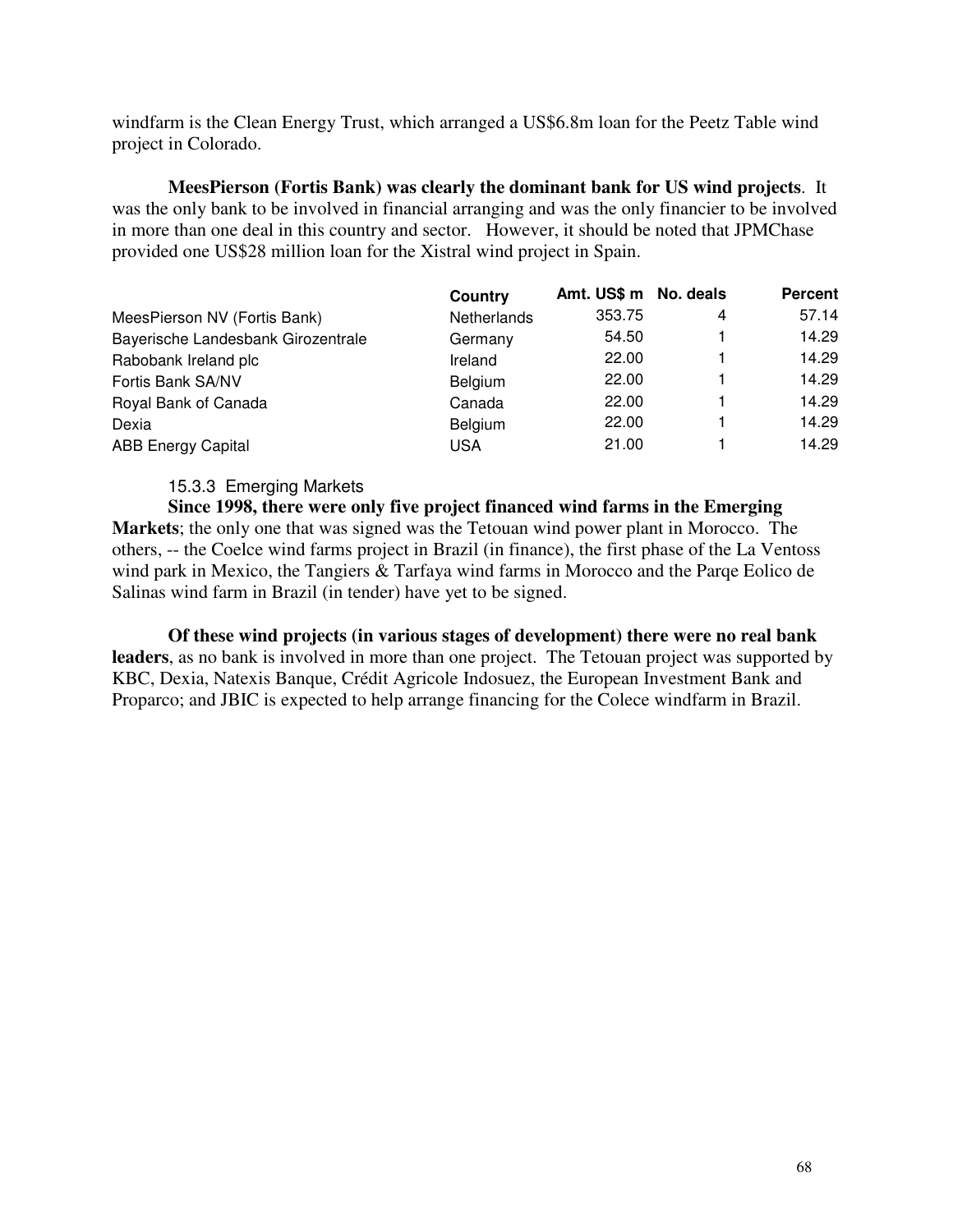#### **16. CONCLUSION**

Whether it is BNDES in Latin America hydropower, Standard Bank Investment Corporation in African mining, or HypoVereinsbank in Eastern European gas deals, different banks dominate various regions and sectors in the project finance market. **NGOs should take these rankings into account as they develop campaign strategies, particularly as they promote sector policies at particular campaign targets.**

For example, as NGOs seek to leverage the Equator Principles into sector-specific policies such as World Commission on Dams-based standards, activists should particularly target ABN-Amro, Citigroup, and WestLB, financial institutions that rank among the largest and most active dam financiers. (A list of Equator Banks and their project finance rankings can be found in Appendix III.) Similarly, financial activists working in solidarity with indigenous communities in the Amazon region should focus their efforts on the most influential financial players in Latin America, both public and private.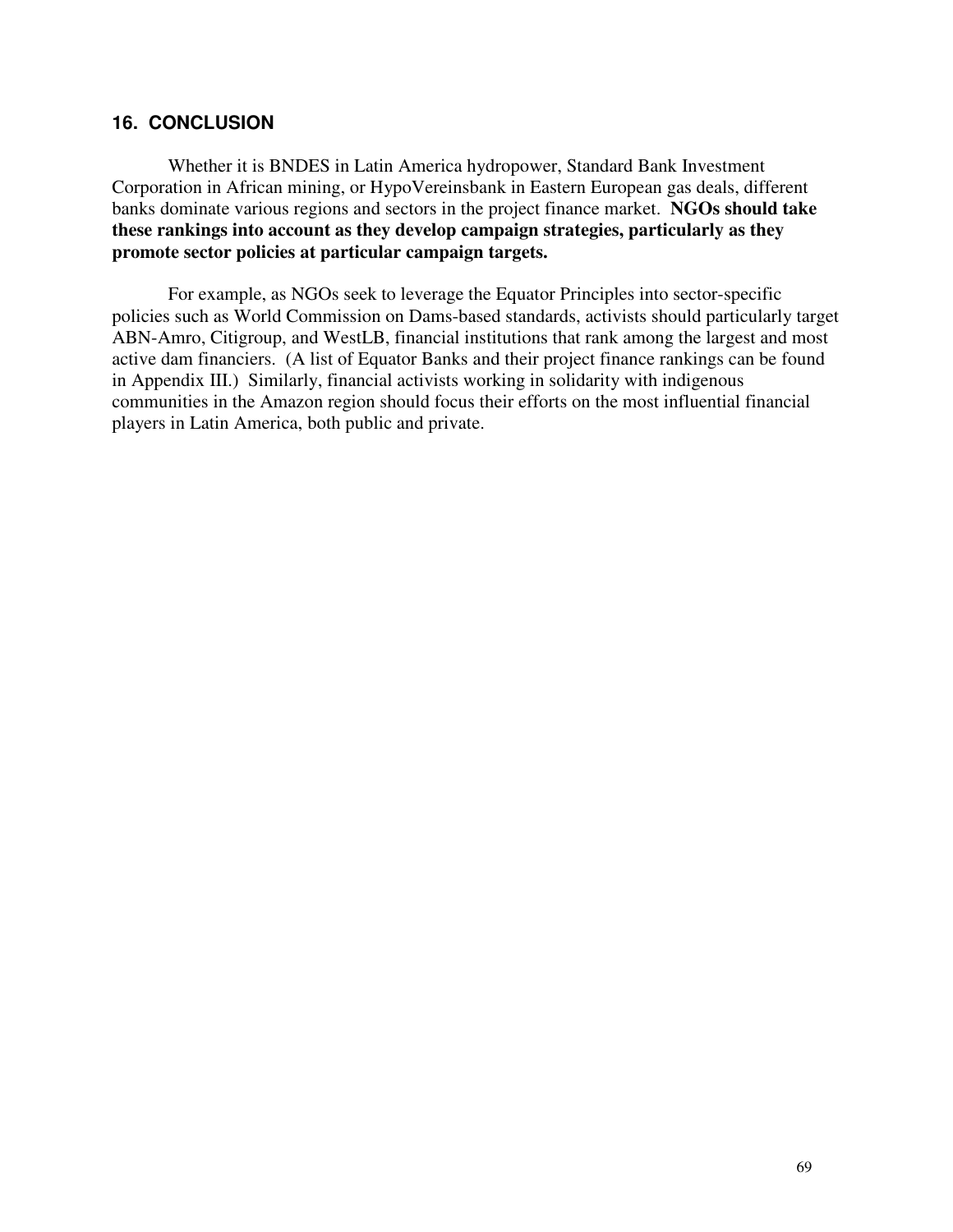## **APPENDIX I: DAC LIST OF AID RECIPIENTS**

### **DAC List of Aid Recipients - As of 1 January 2003 Part I: Developing Countries and Territories (Official Development Assistance)**

| <b>Least Developed</b>   | <b>Other Low-Income</b>    | <b>Lower Middle-Income</b> | <b>Upper Middle-</b>                         | <b>High-Income</b> |
|--------------------------|----------------------------|----------------------------|----------------------------------------------|--------------------|
| <b>Countries</b>         | <b>Countries (LICs)</b>    | <b>Countries</b>           | <b>Income Countries</b>                      | <b>Countries</b>   |
| (LDCs)                   | (per capita GNI <          | (LMICs)                    | (UMICs) (per                                 | (per capita        |
|                          | \$745 in 2001              | (per capita GNI \$746-     | capita GNI \$2976-                           | GNI . \$9206       |
|                          |                            | \$2975 in 2001)            | \$9205 in $2001$ )                           | In 2001)           |
|                          |                            |                            |                                              |                    |
| Afghanistan              | *Armenia                   | *Albania                   | Botswana                                     | Bahrain            |
| Angola                   | *Azerbaijan                | Algeria                    | <b>Brazil</b>                                |                    |
| Bangladesh               | Cameroon                   | Belize                     | Chile                                        |                    |
| Benin                    | Congo, Rep.                | Bolivia                    | Cook Islands                                 |                    |
| Bhutan                   | Côte d'Ivoire              | Bosnia and                 | Costa Rica                                   |                    |
| Burkina Faso             | East Timor                 | Herzegovina                | Croatia                                      |                    |
| Burundi                  | *Georgia                   | China                      | Dominica                                     |                    |
| Cambodia                 | Ghana                      | Colombia                   | Gabon                                        |                    |
| Cape Verde               | India                      | Cuba                       | Grenada                                      |                    |
| Central African          | Indonesia                  | Dominican                  | Lebanon                                      |                    |
| Republic                 | Kenya                      | Republic                   | Malaysia                                     |                    |
| Chad                     | Korea,                     | Ecuador                    | Mauritius                                    |                    |
| Comoros                  | Democratic                 | Egypt                      | $\mathscr{P}$ Mayotte                        |                    |
| Congo, Dem.Rep.          | Republic                   | El Salvador                | Nauru                                        |                    |
| Djibouti                 | *Kyrgyz Rep.               | Fiji                       | Panama                                       |                    |
| <b>Equatorial Guinea</b> | *Moldova                   | Guatemala                  | $\mathscr{I}$ St Helena                      |                    |
| Eritrea                  | Mongolia                   | Guyana                     | St Lucia                                     |                    |
| Ethiopia                 | Nicaragua                  | Honduras                   | Venezuela                                    |                    |
| Gambia                   | Nigeria                    | Iran                       |                                              |                    |
| Guinea                   | Pakistan<br>Papua New      | Iraq                       | <b>Threshold for</b>                         |                    |
| Guinea-Bissau            | Guinea                     | Jamaica<br>Jordan          |                                              |                    |
| Haiti<br>Kiribati        |                            | *Kazakhstan                | <b>World Bank</b><br><b>Loan Eligibility</b> |                    |
| Laos                     | *Tajikistan<br>*Uzbekistan | Macedonia (former          | $(\$5185$ in 2001)                           |                    |
| Lesotho                  | Viet Nam                   | Yugoslav Republic)         | ----------------                             |                    |
| Liberia                  | Zimbabwe                   | Marshall Islands           | $\mathscr{P}$ Anguilla                       |                    |
| Madagascar               |                            | Micronesia,                | Antigua and                                  |                    |
| Malawi                   |                            | <b>Federated States</b>    | Barbuda                                      |                    |
| Maldives                 |                            | Morocco                    | Argentina                                    |                    |
| Mali                     |                            | Namibia                    | <b>Barbados</b>                              |                    |
| Mauritania               |                            | Niue                       | Mexico                                       |                    |
| Mozambique               |                            | Palestinian                | Montserrat                                   |                    |
| Myanmar                  |                            | Administered               | Oman                                         |                    |
| Nepal                    |                            | Areas                      | Palau Islands                                |                    |
| Niger                    |                            | Paraguay                   | Saudi Arabia                                 |                    |
| Rwanda                   |                            | Peru                       | Seychelles                                   |                    |
| Samoa                    |                            | Philippines                | St Kitts and                                 |                    |
| Sao Tome and             |                            | Serbia &                   | <b>Nevis</b>                                 |                    |
| Principe                 |                            | Montenegro                 | Trinidad and                                 |                    |
| Senegal                  |                            | South Africa               | Tobago                                       |                    |
| Sierra Leone             |                            | Sri Lanka                  | $\mathscr{P}$ Turks and                      |                    |
| Solomon Islands          |                            | St Vincent &               | Caicos                                       |                    |
| Somalia                  |                            | Grenadines                 | Islands                                      |                    |
| Sudan                    |                            | Suriname                   | Uruguay                                      |                    |
| Tanzania                 |                            | Swaziland                  |                                              |                    |
| Togo                     |                            | Syria                      |                                              |                    |
| Tuvalu                   |                            | Thailand                   |                                              |                    |
| Uganda                   |                            | ✔ Tokelau                  |                                              |                    |
| Vanuatu                  |                            | Tonga                      |                                              |                    |
| Yemen                    |                            | Tunisia                    |                                              |                    |
| Zambia                   |                            | Turkey                     |                                              |                    |
|                          |                            | *Turkmenistan              |                                              |                    |
|                          |                            | $\mathscr{P}$ Wallis and   |                                              |                    |
|                          |                            | Futuna                     |                                              |                    |

\* Central and Eastern European countries and New Independent States of the former Soviet Union (CEECs/NIS).

**P** Territory.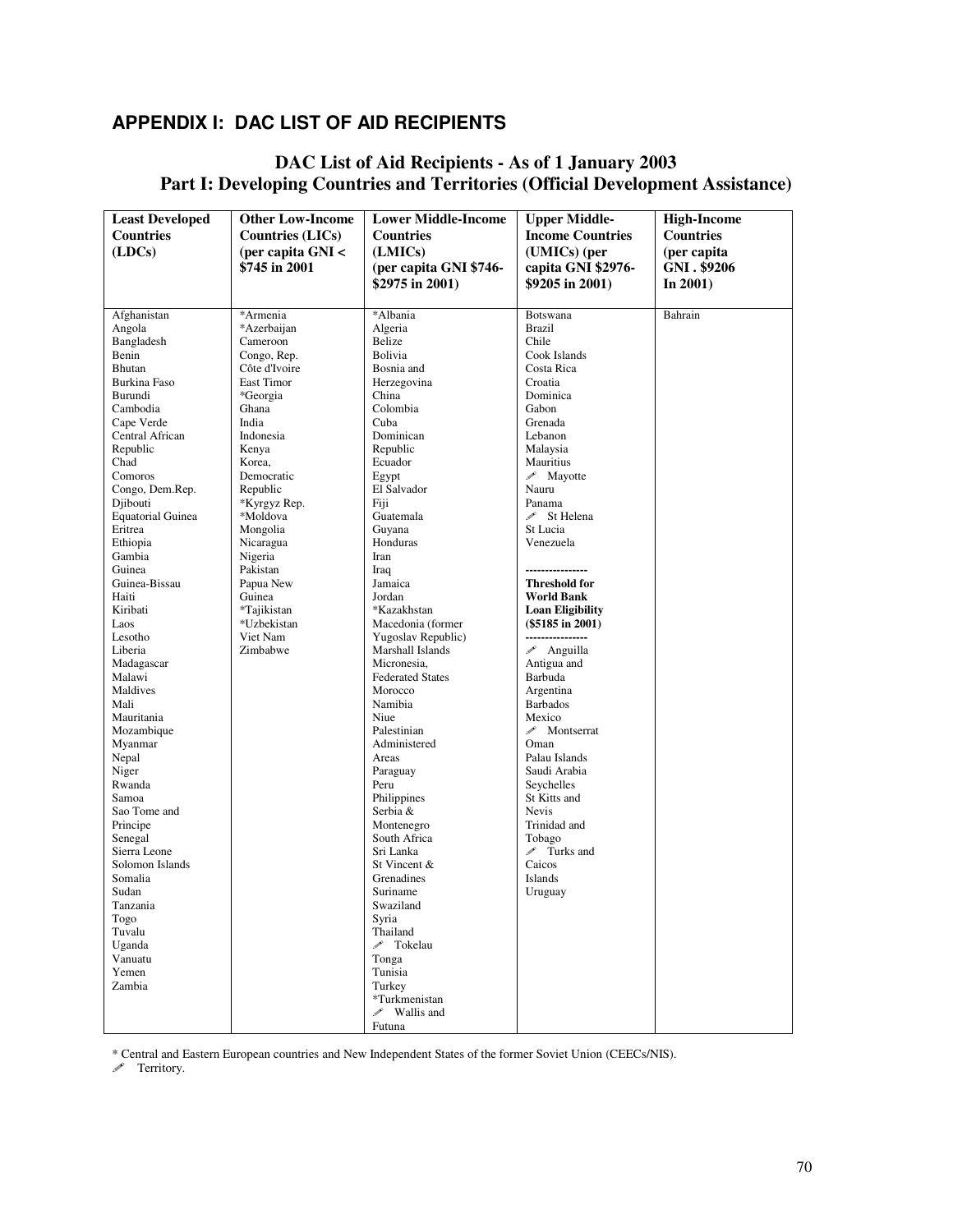### **DAC List of Aid Recipients – As of 1 January 2003 Part II: Countries and Territories in Transition (Official Aid)**

| <b>Central and Eastern European</b>  | <b>More Advanced Developing</b>  |
|--------------------------------------|----------------------------------|
| <b>Countries and New Independent</b> | <b>Countries and Territories</b> |
| <b>States of the former Soviet</b>   |                                  |
| <b>Union (CEECs/NIS)</b>             |                                  |
|                                      |                                  |
| *Belarus                             | $\mathscr{P}$ Aruba              |
| *Bulgaria                            | <b>Bahamas</b>                   |
| *Czech                               | $\mathscr{P}$ Bermuda            |
| Republic                             | <b>Brunei</b>                    |
| *Estonia                             | $\mathscr{P}$ Cayman             |
| *Hungary                             | Islands                          |
| *Latvia                              | Chinese                          |
| *Lithuania                           | Taipei                           |
| *Poland                              | Cyprus                           |
| *Romania                             | $\mathscr{P}$ Falkland           |
| *Russia                              | Islands                          |
| *Slovak                              | $\mathscr{P}$ French             |
| Republic                             | Polynesia                        |
| *Ukraine                             | Gibraltar                        |
|                                      | $\mathscr{I}$ Hong Kong,         |
|                                      | China                            |
|                                      | Israel                           |
|                                      | Korea                            |
|                                      | Kuwait                           |
|                                      | Libya                            |
|                                      | $\mathscr{P}$ Macao              |
|                                      | Malta                            |
|                                      | $\mathscr{P}$ Netherlands        |
|                                      | Antilles                         |
|                                      | $\mathscr{P}$ New                |
|                                      | Caledonia                        |
|                                      | Qatar                            |
|                                      | Singapore                        |
|                                      | Slovenia                         |
|                                      | United                           |
|                                      | Arab                             |
|                                      | Emirates                         |
|                                      | $\mathscr{P}$ Virgin             |
|                                      | Islands (UK)                     |

\* Central and Eastern European countries and New Independent States of the former Soviet Union (CEECs/NIS). Territory.

For purposes of this report, all countries on the DAC List are considered "Emerging Markets." "Developing Countries" are considered those on Part I of the DAC List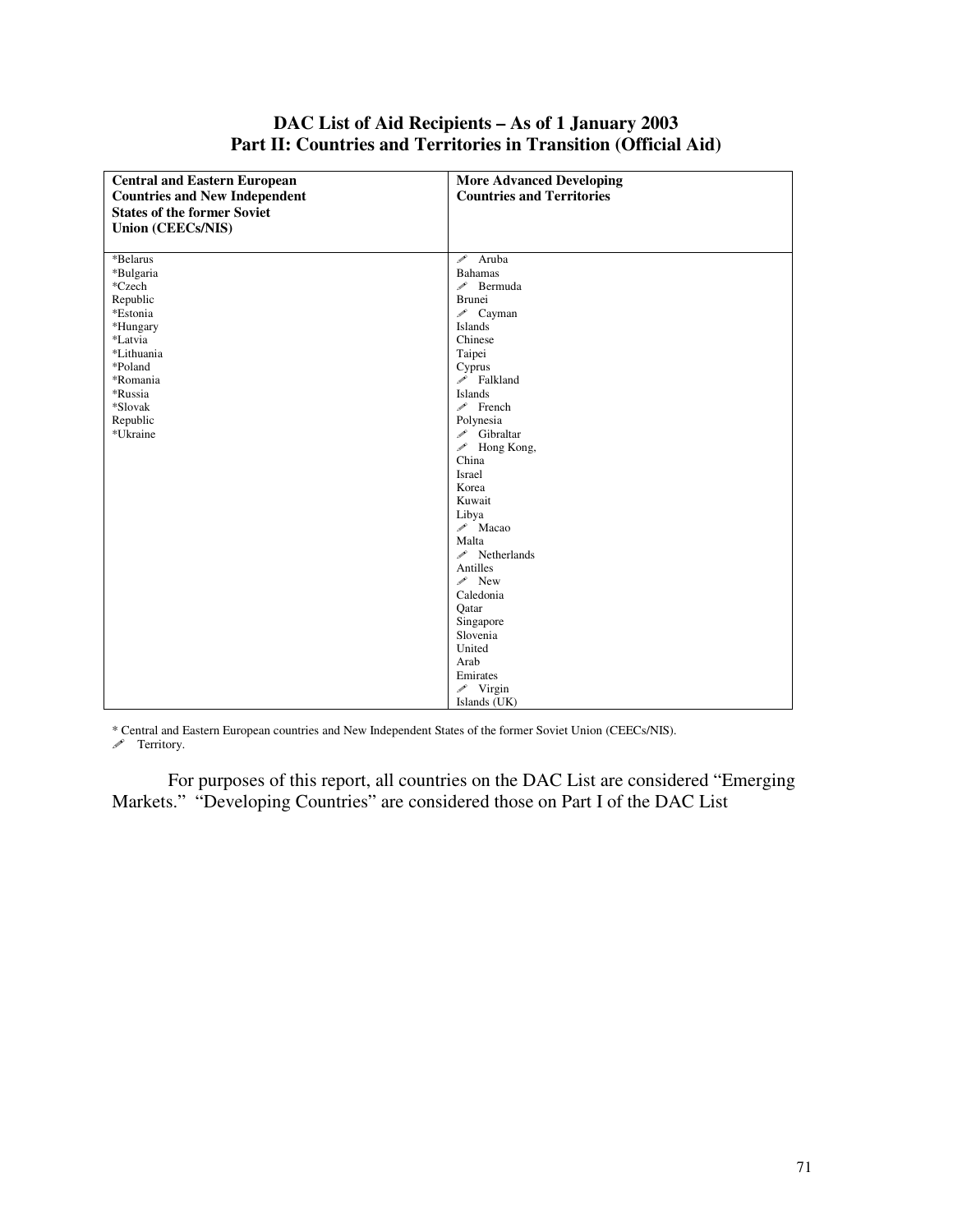# **APPENDIX II: REGIONAL CLASSIFICATIONS**

Note that only those countries that have been mentioned in this report are listed in these regional classifications.

| <b>Sub-Saharan Africa</b> | <b>Emerging Markets Asia</b> | Latin America & Caribbean   |
|---------------------------|------------------------------|-----------------------------|
|                           |                              |                             |
| Angola                    | <b>Brunei</b>                | Argentina                   |
| Benin                     | China                        | <b>Bahamas</b>              |
| <b>Botswana</b>           | Fiji                         | <b>Belize</b>               |
| <b>Burkina Faso</b>       | Hong Kong                    | Bolivia                     |
| Cameroon                  | Indonesia                    | <b>Brazil</b>               |
| Chad                      | Laos                         | Cayman Islands              |
| Cote d'Ivoire             | Malaysia                     | Chile                       |
| Congo                     | Mongolia                     | Colombia                    |
| <b>Equatorial Guinea</b>  | North Korea                  | Costa Rica                  |
| Ethiopia                  | Papua New Guinea             | Dominican Republic          |
| Gabon                     | Philippines                  | Ecuador                     |
| Ghana                     | Singapore                    | El Salvador                 |
| Guinea                    | South Korea                  | Guatemala                   |
| Kenya                     | Taiwan                       | Guyana                      |
| Libya                     | Thailand                     | Haiti                       |
| Malawi                    | Vietnam                      | Honduras                    |
| Mali                      |                              | Jamaica                     |
| Mauritania                |                              | Mexico                      |
| Mauritius                 |                              | <b>Netherlands Antilles</b> |
| Mozambique                |                              | Nicaragua                   |
| Namibia                   |                              | Panama                      |
| Nigeria                   |                              | Paraguay                    |
| Niger                     |                              | Peru                        |
| Senegal                   |                              | Puerto Rico                 |
| Sierra Leone              |                              | Trinidad and Tobago         |
| South Africa              |                              | Uruguay                     |
| Sudan                     |                              | Venezuela                   |
| Tanzania                  |                              |                             |
| Uganda                    |                              |                             |
| Congo (Zaire)             |                              |                             |
| Zambia                    |                              |                             |
| Zimbabwe                  |                              |                             |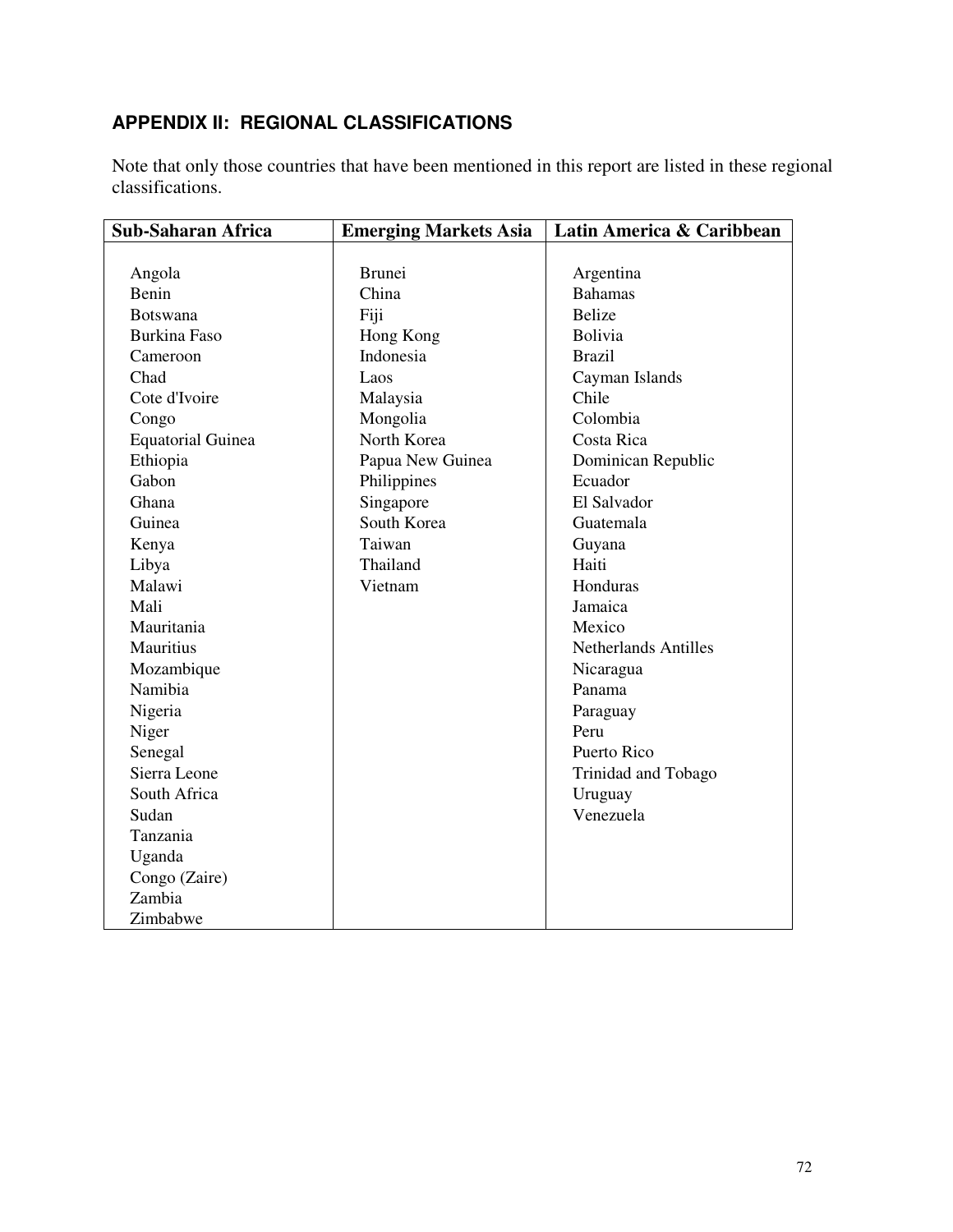| <b>Middle East/Northern Africa</b> | <b>Eastern Europe*</b> |
|------------------------------------|------------------------|
|                                    |                        |
| Algeria                            | Cyprus                 |
| Bahrain                            | Gibraltar              |
| Egypt                              | Malta                  |
| Iran                               | Albania                |
| <b>Israel</b>                      | Azerbaijan             |
| Jordan                             | Bosnia-Herzegovina     |
| Kuwait                             | Bulgaria               |
| Lebanon                            | Croatia                |
| Morocco                            | Czech Republic         |
| Oman                               | Estonia                |
| Palestine                          | Georgia                |
| Qatar                              | Hungary                |
| Saudi Arabia                       | Kazakhstan             |
| Tunisia                            | Kyrgyz Republic        |
| Turkey                             | Latvia                 |
| <b>United Arab Emirates</b>        | Lithuania              |
| Yemen                              | Macedonia              |
|                                    | Moldova                |
|                                    | Poland                 |
|                                    | Romania                |
|                                    | Russia Federation      |
|                                    | Yugoslavia             |
|                                    | Slovak Republic        |
|                                    | Slovenia               |
|                                    | Turkmenistan           |
|                                    | Ukraine                |
|                                    | Uzbekistan             |

\* The Western European countries of Cyprus, Malta and Gibraltar are included in the list of Eastern European countries because they are classified by the OECD as "More Advanced Developing Countries and Territories."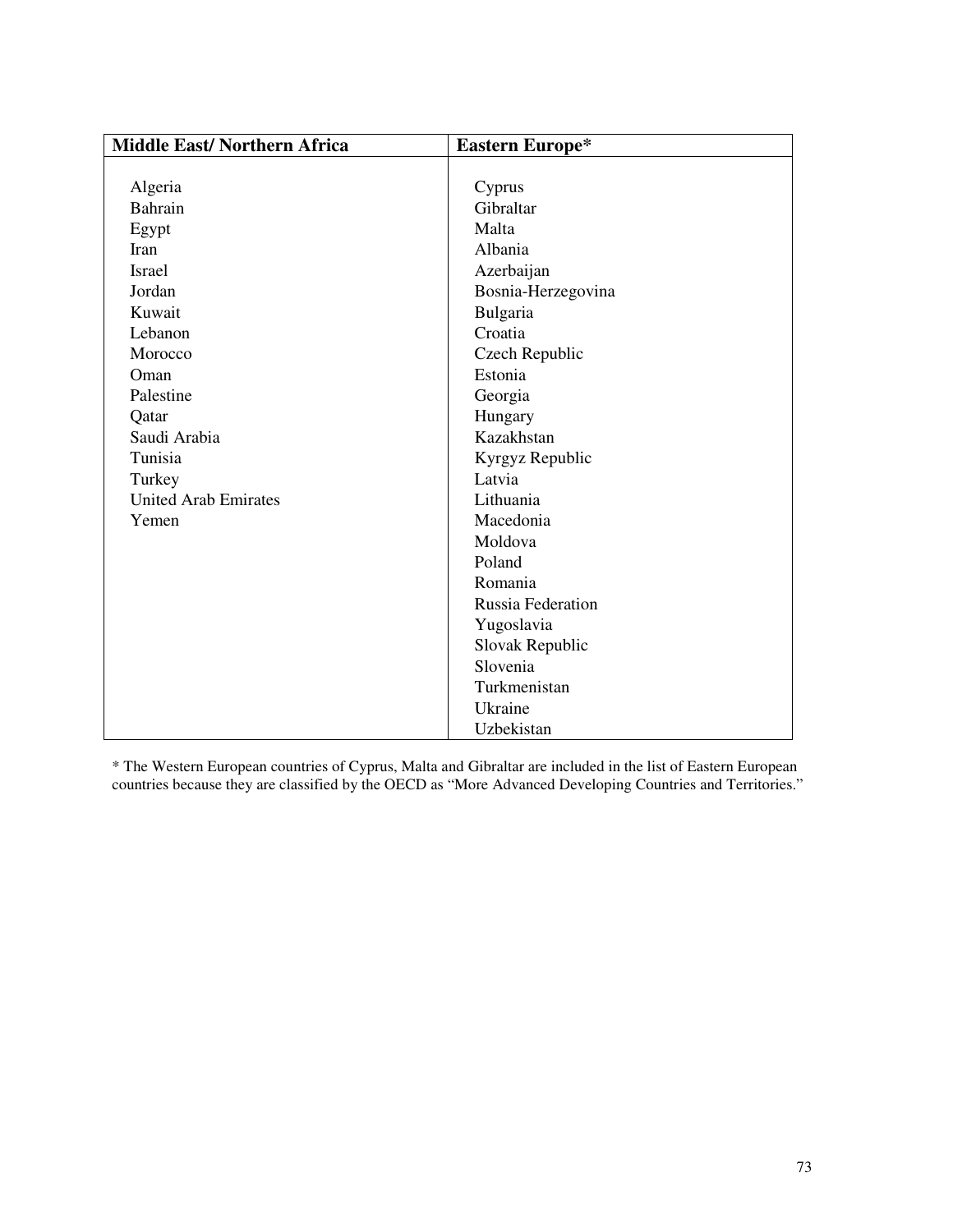### **APPENDIX III: EQUATOR PRINCIPLES BANKS**

When the Equator Principles on project finance were voluntarily adopted by ten investment banks in June 2003, the endorsing banks collectively represented 30% of the project loan syndication market globally in 2002. Since the launch of the Principles, several banks, including ING, the Royal Bank of Canada, HSBC and Dresdner Bank have also endorsed the Principles, bringing the total to 15 banks as of early September. According to Dealogic, the 15 Equator banks arranged \$41 billion of project loans in 2002, which represents 70% of project loan market volume in 2002. From January to August 2003, these 15 Equator banks have accounted for 73% of the project loan market.<sup>12</sup> In mid-September 2003, Dexia Group signed the Principles as well, bringing the total (as of 19 September 2003) to 16 banks.

The following list identifies Equator banks and includes their ranking in this study.

#### **Equator Bank Ranking in this study**

| <b>ABN-Amro</b> | #5 Global PF bank, by total                           |
|-----------------|-------------------------------------------------------|
|                 | #6 Global PF bank, by number of deals                 |
|                 | #5 Global PF bank, by arranging                       |
|                 | #4 Emerging market PF bank, by total                  |
|                 | #4 Emerging market PF bank, by number of deals        |
|                 | #4 Emerging market PF bank, by arranging              |
|                 | #4 Developing country PF bank, by total               |
|                 | #2 Developing country PF bank, by number of deals     |
|                 | #4 Developing country PF bank, by arranging           |
|                 | #3 Africa PF bank, by total                           |
|                 | #9 Africa PF bank, by number of deals                 |
|                 | #1 Africa PF bank, by arranging                       |
|                 |                                                       |
|                 | #7 Latin America PF bank, by total                    |
|                 | #3 Latin America PF bank, by number of deals          |
|                 | #7 Latin America PF bank, by arranging                |
|                 | #10 Middle East PF bank, by arranging                 |
|                 |                                                       |
|                 | #10 Eastern Europe PF bank, by total                  |
|                 | #1 (tie) Emerging market gas bank, by number of deals |
|                 | #5 Emerging market gas bank, by arranging             |
|                 | #2 (tie) Latin America gas bank, by number of deals   |
|                 |                                                       |

 $12$  www.equator-principles.com, as of 22 September 2003.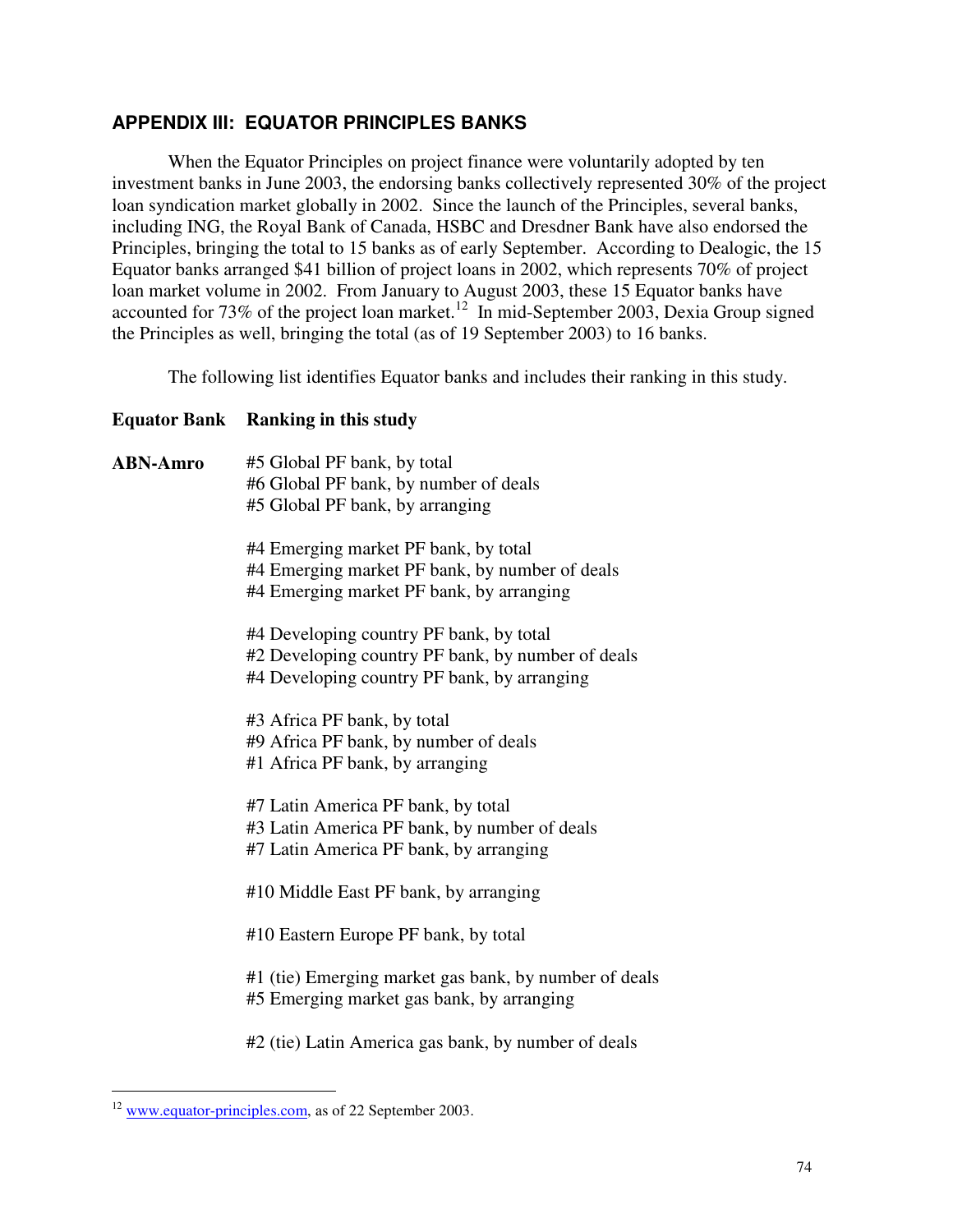| ABN-Amro,<br>cont. | #5 (tie) Latin America hydro bank, by number of deals                                                                                                                                   |
|--------------------|-----------------------------------------------------------------------------------------------------------------------------------------------------------------------------------------|
|                    | #4 Emerging market oil bank, by total<br>#1 Emerging market oil bank, by number of deals<br>#3 Emerging market oil bank, by arranging<br>#4 Eastern Europe oil bank, by number of deals |
|                    | #4 Latin America oil bank, by total<br>#1 Latin America oil bank, by number of deals                                                                                                    |
| <b>Barclays</b>    | #12 Global PF bank, by total<br>#9 Global PF bank, by arranging                                                                                                                         |
|                    | #11 (tie) Africa PF bank, by number of deals<br>#11 Africa PF bank, by arranging                                                                                                        |
|                    | #3 Middle East PF bank, by total<br>#6 Middle East PF bank, by number of deals<br>#3 Middle East PF bank, by arranging                                                                  |
|                    | #3 Emerging market mining bank, by total<br>#3 (tie) Emerging market mining bank, by number of deals<br>#3 Emerging market mining bank, by arranging                                    |
|                    | #2 Latin America mining bank, by total<br>#1 (tie) Latin America mining bank, by number of deals<br>#2 Latin America mining bank, by arranging                                          |
|                    | #4 Africa mining bank, by total<br>#5 Africa mining bank, by number of deals<br>#1 Africa mining bank, by arranging                                                                     |
|                    | #5 (tie) Global wind bank, by number of deals<br>#5 (tie) Western Europe wind bank, by number of deals                                                                                  |
| Citigroup          | #1 Global PF bank, by total<br>#2 Global PF bank, by number of deals<br>#2 Global PF bank, by arranging                                                                                 |
|                    | #1 Emerging market PF bank, by total<br>#1 Emerging market PF bank, by number of deals<br>#1 Emerging market PF bank, by arranging                                                      |
|                    | #1 Developing country PF bank, by total                                                                                                                                                 |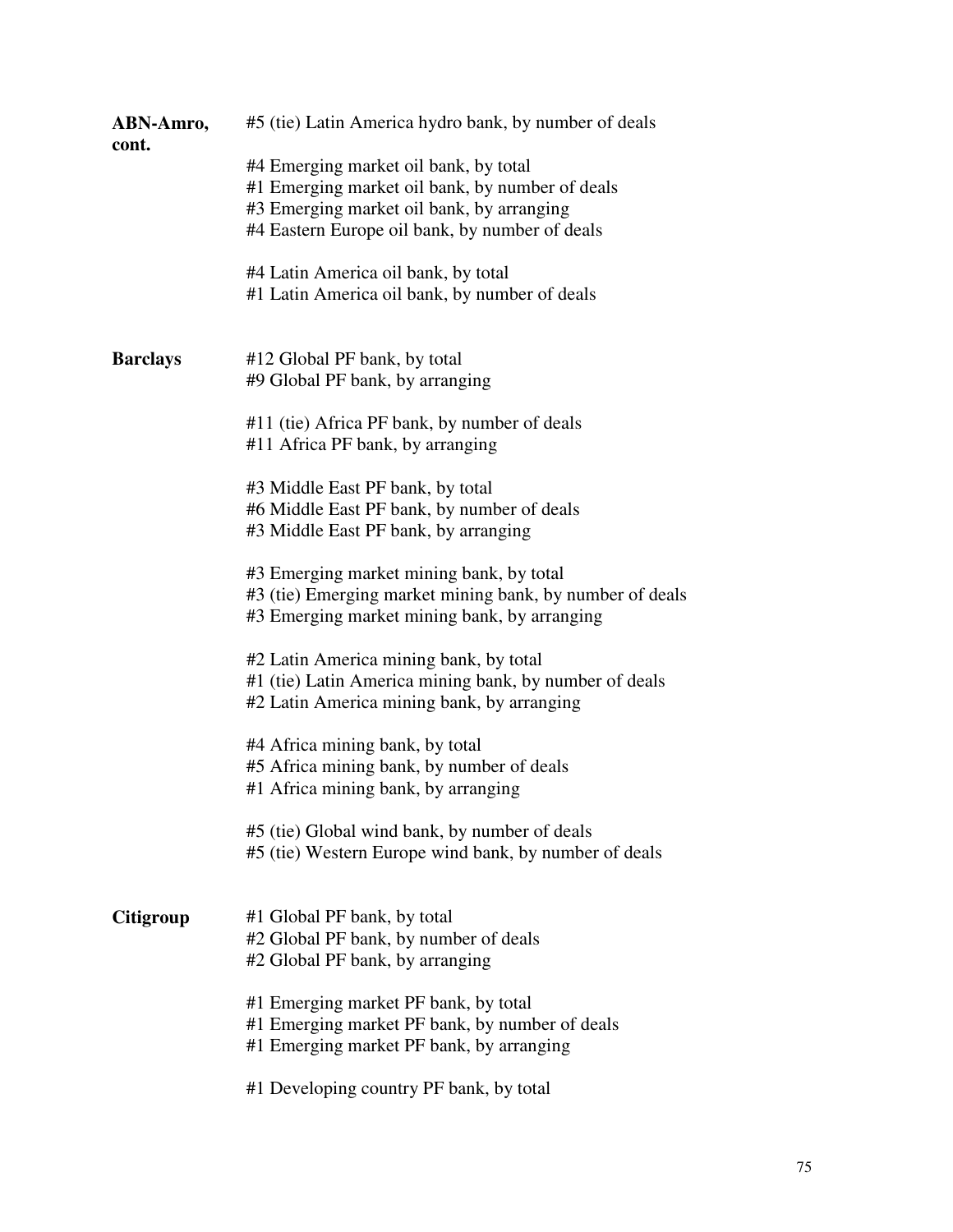| Citigroup,<br>cont. | #1 Developing country PF bank, by number of deals<br>#2 Developing country PF bank, by arranging                                            |
|---------------------|---------------------------------------------------------------------------------------------------------------------------------------------|
|                     | #5 Africa PF bank, by total<br>#7 Africa PF bank, by number of deals<br>#6 Africa PF bank, by arranging                                     |
|                     | #1 EM Asia PF bank, by total<br>#1 EM Asia PF bank, by number of deals<br>#2 EM Asia PF bank, by arranging                                  |
|                     | #1 Latin America PF bank, by total<br>#1 Latin America PF bank, by number of deals<br>#1 Latin America PF bank, by arranging                |
|                     | #2 Middle East PF bank, by total<br>#5 Middle East PF bank, by number of deals<br>#2 Middle East PF bank, by arranging                      |
|                     | #4 Eastern Europe PF bank, by total<br>#5 Eastern Europe PF bank, by number of deals<br>#6 Eastern Europe PF bank, by arranging             |
|                     | #6 (tie) Latin America gas bank, by number of deals                                                                                         |
|                     | #9 Global hydro bank, by total<br>#2 (tie) Global hydro bank, by number of deals<br>#12 Global hydro bank, by arranging                     |
|                     | #4 Latin America hydro bank, by total<br>#3 (tie) Latin America hydro bank, by number of deals<br>#4 Latin America hydro bank, by arranging |
|                     | #3 Emerging market oil bank, by total<br>#2 Emerging market oil bank, by number of deals<br>#4 Emerging market oil bank, by arranging       |
|                     | #4 Eastern Europe oil bank, by total<br>#2 Eastern Europe oil bank, by number of deals<br>#5 Eastern Europe oil bank, by arranging          |
|                     | #3 Latin America oil bank, by total<br>#2 Latin America oil bank, by number of deals<br>#4 Latin America oil bank, by arranging             |
|                     | Involved in 2 pulp & paper projects                                                                                                         |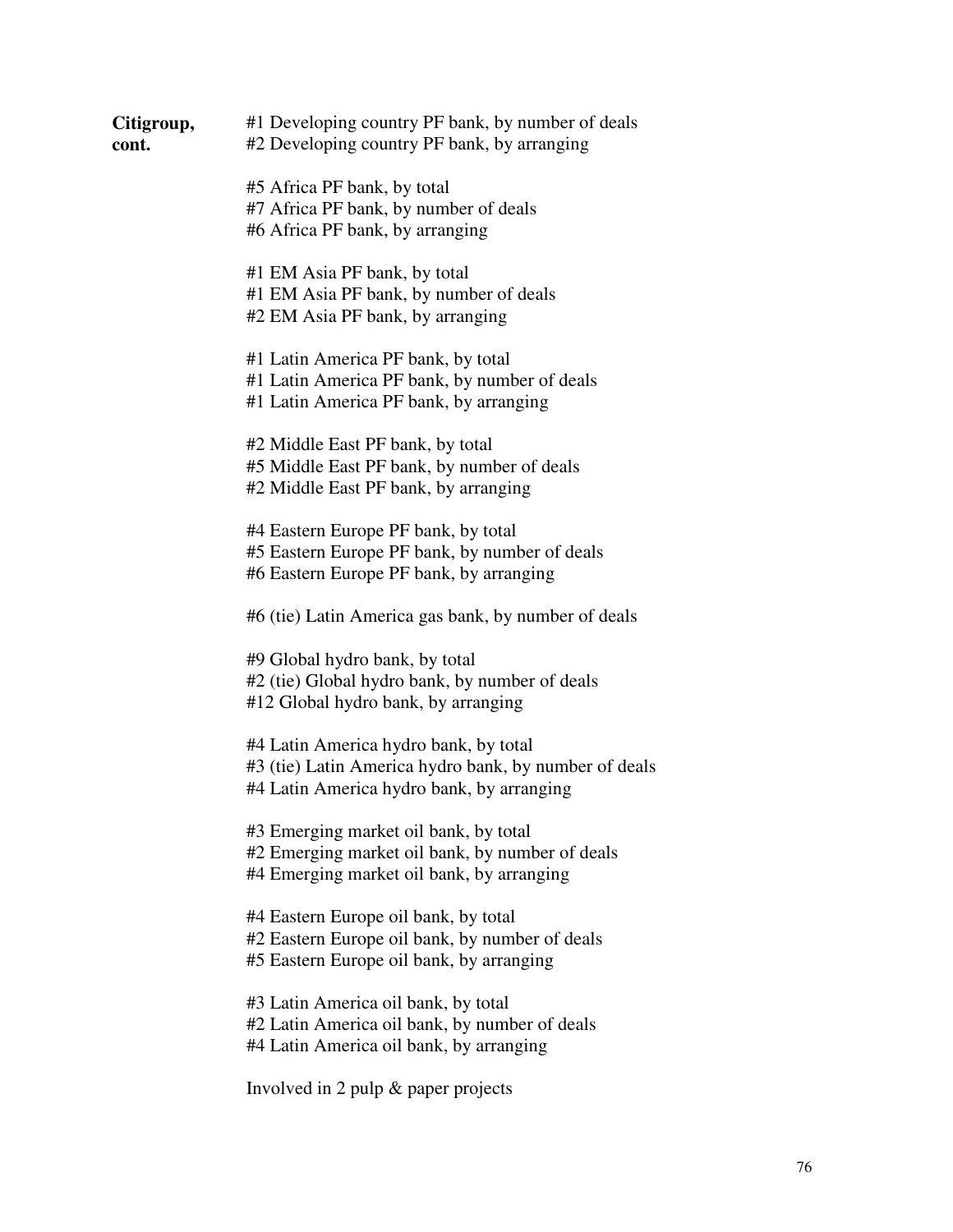| Crédit<br>Lyonnais             | #3 global PF bank, by number of deals<br>#12 global PF bank, by arranging                                                                     |  |  |
|--------------------------------|-----------------------------------------------------------------------------------------------------------------------------------------------|--|--|
|                                | #10 (tie) Emerging market PF bank, by number of deals                                                                                         |  |  |
|                                | #9 Africa PF bank, by total<br>#3 (tie) Africa PF bank, by number of deals                                                                    |  |  |
|                                | #9 Emerging Market Asia PF bank, by number of deals                                                                                           |  |  |
|                                | #1 (tie) Emerging market gas bank, by number of deals<br>#6 Emerging market gas bank, by arranging                                            |  |  |
|                                | #2 (tie) Latin America gas bank, by number of deals<br>#6 Latin America gas bank, by arranging                                                |  |  |
|                                | #8 (tie) Emerging market mining bank, by number of deals                                                                                      |  |  |
|                                | #4 (tie) Latin America mining bank, by number of deals                                                                                        |  |  |
| <b>Credit Suisse</b><br>Group  | #10 Global PF bank, by total<br>#11 Global PF bank, by arranging                                                                              |  |  |
|                                | #8 Emerging market gas bank, by total                                                                                                         |  |  |
|                                | #5 Latin America gas bank, by total<br>#5 Latin America gas bank, by arranging                                                                |  |  |
| <b>Dexia</b>                   | #6 Global wind bank, by total<br>#4 Global wind bank, by number<br>#3 (tie) North American wind bank, by total                                |  |  |
| <b>Dresdner</b><br><b>Bank</b> | #11 Global PF bank, by total<br>#9 Global PF bank, by number of deals<br>#10 Global PF bank, by arranging                                     |  |  |
|                                | #12 Emerging market PF bank, by total<br>#5 Emerging market PF bank, by number of deals<br>#11 Emerging market PF bank, by arranging          |  |  |
|                                | #11 Developing country PF bank, by total<br>#4 Developing country PF bank, by number of deals<br>#12 Developing country PF bank, by arranging |  |  |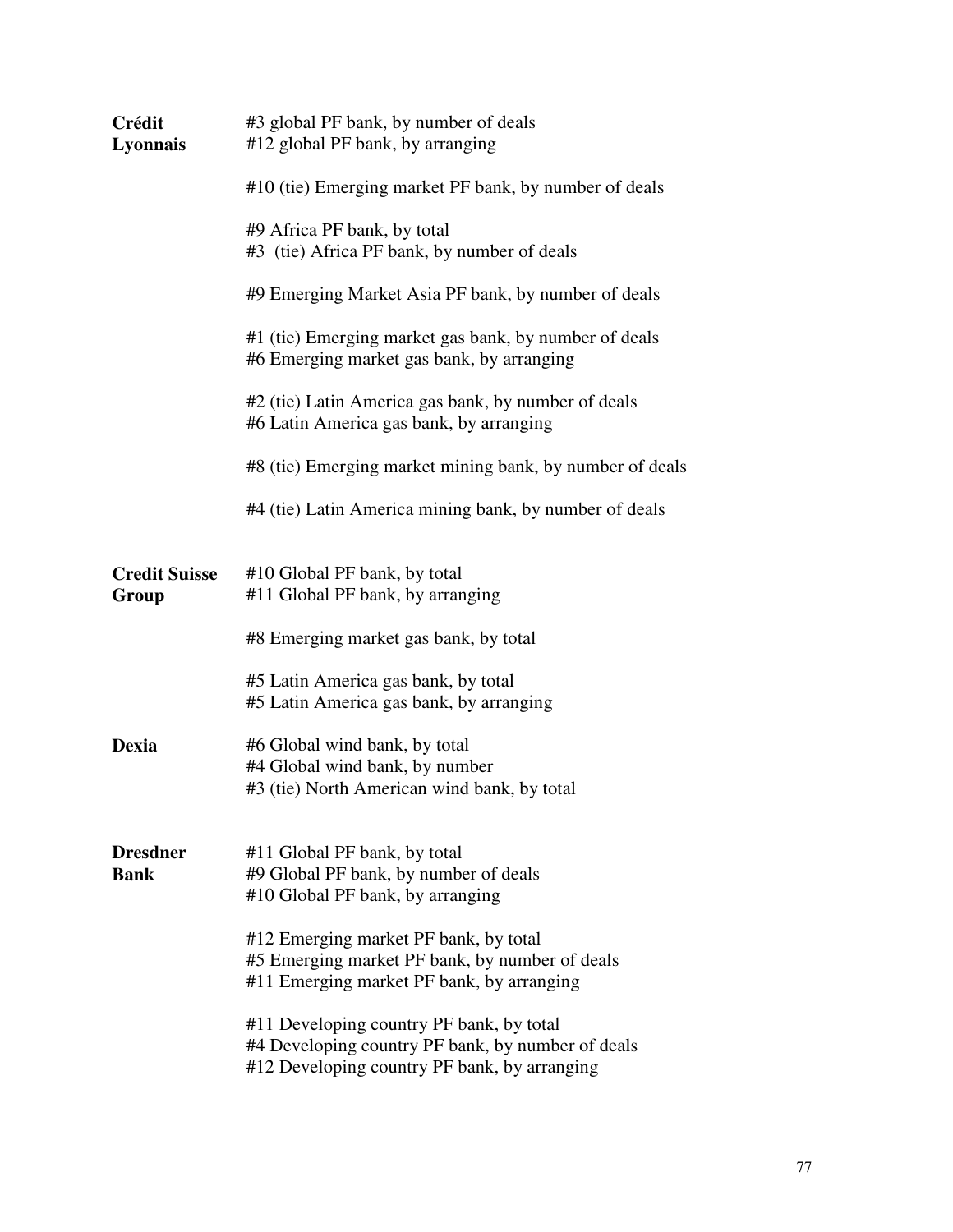| <b>Dresdner</b><br>Bank, cont. | #9 Latin America PF bank, by total<br>#2 Latin America PF bank, by number of deals<br>#10 Latin America PF bank, by arranging                     |
|--------------------------------|---------------------------------------------------------------------------------------------------------------------------------------------------|
|                                | #8 Eastern Europe PF bank, by total<br>#10 Eastern Europe PF bank, by number of deals<br>#5 Eastern Europe PF bank, by arranging                  |
|                                | #9 (tie) Emerging Markets gas bank, by number of deals                                                                                            |
|                                | #6 (tie) Latin America gas bank, by number of deals                                                                                               |
|                                | #4 Global hydro bank, by number of deals                                                                                                          |
|                                | #2 Latin America hydro bank, by number of deals                                                                                                   |
|                                | #8 Emerging market mining bank, by total<br>#3 Emerging market mining bank, by number of deals<br>#6 Emerging market mining bank, by arranging    |
|                                | #5 Africa mining bank, by total<br>#2 (tie) Africa mining bank, by number of deals<br>#3 Africa mining bank, by arranging                         |
|                                | #4 (tie) Emerging market oil bank, by total                                                                                                       |
|                                | #3 (tie) Eastern Europe oil bank, by number of deals                                                                                              |
|                                | #3 (tie) Latin America oil bank, by number of deals                                                                                               |
| <b>HSBC</b>                    | #11 Emerging market PF bank, by total                                                                                                             |
|                                | #2 Emerging market Asia PF bank, by total<br>#7 Emerging market Asia PF bank, by number of deals<br>#4 Emerging market Asia PF bank, by arranging |
|                                | #10 Middle East PF bank, by total                                                                                                                 |
| <b>Hypo-Vereins</b><br>Bank    | #1 global PF bank, by number of deals                                                                                                             |
|                                | #2 Emerging market PF bank, by number of deals                                                                                                    |
|                                | #5 Developing country PF bank, by number of deals                                                                                                 |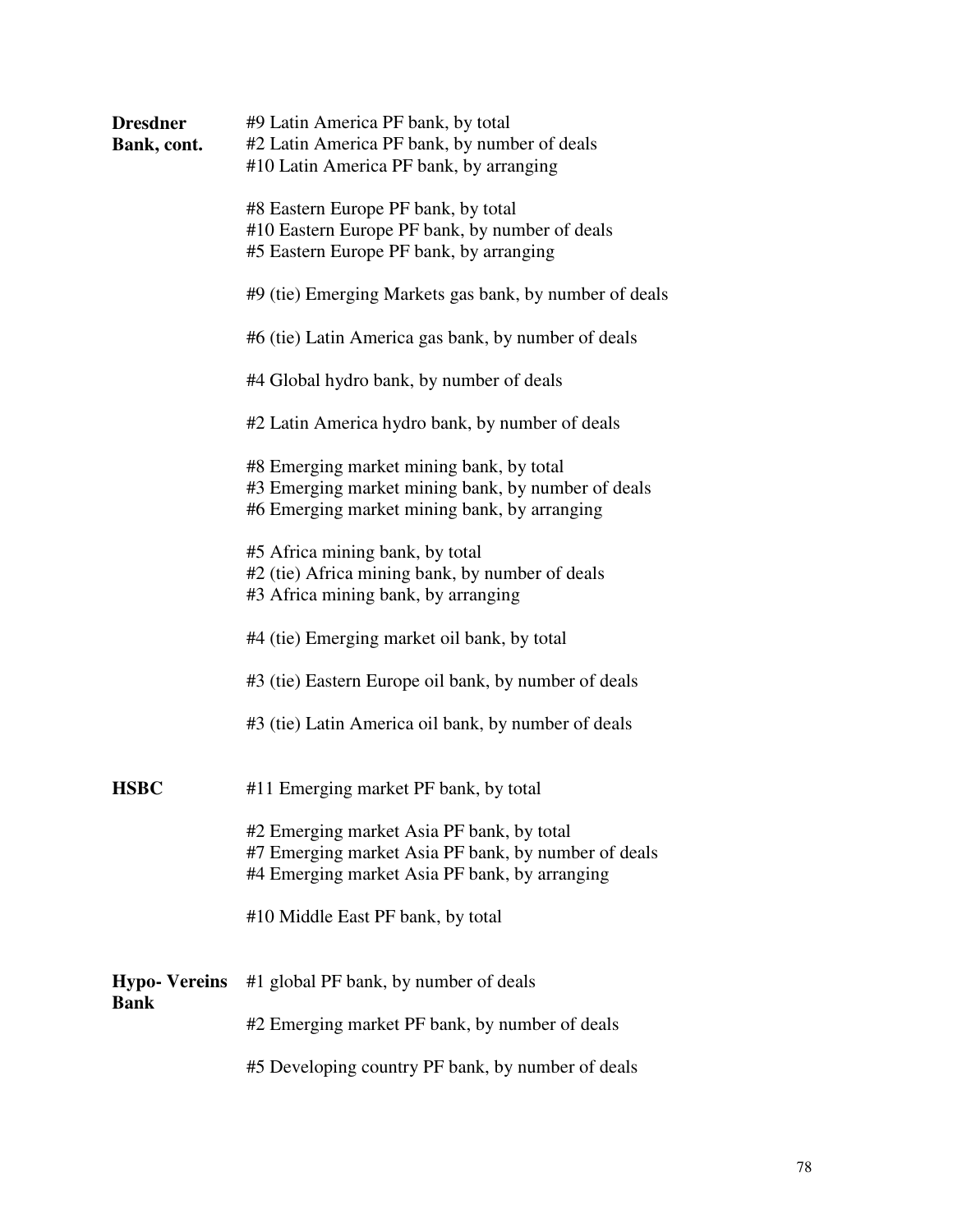| <b>Hypo-Vereins</b><br>Bank, cont. | #3 (tie) Africa PF bank, by number of deals                                                                                                    |
|------------------------------------|------------------------------------------------------------------------------------------------------------------------------------------------|
|                                    | #11 (tie) Asia PF bank, by number of deals                                                                                                     |
|                                    | #12 Latin America PF bank, by number of deals                                                                                                  |
|                                    | #11 Middle East PF bank, by total<br>#3 Middle East PF bank, by number of deals                                                                |
|                                    | #3 Eastern Europe PF bank, by total<br>#1 Eastern Europe PF bank, by number of deals<br>#4 Eastern Europe PF bank, by arranging                |
|                                    | #9 Emerging market gas bank, by total<br>#1 (tie) Emerging market gas bank, by number of deals<br>#9 Emerging market gas bank, by arranging    |
|                                    | #1 Eastern Europe gas bank, by total<br>#1 Eastern Europe gas bank, by arranging                                                               |
|                                    | #6 (tie) Latin America gas bank, by number of deals                                                                                            |
|                                    | #5 global hydropower bank, by total                                                                                                            |
|                                    | #10 Emerging market mining bank, by total<br>#1 Emerging market mining bank, by number of deals                                                |
|                                    | #2 Latin America mining bank, by number of deals                                                                                               |
|                                    | #4 Africa mining bank, by number of deals                                                                                                      |
|                                    | #6 Emerging market oil bank, by number of deals                                                                                                |
|                                    | #3 Global wind PF bank, by total<br>#2 Global wind PF bank, by number of deals<br>#6 Global wind PF bank, by arranging                         |
|                                    | #2 Western Europe wind PF bank, by total<br>#2 Western Europe wind PF bank, by number of deals<br>#5 Western Europe wind PF bank, by arranging |
| <b>ING Group</b>                   | #12 Africa PF bank, by total<br>#11 (tie) Africa PF bank, by number of deals<br>#12 Africa PF bank, by arranging                               |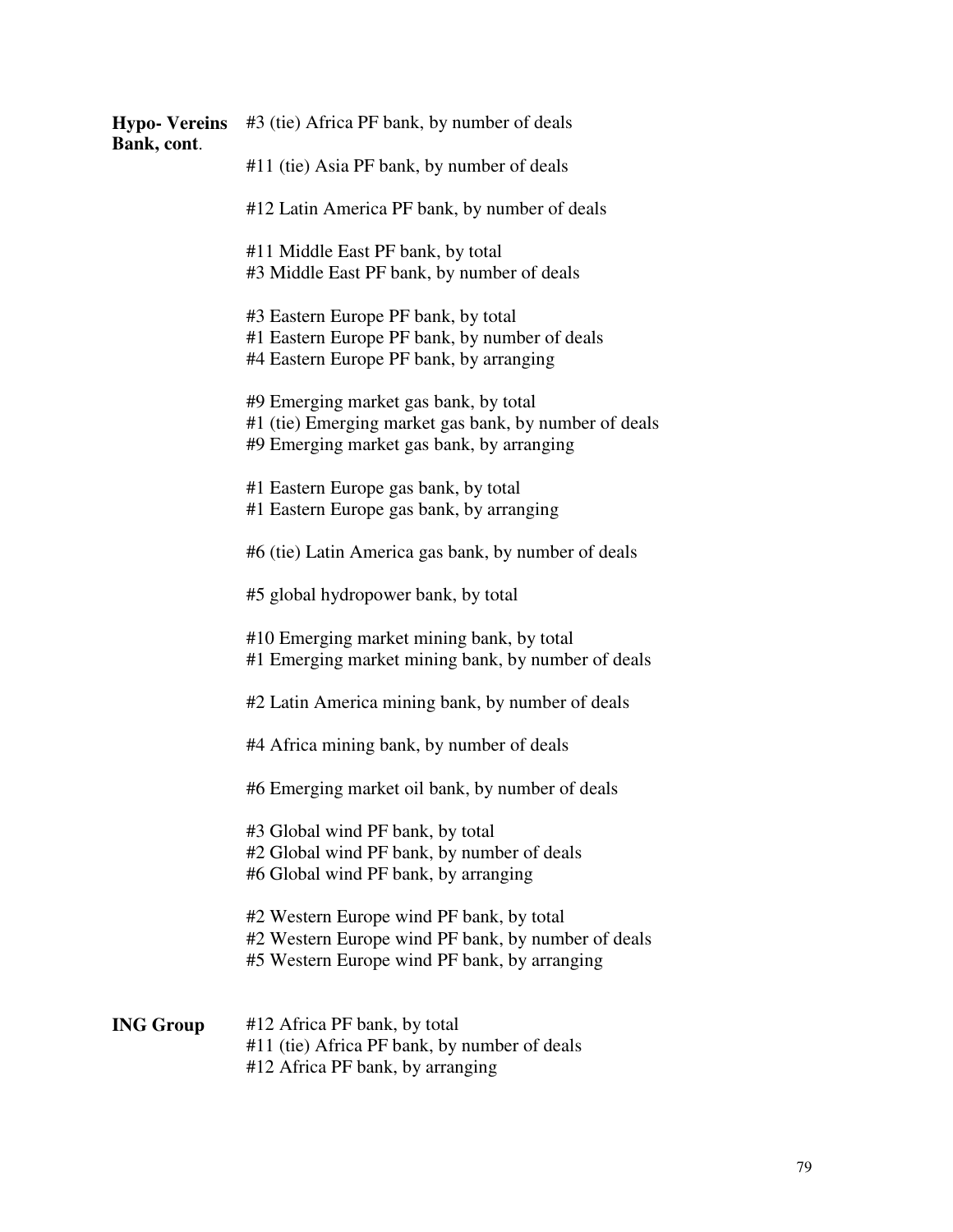| <b>ING Group,</b><br>cont.              | #4 Eastern Europe PF bank, by number of deals                                                                                                 |  |
|-----------------------------------------|-----------------------------------------------------------------------------------------------------------------------------------------------|--|
|                                         | #10 Emerging market gas bank, by total<br>#9 (tie) Emerging market gas bank, by number of deals<br>#10 Emerging market gas bank, by arranging |  |
|                                         | #3 Eastern Europe gas bank, by total<br>#3 Eastern Europe gas bank, by arranging                                                              |  |
|                                         | #6 (tie) Latin America gas bank, by number of deals                                                                                           |  |
|                                         | #3 Emerging market oil bank, by number of deals                                                                                               |  |
|                                         | #3 (tie) Latin America oil bank, by number of deals                                                                                           |  |
| <b>Rabobank</b>                         | None                                                                                                                                          |  |
| <b>Royal Bank of</b><br>Canada          | None                                                                                                                                          |  |
| <b>Royal Bank of</b><br><b>Scotland</b> | #12 global PF bank, by number of deals<br>#5 Emerging market mining bank, by number of deals                                                  |  |
|                                         | #3 Latin America mining bank, by number of deals                                                                                              |  |
|                                         | #8 global wind bank, by total<br>#3 global wind bank, by arranging                                                                            |  |
|                                         | #5 Western Europe wind bank, by total<br>#2 Western Europe wind bank, by arranging                                                            |  |
| WestLB                                  | #6 global PF bank, by total<br>#7 global PF bank, by number of deals<br>#7 global PF bank, by arranging                                       |  |
|                                         | #5 Emerging market PF bank, by total<br>#7 (tie) Emerging market PF bank, by number of deals<br>#5 Emerging market PF bank, by arranging      |  |
|                                         | #8 Developing Country PF bank, by number of deals<br>#7 Developing Country PF bank, by arranging                                              |  |
|                                         | #11 Emerging Asia PF bank, by arranging                                                                                                       |  |